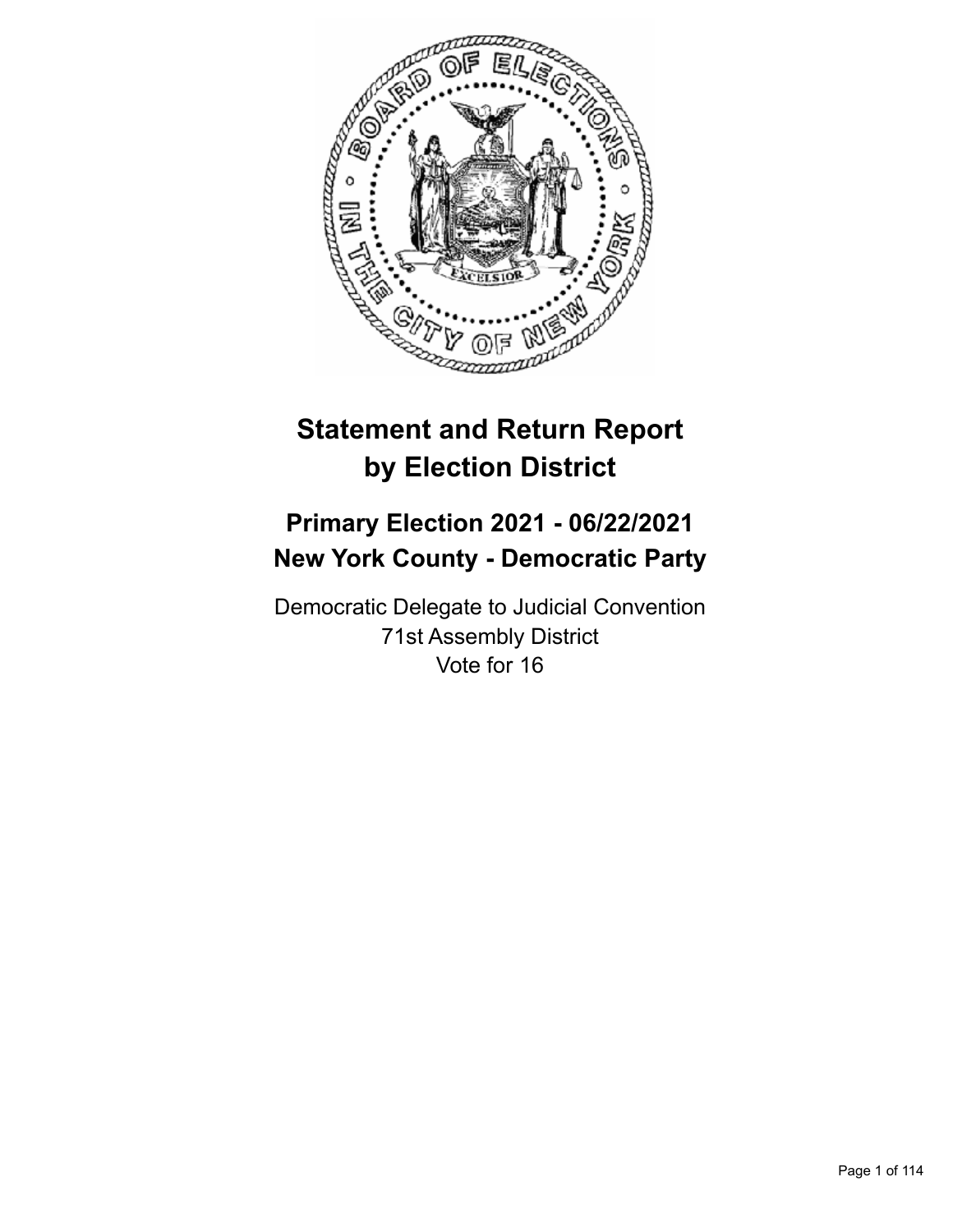

| <b>PUBLIC COUNTER</b>                                    | 183   |
|----------------------------------------------------------|-------|
| MANUALLY COUNTED EMERGENCY                               | 0     |
| <b>ABSENTEE / MILITARY</b>                               | 29    |
| <b>AFFIDAVIT</b>                                         | 4     |
| <b>Total Ballots</b>                                     | 216   |
| Less - Inapplicable Federal/Special Presidential Ballots | 0     |
| <b>Total Applicable Ballots</b>                          | 216   |
| EARNESTINE BELL TEMPLE                                   | 46    |
| <b>JUANA H. LUNA</b>                                     | 48    |
| JOHANNA GARCIA                                           | 58    |
| <b>DOLORES LEITO</b>                                     | 41    |
| <b>MARIA A. LUNA</b>                                     | 56    |
| <b>BRUCE ROBERTSON</b>                                   | 24    |
| <b>LARRY TEMPLE</b>                                      | 19    |
| ROMULA JIMENEZ                                           | 32    |
| <b>JACKIE ROWE ADAMS</b>                                 | 50    |
| <b>ANNA GIBSON</b>                                       | 37    |
| <b>EDITH M. PRENTISS</b>                                 | 31    |
| LUIS R. TAPIA                                            | 35    |
| <b>HUGH STROUD</b>                                       | 17    |
| <b>CURTIS YOUNG</b>                                      | 28    |
| <b>RITA MILLER</b>                                       | 48    |
| RICHARD WILLIAMS                                         | 27    |
| <b>MELBA ESPAILLAT</b>                                   | 56    |
| <b>JENNY GARCIA</b>                                      | 46    |
| <b>DALE NELSON</b>                                       | 18    |
| <b>ANTONIO L. HASBUN</b>                                 | 13    |
| JOHN B. ALBIN                                            | 10    |
| <b>LARA BIENVENIDO</b>                                   | 46    |
| <b>WENDELL FOSTER</b>                                    | 26    |
| LAURIE D. TOBIAS-COHEN                                   | 31    |
| ORLANDO R. OVALLES                                       | 21    |
| MIGDALIA BERROA                                          | 28    |
| MIGUEL REGALADO                                          | 21    |
| LUZ M. BATISTA                                           | 27    |
| RICHARD L. ALLMAN                                        | 13    |
| ROBERTO A. DELAROSA                                      | 20    |
| JULIA GUZMAN                                             | 47    |
| ADRIANO M. CASIMIRO                                      | 20    |
| ROBERT ROSE III (WRITE-IN)                               | 1     |
| <b>Total Votes</b>                                       | 1,041 |
| Unrecorded                                               | 2,415 |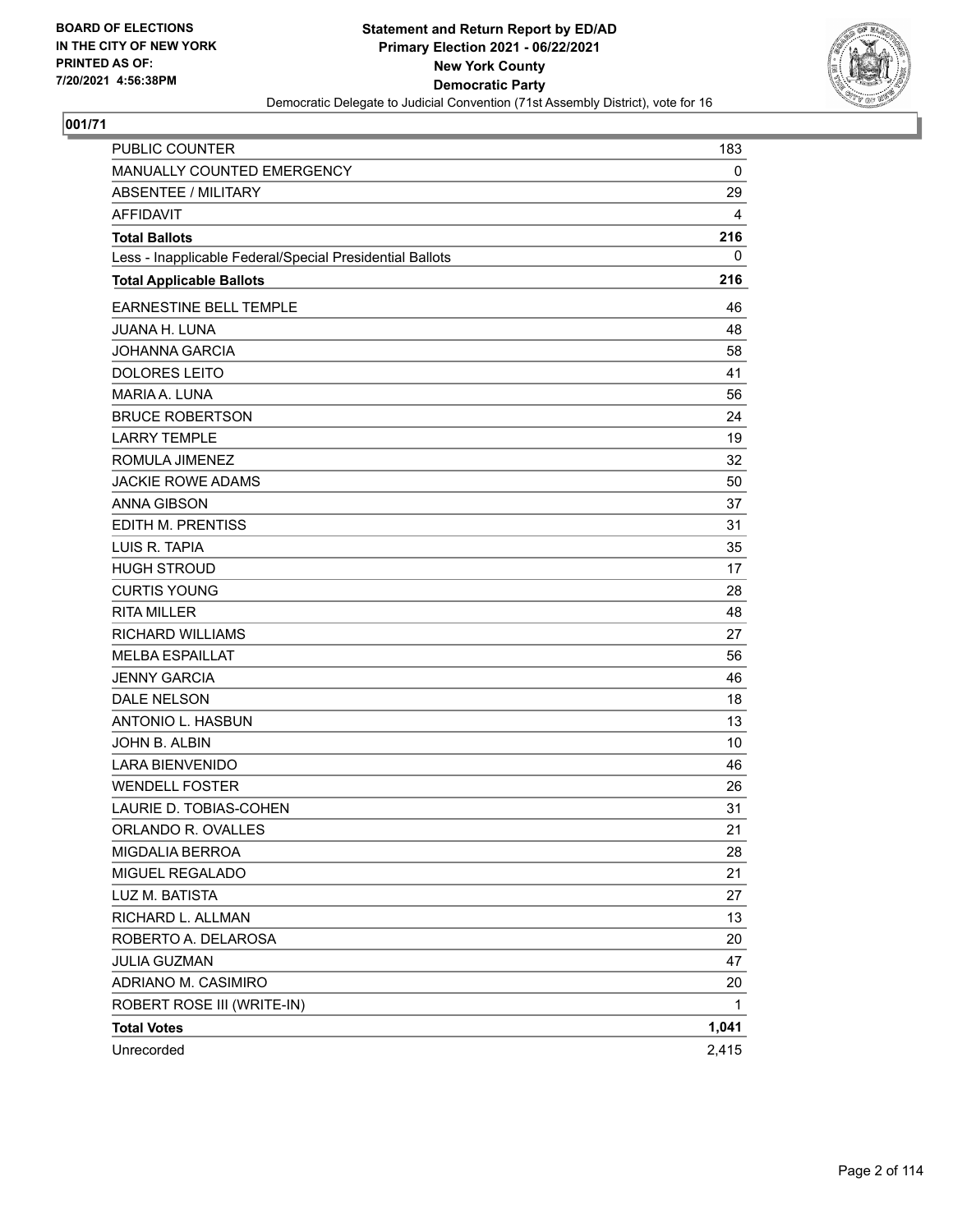

| PUBLIC COUNTER                                           | 151   |
|----------------------------------------------------------|-------|
| MANUALLY COUNTED EMERGENCY                               | 0     |
| <b>ABSENTEE / MILITARY</b>                               | 35    |
| <b>AFFIDAVIT</b>                                         | 1     |
| <b>Total Ballots</b>                                     | 187   |
| Less - Inapplicable Federal/Special Presidential Ballots | 0     |
| <b>Total Applicable Ballots</b>                          | 187   |
| <b>EARNESTINE BELL TEMPLE</b>                            | 41    |
| <b>JUANA H. LUNA</b>                                     | 44    |
| <b>JOHANNA GARCIA</b>                                    | 55    |
| <b>DOLORES LEITO</b>                                     | 36    |
| MARIA A. LUNA                                            | 46    |
| <b>BRUCE ROBERTSON</b>                                   | 24    |
| <b>LARRY TEMPLE</b>                                      | 24    |
| ROMULA JIMENEZ                                           | 34    |
| <b>JACKIE ROWE ADAMS</b>                                 | 49    |
| <b>ANNA GIBSON</b>                                       | 42    |
| EDITH M. PRENTISS                                        | 30    |
| LUIS R. TAPIA                                            | 27    |
| <b>HUGH STROUD</b>                                       | 19    |
| <b>CURTIS YOUNG</b>                                      | 33    |
| <b>RITA MILLER</b>                                       | 40    |
| <b>RICHARD WILLIAMS</b>                                  | 26    |
| <b>MELBA ESPAILLAT</b>                                   | 46    |
| <b>JENNY GARCIA</b>                                      | 44    |
| DALE NELSON                                              | 25    |
| ANTONIO L. HASBUN                                        | 17    |
| JOHN B. ALBIN                                            | 15    |
| <b>LARA BIENVENIDO</b>                                   | 42    |
| <b>WENDELL FOSTER</b>                                    | 27    |
| LAURIE D. TOBIAS-COHEN                                   | 31    |
| ORLANDO R. OVALLES                                       | 16    |
| MIGDALIA BERROA                                          | 26    |
| MIGUEL REGALADO                                          | 23    |
| LUZ M. BATISTA                                           | 30    |
| RICHARD L. ALLMAN                                        | 15    |
| ROBERTO A. DELAROSA                                      | 23    |
| <b>JULIA GUZMAN</b>                                      | 44    |
| ADRIANO M. CASIMIRO                                      | 25    |
| UNATTRIBUTABLE WRITE-IN (WRITE-IN)                       | 1     |
| UNCOUNTED WRITE-IN PER STATUTE (WRITE-IN)                | 6     |
| <b>Total Votes</b>                                       | 1,026 |
| Unrecorded                                               | 1,966 |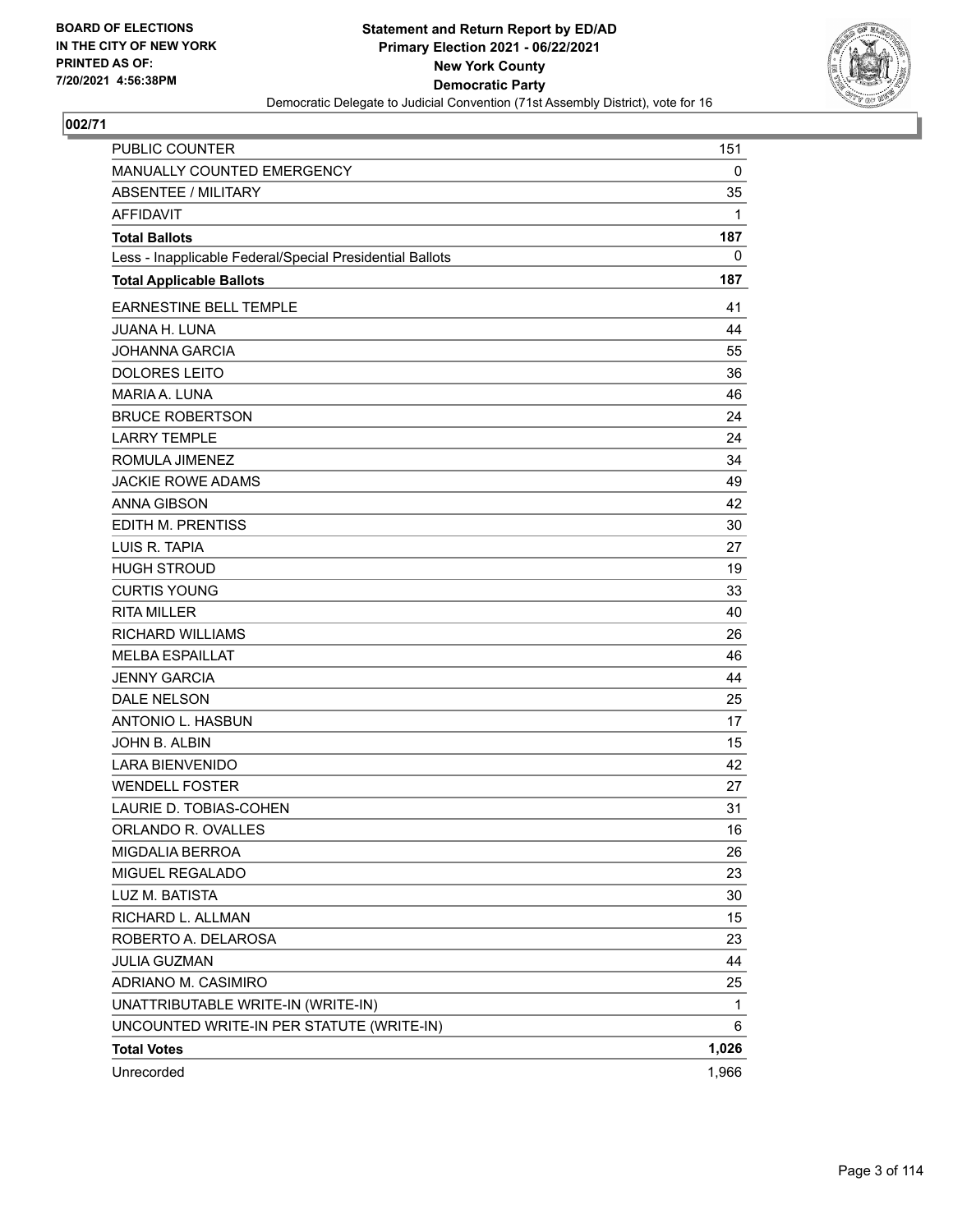

| PUBLIC COUNTER                                           | 87             |
|----------------------------------------------------------|----------------|
| MANUALLY COUNTED EMERGENCY                               | 0              |
| <b>ABSENTEE / MILITARY</b>                               | 20             |
| AFFIDAVIT                                                | 1              |
| <b>Total Ballots</b>                                     | 108            |
| Less - Inapplicable Federal/Special Presidential Ballots | 0              |
| <b>Total Applicable Ballots</b>                          | 108            |
| <b>EARNESTINE BELL TEMPLE</b>                            | 19             |
| <b>JUANA H. LUNA</b>                                     | 21             |
| <b>JOHANNA GARCIA</b>                                    | 22             |
| <b>DOLORES LEITO</b>                                     | 21             |
| MARIA A. LUNA                                            | 19             |
| <b>BRUCE ROBERTSON</b>                                   | 9              |
| <b>LARRY TEMPLE</b>                                      | $\overline{7}$ |
| ROMULA JIMENEZ                                           | 16             |
| <b>JACKIE ROWE ADAMS</b>                                 | 19             |
| <b>ANNA GIBSON</b>                                       | 21             |
| <b>EDITH M. PRENTISS</b>                                 | 15             |
| LUIS R. TAPIA                                            | 10             |
| <b>HUGH STROUD</b>                                       | 5              |
| <b>CURTIS YOUNG</b>                                      | 10             |
| <b>RITA MILLER</b>                                       | 23             |
| <b>RICHARD WILLIAMS</b>                                  | 8              |
| <b>MELBA ESPAILLAT</b>                                   | 20             |
| <b>JENNY GARCIA</b>                                      | 16             |
| <b>DALE NELSON</b>                                       | 7              |
| <b>ANTONIO L. HASBUN</b>                                 | $\overline{7}$ |
| JOHN B. ALBIN                                            | 5              |
| <b>LARA BIENVENIDO</b>                                   | 17             |
| <b>WENDELL FOSTER</b>                                    | 11             |
| LAURIE D. TOBIAS-COHEN                                   | 14             |
| ORLANDO R. OVALLES                                       | 7              |
| MIGDALIA BERROA                                          | 12             |
| MIGUEL REGALADO                                          | 5              |
| LUZ M. BATISTA                                           | 8              |
| RICHARD L. ALLMAN                                        | 8              |
| ROBERTO A. DELAROSA                                      | 9              |
| <b>JULIA GUZMAN</b>                                      | 15             |
| ADRIANO M. CASIMIRO                                      | 8              |
| <b>Total Votes</b>                                       | 414            |
| Unrecorded                                               | 1,314          |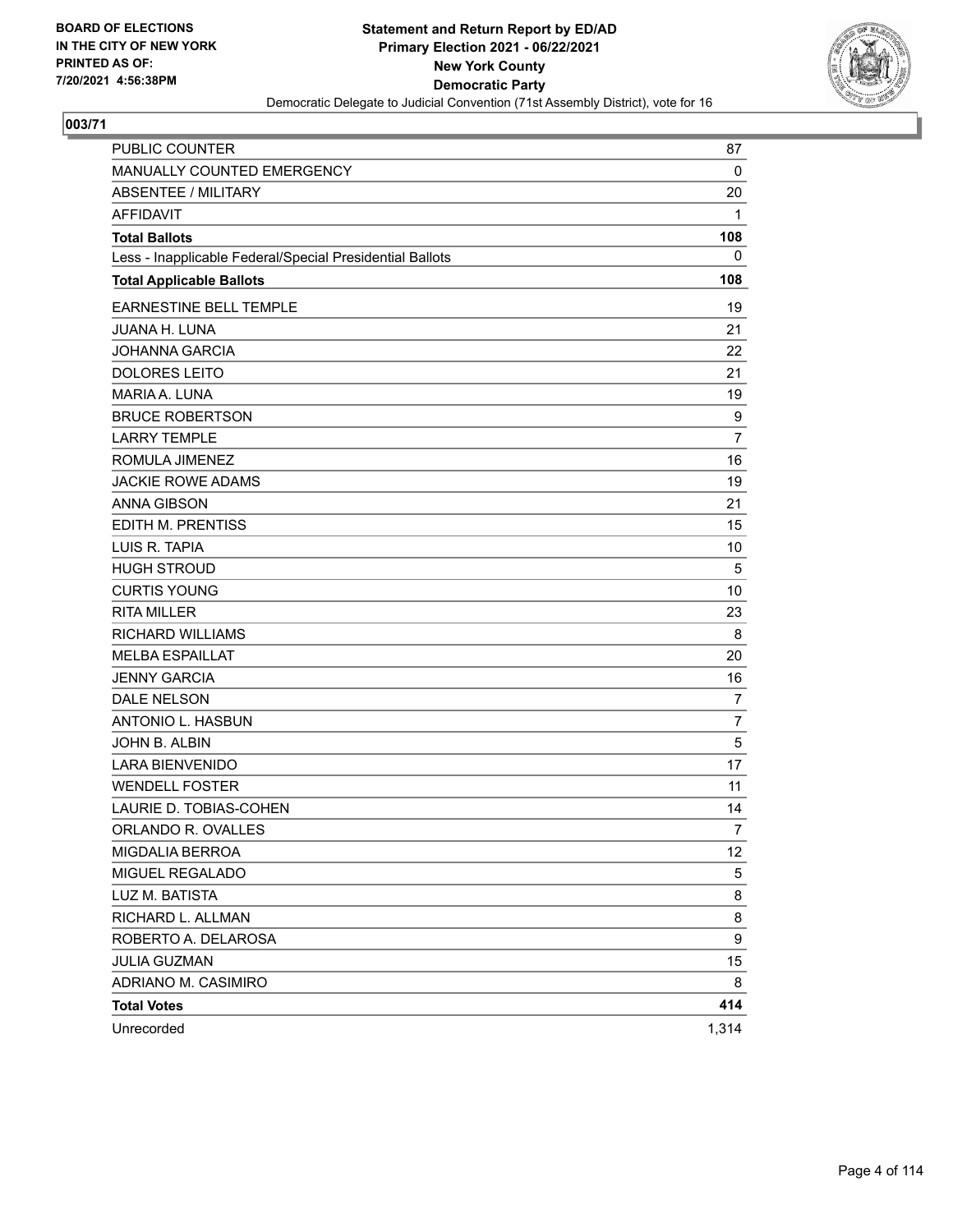

| <b>PUBLIC COUNTER</b>                                    | 132   |
|----------------------------------------------------------|-------|
| MANUALLY COUNTED EMERGENCY                               | 0     |
| <b>ABSENTEE / MILITARY</b>                               | 10    |
| <b>AFFIDAVIT</b>                                         | 3     |
| <b>Total Ballots</b>                                     | 145   |
| Less - Inapplicable Federal/Special Presidential Ballots | 0     |
| <b>Total Applicable Ballots</b>                          | 145   |
| <b>EARNESTINE BELL TEMPLE</b>                            | 41    |
| <b>JUANA H. LUNA</b>                                     | 25    |
| JOHANNA GARCIA                                           | 37    |
| <b>DOLORES LEITO</b>                                     | 24    |
| <b>MARIA A. LUNA</b>                                     | 31    |
| <b>BRUCE ROBERTSON</b>                                   | 32    |
| <b>LARRY TEMPLE</b>                                      | 29    |
| ROMULA JIMENEZ                                           | 22    |
| <b>JACKIE ROWE ADAMS</b>                                 | 49    |
| <b>ANNA GIBSON</b>                                       | 32    |
| EDITH M. PRENTISS                                        | 31    |
| LUIS R. TAPIA                                            | 25    |
| <b>HUGH STROUD</b>                                       | 24    |
| <b>CURTIS YOUNG</b>                                      | 42    |
| <b>RITA MILLER</b>                                       | 39    |
| <b>RICHARD WILLIAMS</b>                                  | 35    |
| <b>MELBA ESPAILLAT</b>                                   | 27    |
| <b>JENNY GARCIA</b>                                      | 23    |
| <b>DALE NELSON</b>                                       | 20    |
| ANTONIO L. HASBUN                                        | 14    |
| JOHN B. ALBIN                                            | 9     |
| <b>LARA BIENVENIDO</b>                                   | 16    |
| <b>WENDELL FOSTER</b>                                    | 34    |
| LAURIE D. TOBIAS-COHEN                                   | 20    |
| ORLANDO R. OVALLES                                       | 15    |
| MIGDALIA BERROA                                          | 14    |
| MIGUEL REGALADO                                          | 5     |
| LUZ M. BATISTA                                           | 16    |
| RICHARD L. ALLMAN                                        | 16    |
| ROBERTO A. DELAROSA                                      | 12    |
| <b>JULIA GUZMAN</b>                                      | 26    |
| ADRIANO M. CASIMIRO                                      | 16    |
| UNATTRIBUTABLE WRITE-IN (WRITE-IN)                       | 2     |
| <b>Total Votes</b>                                       | 803   |
| Unrecorded                                               | 1,517 |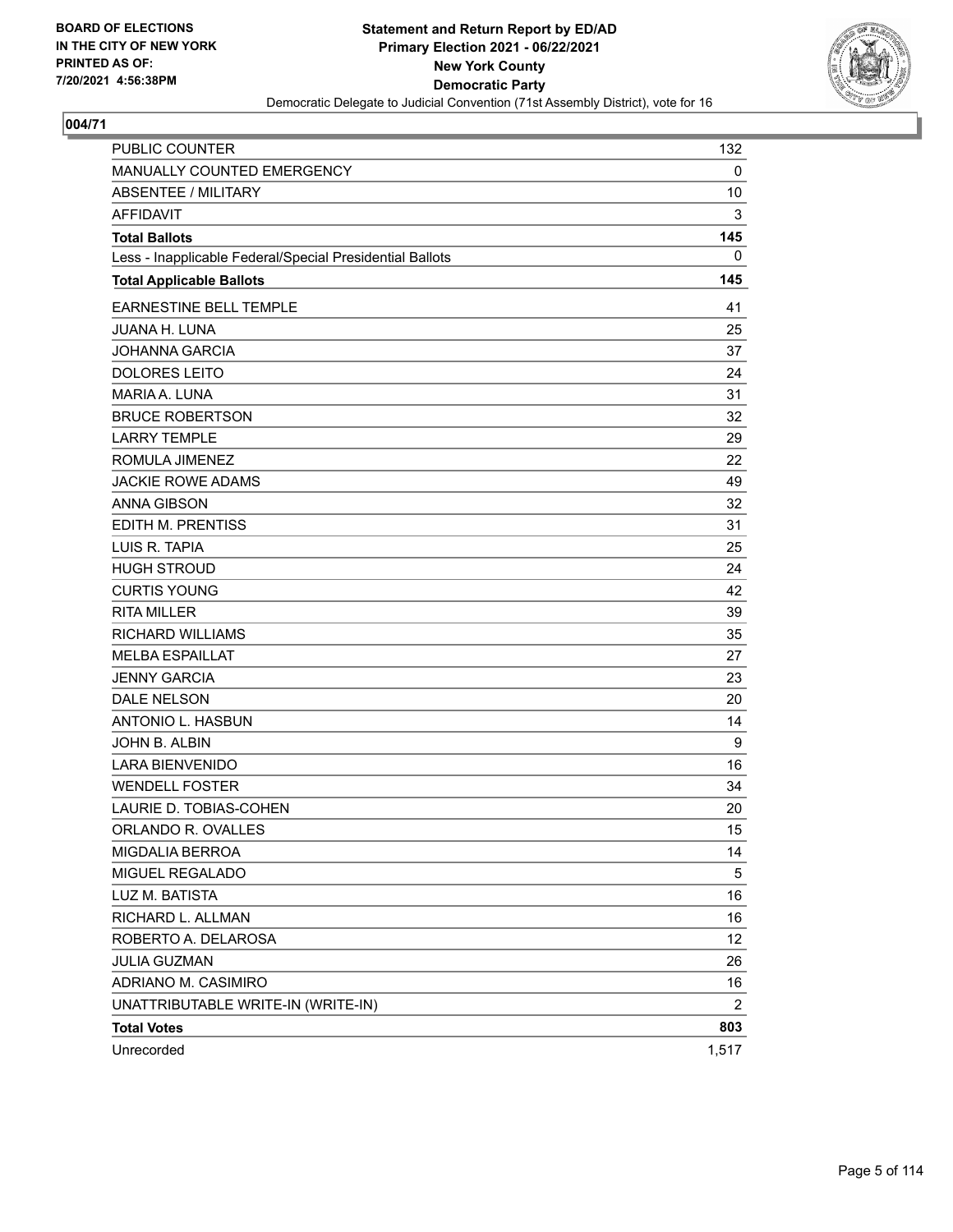

| <b>PUBLIC COUNTER</b>                                    | 128            |
|----------------------------------------------------------|----------------|
| MANUALLY COUNTED EMERGENCY                               | 0              |
| <b>ABSENTEE / MILITARY</b>                               | 17             |
| <b>AFFIDAVIT</b>                                         | 0              |
| <b>Total Ballots</b>                                     | 145            |
| Less - Inapplicable Federal/Special Presidential Ballots | 0              |
| <b>Total Applicable Ballots</b>                          | 145            |
| <b>EARNESTINE BELL TEMPLE</b>                            | 37             |
| <b>JUANA H. LUNA</b>                                     | 28             |
| <b>JOHANNA GARCIA</b>                                    | 33             |
| <b>DOLORES LEITO</b>                                     | 25             |
| <b>MARIA A. LUNA</b>                                     | 36             |
| <b>BRUCE ROBERTSON</b>                                   | 23             |
| <b>LARRY TEMPLE</b>                                      | 18             |
| ROMULA JIMENEZ                                           | 22             |
| <b>JACKIE ROWE ADAMS</b>                                 | 40             |
| <b>ANNA GIBSON</b>                                       | 30             |
| EDITH M. PRENTISS                                        | 27             |
| LUIS R. TAPIA                                            | 14             |
| <b>HUGH STROUD</b>                                       | 14             |
| <b>CURTIS YOUNG</b>                                      | 26             |
| <b>RITA MILLER</b>                                       | 38             |
| <b>RICHARD WILLIAMS</b>                                  | 23             |
| <b>MELBA ESPAILLAT</b>                                   | 27             |
| <b>JENNY GARCIA</b>                                      | 25             |
| <b>DALE NELSON</b>                                       | 18             |
| ANTONIO L. HASBUN                                        | 8              |
| JOHN B. ALBIN                                            | 9              |
| <b>LARA BIENVENIDO</b>                                   | 19             |
| <b>WENDELL FOSTER</b>                                    | 23             |
| LAURIE D. TOBIAS-COHEN                                   | 20             |
| ORLANDO R. OVALLES                                       | 12             |
| MIGDALIA BERROA                                          | 18             |
| MIGUEL REGALADO                                          | 14             |
| LUZ M. BATISTA                                           | 21             |
| RICHARD L. ALLMAN                                        | 15             |
| ROBERTO A. DELAROSA                                      | 6              |
| <b>JULIA GUZMAN</b>                                      | 33             |
| ADRIANO M. CASIMIRO                                      | 13             |
| STELLA PERLIE (WRITE-IN)                                 | 1              |
| UNATTRIBUTABLE WRITE-IN (WRITE-IN)                       | $\overline{c}$ |
| <b>Total Votes</b>                                       | 718            |
| Unrecorded                                               | 1,602          |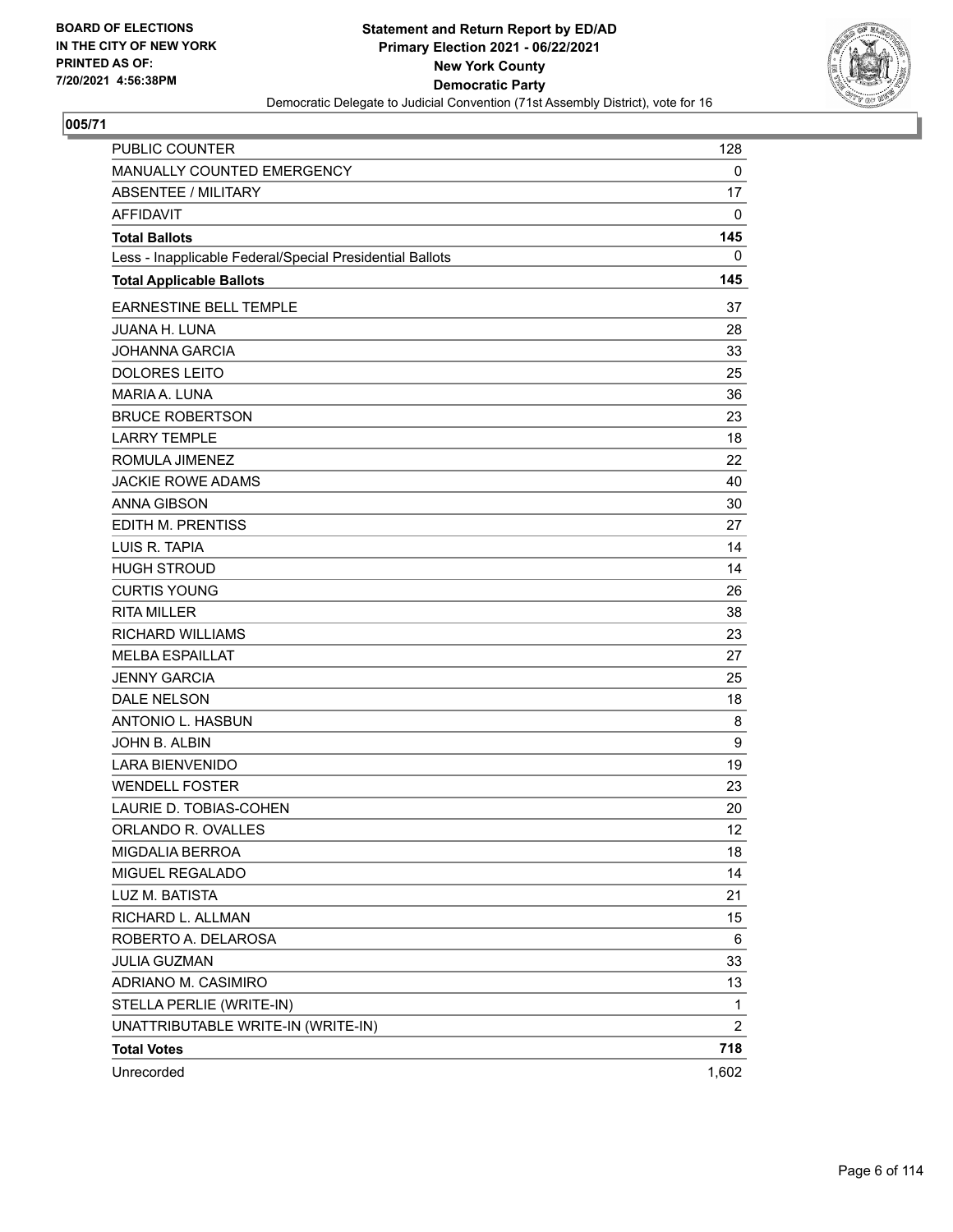

| <b>PUBLIC COUNTER</b>                                    | 221          |
|----------------------------------------------------------|--------------|
| MANUALLY COUNTED EMERGENCY                               | 0            |
| <b>ABSENTEE / MILITARY</b>                               | 43           |
| <b>AFFIDAVIT</b>                                         | 0            |
| <b>Total Ballots</b>                                     | 264          |
| Less - Inapplicable Federal/Special Presidential Ballots | 0            |
| <b>Total Applicable Ballots</b>                          | 264          |
| <b>EARNESTINE BELL TEMPLE</b>                            | 55           |
| <b>JUANA H. LUNA</b>                                     | 53           |
| <b>JOHANNA GARCIA</b>                                    | 72           |
| <b>DOLORES LEITO</b>                                     | 44           |
| <b>MARIA A. LUNA</b>                                     | 63           |
| <b>BRUCE ROBERTSON</b>                                   | 35           |
| <b>LARRY TEMPLE</b>                                      | 30           |
| ROMULA JIMENEZ                                           | 41           |
| <b>JACKIE ROWE ADAMS</b>                                 | 58           |
| <b>ANNA GIBSON</b>                                       | 49           |
| EDITH M. PRENTISS                                        | 43           |
| LUIS R. TAPIA                                            | 40           |
| <b>HUGH STROUD</b>                                       | 29           |
| <b>CURTIS YOUNG</b>                                      | 42           |
| <b>RITA MILLER</b>                                       | 53           |
| <b>RICHARD WILLIAMS</b>                                  | 44           |
| <b>MELBA ESPAILLAT</b>                                   | 43           |
| <b>JENNY GARCIA</b>                                      | 34           |
| <b>DALE NELSON</b>                                       | 22           |
| ANTONIO L. HASBUN                                        | 18           |
| JOHN B. ALBIN                                            | 9            |
| <b>LARA BIENVENIDO</b>                                   | 33           |
| <b>WENDELL FOSTER</b>                                    | 24           |
| LAURIE D. TOBIAS-COHEN                                   | 24           |
| ORLANDO R. OVALLES                                       | 16           |
| MIGDALIA BERROA                                          | 23           |
| MIGUEL REGALADO                                          | 16           |
| LUZ M. BATISTA                                           | 36           |
| RICHARD L. ALLMAN                                        | 13           |
| ROBERTO A. DELAROSA                                      | 24           |
| <b>JULIA GUZMAN</b>                                      | 41           |
| ADRIANO M. CASIMIRO                                      | 14           |
| LUIS TEJADA (WRITE-IN)                                   | 1            |
| RIOSOBERTO RIVERA (WRITE-IN)                             | 1            |
| UNATTRIBUTABLE WRITE-IN (WRITE-IN)                       | $\mathbf{1}$ |
| <b>Total Votes</b>                                       | 1,144        |
| Unrecorded                                               | 3,080        |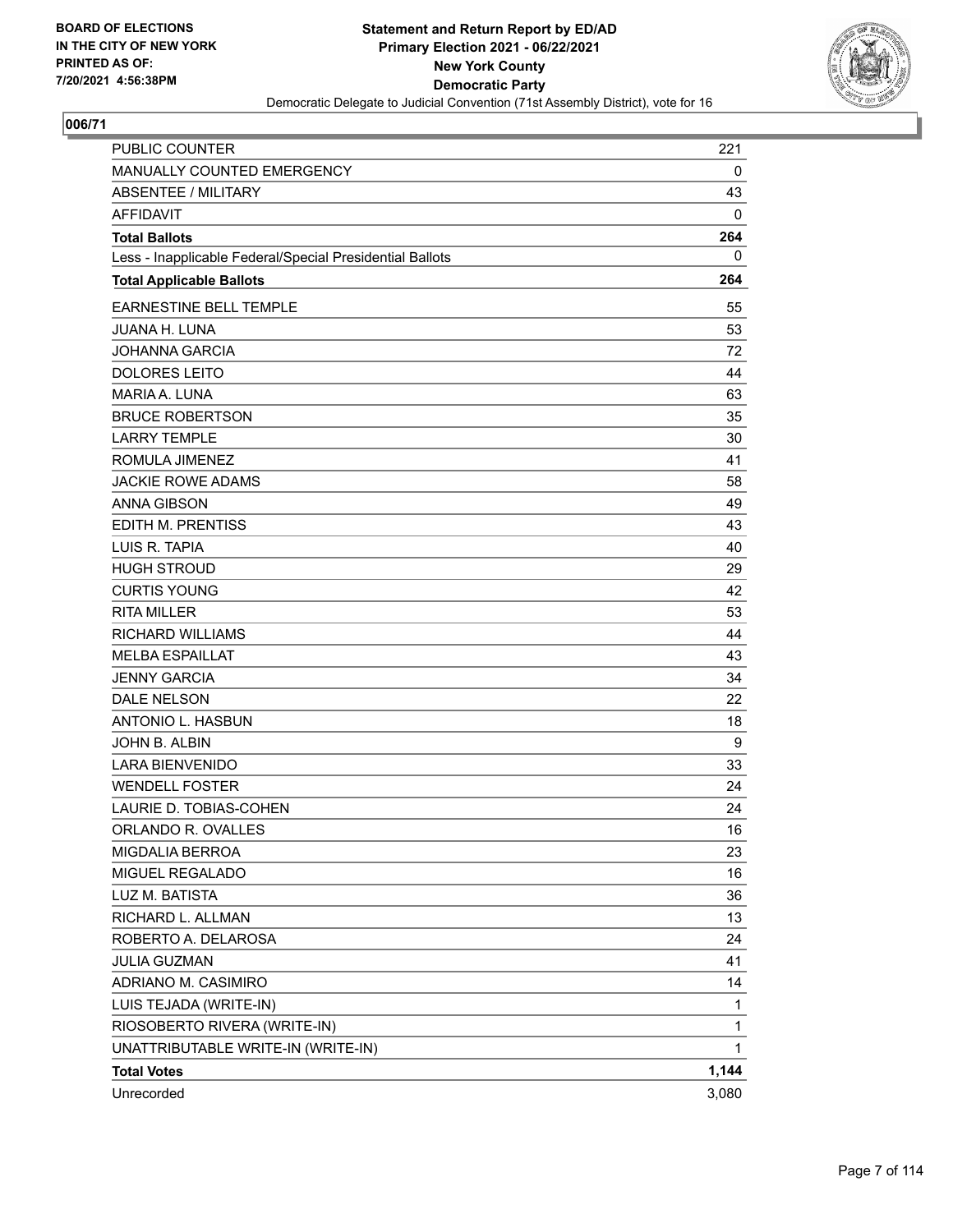

| PUBLIC COUNTER                                           | 129   |
|----------------------------------------------------------|-------|
| MANUALLY COUNTED EMERGENCY                               | 0     |
| <b>ABSENTEE / MILITARY</b>                               | 20    |
| <b>AFFIDAVIT</b>                                         | 0     |
| <b>Total Ballots</b>                                     | 149   |
| Less - Inapplicable Federal/Special Presidential Ballots | 0     |
| <b>Total Applicable Ballots</b>                          | 149   |
| <b>EARNESTINE BELL TEMPLE</b>                            | 23    |
| <b>JUANA H. LUNA</b>                                     | 38    |
| <b>JOHANNA GARCIA</b>                                    | 40    |
| <b>DOLORES LEITO</b>                                     | 23    |
| <b>MARIA A. LUNA</b>                                     | 34    |
| <b>BRUCE ROBERTSON</b>                                   | 21    |
| <b>LARRY TEMPLE</b>                                      | 13    |
| ROMULA JIMENEZ                                           | 26    |
| <b>JACKIE ROWE ADAMS</b>                                 | 33    |
| <b>ANNA GIBSON</b>                                       | 24    |
| EDITH M. PRENTISS                                        | 18    |
| LUIS R. TAPIA                                            | 23    |
| <b>HUGH STROUD</b>                                       | 10    |
| <b>CURTIS YOUNG</b>                                      | 24    |
| <b>RITA MILLER</b>                                       | 28    |
| <b>RICHARD WILLIAMS</b>                                  | 17    |
| <b>MELBA ESPAILLAT</b>                                   | 26    |
| <b>JENNY GARCIA</b>                                      | 26    |
| DALE NELSON                                              | 9     |
| ANTONIO L. HASBUN                                        | 9     |
| JOHN B. ALBIN                                            | 11    |
| <b>LARA BIENVENIDO</b>                                   | 23    |
| <b>WENDELL FOSTER</b>                                    | 14    |
| LAURIE D. TOBIAS-COHEN                                   | 18    |
| ORLANDO R. OVALLES                                       | 14    |
| MIGDALIA BERROA                                          | 19    |
| MIGUEL REGALADO                                          | 11    |
| LUZ M. BATISTA                                           | 21    |
| RICHARD L. ALLMAN                                        | 10    |
| ROBERTO A. DELAROSA                                      | 9     |
| <b>JULIA GUZMAN</b>                                      | 28    |
| ADRIANO M. CASIMIRO                                      | 18    |
| <b>Total Votes</b>                                       | 661   |
| Unrecorded                                               | 1,723 |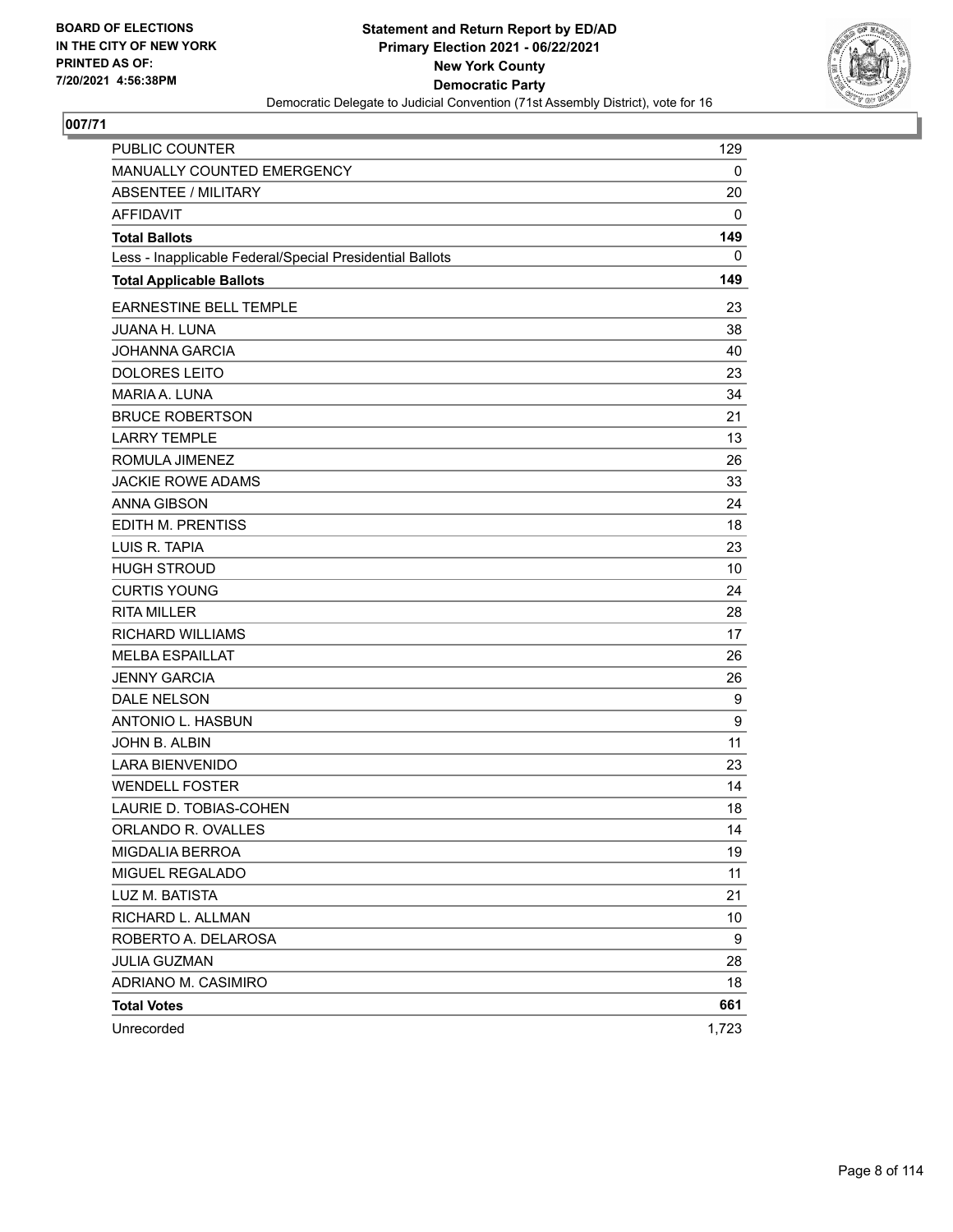

| PUBLIC COUNTER                                           | 181          |
|----------------------------------------------------------|--------------|
| MANUALLY COUNTED EMERGENCY                               | 0            |
| <b>ABSENTEE / MILITARY</b>                               | 24           |
| <b>AFFIDAVIT</b>                                         | 1            |
| <b>Total Ballots</b>                                     | 206          |
| Less - Inapplicable Federal/Special Presidential Ballots | 0            |
| <b>Total Applicable Ballots</b>                          | 206          |
| EARNESTINE BELL TEMPLE                                   | 53           |
| <b>JUANA H. LUNA</b>                                     | 36           |
| <b>JOHANNA GARCIA</b>                                    | 56           |
| <b>DOLORES LEITO</b>                                     | 38           |
| MARIA A. LUNA                                            | 43           |
| <b>BRUCE ROBERTSON</b>                                   | 34           |
| <b>LARRY TEMPLE</b>                                      | 20           |
| ROMULA JIMENEZ                                           | 35           |
| <b>JACKIE ROWE ADAMS</b>                                 | 55           |
| <b>ANNA GIBSON</b>                                       | 45           |
| EDITH M. PRENTISS                                        | 40           |
| LUIS R. TAPIA                                            | 24           |
| <b>HUGH STROUD</b>                                       | 22           |
| <b>CURTIS YOUNG</b>                                      | 41           |
| <b>RITA MILLER</b>                                       | 46           |
| <b>RICHARD WILLIAMS</b>                                  | 37           |
| <b>MELBA ESPAILLAT</b>                                   | 47           |
| <b>JENNY GARCIA</b>                                      | 37           |
| <b>DALE NELSON</b>                                       | 22           |
| ANTONIO L. HASBUN                                        | 12           |
| JOHN B. ALBIN                                            | 13           |
| <b>LARA BIENVENIDO</b>                                   | 26           |
| <b>WENDELL FOSTER</b>                                    | 28           |
| LAURIE D. TOBIAS-COHEN                                   | 37           |
| ORLANDO R. OVALLES                                       | 11           |
| MIGDALIA BERROA                                          | 26           |
| MIGUEL REGALADO                                          | 10           |
| LUZ M. BATISTA                                           | 21           |
| RICHARD L. ALLMAN                                        | 19           |
| ROBERTO A. DELAROSA                                      | 11           |
| <b>JULIA GUZMAN</b>                                      | 29           |
| ADRIANO M. CASIMIRO                                      | 19           |
| DAVID V. BROOKS (WRITE-IN)                               | 1            |
| <b>GEORGE AID (WRITE-IN)</b>                             | 1            |
| MARFI CUMMINGS (WRITE-IN)                                | $\mathbf{1}$ |
| <b>Total Votes</b>                                       | 996          |
| Unrecorded                                               | 2,300        |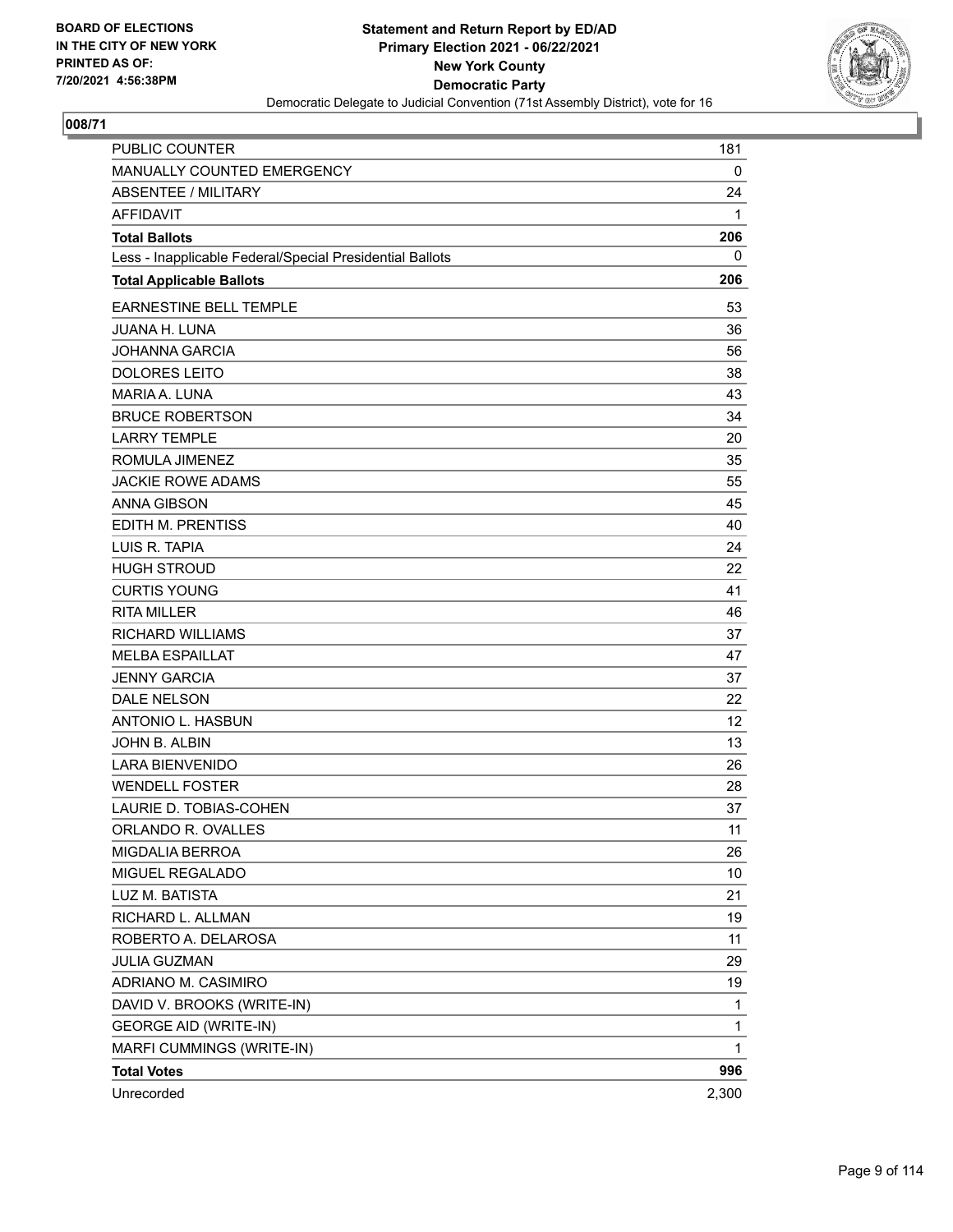

| <b>PUBLIC COUNTER</b>                                    | 205          |
|----------------------------------------------------------|--------------|
| MANUALLY COUNTED EMERGENCY                               | 0            |
| <b>ABSENTEE / MILITARY</b>                               | 27           |
| <b>AFFIDAVIT</b>                                         | 0            |
| <b>Total Ballots</b>                                     | 232          |
| Less - Inapplicable Federal/Special Presidential Ballots | 0            |
| <b>Total Applicable Ballots</b>                          | 232          |
| EARNESTINE BELL TEMPLE                                   | 64           |
| <b>JUANA H. LUNA</b>                                     | 46           |
| <b>JOHANNA GARCIA</b>                                    | 64           |
| <b>DOLORES LEITO</b>                                     | 57           |
| MARIA A. LUNA                                            | 58           |
| <b>BRUCE ROBERTSON</b>                                   | 49           |
| <b>LARRY TEMPLE</b>                                      | 37           |
| ROMULA JIMENEZ                                           | 42           |
| <b>JACKIE ROWE ADAMS</b>                                 | 66           |
| <b>ANNA GIBSON</b>                                       | 61           |
| EDITH M. PRENTISS                                        | 47           |
| LUIS R. TAPIA                                            | 32           |
| <b>HUGH STROUD</b>                                       | 31           |
| <b>CURTIS YOUNG</b>                                      | 50           |
| <b>RITA MILLER</b>                                       | 68           |
| <b>RICHARD WILLIAMS</b>                                  | 45           |
| <b>MELBA ESPAILLAT</b>                                   | 47           |
| <b>JENNY GARCIA</b>                                      | 36           |
| <b>DALE NELSON</b>                                       | 26           |
| ANTONIO L. HASBUN                                        | 13           |
| JOHN B. ALBIN                                            | 14           |
| <b>LARA BIENVENIDO</b>                                   | 34           |
| <b>WENDELL FOSTER</b>                                    | 30           |
| LAURIE D. TOBIAS-COHEN                                   | 27           |
| ORLANDO R. OVALLES                                       | 14           |
| <b>MIGDALIA BERROA</b>                                   | 19           |
| MIGUEL REGALADO                                          | 19           |
| LUZ M. BATISTA                                           | 30           |
| RICHARD L. ALLMAN                                        | 20           |
| ROBERTO A. DELAROSA                                      | 13           |
| <b>JULIA GUZMAN</b>                                      | 52           |
| ADRIANO M. CASIMIRO                                      | 16           |
| LAURIE REEVES (WRITE-IN)                                 | 1            |
| MARSHA FLOWERS (WRITE-IN)                                | $\mathbf{1}$ |
| <b>Total Votes</b>                                       | 1,229        |
| Unrecorded                                               | 2,483        |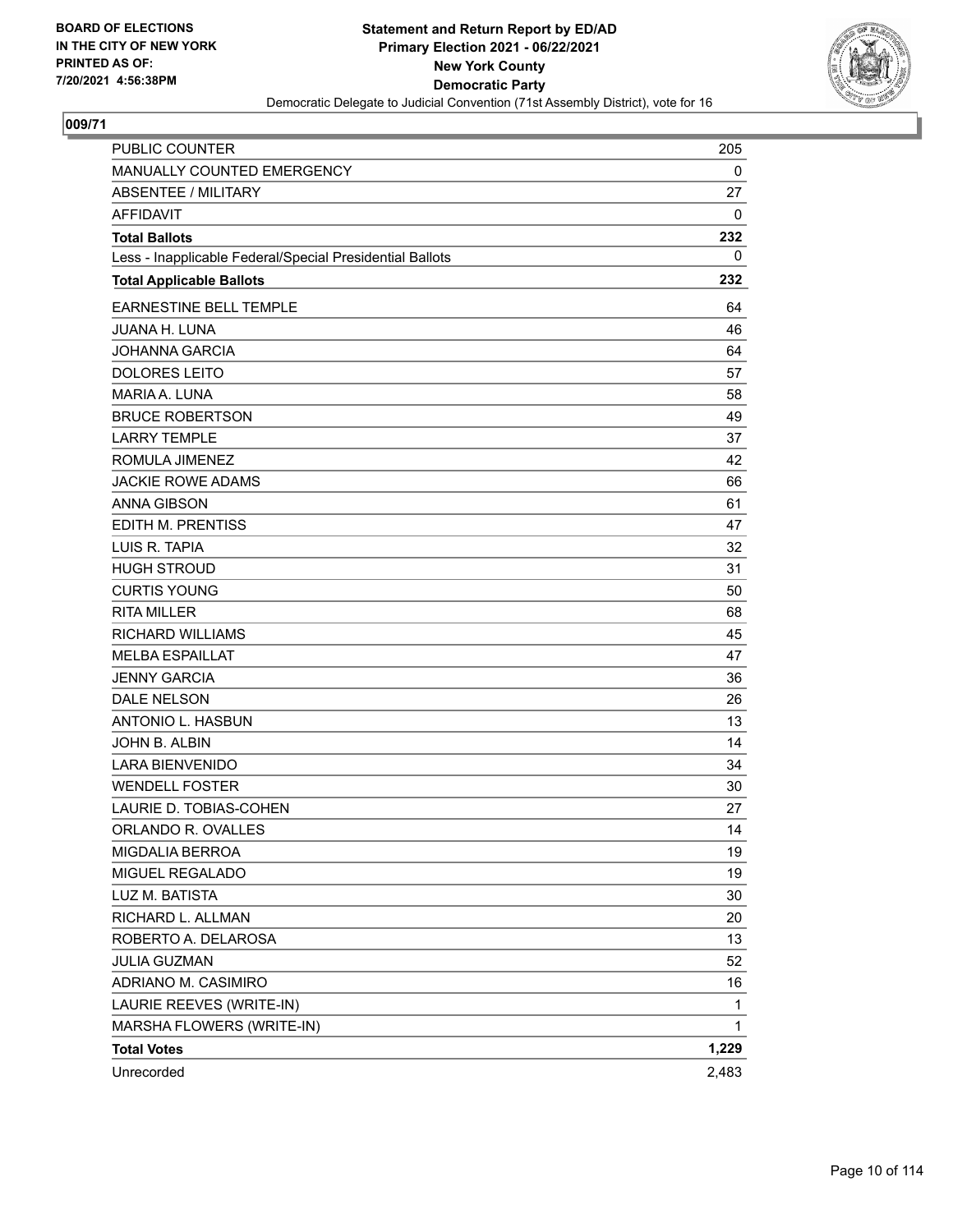

| PUBLIC COUNTER                                           | 290          |
|----------------------------------------------------------|--------------|
| MANUALLY COUNTED EMERGENCY                               | 0            |
| <b>ABSENTEE / MILITARY</b>                               | 27           |
| <b>AFFIDAVIT</b>                                         | 1            |
| <b>Total Ballots</b>                                     | 318          |
| Less - Inapplicable Federal/Special Presidential Ballots | 0            |
| <b>Total Applicable Ballots</b>                          | 318          |
| EARNESTINE BELL TEMPLE                                   | 78           |
| <b>JUANA H. LUNA</b>                                     | 92           |
| <b>JOHANNA GARCIA</b>                                    | 116          |
| <b>DOLORES LEITO</b>                                     | 77           |
| MARIA A. LUNA                                            | 101          |
| <b>BRUCE ROBERTSON</b>                                   | 64           |
| <b>LARRY TEMPLE</b>                                      | 54           |
| ROMULA JIMENEZ                                           | 78           |
| <b>JACKIE ROWE ADAMS</b>                                 | 79           |
| <b>ANNA GIBSON</b>                                       | 87           |
| EDITH M. PRENTISS                                        | 81           |
| LUIS R. TAPIA                                            | 62           |
| <b>HUGH STROUD</b>                                       | 59           |
| <b>CURTIS YOUNG</b>                                      | 69           |
| <b>RITA MILLER</b>                                       | 93           |
| <b>RICHARD WILLIAMS</b>                                  | 63           |
| <b>MELBA ESPAILLAT</b>                                   | 48           |
| <b>JENNY GARCIA</b>                                      | 58           |
| <b>DALE NELSON</b>                                       | 25           |
| ANTONIO L. HASBUN                                        | 20           |
| JOHN B. ALBIN                                            | 26           |
| <b>LARA BIENVENIDO</b>                                   | 52           |
| <b>WENDELL FOSTER</b>                                    | 25           |
| LAURIE D. TOBIAS-COHEN                                   | 58           |
| ORLANDO R. OVALLES                                       | 18           |
| MIGDALIA BERROA                                          | 33           |
| MIGUEL REGALADO                                          | 14           |
| LUZ M. BATISTA                                           | 44           |
| RICHARD L. ALLMAN                                        | 22           |
| ROBERTO A. DELAROSA                                      | 24           |
| <b>JULIA GUZMAN</b>                                      | 51           |
| ADRIANO M. CASIMIRO                                      | 22           |
| BEN SALES (WRITE-IN)                                     | 1            |
| <b>BNILL YERMIN (WRITE-IN)</b>                           | 1            |
| DAVID GRASS (WRITE-IN)                                   | 1            |
| LISA FREEMAN (WRITE-IN)                                  | 1            |
| MICHELLE BENDER (WRITE-IN)                               | 1            |
| NOAH ALLEN (WRITE-IN)                                    | 1            |
| OPHELIA E. ZWEIG (WRITE-IN)                              | $\mathbf{1}$ |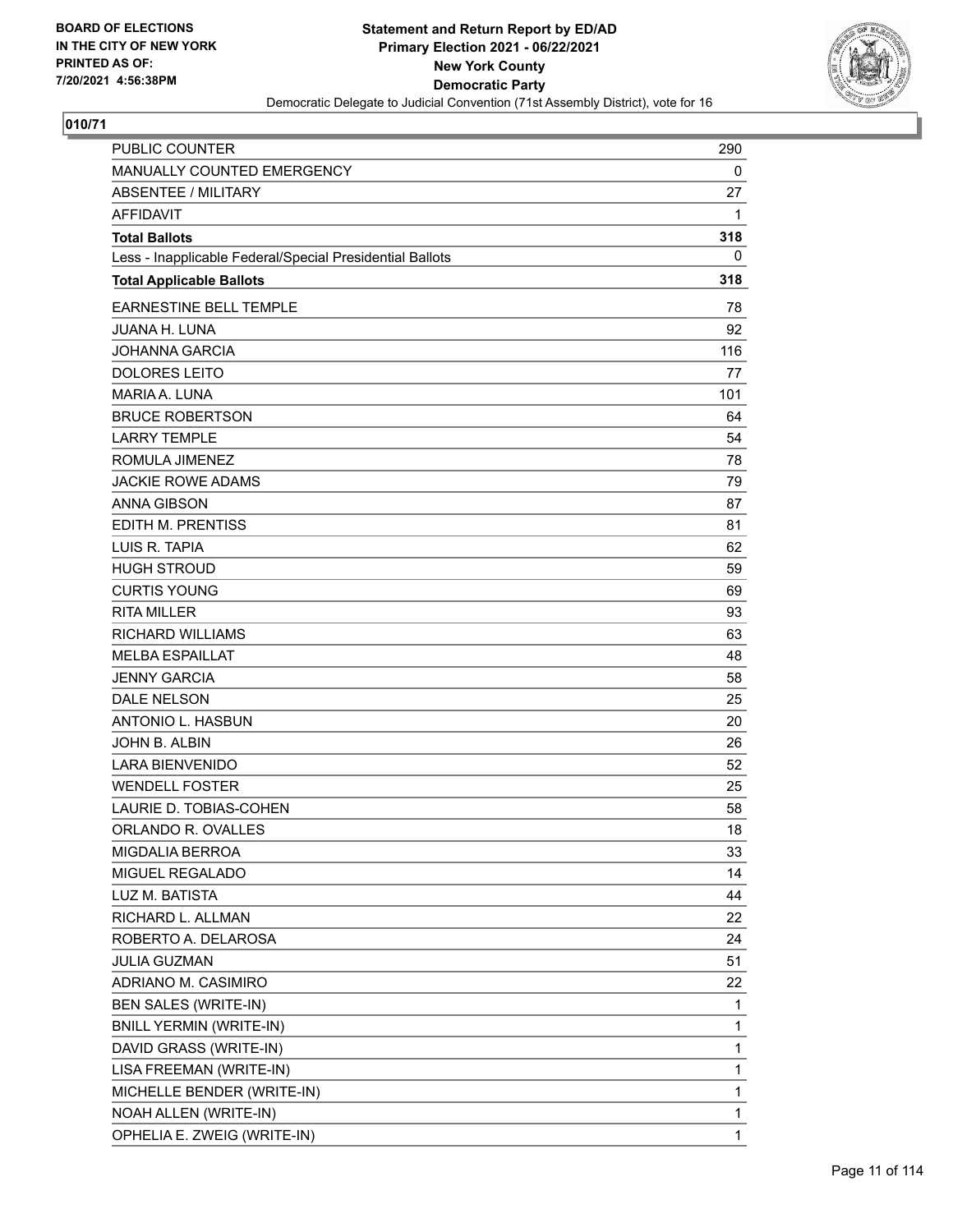

| SAMMY TACKER (WRITE-IN) |       |
|-------------------------|-------|
| YOSI CILLIN (WRITE-IN)  |       |
| <b>Total Votes</b>      | 1.802 |
| Unrecorded              | 3.286 |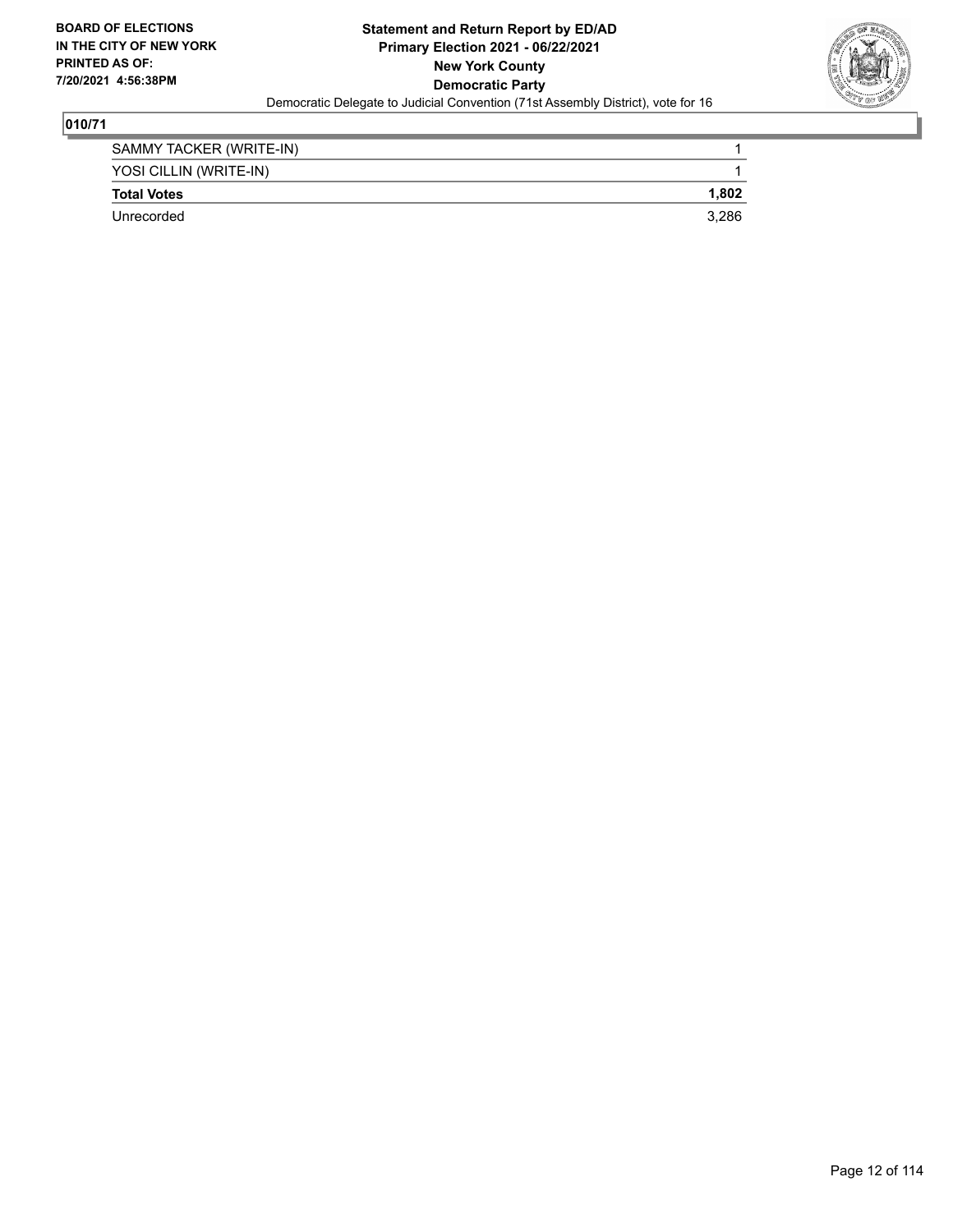

| PUBLIC COUNTER                                           | 178   |
|----------------------------------------------------------|-------|
| MANUALLY COUNTED EMERGENCY                               | 0     |
| ABSENTEE / MILITARY                                      | 5     |
| <b>AFFIDAVIT</b>                                         | 3     |
| <b>Total Ballots</b>                                     | 186   |
| Less - Inapplicable Federal/Special Presidential Ballots | 0     |
| <b>Total Applicable Ballots</b>                          | 186   |
| <b>EARNESTINE BELL TEMPLE</b>                            | 58    |
| <b>JUANA H. LUNA</b>                                     | 38    |
| <b>JOHANNA GARCIA</b>                                    | 48    |
| <b>DOLORES LEITO</b>                                     | 44    |
| MARIA A. LUNA                                            | 46    |
| <b>BRUCE ROBERTSON</b>                                   | 31    |
| <b>LARRY TEMPLE</b>                                      | 30    |
| ROMULA JIMENEZ                                           | 40    |
| <b>JACKIE ROWE ADAMS</b>                                 | 59    |
| <b>ANNA GIBSON</b>                                       | 55    |
| <b>EDITH M. PRENTISS</b>                                 | 45    |
| LUIS R. TAPIA                                            | 24    |
| <b>HUGH STROUD</b>                                       | 27    |
| <b>CURTIS YOUNG</b>                                      | 38    |
| <b>RITA MILLER</b>                                       | 58    |
| <b>RICHARD WILLIAMS</b>                                  | 34    |
| <b>MELBA ESPAILLAT</b>                                   | 31    |
| <b>JENNY GARCIA</b>                                      | 34    |
| <b>DALE NELSON</b>                                       | 16    |
| ANTONIO L. HASBUN                                        | 9     |
| JOHN B. ALBIN                                            | 6     |
| <b>LARA BIENVENIDO</b>                                   | 28    |
| <b>WENDELL FOSTER</b>                                    | 22    |
| LAURIE D. TOBIAS-COHEN                                   | 28    |
| ORLANDO R. OVALLES                                       | 5     |
| MIGDALIA BERROA                                          | 26    |
| MIGUEL REGALADO                                          | 5     |
| LUZ M. BATISTA                                           | 17    |
| RICHARD L. ALLMAN                                        | 11    |
| ROBERTO A. DELAROSA                                      | 8     |
| <b>JULIA GUZMAN</b>                                      | 31    |
| ADRIANO M. CASIMIRO                                      | 8     |
| WENDY FRANE (WRITE-IN)                                   | 1     |
| <b>Total Votes</b>                                       | 961   |
| Unrecorded                                               | 2,015 |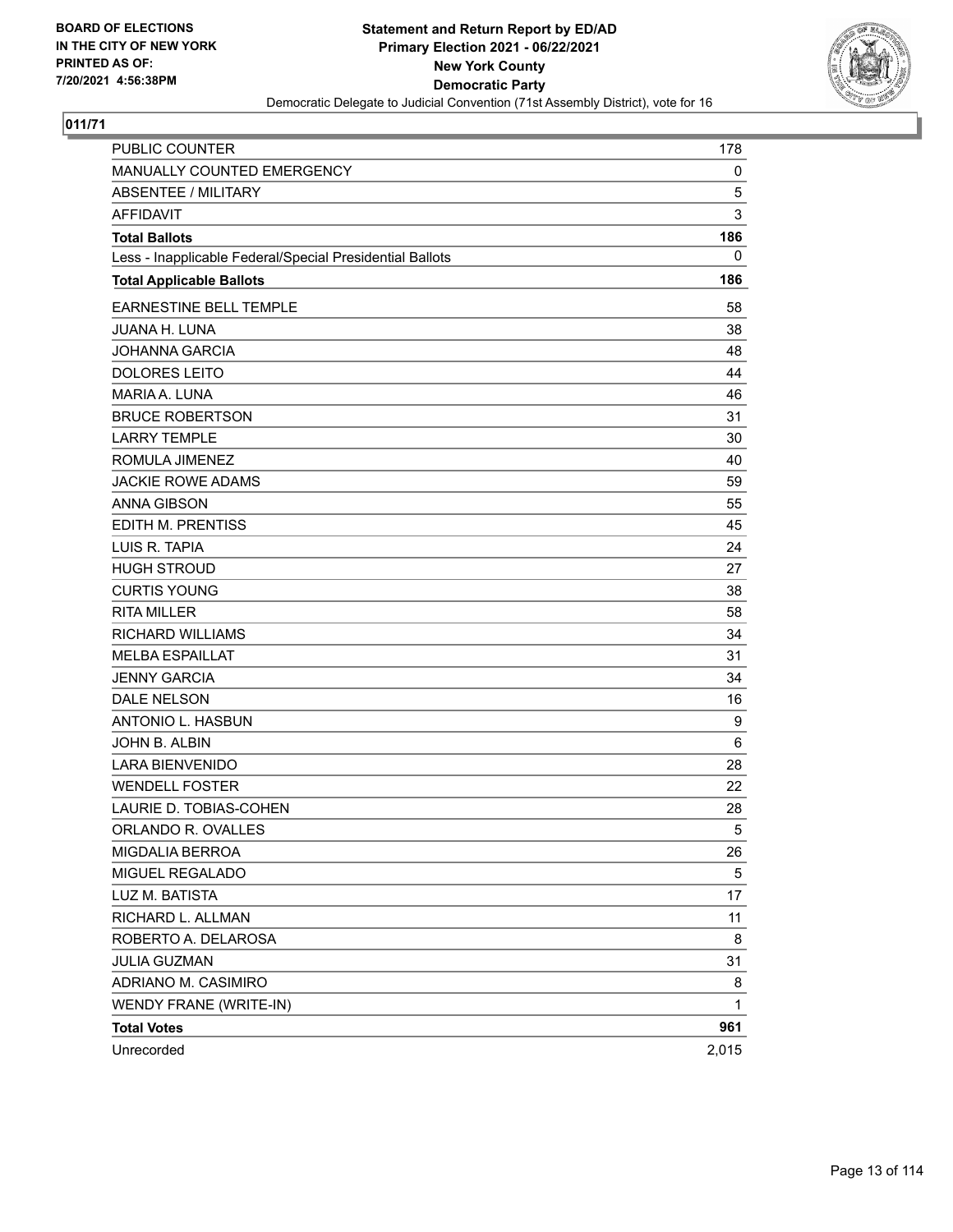

| PUBLIC COUNTER                                           | 187   |
|----------------------------------------------------------|-------|
| MANUALLY COUNTED EMERGENCY                               | 0     |
| ABSENTEE / MILITARY                                      | 37    |
| <b>AFFIDAVIT</b>                                         | 0     |
| <b>Total Ballots</b>                                     | 224   |
| Less - Inapplicable Federal/Special Presidential Ballots | 0     |
| <b>Total Applicable Ballots</b>                          | 224   |
| <b>EARNESTINE BELL TEMPLE</b>                            | 70    |
| <b>JUANA H. LUNA</b>                                     | 48    |
| <b>JOHANNA GARCIA</b>                                    | 59    |
| <b>DOLORES LEITO</b>                                     | 47    |
| MARIA A. LUNA                                            | 53    |
| <b>BRUCE ROBERTSON</b>                                   | 42    |
| <b>LARRY TEMPLE</b>                                      | 37    |
| ROMULA JIMENEZ                                           | 43    |
| <b>JACKIE ROWE ADAMS</b>                                 | 65    |
| <b>ANNA GIBSON</b>                                       | 55    |
| EDITH M. PRENTISS                                        | 51    |
| LUIS R. TAPIA                                            | 31    |
| <b>HUGH STROUD</b>                                       | 34    |
| <b>CURTIS YOUNG</b>                                      | 47    |
| <b>RITA MILLER</b>                                       | 55    |
| <b>RICHARD WILLIAMS</b>                                  | 45    |
| <b>MELBA ESPAILLAT</b>                                   | 43    |
| <b>JENNY GARCIA</b>                                      | 44    |
| <b>DALE NELSON</b>                                       | 25    |
| ANTONIO L. HASBUN                                        | 14    |
| JOHN B. ALBIN                                            | 16    |
| <b>LARA BIENVENIDO</b>                                   | 35    |
| <b>WENDELL FOSTER</b>                                    | 33    |
| LAURIE D. TOBIAS-COHEN                                   | 32    |
| ORLANDO R. OVALLES                                       | 21    |
| MIGDALIA BERROA                                          | 22    |
| MIGUEL REGALADO                                          | 20    |
| LUZ M. BATISTA                                           | 24    |
| RICHARD L. ALLMAN                                        | 15    |
| ROBERTO A. DELAROSA                                      | 21    |
| <b>JULIA GUZMAN</b>                                      | 41    |
| ADRIANO M. CASIMIRO                                      | 19    |
| UNATTRIBUTABLE WRITE-IN (WRITE-IN)                       | 18    |
| UNCOUNTED WRITE-IN PER STATUTE (WRITE-IN)                | 1     |
| <b>Total Votes</b>                                       | 1,226 |
| Unrecorded                                               | 2,358 |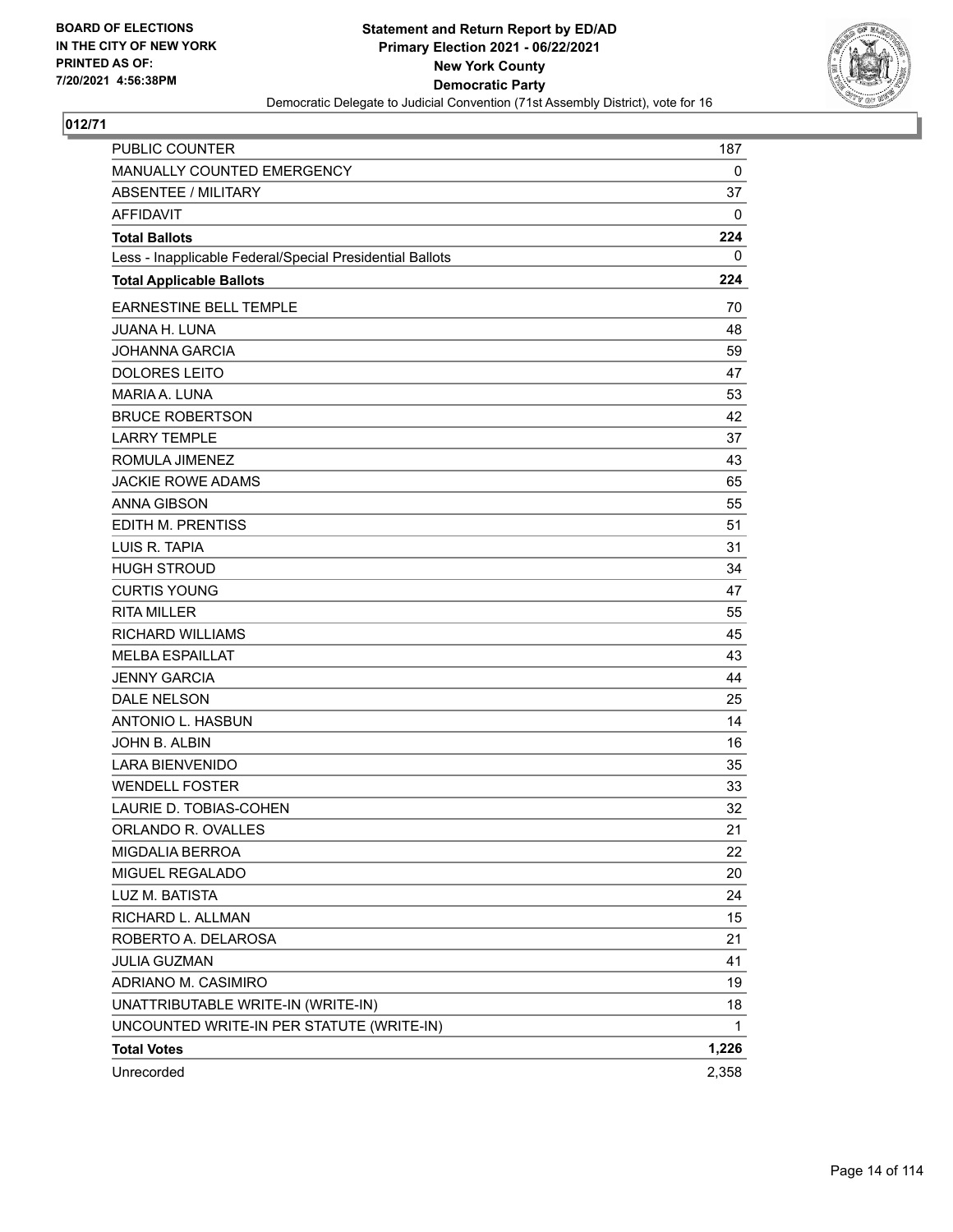

| <b>PUBLIC COUNTER</b>                                    | 150            |
|----------------------------------------------------------|----------------|
| MANUALLY COUNTED EMERGENCY                               | 0              |
| <b>ABSENTEE / MILITARY</b>                               | $\overline{7}$ |
| <b>AFFIDAVIT</b>                                         | $\overline{c}$ |
| <b>Total Ballots</b>                                     | 159            |
| Less - Inapplicable Federal/Special Presidential Ballots | 0              |
| <b>Total Applicable Ballots</b>                          | 159            |
| <b>EARNESTINE BELL TEMPLE</b>                            | 38             |
| <b>JUANA H. LUNA</b>                                     | 33             |
| <b>JOHANNA GARCIA</b>                                    | 34             |
| <b>DOLORES LEITO</b>                                     | 28             |
| <b>MARIA A. LUNA</b>                                     | 26             |
| <b>BRUCE ROBERTSON</b>                                   | 16             |
| <b>LARRY TEMPLE</b>                                      | 27             |
| ROMULA JIMENEZ                                           | 22             |
| <b>JACKIE ROWE ADAMS</b>                                 | 44             |
| <b>ANNA GIBSON</b>                                       | 32             |
| EDITH M. PRENTISS                                        | 22             |
| LUIS R. TAPIA                                            | 18             |
| <b>HUGH STROUD</b>                                       | 14             |
| <b>CURTIS YOUNG</b>                                      | 27             |
| <b>RITA MILLER</b>                                       | 36             |
| <b>RICHARD WILLIAMS</b>                                  | 27             |
| <b>MELBA ESPAILLAT</b>                                   | 30             |
| <b>JENNY GARCIA</b>                                      | 28             |
| <b>DALE NELSON</b>                                       | 21             |
| ANTONIO L. HASBUN                                        | 15             |
| JOHN B. ALBIN                                            | 9              |
| <b>LARA BIENVENIDO</b>                                   | 21             |
| <b>WENDELL FOSTER</b>                                    | 27             |
| LAURIE D. TOBIAS-COHEN                                   | 19             |
| ORLANDO R. OVALLES                                       | 10             |
| MIGDALIA BERROA                                          | 15             |
| MIGUEL REGALADO                                          | 12             |
| LUZ M. BATISTA                                           | 17             |
| RICHARD L. ALLMAN                                        | 19             |
| ROBERTO A. DELAROSA                                      | 12             |
| <b>JULIA GUZMAN</b>                                      | 33             |
| ADRIANO M. CASIMIRO                                      | 13             |
| MARC FRASIER II (WRITE-IN)                               | 1              |
| <b>Total Votes</b>                                       | 746            |
| Unrecorded                                               | 1,798          |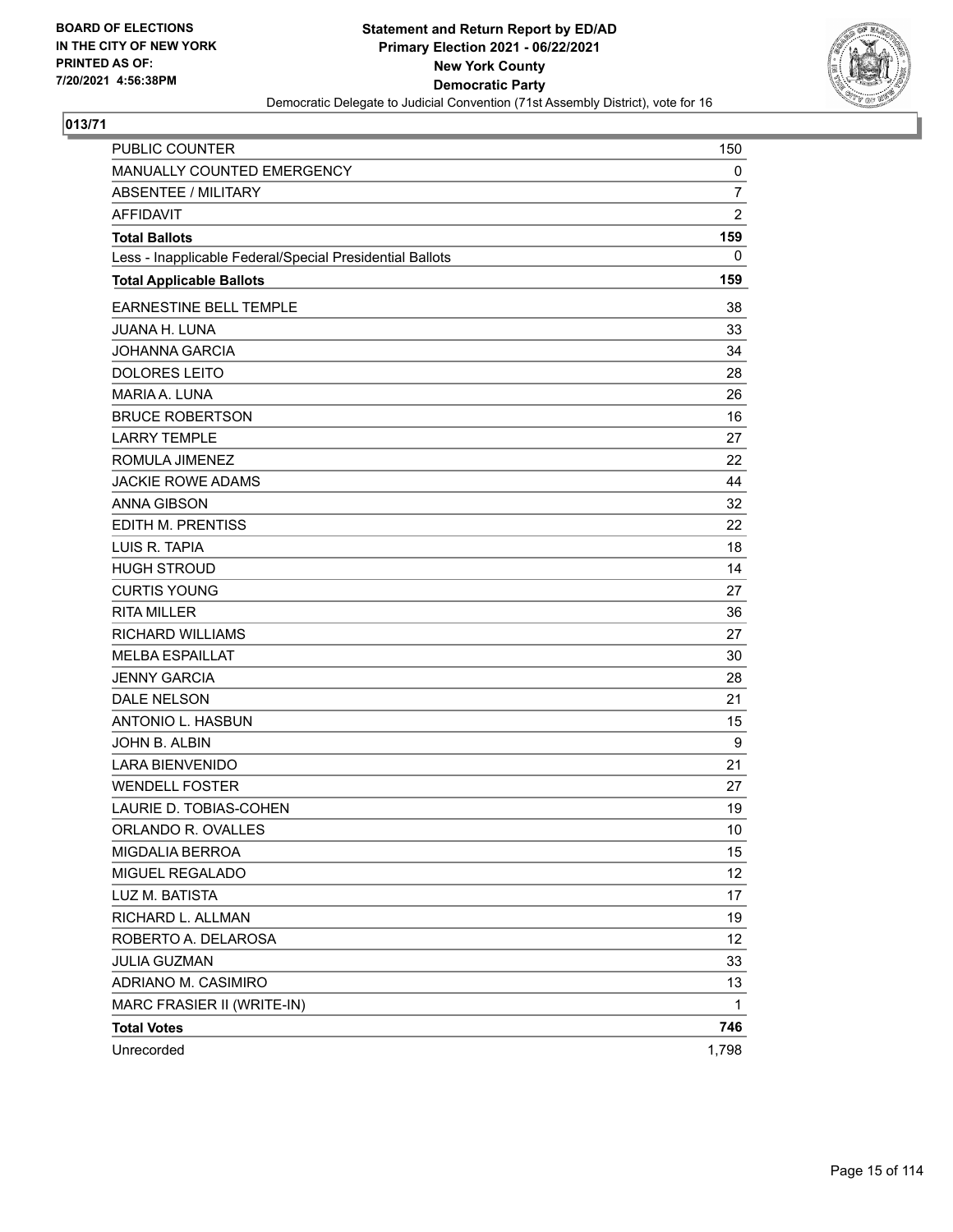

| <b>PUBLIC COUNTER</b>                                    | 156   |
|----------------------------------------------------------|-------|
| MANUALLY COUNTED EMERGENCY                               | 0     |
| <b>ABSENTEE / MILITARY</b>                               | 13    |
| <b>AFFIDAVIT</b>                                         | 0     |
| <b>Total Ballots</b>                                     | 169   |
| Less - Inapplicable Federal/Special Presidential Ballots | 0     |
| <b>Total Applicable Ballots</b>                          | 169   |
| <b>EARNESTINE BELL TEMPLE</b>                            | 46    |
| <b>JUANA H. LUNA</b>                                     | 29    |
| <b>JOHANNA GARCIA</b>                                    | 37    |
| <b>DOLORES LEITO</b>                                     | 26    |
| <b>MARIA A. LUNA</b>                                     | 36    |
| <b>BRUCE ROBERTSON</b>                                   | 33    |
| <b>LARRY TEMPLE</b>                                      | 23    |
| ROMULA JIMENEZ                                           | 21    |
| <b>JACKIE ROWE ADAMS</b>                                 | 56    |
| <b>ANNA GIBSON</b>                                       | 30    |
| EDITH M. PRENTISS                                        | 26    |
| LUIS R. TAPIA                                            | 21    |
| <b>HUGH STROUD</b>                                       | 23    |
| <b>CURTIS YOUNG</b>                                      | 39    |
| <b>RITA MILLER</b>                                       | 33    |
| <b>RICHARD WILLIAMS</b>                                  | 36    |
| <b>MELBA ESPAILLAT</b>                                   | 27    |
| <b>JENNY GARCIA</b>                                      | 23    |
| <b>DALE NELSON</b>                                       | 21    |
| ANTONIO L. HASBUN                                        | 15    |
| JOHN B. ALBIN                                            | 14    |
| <b>LARA BIENVENIDO</b>                                   | 17    |
| <b>WENDELL FOSTER</b>                                    | 31    |
| LAURIE D. TOBIAS-COHEN                                   | 19    |
| ORLANDO R. OVALLES                                       | 11    |
| MIGDALIA BERROA                                          | 9     |
| MIGUEL REGALADO                                          | 13    |
| LUZ M. BATISTA                                           | 14    |
| RICHARD L. ALLMAN                                        | 15    |
| ROBERTO A. DELAROSA                                      | 13    |
| <b>JULIA GUZMAN</b>                                      | 26    |
| ADRIANO M. CASIMIRO                                      | 16    |
| UNATTRIBUTABLE WRITE-IN (WRITE-IN)                       | 6     |
| <b>Total Votes</b>                                       | 805   |
| Unrecorded                                               | 1,899 |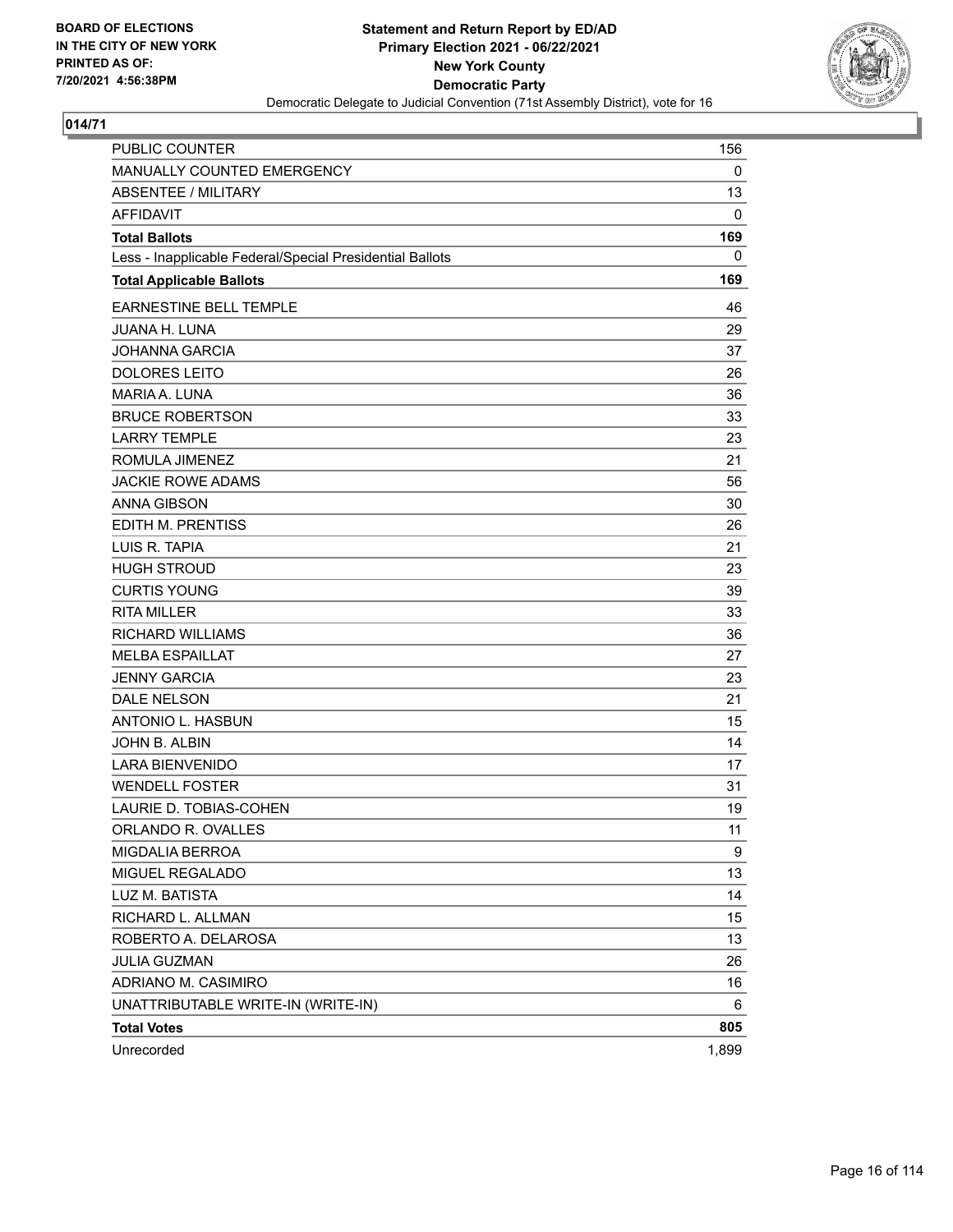

| PUBLIC COUNTER                                           | 108            |
|----------------------------------------------------------|----------------|
| MANUALLY COUNTED EMERGENCY                               | 0              |
| <b>ABSENTEE / MILITARY</b>                               | 3              |
| <b>AFFIDAVIT</b>                                         | $\mathbf 0$    |
| <b>Total Ballots</b>                                     | 111            |
| Less - Inapplicable Federal/Special Presidential Ballots | 0              |
| <b>Total Applicable Ballots</b>                          | 111            |
| <b>EARNESTINE BELL TEMPLE</b>                            | 21             |
| <b>JUANA H. LUNA</b>                                     | 16             |
| <b>JOHANNA GARCIA</b>                                    | 16             |
| <b>DOLORES LEITO</b>                                     | 10             |
| <b>MARIA A. LUNA</b>                                     | 18             |
| <b>BRUCE ROBERTSON</b>                                   | 18             |
| <b>LARRY TEMPLE</b>                                      | 11             |
| ROMULA JIMENEZ                                           | 12             |
| <b>JACKIE ROWE ADAMS</b>                                 | 24             |
| <b>ANNA GIBSON</b>                                       | 14             |
| <b>EDITH M. PRENTISS</b>                                 | 10             |
| LUIS R. TAPIA                                            | 10             |
| <b>HUGH STROUD</b>                                       | 11             |
| <b>CURTIS YOUNG</b>                                      | 20             |
| <b>RITA MILLER</b>                                       | 17             |
| <b>RICHARD WILLIAMS</b>                                  | 19             |
| <b>MELBA ESPAILLAT</b>                                   | 11             |
| <b>JENNY GARCIA</b>                                      | 18             |
| DALE NELSON                                              | 9              |
| ANTONIO L. HASBUN                                        | 9              |
| JOHN B. ALBIN                                            | $\overline{7}$ |
| <b>LARA BIENVENIDO</b>                                   | 9              |
| <b>WENDELL FOSTER</b>                                    | 15             |
| LAURIE D. TOBIAS-COHEN                                   | 9              |
| ORLANDO R. OVALLES                                       | 5              |
| MIGDALIA BERROA                                          | 7              |
| MIGUEL REGALADO                                          | 11             |
| LUZ M. BATISTA                                           | 11             |
| RICHARD L. ALLMAN                                        | 8              |
| ROBERTO A. DELAROSA                                      | 5              |
| <b>JULIA GUZMAN</b>                                      | 11             |
| ADRIANO M. CASIMIRO                                      | 6              |
| <b>Total Votes</b>                                       | 398            |
| Unrecorded                                               | 1,378          |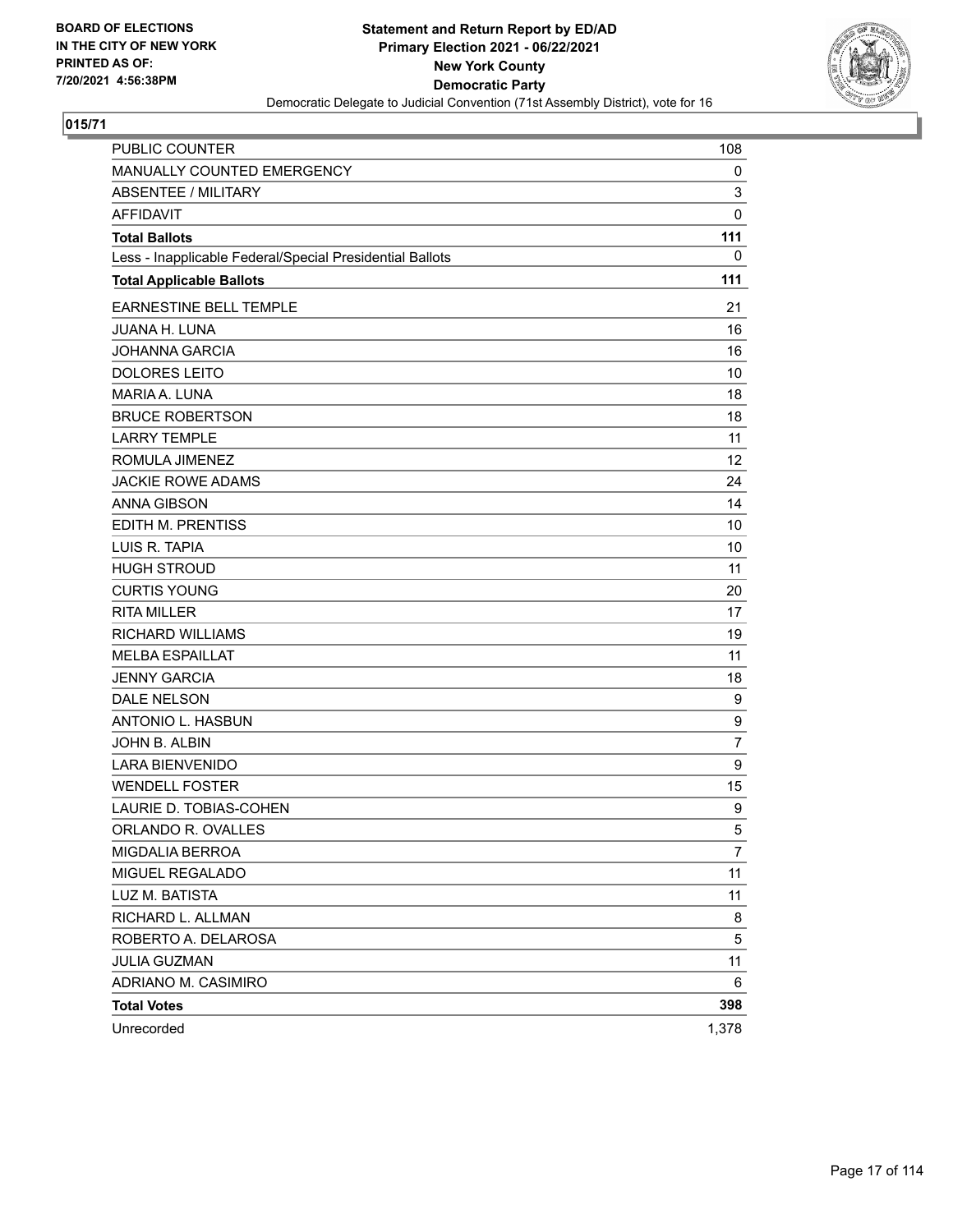

| <b>PUBLIC COUNTER</b>                                    | 135            |
|----------------------------------------------------------|----------------|
| MANUALLY COUNTED EMERGENCY                               | 0              |
| <b>ABSENTEE / MILITARY</b>                               | 9              |
| <b>AFFIDAVIT</b>                                         | 0              |
| <b>Total Ballots</b>                                     | 144            |
| Less - Inapplicable Federal/Special Presidential Ballots | 0              |
| <b>Total Applicable Ballots</b>                          | 144            |
| <b>EARNESTINE BELL TEMPLE</b>                            | 36             |
| <b>JUANA H. LUNA</b>                                     | 24             |
| <b>JOHANNA GARCIA</b>                                    | 27             |
| <b>DOLORES LEITO</b>                                     | 21             |
| <b>MARIA A. LUNA</b>                                     | 23             |
| <b>BRUCE ROBERTSON</b>                                   | 22             |
| <b>LARRY TEMPLE</b>                                      | 17             |
| ROMULA JIMENEZ                                           | 15             |
| <b>JACKIE ROWE ADAMS</b>                                 | 45             |
| <b>ANNA GIBSON</b>                                       | 30             |
| EDITH M. PRENTISS                                        | 18             |
| LUIS R. TAPIA                                            | 13             |
| <b>HUGH STROUD</b>                                       | 16             |
| <b>CURTIS YOUNG</b>                                      | 37             |
| <b>RITA MILLER</b>                                       | 28             |
| <b>RICHARD WILLIAMS</b>                                  | 27             |
| <b>MELBA ESPAILLAT</b>                                   | 31             |
| <b>JENNY GARCIA</b>                                      | 21             |
| <b>DALE NELSON</b>                                       | 18             |
| ANTONIO L. HASBUN                                        | 10             |
| JOHN B. ALBIN                                            | 5              |
| <b>LARA BIENVENIDO</b>                                   | 13             |
| <b>WENDELL FOSTER</b>                                    | 25             |
| LAURIE D. TOBIAS-COHEN                                   | 15             |
| ORLANDO R. OVALLES                                       | $\overline{4}$ |
| MIGDALIA BERROA                                          | 10             |
| MIGUEL REGALADO                                          | 10             |
| LUZ M. BATISTA                                           | 10             |
| RICHARD L. ALLMAN                                        | 8              |
| ROBERTO A. DELAROSA                                      | 10             |
| <b>JULIA GUZMAN</b>                                      | 27             |
| ADRIANO M. CASIMIRO                                      | 9              |
| UNATTRIBUTABLE WRITE-IN (WRITE-IN)                       | 13             |
| <b>Total Votes</b>                                       | 638            |
| Unrecorded                                               | 1,666          |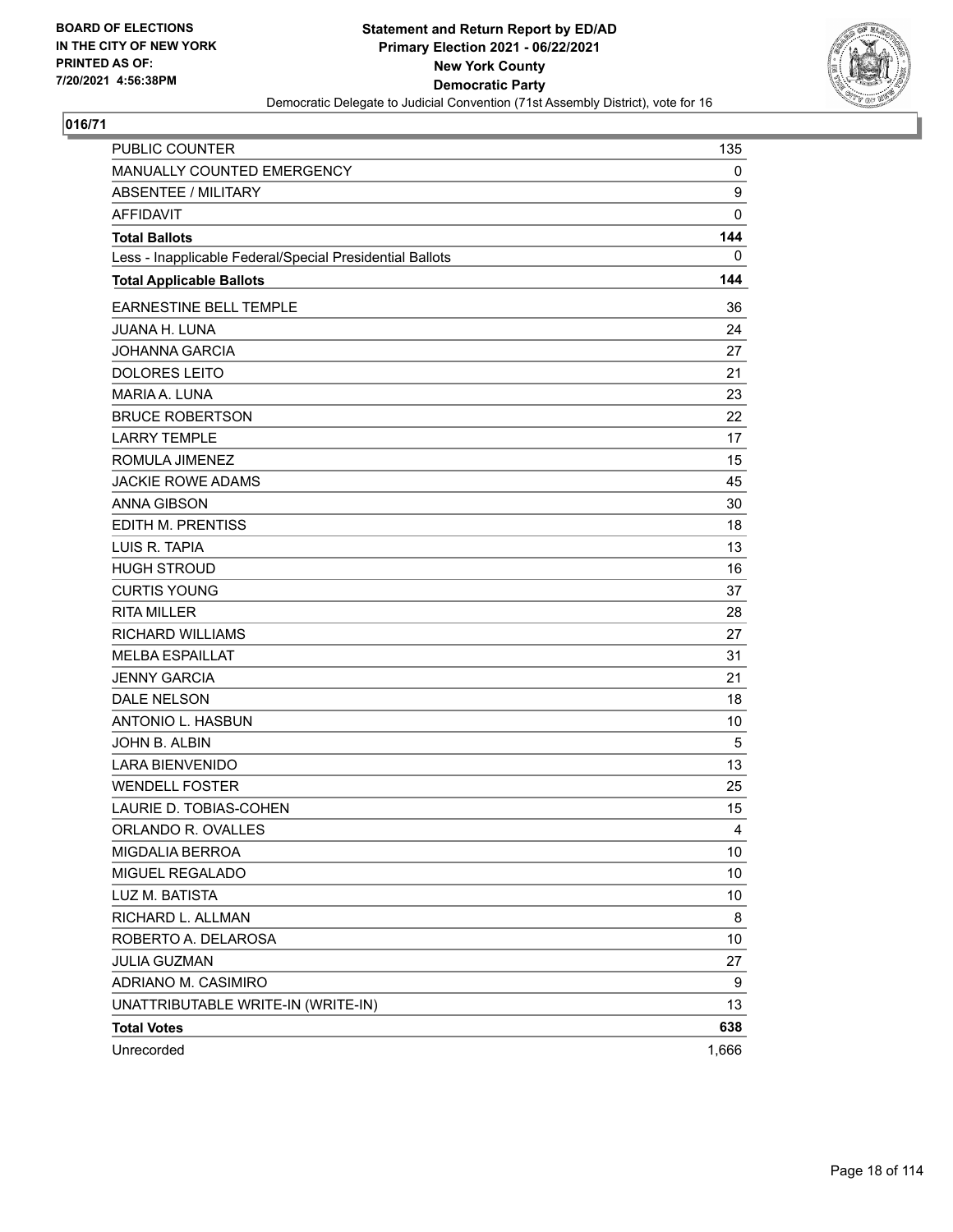

| <b>PUBLIC COUNTER</b><br>MANUALLY COUNTED EMERGENCY      | 153<br>0 |
|----------------------------------------------------------|----------|
| <b>ABSENTEE / MILITARY</b>                               | 11       |
| <b>AFFIDAVIT</b>                                         | 0        |
| <b>Total Ballots</b>                                     | 164      |
| Less - Inapplicable Federal/Special Presidential Ballots | 0        |
| <b>Total Applicable Ballots</b>                          | 164      |
|                                                          |          |
| <b>EARNESTINE BELL TEMPLE</b>                            | 42       |
| <b>JUANA H. LUNA</b>                                     | 21       |
| <b>JOHANNA GARCIA</b>                                    | 33       |
| <b>DOLORES LEITO</b>                                     | 26       |
| MARIA A. LUNA                                            | 27       |
| <b>BRUCE ROBERTSON</b>                                   | 32       |
| <b>LARRY TEMPLE</b>                                      | 25       |
| ROMULA JIMENEZ                                           | 18       |
| <b>JACKIE ROWE ADAMS</b>                                 | 39       |
| <b>ANNA GIBSON</b>                                       | 31       |
| <b>EDITH M. PRENTISS</b>                                 | 18       |
| LUIS R. TAPIA                                            | 17       |
| <b>HUGH STROUD</b>                                       | 19       |
| <b>CURTIS YOUNG</b>                                      | 28       |
| <b>RITA MILLER</b>                                       | 33       |
| <b>RICHARD WILLIAMS</b>                                  | 23       |
| <b>MELBA ESPAILLAT</b>                                   | 30       |
| <b>JENNY GARCIA</b>                                      | 24       |
| <b>DALE NELSON</b>                                       | 19       |
| ANTONIO L. HASBUN                                        | 12       |
| JOHN B. ALBIN                                            | 18       |
| <b>LARA BIENVENIDO</b>                                   | 20       |
| <b>WENDELL FOSTER</b>                                    | 31       |
| LAURIE D. TOBIAS-COHEN                                   | 25       |
| ORLANDO R. OVALLES                                       | 13       |
| MIGDALIA BERROA                                          | 12       |
| MIGUEL REGALADO                                          | 18       |
| LUZ M. BATISTA                                           | 17       |
| RICHARD L. ALLMAN                                        | 16       |
| ROBERTO A. DELAROSA                                      | 11       |
| <b>JULIA GUZMAN</b>                                      | 23       |
| ADRIANO M. CASIMIRO                                      | 17       |
| HECTOR RAFAEL BONILLA (WRITE-IN)                         | 1        |
| ROBERT HILL (WRITE-IN)                                   | 1        |
| UNATTRIBUTABLE WRITE-IN (WRITE-IN)                       | 9        |
| <b>Total Votes</b>                                       | 749      |
| Unrecorded                                               | 1,875    |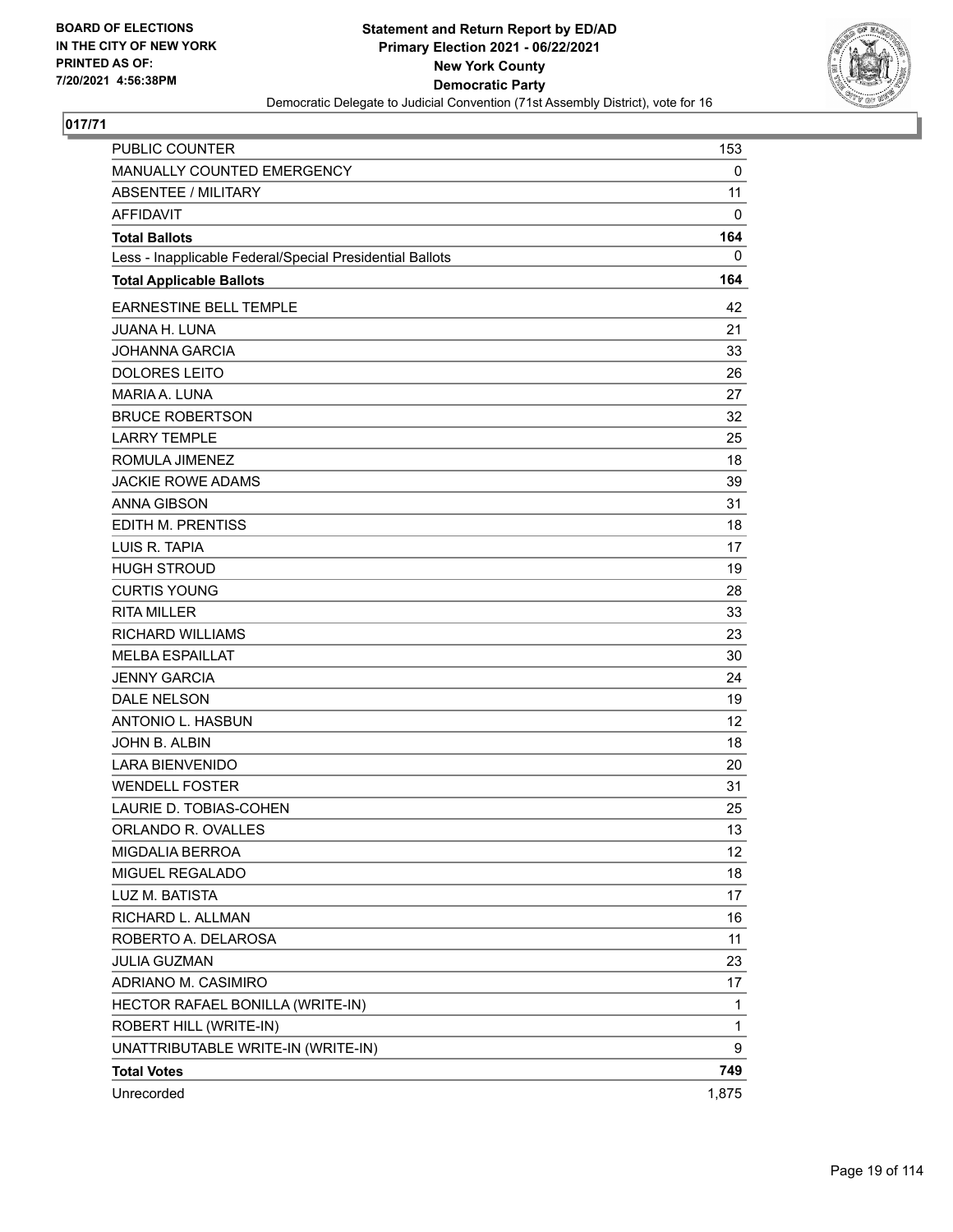

| PUBLIC COUNTER                                           | 325   |
|----------------------------------------------------------|-------|
| MANUALLY COUNTED EMERGENCY                               | 0     |
| <b>ABSENTEE / MILITARY</b>                               | 52    |
| <b>AFFIDAVIT</b>                                         | 2     |
| <b>Total Ballots</b>                                     | 379   |
| Less - Inapplicable Federal/Special Presidential Ballots | 0     |
| <b>Total Applicable Ballots</b>                          | 379   |
| <b>EARNESTINE BELL TEMPLE</b>                            | 191   |
| <b>JUANA H. LUNA</b>                                     | 110   |
| <b>JOHANNA GARCIA</b>                                    | 115   |
| <b>DOLORES LEITO</b>                                     | 101   |
| <b>MARIA A. LUNA</b>                                     | 117   |
| <b>BRUCE ROBERTSON</b>                                   | 138   |
| <b>LARRY TEMPLE</b>                                      | 126   |
| ROMULA JIMENEZ                                           | 99    |
| <b>JACKIE ROWE ADAMS</b>                                 | 178   |
| <b>ANNA GIBSON</b>                                       | 143   |
| EDITH M. PRENTISS                                        | 115   |
| LUIS R. TAPIA                                            | 101   |
| <b>HUGH STROUD</b>                                       | 119   |
| <b>CURTIS YOUNG</b>                                      | 169   |
| <b>RITA MILLER</b>                                       | 134   |
| <b>RICHARD WILLIAMS</b>                                  | 149   |
| <b>MELBA ESPAILLAT</b>                                   | 60    |
| <b>JENNY GARCIA</b>                                      | 45    |
| DALE NELSON                                              | 64    |
| ANTONIO L. HASBUN                                        | 36    |
| JOHN B. ALBIN                                            | 36    |
| <b>LARA BIENVENIDO</b>                                   | 31    |
| <b>WENDELL FOSTER</b>                                    | 96    |
| LAURIE D. TOBIAS-COHEN                                   | 40    |
| ORLANDO R. OVALLES                                       | 35    |
| MIGDALIA BERROA                                          | 23    |
| MIGUEL REGALADO                                          | 23    |
| LUZ M. BATISTA                                           | 44    |
| RICHARD L. ALLMAN                                        | 52    |
| ROBERTO A. DELAROSA                                      | 33    |
| <b>JULIA GUZMAN</b>                                      | 47    |
| ADRIANO M. CASIMIRO                                      | 35    |
| <b>Total Votes</b>                                       | 2,805 |
| Unrecorded                                               | 3,259 |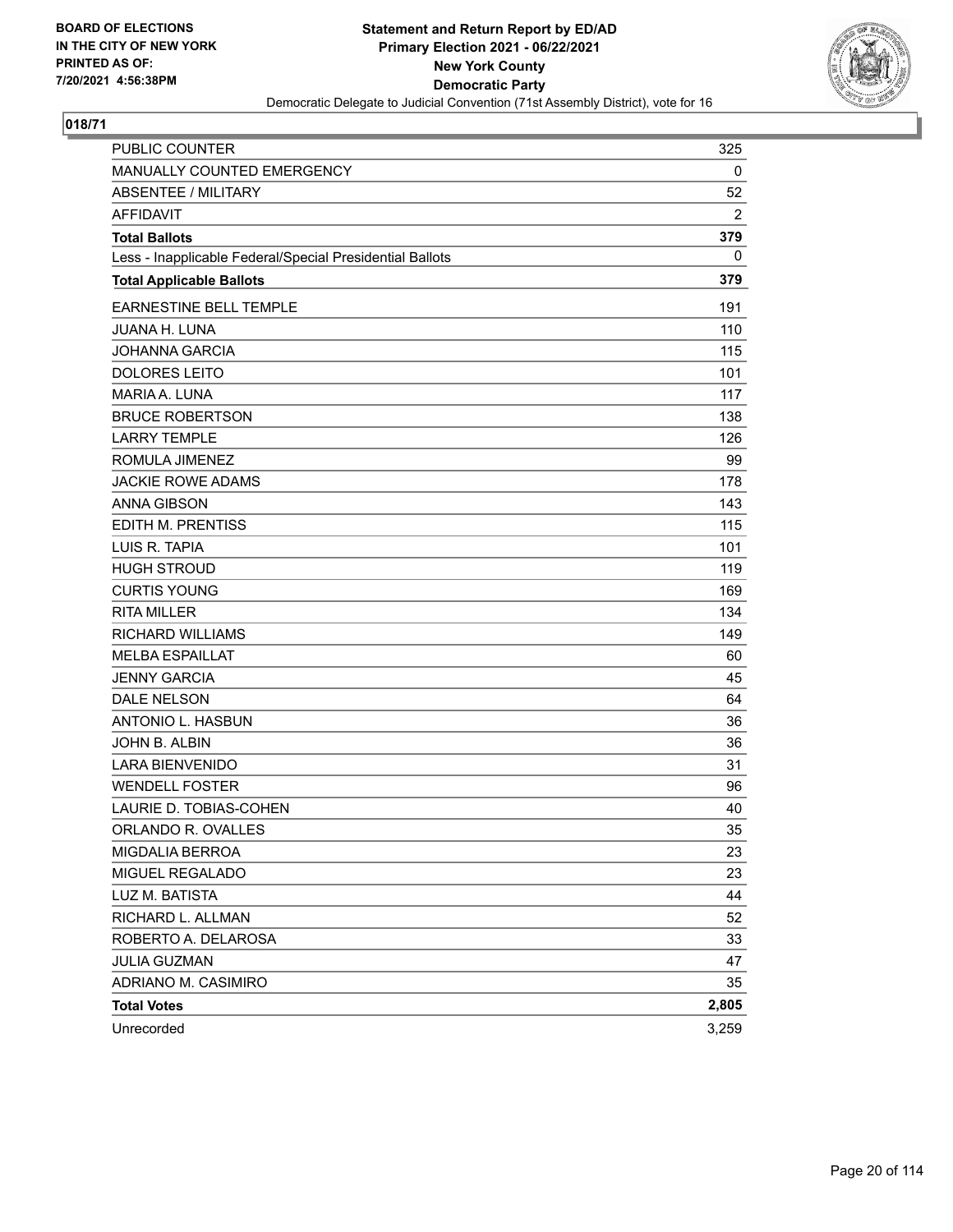

| <b>PUBLIC COUNTER</b>                                    | 381   |
|----------------------------------------------------------|-------|
| MANUALLY COUNTED EMERGENCY                               | 0     |
| <b>ABSENTEE / MILITARY</b>                               | 31    |
| <b>AFFIDAVIT</b>                                         | 0     |
| <b>Total Ballots</b>                                     | 412   |
| Less - Inapplicable Federal/Special Presidential Ballots | 0     |
| <b>Total Applicable Ballots</b>                          | 412   |
| <b>EARNESTINE BELL TEMPLE</b>                            | 184   |
| <b>JUANA H. LUNA</b>                                     | 81    |
| <b>JOHANNA GARCIA</b>                                    | 94    |
| <b>DOLORES LEITO</b>                                     | 83    |
| MARIA A. LUNA                                            | 102   |
| <b>BRUCE ROBERTSON</b>                                   | 129   |
| <b>LARRY TEMPLE</b>                                      | 101   |
| ROMULA JIMENEZ                                           | 63    |
| <b>JACKIE ROWE ADAMS</b>                                 | 180   |
| <b>ANNA GIBSON</b>                                       | 126   |
| EDITH M. PRENTISS                                        | 90    |
| LUIS R. TAPIA                                            | 67    |
| <b>HUGH STROUD</b>                                       | 110   |
| <b>CURTIS YOUNG</b>                                      | 144   |
| <b>RITA MILLER</b>                                       | 141   |
| RICHARD WILLIAMS                                         | 144   |
| <b>MELBA ESPAILLAT</b>                                   | 87    |
| <b>JENNY GARCIA</b>                                      | 46    |
| <b>DALE NELSON</b>                                       | 73    |
| <b>ANTONIO L. HASBUN</b>                                 | 27    |
| JOHN B. ALBIN                                            | 37    |
| <b>LARA BIENVENIDO</b>                                   | 29    |
| <b>WENDELL FOSTER</b>                                    | 99    |
| LAURIE D. TOBIAS-COHEN                                   | 42    |
| ORLANDO R. OVALLES                                       | 23    |
| MIGDALIA BERROA                                          | 25    |
| MIGUEL REGALADO                                          | 25    |
| LUZ M. BATISTA                                           | 41    |
| RICHARD L. ALLMAN                                        | 56    |
| ROBERTO A. DELAROSA                                      | 27    |
| JULIA GUZMAN                                             | 51    |
| ADRIANO M. CASIMIRO                                      | 26    |
| UNATTRIBUTABLE WRITE-IN (WRITE-IN)                       | 1     |
| <b>Total Votes</b>                                       | 2,554 |
| Unrecorded                                               | 4,038 |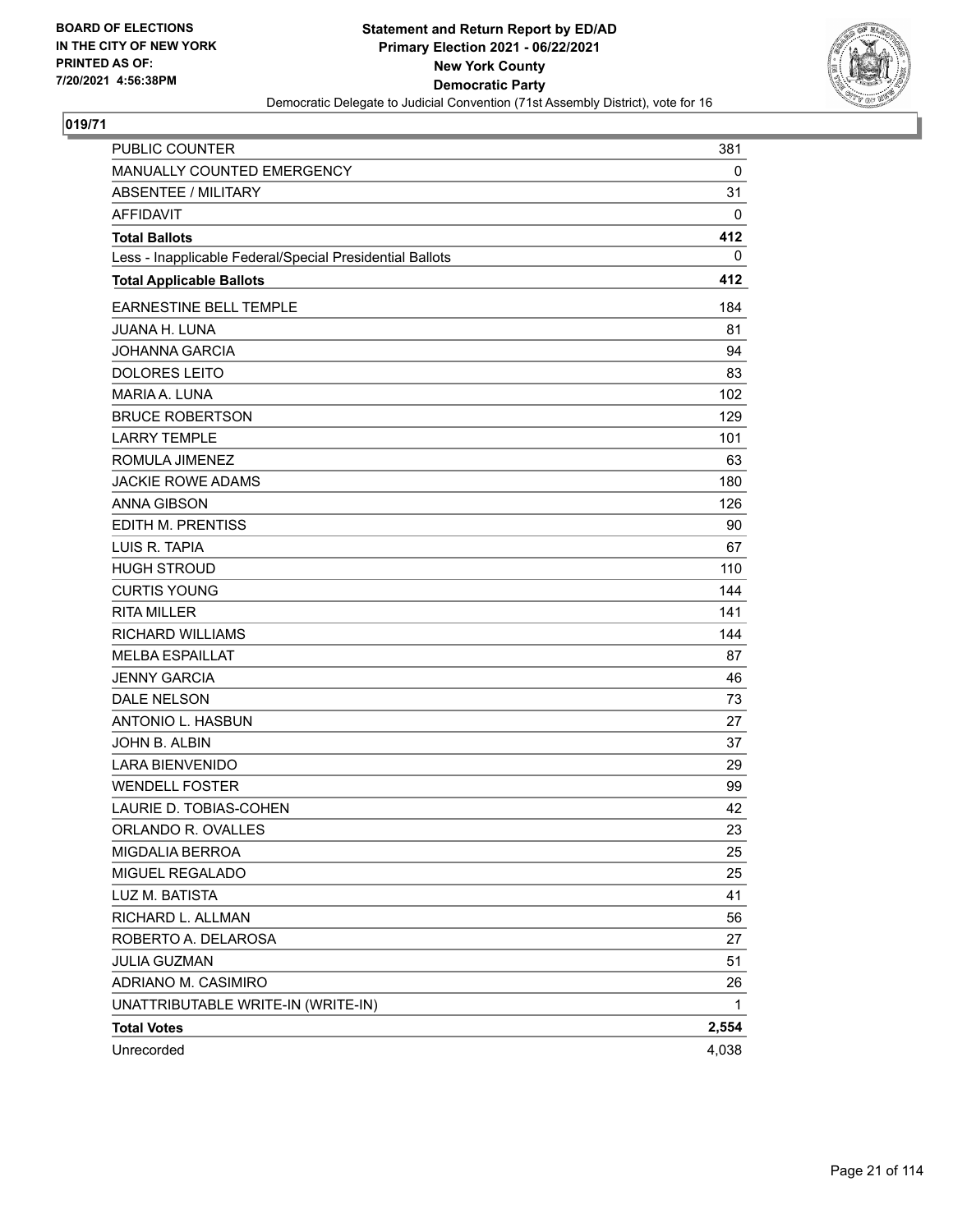

| PUBLIC COUNTER                                           | 357   |
|----------------------------------------------------------|-------|
| MANUALLY COUNTED EMERGENCY                               | 0     |
| <b>ABSENTEE / MILITARY</b>                               | 32    |
| AFFIDAVIT                                                | 0     |
| <b>Total Ballots</b>                                     | 389   |
| Less - Inapplicable Federal/Special Presidential Ballots | 0     |
| <b>Total Applicable Ballots</b>                          | 389   |
| <b>EARNESTINE BELL TEMPLE</b>                            | 183   |
| <b>JUANA H. LUNA</b>                                     | 82    |
| <b>JOHANNA GARCIA</b>                                    | 93    |
| <b>DOLORES LEITO</b>                                     | 89    |
| MARIA A. LUNA                                            | 92    |
| <b>BRUCE ROBERTSON</b>                                   | 117   |
| <b>LARRY TEMPLE</b>                                      | 99    |
| ROMULA JIMENEZ                                           | 68    |
| <b>JACKIE ROWE ADAMS</b>                                 | 160   |
| <b>ANNA GIBSON</b>                                       | 116   |
| EDITH M. PRENTISS                                        | 82    |
| LUIS R. TAPIA                                            | 58    |
| <b>HUGH STROUD</b>                                       | 100   |
| <b>CURTIS YOUNG</b>                                      | 118   |
| <b>RITA MILLER</b>                                       | 112   |
| <b>RICHARD WILLIAMS</b>                                  | 122   |
| <b>MELBA ESPAILLAT</b>                                   | 73    |
| <b>JENNY GARCIA</b>                                      | 41    |
| <b>DALE NELSON</b>                                       | 53    |
| <b>ANTONIO L. HASBUN</b>                                 | 27    |
| JOHN B. ALBIN                                            | 30    |
| <b>LARA BIENVENIDO</b>                                   | 26    |
| <b>WENDELL FOSTER</b>                                    | 83    |
| LAURIE D. TOBIAS-COHEN                                   | 35    |
| ORLANDO R. OVALLES                                       | 17    |
| MIGDALIA BERROA                                          | 17    |
| MIGUEL REGALADO                                          | 22    |
| LUZ M. BATISTA                                           | 30    |
| RICHARD L. ALLMAN                                        | 49    |
| ROBERTO A. DELAROSA                                      | 25    |
| <b>JULIA GUZMAN</b>                                      | 51    |
| ADRIANO M. CASIMIRO                                      | 22    |
| <b>Total Votes</b>                                       | 2,292 |
| Unrecorded                                               | 3,932 |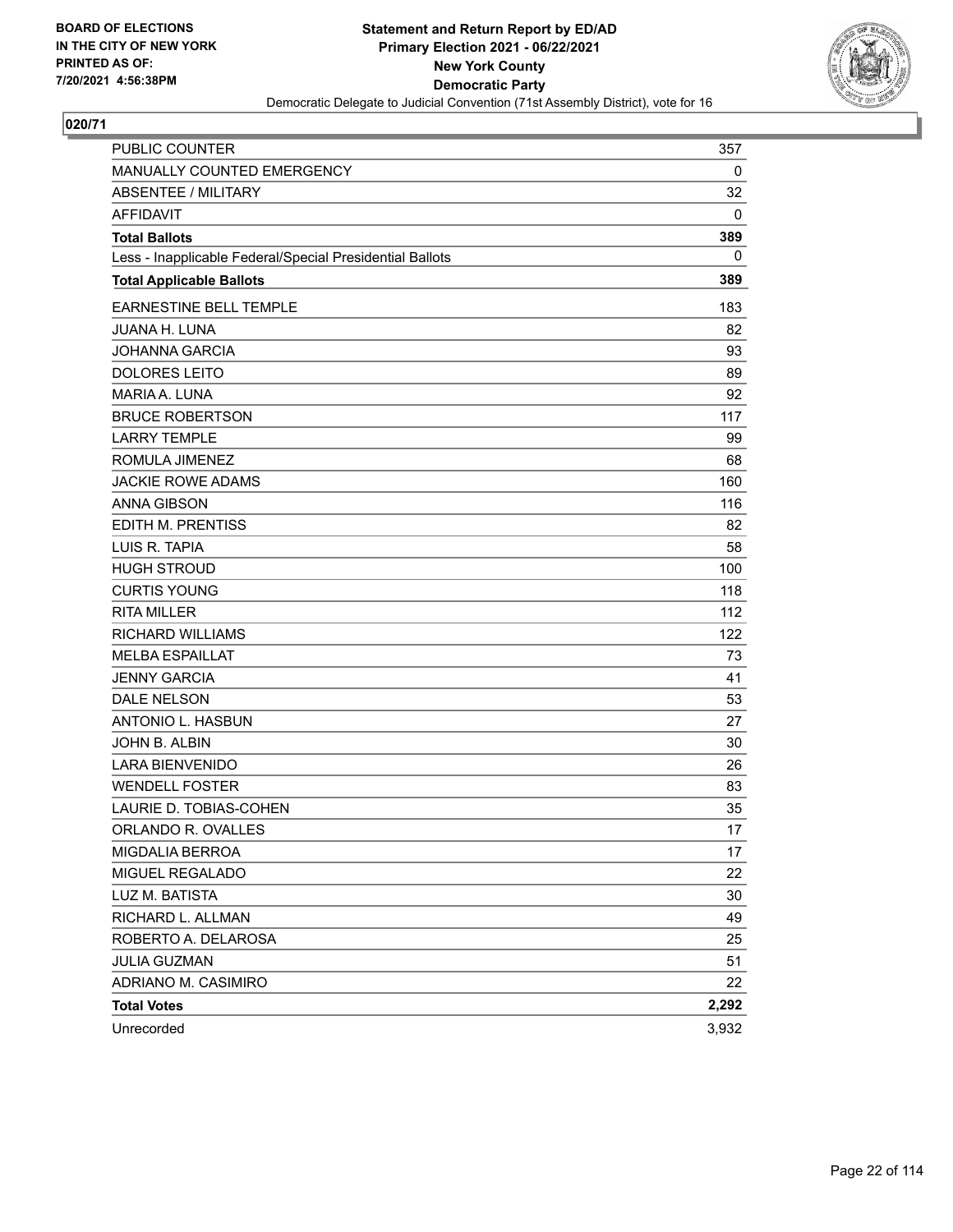

| <b>PUBLIC COUNTER</b>                                    | 165             |
|----------------------------------------------------------|-----------------|
| MANUALLY COUNTED EMERGENCY                               | 0               |
| <b>ABSENTEE / MILITARY</b>                               | 20              |
| <b>AFFIDAVIT</b>                                         | 1               |
| <b>Total Ballots</b>                                     | 186             |
| Less - Inapplicable Federal/Special Presidential Ballots | 0               |
| <b>Total Applicable Ballots</b>                          | 186             |
| <b>EARNESTINE BELL TEMPLE</b>                            | 59              |
| <b>JUANA H. LUNA</b>                                     | 39              |
| <b>JOHANNA GARCIA</b>                                    | 49              |
| <b>DOLORES LEITO</b>                                     | 45              |
| <b>MARIA A. LUNA</b>                                     | 43              |
| <b>BRUCE ROBERTSON</b>                                   | 33              |
| <b>LARRY TEMPLE</b>                                      | 41              |
| ROMULA JIMENEZ                                           | 36              |
| <b>JACKIE ROWE ADAMS</b>                                 | 58              |
| <b>ANNA GIBSON</b>                                       | 46              |
| EDITH M. PRENTISS                                        | 36              |
| LUIS R. TAPIA                                            | 24              |
| <b>HUGH STROUD</b>                                       | 26              |
| <b>CURTIS YOUNG</b>                                      | 45              |
| <b>RITA MILLER</b>                                       | 49              |
| <b>RICHARD WILLIAMS</b>                                  | 39              |
| <b>MELBA ESPAILLAT</b>                                   | 33              |
| <b>JENNY GARCIA</b>                                      | 35              |
| <b>DALE NELSON</b>                                       | 16              |
| ANTONIO L. HASBUN                                        | $\overline{7}$  |
| JOHN B. ALBIN                                            | 15              |
| <b>LARA BIENVENIDO</b>                                   | 24              |
| <b>WENDELL FOSTER</b>                                    | 26              |
| LAURIE D. TOBIAS-COHEN                                   | 25              |
| ORLANDO R. OVALLES                                       | 12              |
| MIGDALIA BERROA                                          | 18              |
| MIGUEL REGALADO                                          | 7               |
| LUZ M. BATISTA                                           | 28              |
| RICHARD L. ALLMAN                                        | 14              |
| ROBERTO A. DELAROSA                                      | 10              |
| <b>JULIA GUZMAN</b>                                      | 35              |
| ADRIANO M. CASIMIRO                                      | 12 <sub>2</sub> |
| <b>Total Votes</b>                                       | 985             |
| Unrecorded                                               | 1,991           |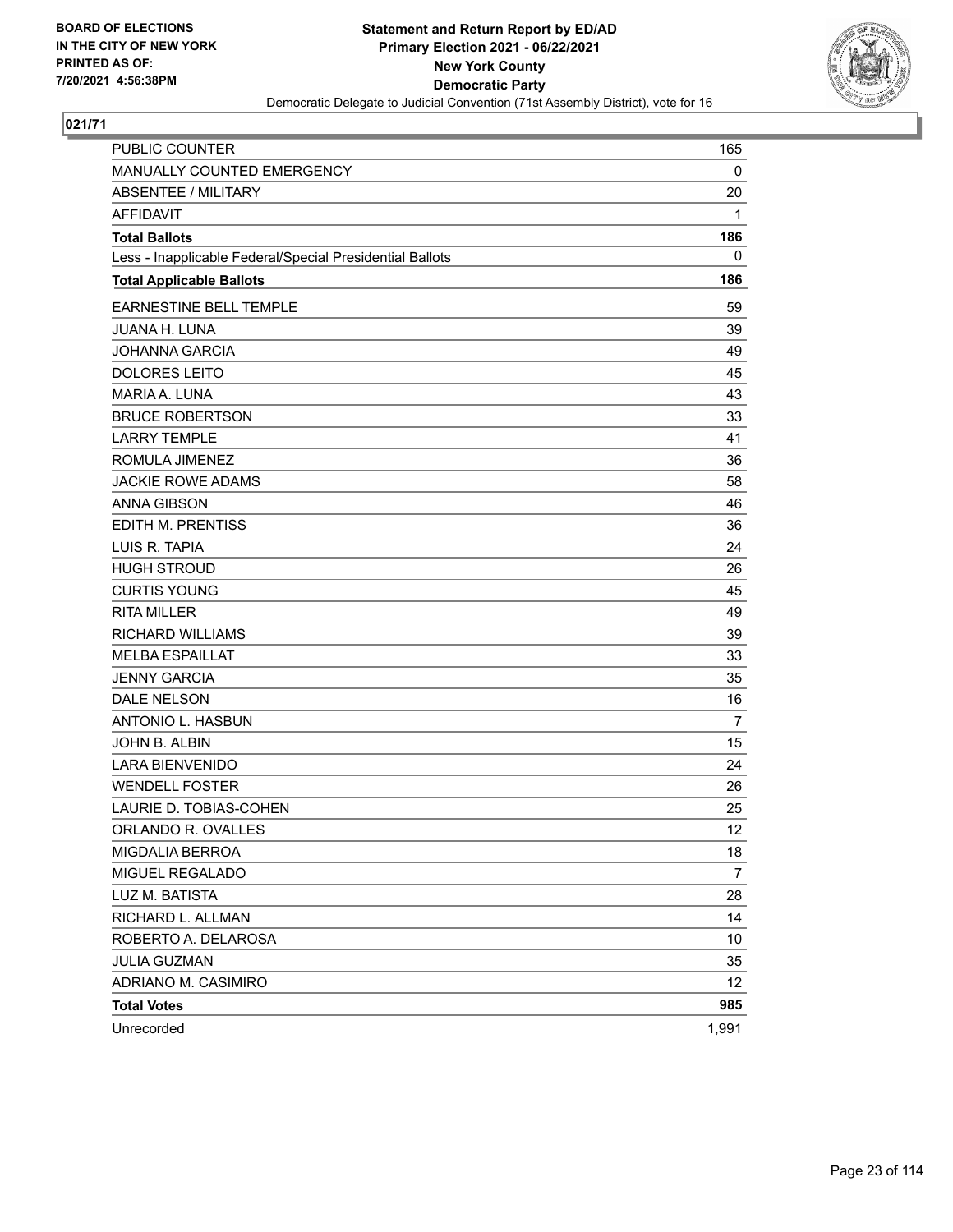

| PUBLIC COUNTER                                           | 176   |
|----------------------------------------------------------|-------|
| MANUALLY COUNTED EMERGENCY                               | 0     |
| <b>ABSENTEE / MILITARY</b>                               | 15    |
| <b>AFFIDAVIT</b>                                         | 0     |
| <b>Total Ballots</b>                                     | 191   |
| Less - Inapplicable Federal/Special Presidential Ballots | 0     |
| <b>Total Applicable Ballots</b>                          | 191   |
| EARNESTINE BELL TEMPLE                                   | 51    |
| <b>JUANA H. LUNA</b>                                     | 33    |
| <b>JOHANNA GARCIA</b>                                    | 41    |
| <b>DOLORES LEITO</b>                                     | 33    |
| <b>MARIA A. LUNA</b>                                     | 45    |
| <b>BRUCE ROBERTSON</b>                                   | 30    |
| <b>LARRY TEMPLE</b>                                      | 24    |
| ROMULA JIMENEZ                                           | 29    |
| <b>JACKIE ROWE ADAMS</b>                                 | 55    |
| <b>ANNA GIBSON</b>                                       | 41    |
| EDITH M. PRENTISS                                        | 32    |
| LUIS R. TAPIA                                            | 25    |
| <b>HUGH STROUD</b>                                       | 21    |
| <b>CURTIS YOUNG</b>                                      | 34    |
| <b>RITA MILLER</b>                                       | 46    |
| <b>RICHARD WILLIAMS</b>                                  | 43    |
| <b>MELBA ESPAILLAT</b>                                   | 37    |
| <b>JENNY GARCIA</b>                                      | 32    |
| DALE NELSON                                              | 27    |
| ANTONIO L. HASBUN                                        | 8     |
| JOHN B. ALBIN                                            | 19    |
| <b>LARA BIENVENIDO</b>                                   | 26    |
| <b>WENDELL FOSTER</b>                                    | 26    |
| LAURIE D. TOBIAS-COHEN                                   | 19    |
| ORLANDO R. OVALLES                                       | 13    |
| MIGDALIA BERROA                                          | 19    |
| MIGUEL REGALADO                                          | 14    |
| LUZ M. BATISTA                                           | 25    |
| RICHARD L. ALLMAN                                        | 17    |
| ROBERTO A. DELAROSA                                      | 12    |
| <b>JULIA GUZMAN</b>                                      | 30    |
| ADRIANO M. CASIMIRO                                      | 14    |
| <b>Total Votes</b>                                       | 921   |
| Unrecorded                                               | 2,135 |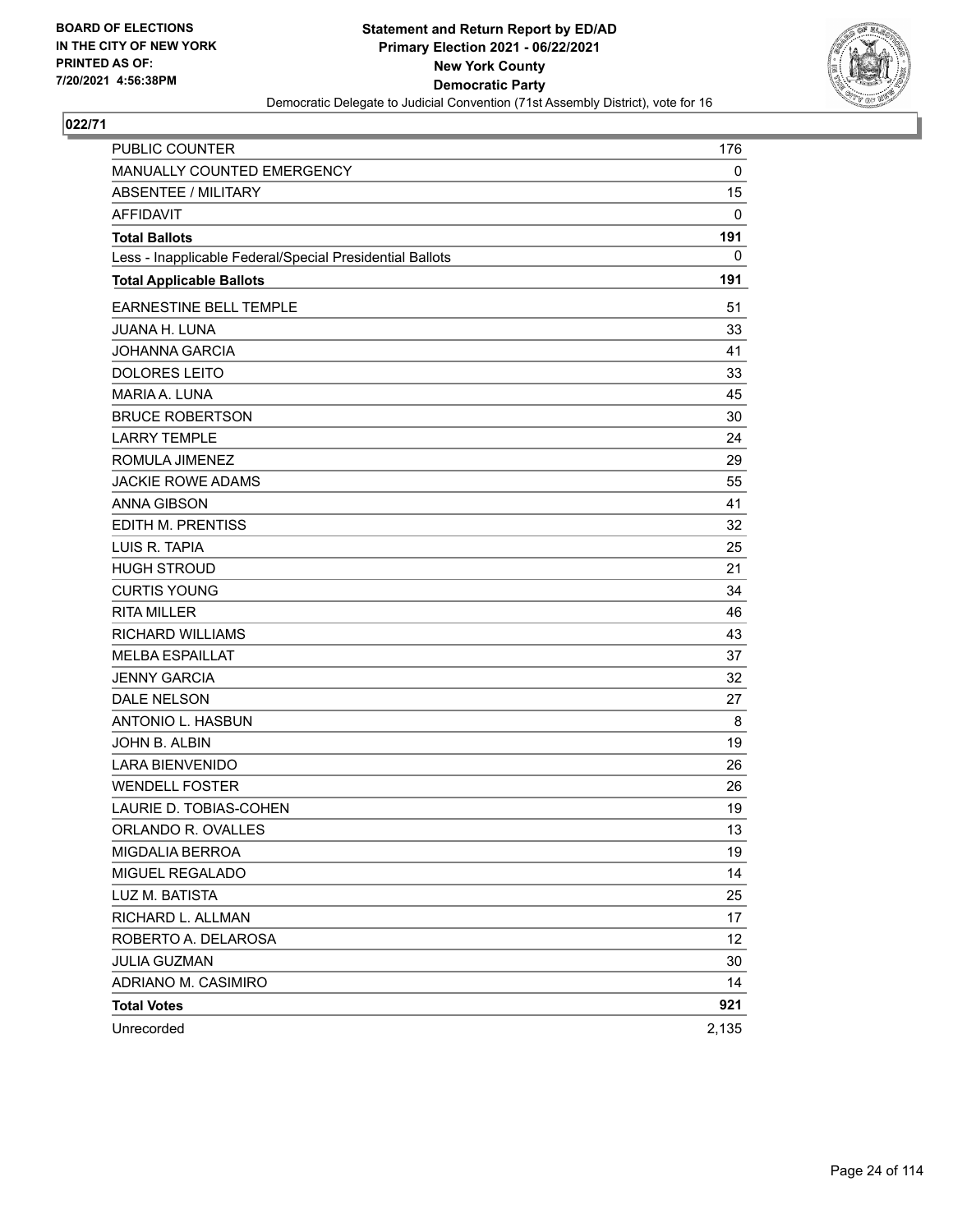

| PUBLIC COUNTER                                           | 208   |
|----------------------------------------------------------|-------|
| MANUALLY COUNTED EMERGENCY                               | 0     |
| <b>ABSENTEE / MILITARY</b>                               | 9     |
| <b>AFFIDAVIT</b>                                         | 3     |
| <b>Total Ballots</b>                                     | 220   |
| Less - Inapplicable Federal/Special Presidential Ballots | 0     |
| <b>Total Applicable Ballots</b>                          | 220   |
| EARNESTINE BELL TEMPLE                                   | 49    |
| <b>JUANA H. LUNA</b>                                     | 27    |
| <b>JOHANNA GARCIA</b>                                    | 36    |
| <b>DOLORES LEITO</b>                                     | 22    |
| MARIA A. LUNA                                            | 32    |
| <b>BRUCE ROBERTSON</b>                                   | 30    |
| <b>LARRY TEMPLE</b>                                      | 29    |
| ROMULA JIMENEZ                                           | 24    |
| <b>JACKIE ROWE ADAMS</b>                                 | 52    |
| <b>ANNA GIBSON</b>                                       | 40    |
| EDITH M. PRENTISS                                        | 25    |
| LUIS R. TAPIA                                            | 17    |
| <b>HUGH STROUD</b>                                       | 17    |
| <b>CURTIS YOUNG</b>                                      | 42    |
| <b>RITA MILLER</b>                                       | 39    |
| <b>RICHARD WILLIAMS</b>                                  | 39    |
| <b>MELBA ESPAILLAT</b>                                   | 28    |
| <b>JENNY GARCIA</b>                                      | 31    |
| <b>DALE NELSON</b>                                       | 23    |
| ANTONIO L. HASBUN                                        | 10    |
| JOHN B. ALBIN                                            | 13    |
| <b>LARA BIENVENIDO</b>                                   | 17    |
| <b>WENDELL FOSTER</b>                                    | 41    |
| LAURIE D. TOBIAS-COHEN                                   | 12    |
| ORLANDO R. OVALLES                                       | 13    |
| MIGDALIA BERROA                                          | 23    |
| MIGUEL REGALADO                                          | 11    |
| LUZ M. BATISTA                                           | 23    |
| RICHARD L. ALLMAN                                        | 16    |
| ROBERTO A. DELAROSA                                      | 12    |
| <b>JULIA GUZMAN</b>                                      | 35    |
| ADRIANO M. CASIMIRO                                      | 18    |
| CHAS JOHNSON (WRITE-IN)                                  | 1     |
| UNATTRIBUTABLE WRITE-IN (WRITE-IN)                       | 16    |
| <b>Total Votes</b>                                       | 863   |
| Unrecorded                                               | 2,657 |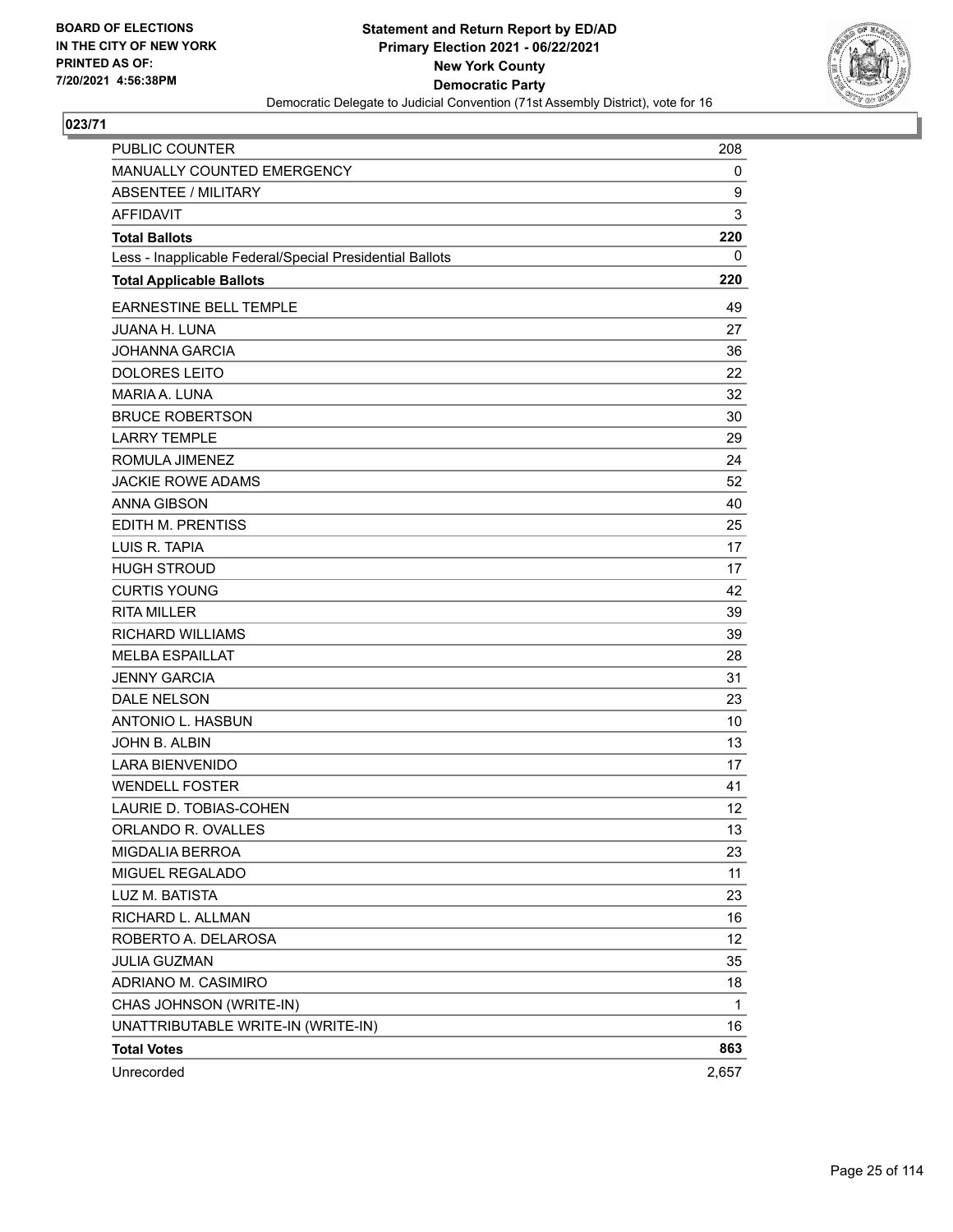

| PUBLIC COUNTER                                           | 183            |
|----------------------------------------------------------|----------------|
| MANUALLY COUNTED EMERGENCY                               | 0              |
| <b>ABSENTEE / MILITARY</b>                               | 15             |
| <b>AFFIDAVIT</b>                                         | $\overline{2}$ |
| <b>Total Ballots</b>                                     | 200            |
| Less - Inapplicable Federal/Special Presidential Ballots | 0              |
| <b>Total Applicable Ballots</b>                          | 200            |
| <b>EARNESTINE BELL TEMPLE</b>                            | 81             |
| <b>JUANA H. LUNA</b>                                     | 50             |
| <b>JOHANNA GARCIA</b>                                    | 67             |
| <b>DOLORES LEITO</b>                                     | 40             |
| <b>MARIA A. LUNA</b>                                     | 57             |
| <b>BRUCE ROBERTSON</b>                                   | 50             |
| <b>LARRY TEMPLE</b>                                      | 39             |
| ROMULA JIMENEZ                                           | 45             |
| <b>JACKIE ROWE ADAMS</b>                                 | 70             |
| <b>ANNA GIBSON</b>                                       | 63             |
| EDITH M. PRENTISS                                        | 44             |
| LUIS R. TAPIA                                            | 30             |
| <b>HUGH STROUD</b>                                       | 30             |
| <b>CURTIS YOUNG</b>                                      | 57             |
| <b>RITA MILLER</b>                                       | 55             |
| <b>RICHARD WILLIAMS</b>                                  | 48             |
| <b>MELBA ESPAILLAT</b>                                   | 42             |
| <b>JENNY GARCIA</b>                                      | 45             |
| DALE NELSON                                              | 34             |
| ANTONIO L. HASBUN                                        | 13             |
| JOHN B. ALBIN                                            | 21             |
| <b>LARA BIENVENIDO</b>                                   | 27             |
| <b>WENDELL FOSTER</b>                                    | 43             |
| LAURIE D. TOBIAS-COHEN                                   | 27             |
| ORLANDO R. OVALLES                                       | 12             |
| MIGDALIA BERROA                                          | 22             |
| MIGUEL REGALADO                                          | 10             |
| LUZ M. BATISTA                                           | 32             |
| RICHARD L. ALLMAN                                        | 21             |
| ROBERTO A. DELAROSA                                      | 13             |
| <b>JULIA GUZMAN</b>                                      | 48             |
| ADRIANO M. CASIMIRO                                      | 12             |
| UNATTRIBUTABLE WRITE-IN (WRITE-IN)                       | 1              |
| <b>Total Votes</b>                                       | 1,249          |
| Unrecorded                                               | 1,951          |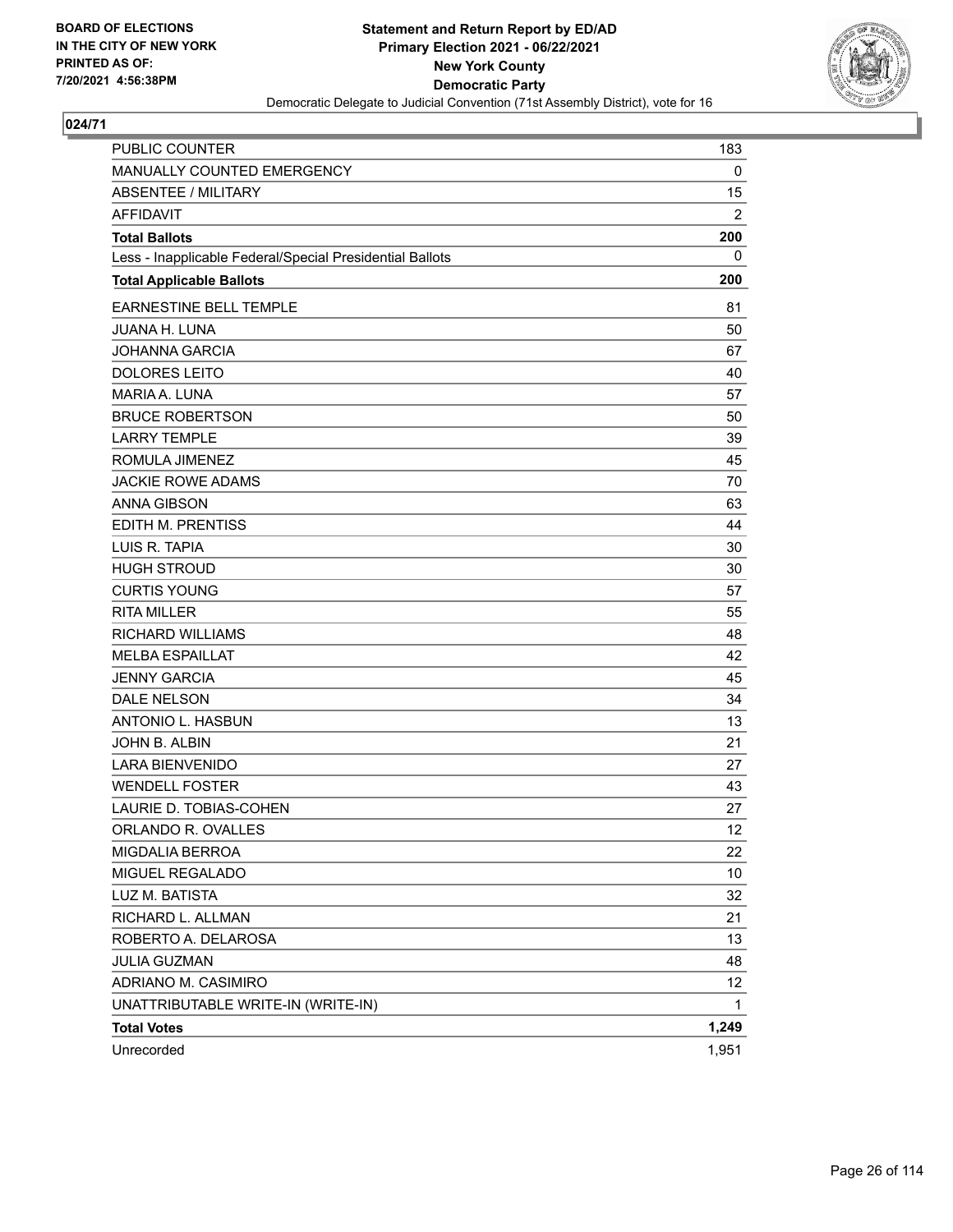

| <b>PUBLIC COUNTER</b>                                    | 140            |
|----------------------------------------------------------|----------------|
| MANUALLY COUNTED EMERGENCY                               | 0              |
| ABSENTEE / MILITARY                                      | 10             |
| <b>AFFIDAVIT</b>                                         | $\overline{c}$ |
| <b>Total Ballots</b>                                     | 152            |
| Less - Inapplicable Federal/Special Presidential Ballots | 0              |
| <b>Total Applicable Ballots</b>                          | 152            |
| EARNESTINE BELL TEMPLE                                   | 39             |
| <b>JUANA H. LUNA</b>                                     | 32             |
| <b>JOHANNA GARCIA</b>                                    | 32             |
| <b>DOLORES LEITO</b>                                     | 24             |
| MARIA A. LUNA                                            | 38             |
| <b>BRUCE ROBERTSON</b>                                   | 20             |
| <b>LARRY TEMPLE</b>                                      | 17             |
| ROMULA JIMENEZ                                           | 18             |
| <b>JACKIE ROWE ADAMS</b>                                 | 37             |
| <b>ANNA GIBSON</b>                                       | 25             |
| EDITH M. PRENTISS                                        | 26             |
| LUIS R. TAPIA                                            | 18             |
| <b>HUGH STROUD</b>                                       | 13             |
| <b>CURTIS YOUNG</b>                                      | 30             |
| <b>RITA MILLER</b>                                       | 30             |
| <b>RICHARD WILLIAMS</b>                                  | 21             |
| <b>MELBA ESPAILLAT</b>                                   | 31             |
| <b>JENNY GARCIA</b>                                      | 23             |
| <b>DALE NELSON</b>                                       | 18             |
| ANTONIO L. HASBUN                                        | 8              |
| JOHN B. ALBIN                                            | 8              |
| <b>LARA BIENVENIDO</b>                                   | 23             |
| <b>WENDELL FOSTER</b>                                    | 22             |
| LAURIE D. TOBIAS-COHEN                                   | 17             |
| ORLANDO R. OVALLES                                       | 6              |
| MIGDALIA BERROA                                          | 16             |
| MIGUEL REGALADO                                          | 13             |
| LUZ M. BATISTA                                           | 22             |
| RICHARD L. ALLMAN                                        | 8              |
| ROBERTO A. DELAROSA                                      | 13             |
| <b>JULIA GUZMAN</b>                                      | 27             |
| ADRIANO M. CASIMIRO                                      | 10             |
| ALICIA BARKSDALE (WRITE-IN)                              | 1              |
| LUIS TEJADA (WRITE-IN)                                   | 1              |
| TRACI WESTBROOK (WRITE-IN)                               | $\mathbf{1}$   |
| <b>Total Votes</b>                                       | 688            |
| Unrecorded                                               | 1,744          |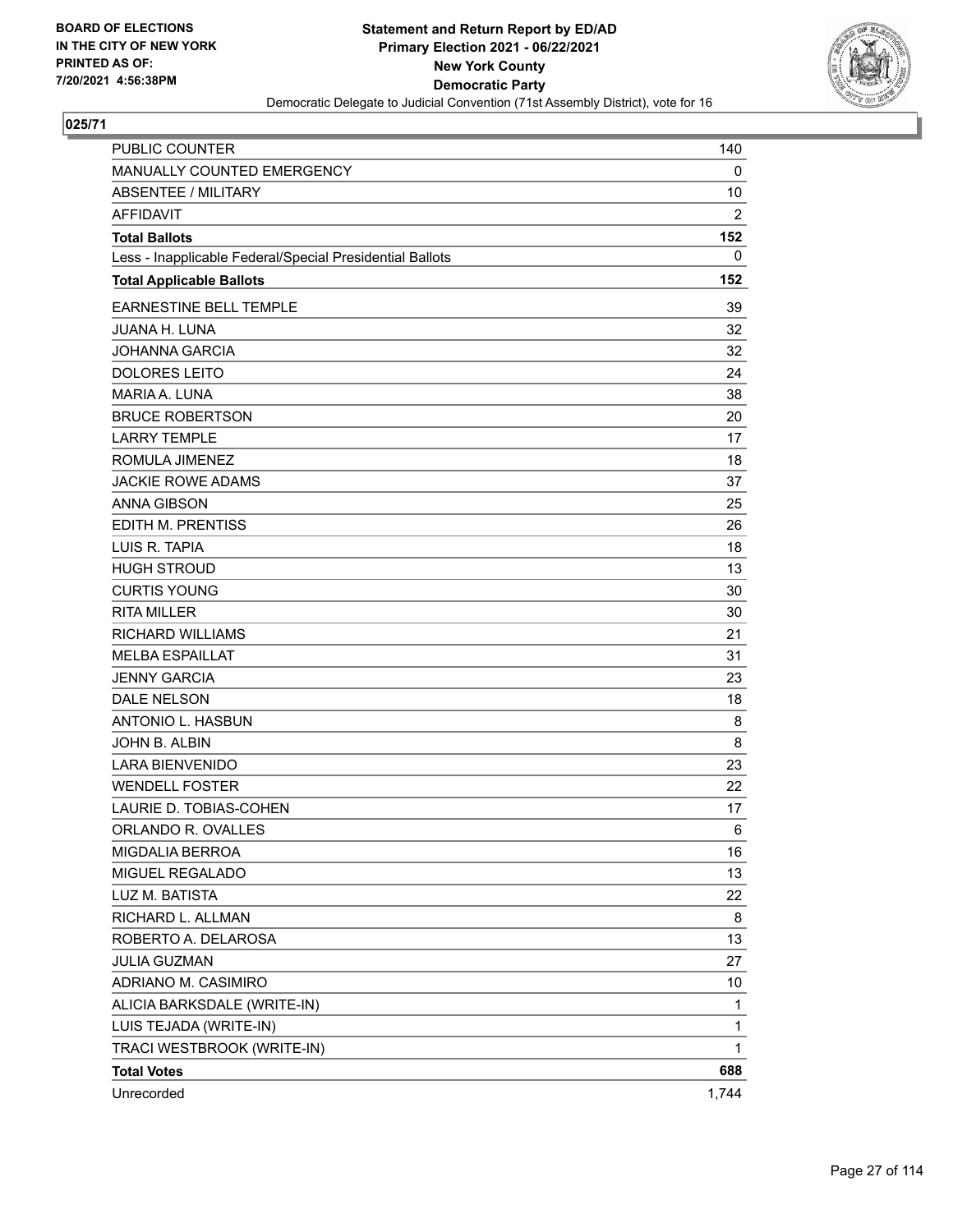

| PUBLIC COUNTER                                           | 236   |
|----------------------------------------------------------|-------|
| MANUALLY COUNTED EMERGENCY                               | 0     |
| ABSENTEE / MILITARY                                      | 22    |
| <b>AFFIDAVIT</b>                                         | 1     |
| <b>Total Ballots</b>                                     | 259   |
| Less - Inapplicable Federal/Special Presidential Ballots | 0     |
| <b>Total Applicable Ballots</b>                          | 259   |
| EARNESTINE BELL TEMPLE                                   | 65    |
| <b>JUANA H. LUNA</b>                                     | 33    |
| <b>JOHANNA GARCIA</b>                                    | 52    |
| <b>DOLORES LEITO</b>                                     | 42    |
| <b>MARIA A. LUNA</b>                                     | 45    |
| <b>BRUCE ROBERTSON</b>                                   | 48    |
| <b>LARRY TEMPLE</b>                                      | 39    |
| ROMULA JIMENEZ                                           | 38    |
| <b>JACKIE ROWE ADAMS</b>                                 | 62    |
| <b>ANNA GIBSON</b>                                       | 56    |
| EDITH M. PRENTISS                                        | 42    |
| LUIS R. TAPIA                                            | 24    |
| <b>HUGH STROUD</b>                                       | 33    |
| <b>CURTIS YOUNG</b>                                      | 48    |
| <b>RITA MILLER</b>                                       | 63    |
| <b>RICHARD WILLIAMS</b>                                  | 48    |
| <b>MELBA ESPAILLAT</b>                                   | 45    |
| <b>JENNY GARCIA</b>                                      | 40    |
| DALE NELSON                                              | 26    |
| ANTONIO L. HASBUN                                        | 15    |
| JOHN B. ALBIN                                            | 18    |
| <b>LARA BIENVENIDO</b>                                   | 32    |
| <b>WENDELL FOSTER</b>                                    | 48    |
| LAURIE D. TOBIAS-COHEN                                   | 37    |
| ORLANDO R. OVALLES                                       | 14    |
| MIGDALIA BERROA                                          | 25    |
| MIGUEL REGALADO                                          | 17    |
| LUZ M. BATISTA                                           | 29    |
| RICHARD L. ALLMAN                                        | 24    |
| ROBERTO A. DELAROSA                                      | 21    |
| <b>JULIA GUZMAN</b>                                      | 44    |
| ADRIANO M. CASIMIRO                                      | 18    |
| LLOYD R. GARNER (WRITE-IN)                               | 1     |
| UNATTRIBUTABLE WRITE-IN (WRITE-IN)                       | 1     |
| <b>Total Votes</b>                                       | 1,193 |
| Unrecorded                                               | 2,951 |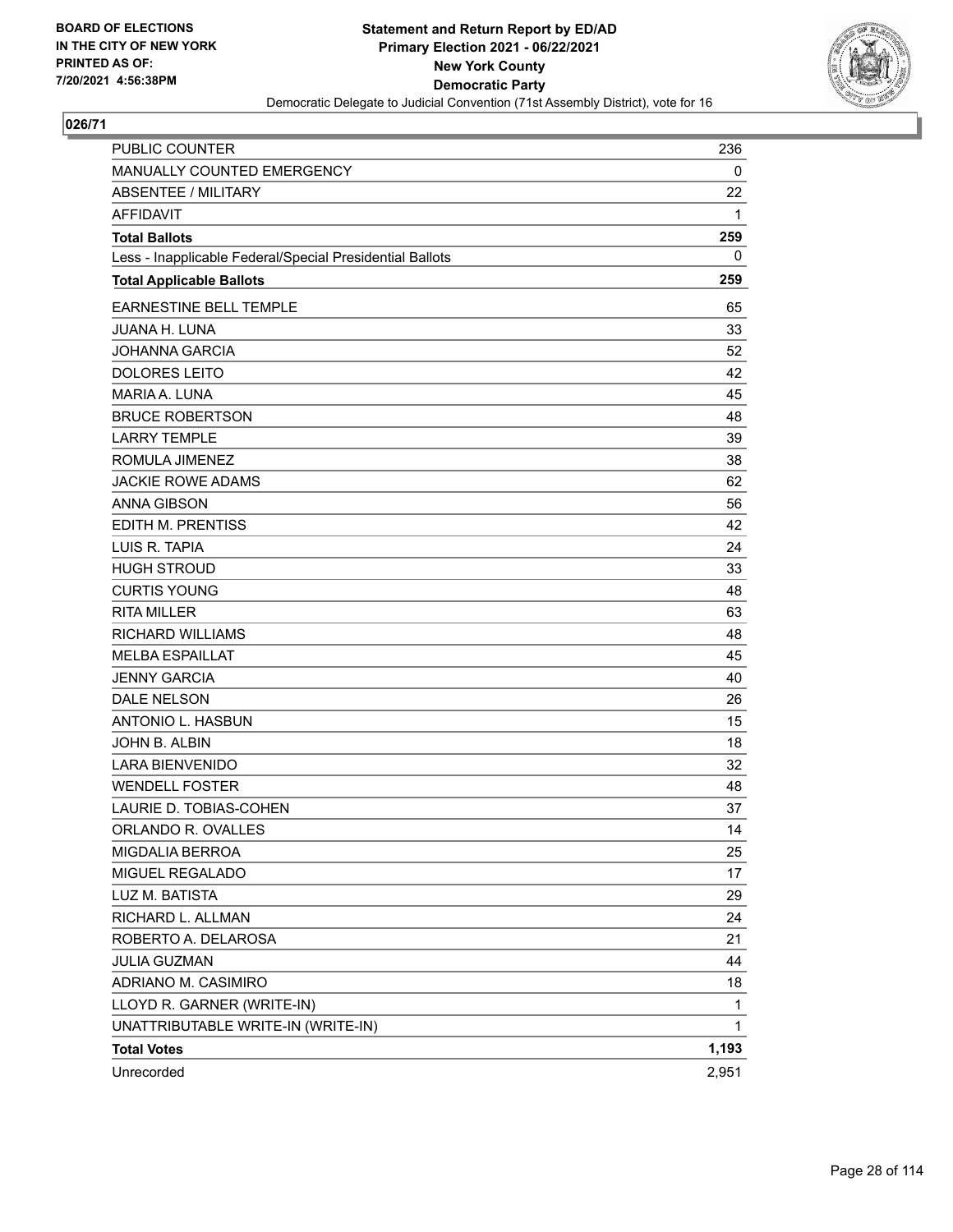

| <b>PUBLIC COUNTER</b>                                    | 167            |
|----------------------------------------------------------|----------------|
| MANUALLY COUNTED EMERGENCY                               | 0              |
| <b>ABSENTEE / MILITARY</b>                               | 21             |
| <b>AFFIDAVIT</b>                                         | 1              |
| <b>Total Ballots</b>                                     | 189            |
| Less - Inapplicable Federal/Special Presidential Ballots | 0              |
| <b>Total Applicable Ballots</b>                          | 189            |
| <b>EARNESTINE BELL TEMPLE</b>                            | 61             |
| <b>JUANA H. LUNA</b>                                     | 48             |
| <b>JOHANNA GARCIA</b>                                    | 50             |
| <b>DOLORES LEITO</b>                                     | 43             |
| MARIA A. LUNA                                            | 52             |
| <b>BRUCE ROBERTSON</b>                                   | 40             |
| <b>LARRY TEMPLE</b>                                      | 39             |
| ROMULA JIMENEZ                                           | 35             |
| <b>JACKIE ROWE ADAMS</b>                                 | 68             |
| <b>ANNA GIBSON</b>                                       | 54             |
| EDITH M. PRENTISS                                        | 44             |
| LUIS R. TAPIA                                            | 28             |
| <b>HUGH STROUD</b>                                       | 34             |
| <b>CURTIS YOUNG</b>                                      | 49             |
| <b>RITA MILLER</b>                                       | 52             |
| <b>RICHARD WILLIAMS</b>                                  | 45             |
| <b>MELBA ESPAILLAT</b>                                   | 39             |
| <b>JENNY GARCIA</b>                                      | 30             |
| <b>DALE NELSON</b>                                       | 23             |
| ANTONIO L. HASBUN                                        | 15             |
| JOHN B. ALBIN                                            | 15             |
| <b>LARA BIENVENIDO</b>                                   | 24             |
| <b>WENDELL FOSTER</b>                                    | 34             |
| LAURIE D. TOBIAS-COHEN                                   | 23             |
| ORLANDO R. OVALLES                                       | 9              |
| <b>MIGDALIA BERROA</b>                                   | 22             |
| MIGUEL REGALADO                                          | 11             |
| LUZ M. BATISTA                                           | 22             |
| RICHARD L. ALLMAN                                        | 20             |
| ROBERTO A. DELAROSA                                      | 13             |
| <b>JULIA GUZMAN</b>                                      | 36             |
| ADRIANO M. CASIMIRO                                      | 15             |
| DAVID REFZAN (WRITE-IN)                                  | 1              |
| LISA WOLFE (WRITE-IN)                                    | $\mathbf{1}$   |
| MARTI ALLEN-CUMMINGS (WRITE-IN)                          | 1              |
| SCHELLA ORCEL (WRITE-IN)                                 | 1              |
| SUSAN RIEGER (WRITE-IN)                                  | 1              |
| UNATTRIBUTABLE WRITE-IN (WRITE-IN)                       | $\overline{2}$ |
| <b>Total Votes</b>                                       | 1,100          |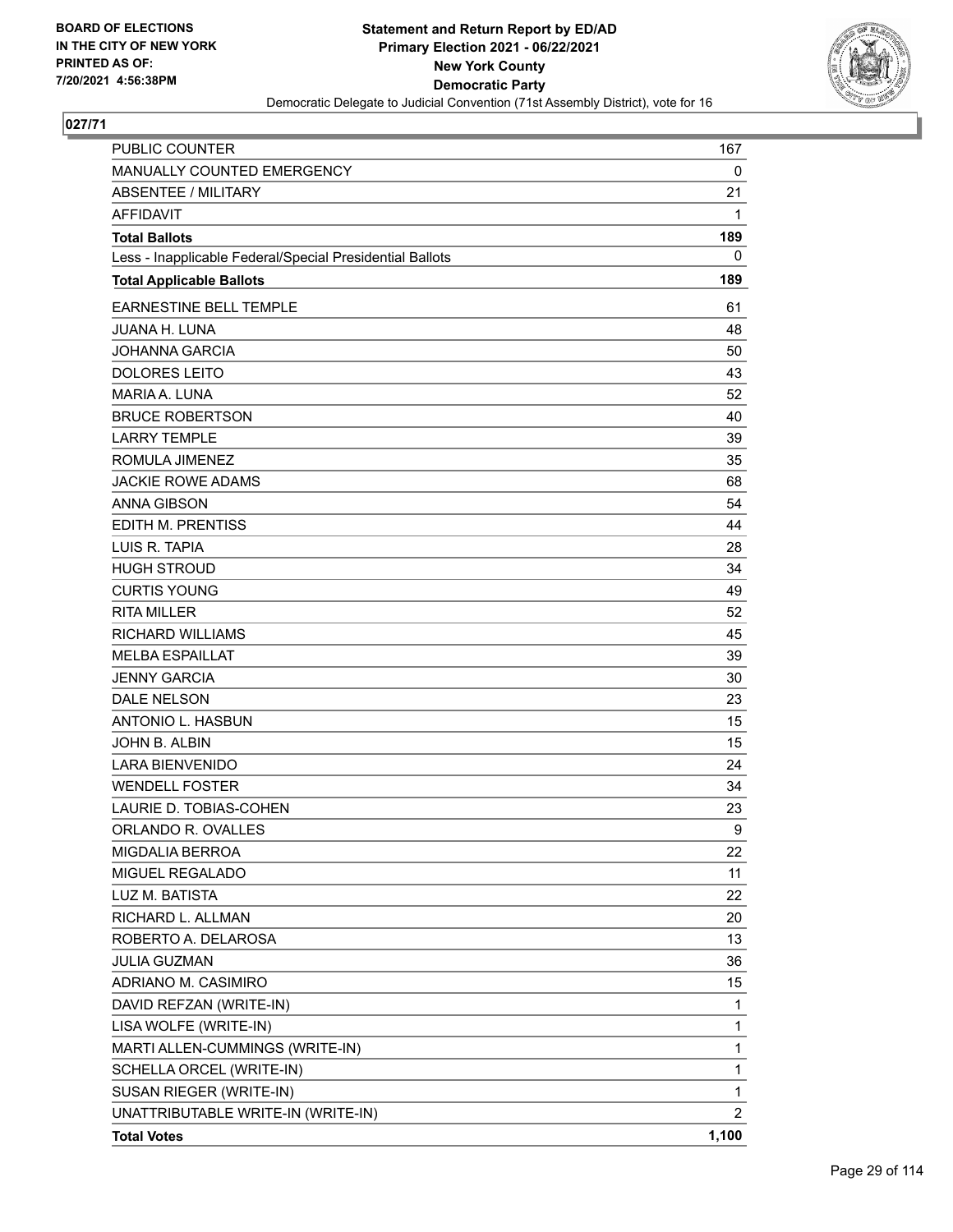

Unrecorded 1,924

| PUBLIC COUNTER                                           | 197            |
|----------------------------------------------------------|----------------|
| MANUALLY COUNTED EMERGENCY                               | $\mathbf 0$    |
| ABSENTEE / MILITARY                                      | 15             |
| <b>AFFIDAVIT</b>                                         | 1              |
| <b>Total Ballots</b>                                     | 213            |
| Less - Inapplicable Federal/Special Presidential Ballots | 0              |
| <b>Total Applicable Ballots</b>                          | 213            |
| <b>EARNESTINE BELL TEMPLE</b>                            | 41             |
| JUANA H. LUNA                                            | 44             |
| JOHANNA GARCIA                                           | 47             |
| <b>DOLORES LEITO</b>                                     | 36             |
| MARIA A. LUNA                                            | 49             |
| <b>BRUCE ROBERTSON</b>                                   | 29             |
| <b>LARRY TEMPLE</b>                                      | 19             |
| ROMULA JIMENEZ                                           | 37             |
| <b>JACKIE ROWE ADAMS</b>                                 | 39             |
| <b>ANNA GIBSON</b>                                       | 38             |
| EDITH M. PRENTISS                                        | 28             |
| LUIS R. TAPIA                                            | 25             |
| <b>HUGH STROUD</b>                                       | 15             |
| <b>CURTIS YOUNG</b>                                      | 32             |
| <b>RITA MILLER</b>                                       | 47             |
| <b>RICHARD WILLIAMS</b>                                  | 26             |
| <b>MELBA ESPAILLAT</b>                                   | 28             |
| <b>JENNY GARCIA</b>                                      | 29             |
| <b>DALE NELSON</b>                                       | 13             |
| ANTONIO L. HASBUN                                        | 9              |
| JOHN B. ALBIN                                            | $\overline{7}$ |
| <b>LARA BIENVENIDO</b>                                   | 30             |
| <b>WENDELL FOSTER</b>                                    | 19             |
| LAURIE D. TOBIAS-COHEN                                   | 29             |
| ORLANDO R. OVALLES                                       | 16             |
| <b>MIGDALIA BERROA</b>                                   | 19             |
| MIGUEL REGALADO                                          | 17             |
| LUZ M. BATISTA                                           | 27             |
| RICHARD L. ALLMAN                                        | 13             |
| ROBERTO A. DELAROSA                                      | 17             |
| <b>JULIA GUZMAN</b>                                      | 35             |
| ADRIANO M. CASIMIRO                                      | 12             |
| <b>Total Votes</b>                                       | 872            |
| Unrecorded                                               | 2,536          |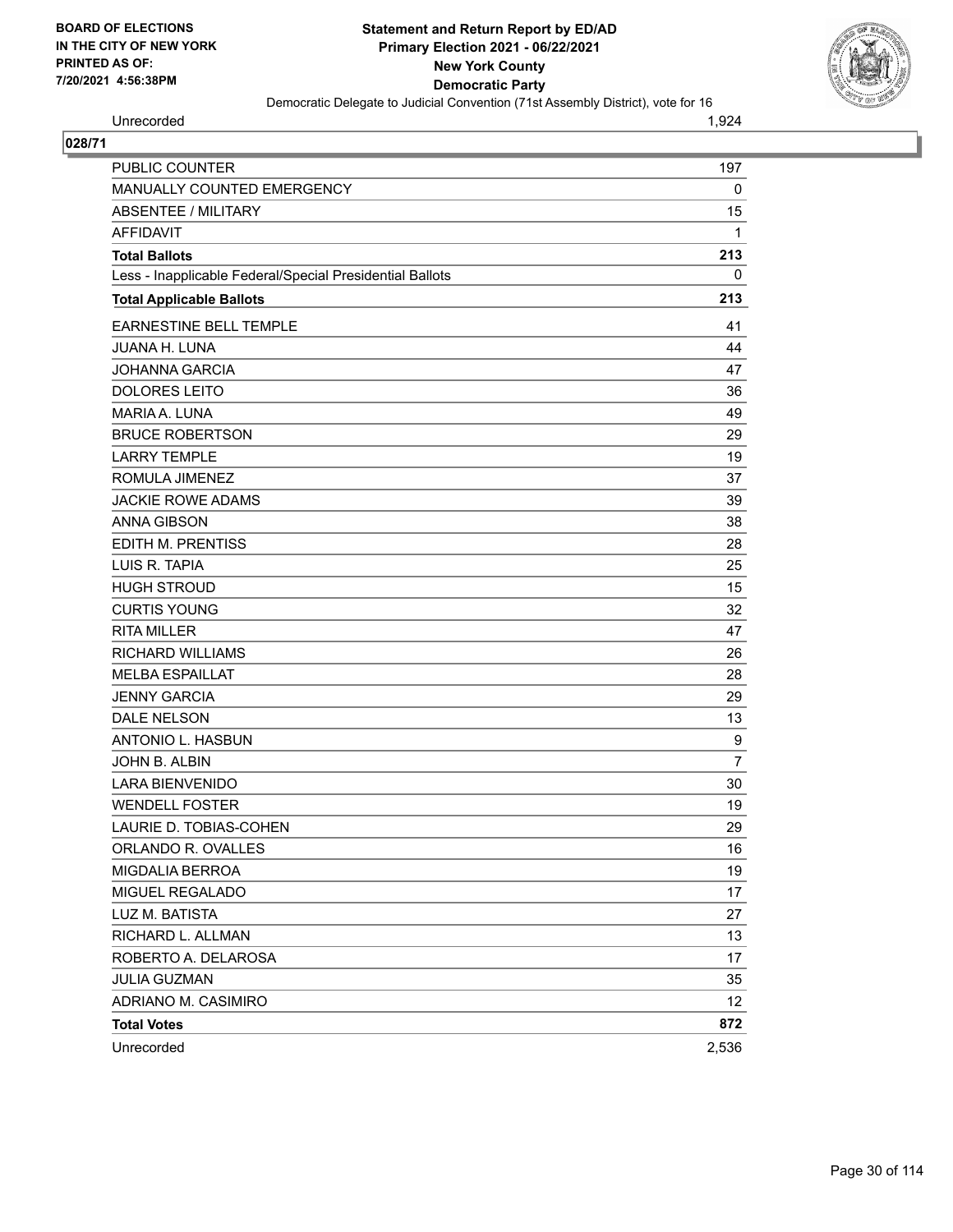

| <b>PUBLIC COUNTER</b>                                    | 169          |
|----------------------------------------------------------|--------------|
| MANUALLY COUNTED EMERGENCY                               | 0            |
| ABSENTEE / MILITARY                                      | 16           |
| <b>AFFIDAVIT</b>                                         | 1            |
| <b>Total Ballots</b>                                     | 186          |
| Less - Inapplicable Federal/Special Presidential Ballots | 0            |
| <b>Total Applicable Ballots</b>                          | 186          |
| <b>EARNESTINE BELL TEMPLE</b>                            | 46           |
| <b>JUANA H. LUNA</b>                                     | 31           |
| <b>JOHANNA GARCIA</b>                                    | 47           |
| <b>DOLORES LEITO</b>                                     | 38           |
| <b>MARIA A. LUNA</b>                                     | 45           |
| <b>BRUCE ROBERTSON</b>                                   | 14           |
| <b>LARRY TEMPLE</b>                                      | 18           |
| ROMULA JIMENEZ                                           | 27           |
| <b>JACKIE ROWE ADAMS</b>                                 | 44           |
| <b>ANNA GIBSON</b>                                       | 30           |
| <b>EDITH M. PRENTISS</b>                                 | 28           |
| LUIS R. TAPIA                                            | 21           |
| <b>HUGH STROUD</b>                                       | 9            |
| <b>CURTIS YOUNG</b>                                      | 13           |
| <b>RITA MILLER</b>                                       | 33           |
| <b>RICHARD WILLIAMS</b>                                  | 16           |
| <b>MELBA ESPAILLAT</b>                                   | 37           |
| <b>JENNY GARCIA</b>                                      | 45           |
| <b>DALE NELSON</b>                                       | 20           |
| ANTONIO L. HASBUN                                        | 11           |
| JOHN B. ALBIN                                            | 11           |
| <b>LARA BIENVENIDO</b>                                   | 29           |
| <b>WENDELL FOSTER</b>                                    | 25           |
| LAURIE D. TOBIAS-COHEN                                   | 23           |
| ORLANDO R. OVALLES                                       | 17           |
| <b>MIGDALIA BERROA</b>                                   | 30           |
| MIGUEL REGALADO                                          | 16           |
| LUZ M. BATISTA                                           | 27           |
| RICHARD L. ALLMAN                                        | 11           |
| ROBERTO A. DELAROSA                                      | 15           |
| <b>JULIA GUZMAN</b>                                      | 39           |
| ADRIANO M. CASIMIRO                                      | 17           |
| CYNTHIA PONE (WRITE-IN)                                  | 1            |
| FAUSTO EVANS (WRITE-IN)                                  | $\mathbf{1}$ |
| UNATTRIBUTABLE WRITE-IN (WRITE-IN)                       | 4            |
| <b>Total Votes</b>                                       | 839          |
| Unrecorded                                               | 2,137        |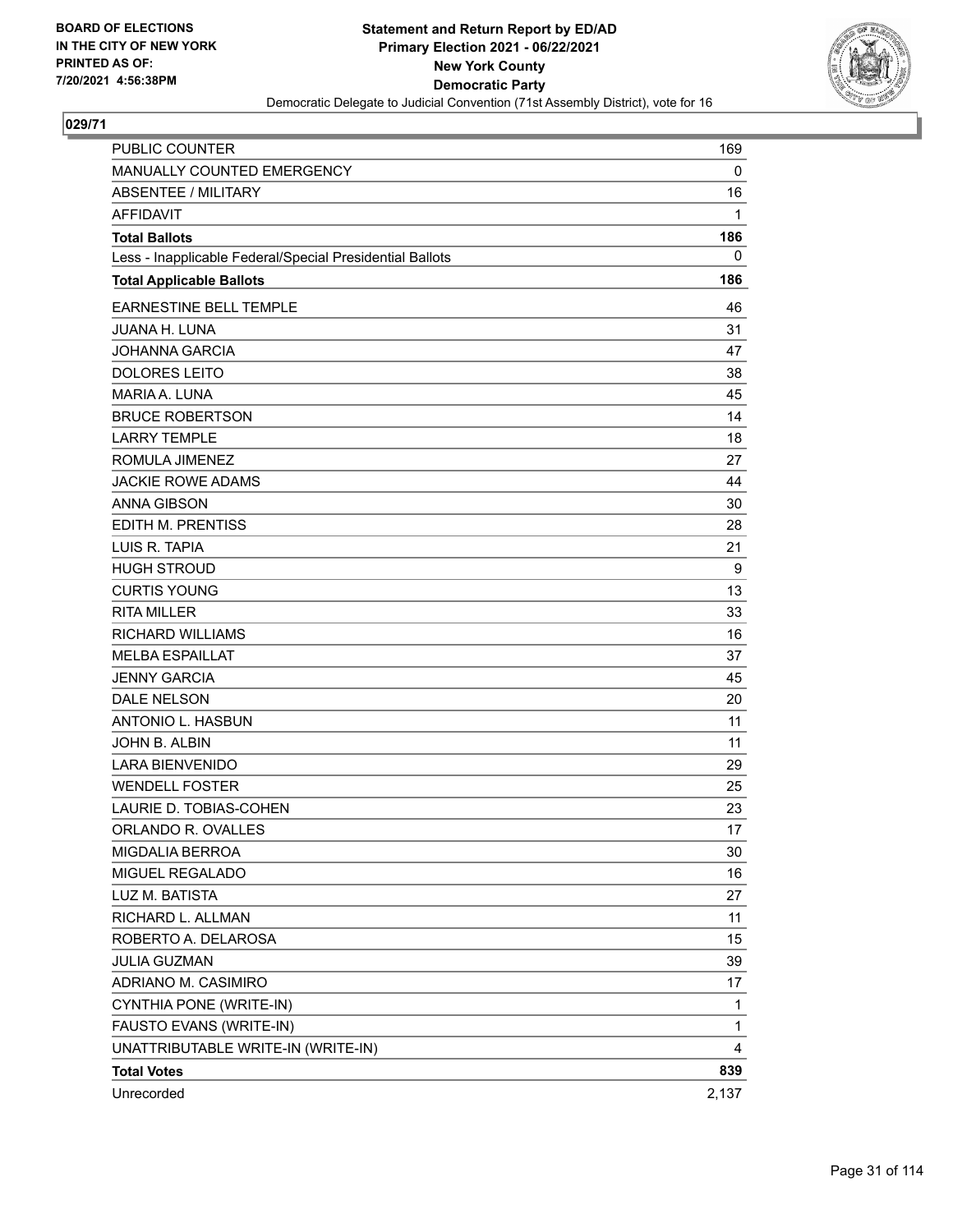

| PUBLIC COUNTER                                           | 189   |
|----------------------------------------------------------|-------|
| MANUALLY COUNTED EMERGENCY                               | 0     |
| <b>ABSENTEE / MILITARY</b>                               | 22    |
| <b>AFFIDAVIT</b>                                         | 1     |
| <b>Total Ballots</b>                                     | 212   |
| Less - Inapplicable Federal/Special Presidential Ballots | 0     |
| <b>Total Applicable Ballots</b>                          | 212   |
| EARNESTINE BELL TEMPLE                                   | 50    |
| <b>JUANA H. LUNA</b>                                     | 46    |
| <b>JOHANNA GARCIA</b>                                    | 58    |
| <b>DOLORES LEITO</b>                                     | 41    |
| MARIA A. LUNA                                            | 55    |
| <b>BRUCE ROBERTSON</b>                                   | 29    |
| <b>LARRY TEMPLE</b>                                      | 25    |
| ROMULA JIMENEZ                                           | 36    |
| <b>JACKIE ROWE ADAMS</b>                                 | 41    |
| <b>ANNA GIBSON</b>                                       | 46    |
| EDITH M. PRENTISS                                        | 40    |
| LUIS R. TAPIA                                            | 37    |
| <b>HUGH STROUD</b>                                       | 25    |
| <b>CURTIS YOUNG</b>                                      | 37    |
| <b>RITA MILLER</b>                                       | 51    |
| <b>RICHARD WILLIAMS</b>                                  | 30    |
| <b>MELBA ESPAILLAT</b>                                   | 40    |
| <b>JENNY GARCIA</b>                                      | 41    |
| <b>DALE NELSON</b>                                       | 17    |
| ANTONIO L. HASBUN                                        | 7     |
| JOHN B. ALBIN                                            | 12    |
| <b>LARA BIENVENIDO</b>                                   | 31    |
| <b>WENDELL FOSTER</b>                                    | 24    |
| LAURIE D. TOBIAS-COHEN                                   | 24    |
| ORLANDO R. OVALLES                                       | 20    |
| MIGDALIA BERROA                                          | 27    |
| MIGUEL REGALADO                                          | 12    |
| LUZ M. BATISTA                                           | 35    |
| RICHARD L. ALLMAN                                        | 15    |
| ROBERTO A. DELAROSA                                      | 16    |
| JULIA GUZMAN                                             | 43    |
| ADRIANO M. CASIMIRO                                      | 14    |
| THERESA E. HASSLER (WRITE-IN)                            | 1     |
| UNATTRIBUTABLE WRITE-IN (WRITE-IN)                       | 17    |
| <b>Total Votes</b>                                       | 1,043 |
| Unrecorded                                               | 2,349 |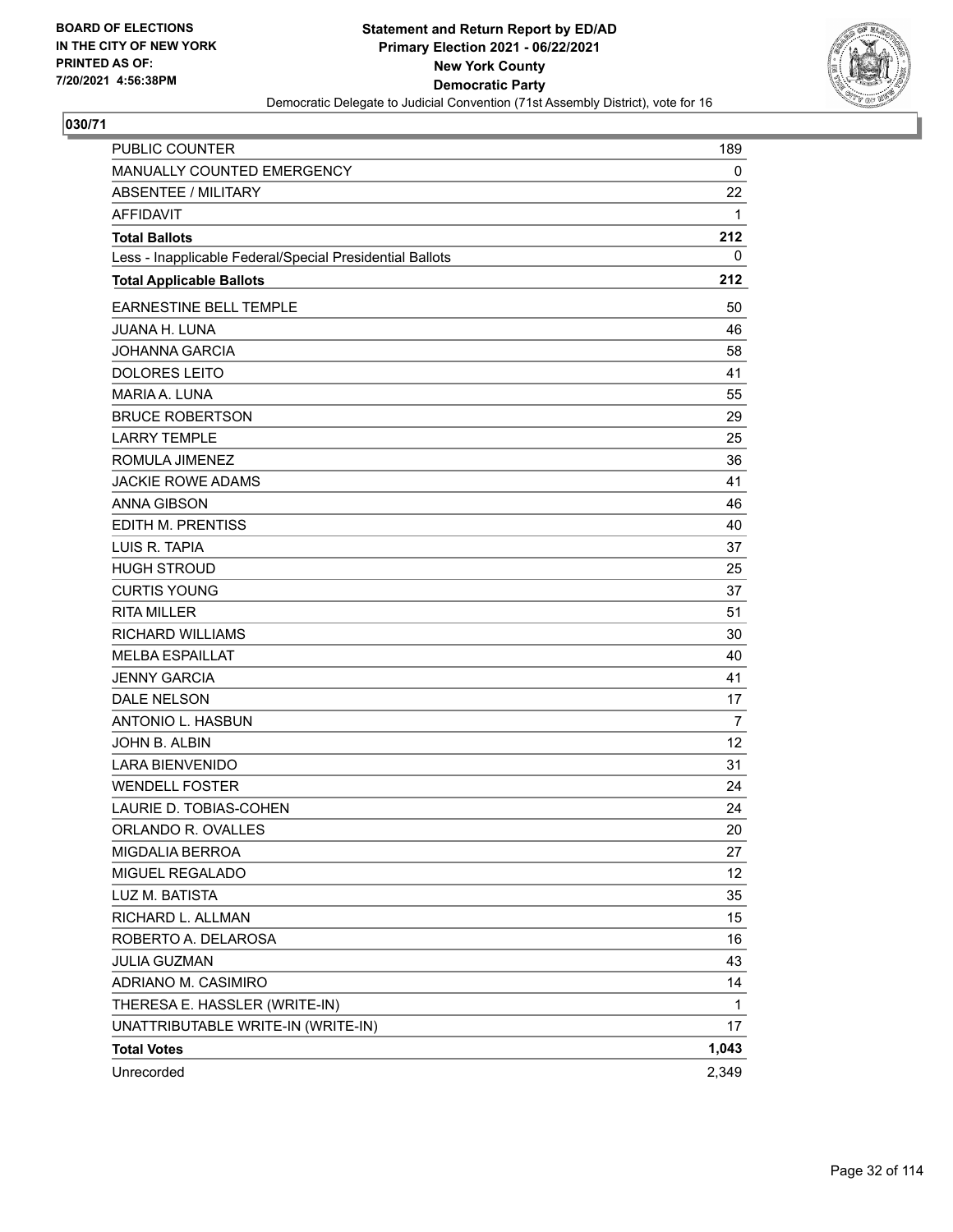

| <b>PUBLIC COUNTER</b>                                    | 276            |
|----------------------------------------------------------|----------------|
| MANUALLY COUNTED EMERGENCY                               | 0              |
| <b>ABSENTEE / MILITARY</b>                               | 49             |
| <b>AFFIDAVIT</b>                                         | $\overline{2}$ |
| <b>Total Ballots</b>                                     | 327            |
| Less - Inapplicable Federal/Special Presidential Ballots | 0              |
| <b>Total Applicable Ballots</b>                          | 327            |
| <b>EARNESTINE BELL TEMPLE</b>                            | 99             |
| <b>JUANA H. LUNA</b>                                     | 65             |
| <b>JOHANNA GARCIA</b>                                    | 83             |
| <b>DOLORES LEITO</b>                                     | 68             |
| MARIA A. LUNA                                            | 80             |
| <b>BRUCE ROBERTSON</b>                                   | 55             |
| <b>LARRY TEMPLE</b>                                      | 58             |
| ROMULA JIMENEZ                                           | 56             |
| <b>JACKIE ROWE ADAMS</b>                                 | 83             |
| <b>ANNA GIBSON</b>                                       | 73             |
| EDITH M. PRENTISS                                        | 61             |
| LUIS R. TAPIA                                            | 39             |
| <b>HUGH STROUD</b>                                       | 42             |
| <b>CURTIS YOUNG</b>                                      | 60             |
| <b>RITA MILLER</b>                                       | 79             |
| <b>RICHARD WILLIAMS</b>                                  | 56             |
| <b>MELBA ESPAILLAT</b>                                   | 59             |
| <b>JENNY GARCIA</b>                                      | 49             |
| <b>DALE NELSON</b>                                       | 40             |
| ANTONIO L. HASBUN                                        | 18             |
| JOHN B. ALBIN                                            | 24             |
| <b>LARA BIENVENIDO</b>                                   | 47             |
| <b>WENDELL FOSTER</b>                                    | 47             |
| LAURIE D. TOBIAS-COHEN                                   | 46             |
| ORLANDO R. OVALLES                                       | 20             |
| MIGDALIA BERROA                                          | 41             |
| MIGUEL REGALADO                                          | 22             |
| LUZ M. BATISTA                                           | 42             |
| RICHARD L. ALLMAN                                        | 31             |
| ROBERTO A. DELAROSA                                      | 22             |
| JULIA GUZMAN                                             | 53             |
| ADRIANO M. CASIMIRO                                      | 34             |
| CARLA BELLAMY (WRITE-IN)                                 | 1              |
| HARPLD FORAYTHE (WRITE-IN)                               | 1              |
| LUIS URDOZES (WRITE-IN)                                  | 1              |
| MARIA URDOZES (WRITE-IN)                                 | 1              |
| TINY BURROW (WRITE-IN)                                   | 1              |
| UNATTRIBUTABLE WRITE-IN (WRITE-IN)                       | 3              |
| <b>Total Votes</b>                                       | 1,660          |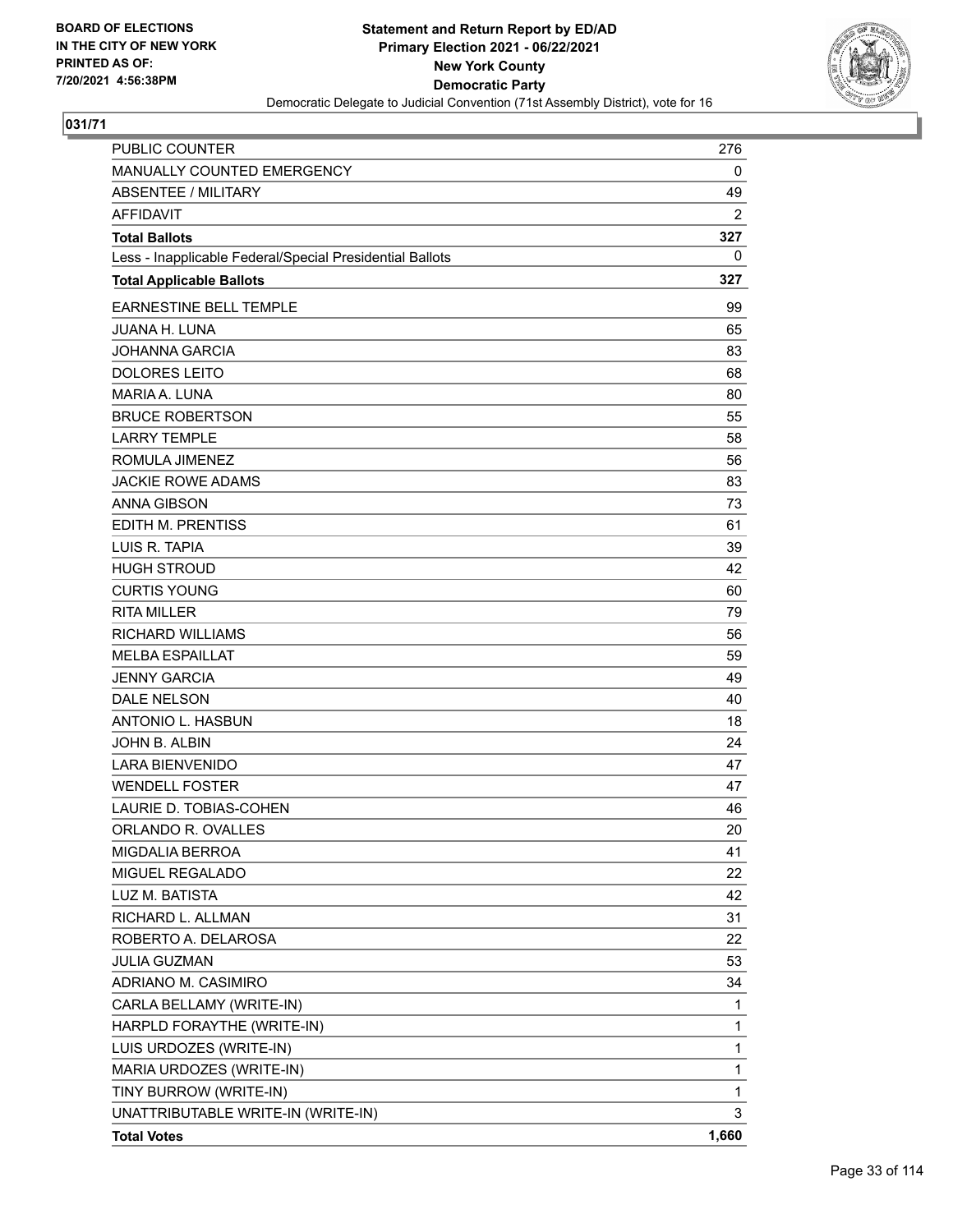

Unrecorded 3,572

| PUBLIC COUNTER                                           | 236             |
|----------------------------------------------------------|-----------------|
| MANUALLY COUNTED EMERGENCY                               | 0               |
| <b>ABSENTEE / MILITARY</b>                               | 18              |
| <b>AFFIDAVIT</b>                                         | $\mathbf 0$     |
| <b>Total Ballots</b>                                     | 254             |
| Less - Inapplicable Federal/Special Presidential Ballots | 0               |
| <b>Total Applicable Ballots</b>                          | 254             |
| <b>EARNESTINE BELL TEMPLE</b>                            | 66              |
| <b>JUANA H. LUNA</b>                                     | 45              |
| JOHANNA GARCIA                                           | 47              |
| <b>DOLORES LEITO</b>                                     | 54              |
| <b>MARIA A. LUNA</b>                                     | 57              |
| <b>BRUCE ROBERTSON</b>                                   | 27              |
| <b>LARRY TEMPLE</b>                                      | 21              |
| ROMULA JIMENEZ                                           | 47              |
| <b>JACKIE ROWE ADAMS</b>                                 | 56              |
| <b>ANNA GIBSON</b>                                       | 50              |
| <b>EDITH M. PRENTISS</b>                                 | 43              |
| LUIS R. TAPIA                                            | 24              |
| <b>HUGH STROUD</b>                                       | 21              |
| <b>CURTIS YOUNG</b>                                      | 39              |
| <b>RITA MILLER</b>                                       | 51              |
| <b>RICHARD WILLIAMS</b>                                  | 27              |
| <b>MELBA ESPAILLAT</b>                                   | 53              |
| <b>JENNY GARCIA</b>                                      | 51              |
| <b>DALE NELSON</b>                                       | 14              |
| ANTONIO L. HASBUN                                        | 14              |
| JOHN B. ALBIN                                            | 13              |
| <b>LARA BIENVENIDO</b>                                   | 39              |
| <b>WENDELL FOSTER</b>                                    | 33              |
| LAURIE D. TOBIAS-COHEN                                   | 31              |
| ORLANDO R. OVALLES                                       | 14              |
| <b>MIGDALIA BERROA</b>                                   | 27              |
| MIGUEL REGALADO                                          | 12 <sup>°</sup> |
| LUZ M. BATISTA                                           | 25              |
| RICHARD L. ALLMAN                                        | 18              |
| ROBERTO A. DELAROSA                                      | 16              |
| <b>JULIA GUZMAN</b>                                      | 49              |
| ADRIANO M. CASIMIRO                                      | 24              |
| SUSAN COLLIER (WRITE-IN)                                 | $\mathbf{1}$    |
| UNATTRIBUTABLE WRITE-IN (WRITE-IN)                       | $\overline{2}$  |
| <b>Total Votes</b>                                       | 1,111           |
| Unrecorded                                               | 2,953           |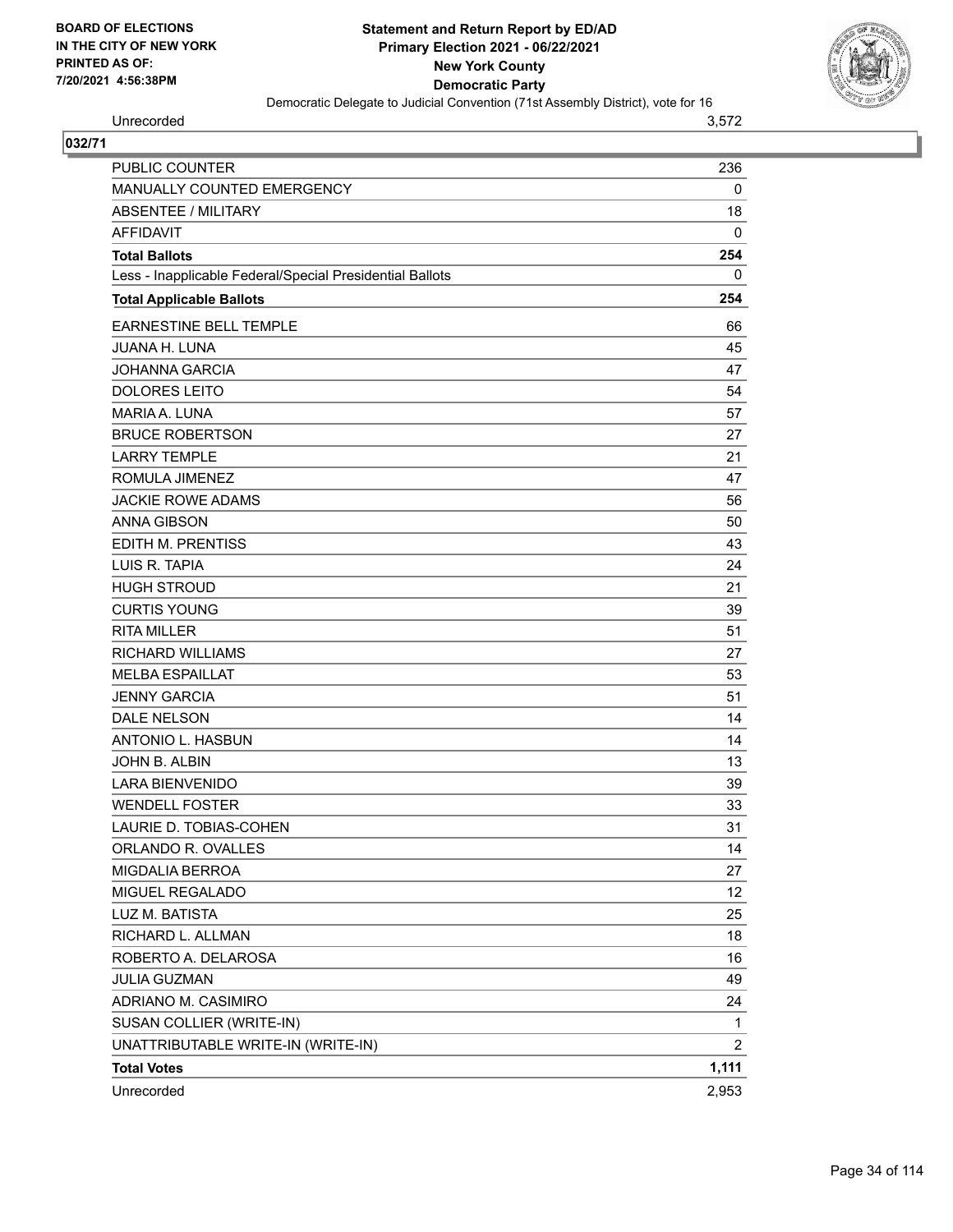

| PUBLIC COUNTER                                           | 264   |
|----------------------------------------------------------|-------|
| MANUALLY COUNTED EMERGENCY                               | 0     |
| <b>ABSENTEE / MILITARY</b>                               | 35    |
| <b>AFFIDAVIT</b>                                         | 1     |
| <b>Total Ballots</b>                                     | 300   |
| Less - Inapplicable Federal/Special Presidential Ballots | 0     |
| <b>Total Applicable Ballots</b>                          | 300   |
| EARNESTINE BELL TEMPLE                                   | 78    |
| <b>JUANA H. LUNA</b>                                     | 64    |
| <b>JOHANNA GARCIA</b>                                    | 79    |
| <b>DOLORES LEITO</b>                                     | 64    |
| <b>MARIA A. LUNA</b>                                     | 77    |
| <b>BRUCE ROBERTSON</b>                                   | 53    |
| <b>LARRY TEMPLE</b>                                      | 43    |
| ROMULA JIMENEZ                                           | 60    |
| <b>JACKIE ROWE ADAMS</b>                                 | 78    |
| <b>ANNA GIBSON</b>                                       | 79    |
| EDITH M. PRENTISS                                        | 64    |
| LUIS R. TAPIA                                            | 46    |
| <b>HUGH STROUD</b>                                       | 49    |
| <b>CURTIS YOUNG</b>                                      | 58    |
| <b>RITA MILLER</b>                                       | 79    |
| <b>RICHARD WILLIAMS</b>                                  | 53    |
| <b>MELBA ESPAILLAT</b>                                   | 66    |
| <b>JENNY GARCIA</b>                                      | 53    |
| DALE NELSON                                              | 29    |
| ANTONIO L. HASBUN                                        | 21    |
| JOHN B. ALBIN                                            | 18    |
| <b>LARA BIENVENIDO</b>                                   | 49    |
| <b>WENDELL FOSTER</b>                                    | 42    |
| LAURIE D. TOBIAS-COHEN                                   | 44    |
| ORLANDO R. OVALLES                                       | 27    |
| MIGDALIA BERROA                                          | 30    |
| MIGUEL REGALADO                                          | 26    |
| LUZ M. BATISTA                                           | 37    |
| RICHARD L. ALLMAN                                        | 24    |
| ROBERTO A. DELAROSA                                      | 23    |
| <b>JULIA GUZMAN</b>                                      | 62    |
| ADRIANO M. CASIMIRO                                      | 21    |
| UNATTRIBUTABLE WRITE-IN (WRITE-IN)                       | 1     |
| <b>Total Votes</b>                                       | 1,597 |
| Unrecorded                                               | 3,203 |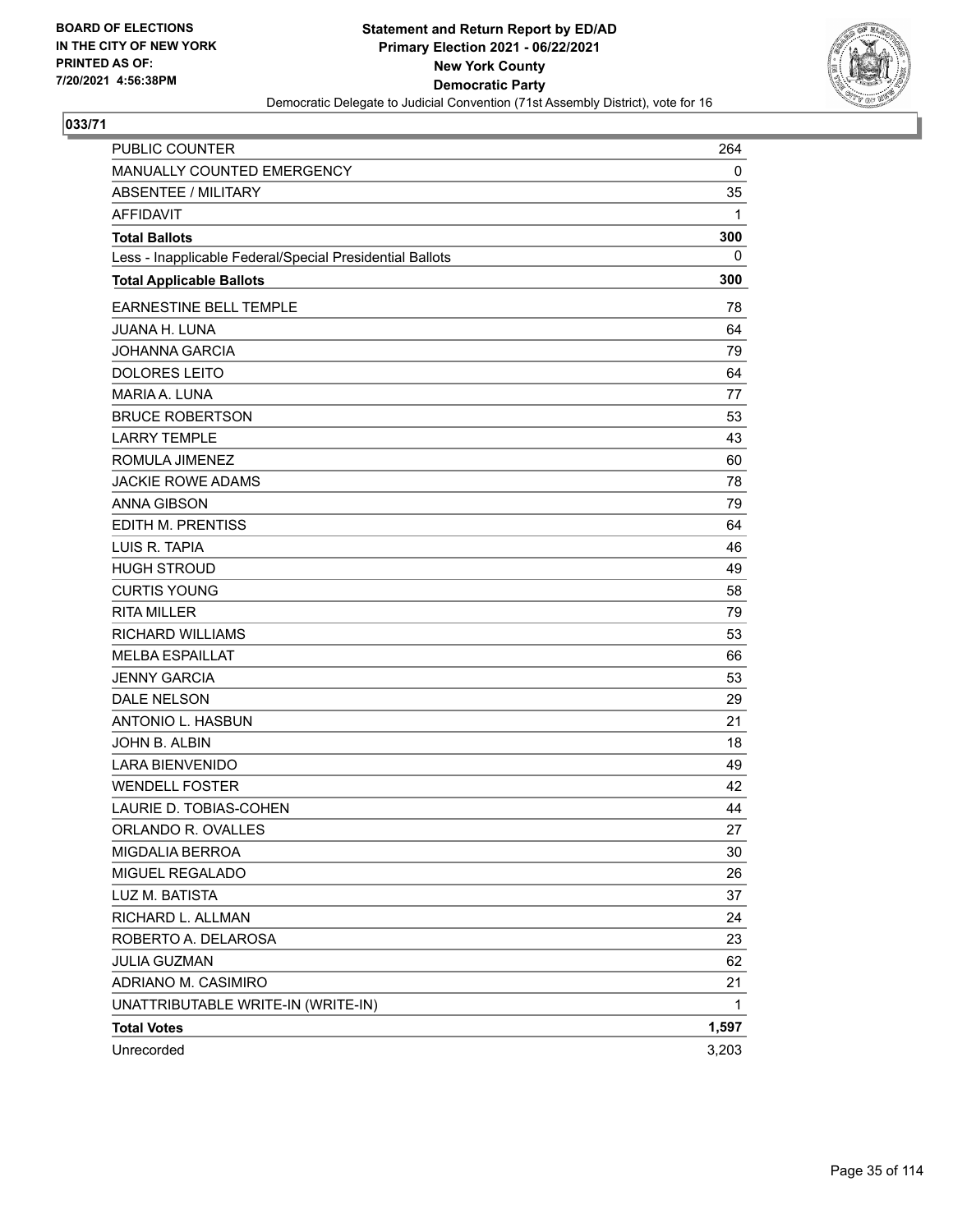

| <b>PUBLIC COUNTER</b>                                    | 205   |
|----------------------------------------------------------|-------|
| MANUALLY COUNTED EMERGENCY                               | 0     |
| ABSENTEE / MILITARY                                      | 21    |
| <b>AFFIDAVIT</b>                                         | 3     |
| <b>Total Ballots</b>                                     | 229   |
| Less - Inapplicable Federal/Special Presidential Ballots | 0     |
| <b>Total Applicable Ballots</b>                          | 229   |
| EARNESTINE BELL TEMPLE                                   | 51    |
| <b>JUANA H. LUNA</b>                                     | 39    |
| <b>JOHANNA GARCIA</b>                                    | 53    |
| <b>DOLORES LEITO</b>                                     | 39    |
| MARIA A. LUNA                                            | 52    |
| <b>BRUCE ROBERTSON</b>                                   | 31    |
| <b>LARRY TEMPLE</b>                                      | 31    |
| ROMULA JIMENEZ                                           | 32    |
| <b>JACKIE ROWE ADAMS</b>                                 | 54    |
| <b>ANNA GIBSON</b>                                       | 43    |
| EDITH M. PRENTISS                                        | 39    |
| LUIS R. TAPIA                                            | 32    |
| <b>HUGH STROUD</b>                                       | 23    |
| <b>CURTIS YOUNG</b>                                      | 39    |
| <b>RITA MILLER</b>                                       | 48    |
| <b>RICHARD WILLIAMS</b>                                  | 31    |
| <b>MELBA ESPAILLAT</b>                                   | 45    |
| <b>JENNY GARCIA</b>                                      | 39    |
| <b>DALE NELSON</b>                                       | 22    |
| ANTONIO L. HASBUN                                        | 16    |
| JOHN B. ALBIN                                            | 12    |
| <b>LARA BIENVENIDO</b>                                   | 24    |
| <b>WENDELL FOSTER</b>                                    | 30    |
| LAURIE D. TOBIAS-COHEN                                   | 31    |
| ORLANDO R. OVALLES                                       | 14    |
| MIGDALIA BERROA                                          | 18    |
| MIGUEL REGALADO                                          | 15    |
| LUZ M. BATISTA                                           | 27    |
| RICHARD L. ALLMAN                                        | 15    |
| ROBERTO A. DELAROSA                                      | 14    |
| <b>JULIA GUZMAN</b>                                      | 43    |
| ADRIANO M. CASIMIRO                                      | 18    |
| BRIAN A. BENJAMIN (WRITE-IN)                             | 1     |
| MAYRE ADAMS (WRITE-IN)                                   | 1     |
| <b>Total Votes</b>                                       | 1,022 |
| Unrecorded                                               | 2,642 |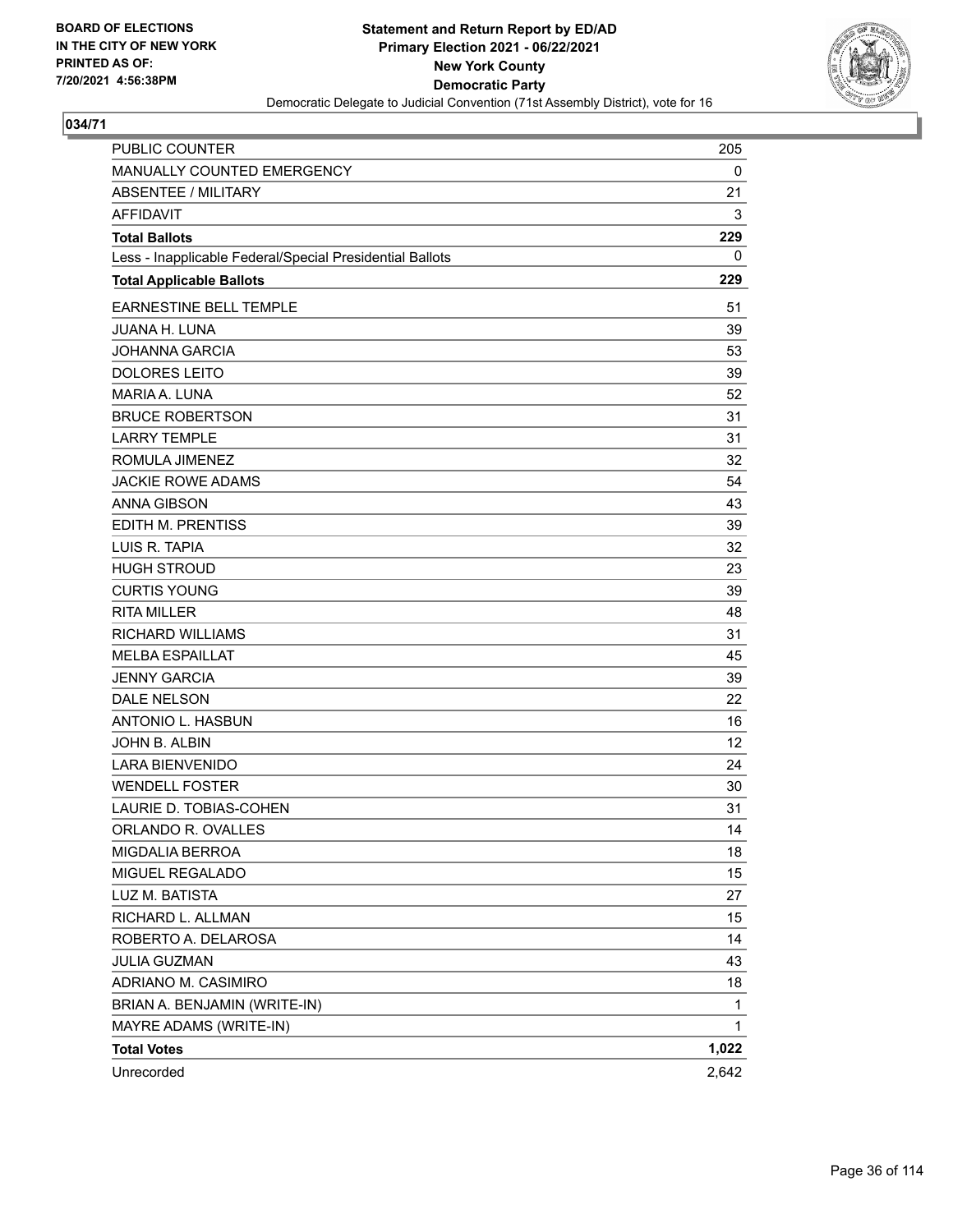

| PUBLIC COUNTER                                           | 195            |
|----------------------------------------------------------|----------------|
| MANUALLY COUNTED EMERGENCY                               | 0              |
| <b>ABSENTEE / MILITARY</b>                               | 18             |
| <b>AFFIDAVIT</b>                                         | 0              |
| <b>Total Ballots</b>                                     | 213            |
| Less - Inapplicable Federal/Special Presidential Ballots | 0              |
| <b>Total Applicable Ballots</b>                          | 213            |
| <b>EARNESTINE BELL TEMPLE</b>                            | 52             |
| <b>JUANA H. LUNA</b>                                     | 46             |
| <b>JOHANNA GARCIA</b>                                    | 58             |
| <b>DOLORES LEITO</b>                                     | 39             |
| MARIA A. LUNA                                            | 60             |
| <b>BRUCE ROBERTSON</b>                                   | 32             |
| <b>LARRY TEMPLE</b>                                      | 30             |
| ROMULA JIMENEZ                                           | 39             |
| <b>JACKIE ROWE ADAMS</b>                                 | 55             |
| <b>ANNA GIBSON</b>                                       | 47             |
| <b>EDITH M. PRENTISS</b>                                 | 45             |
| LUIS R. TAPIA                                            | 35             |
| <b>HUGH STROUD</b>                                       | 23             |
| <b>CURTIS YOUNG</b>                                      | 36             |
| <b>RITA MILLER</b>                                       | 55             |
| <b>RICHARD WILLIAMS</b>                                  | 34             |
| <b>MELBA ESPAILLAT</b>                                   | 40             |
| <b>JENNY GARCIA</b>                                      | 44             |
| <b>DALE NELSON</b>                                       | 19             |
| ANTONIO L. HASBUN                                        | 13             |
| JOHN B. ALBIN                                            | $\overline{7}$ |
| <b>LARA BIENVENIDO</b>                                   | 31             |
| <b>WENDELL FOSTER</b>                                    | 30             |
| LAURIE D. TOBIAS-COHEN                                   | 29             |
| ORLANDO R. OVALLES                                       | 13             |
| MIGDALIA BERROA                                          | 23             |
| MIGUEL REGALADO                                          | 16             |
| LUZ M. BATISTA                                           | 29             |
| RICHARD L. ALLMAN                                        | 16             |
| ROBERTO A. DELAROSA                                      | 13             |
| <b>JULIA GUZMAN</b>                                      | 37             |
| ADRIANO M. CASIMIRO                                      | 19             |
| IRWIN JOHNSON (WRITE-IN)                                 | 1              |
| UNATTRIBUTABLE WRITE-IN (WRITE-IN)                       | 16             |
| <b>Total Votes</b>                                       | 1,082          |
| Unrecorded                                               | 2,326          |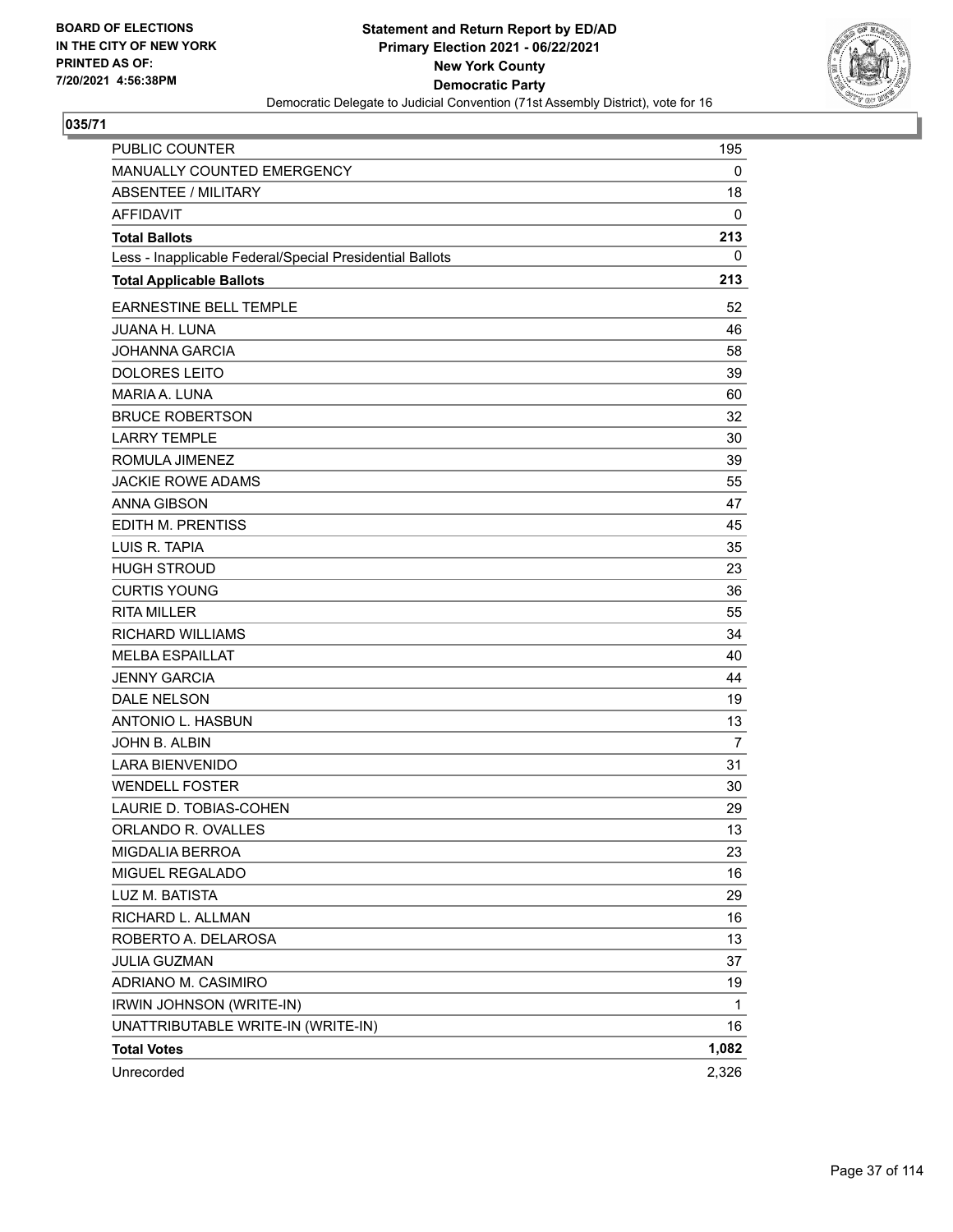

| PUBLIC COUNTER                                           | 140         |
|----------------------------------------------------------|-------------|
| MANUALLY COUNTED EMERGENCY                               | 0           |
| <b>ABSENTEE / MILITARY</b>                               | 17          |
| <b>AFFIDAVIT</b>                                         | 1           |
| <b>Total Ballots</b>                                     | 158         |
| Less - Inapplicable Federal/Special Presidential Ballots | $\mathbf 0$ |
| <b>Total Applicable Ballots</b>                          | 158         |
| EARNESTINE BELL TEMPLE                                   | 39          |
| <b>JUANA H. LUNA</b>                                     | 32          |
| <b>JOHANNA GARCIA</b>                                    | 41          |
| <b>DOLORES LEITO</b>                                     | 33          |
| <b>MARIA A. LUNA</b>                                     | 38          |
| <b>BRUCE ROBERTSON</b>                                   | 23          |
| <b>LARRY TEMPLE</b>                                      | 19          |
| ROMULA JIMENEZ                                           | 28          |
| <b>JACKIE ROWE ADAMS</b>                                 | 31          |
| <b>ANNA GIBSON</b>                                       | 30          |
| EDITH M. PRENTISS                                        | 26          |
| LUIS R. TAPIA                                            | 28          |
| <b>HUGH STROUD</b>                                       | 14          |
| <b>CURTIS YOUNG</b>                                      | 21          |
| <b>RITA MILLER</b>                                       | 28          |
| <b>RICHARD WILLIAMS</b>                                  | 24          |
| <b>MELBA ESPAILLAT</b>                                   | 19          |
| <b>JENNY GARCIA</b>                                      | 20          |
| DALE NELSON                                              | 17          |
| ANTONIO L. HASBUN                                        | 8           |
| JOHN B. ALBIN                                            | 5           |
| <b>LARA BIENVENIDO</b>                                   | 21          |
| <b>WENDELL FOSTER</b>                                    | 10          |
| LAURIE D. TOBIAS-COHEN                                   | 9           |
| ORLANDO R. OVALLES                                       | 11          |
| MIGDALIA BERROA                                          | 18          |
| MIGUEL REGALADO                                          | 8           |
| LUZ M. BATISTA                                           | 19          |
| RICHARD L. ALLMAN                                        | 6           |
| ROBERTO A. DELAROSA                                      | 10          |
| <b>JULIA GUZMAN</b>                                      | 25          |
| ADRIANO M. CASIMIRO                                      | 12          |
| <b>Total Votes</b>                                       | 673         |
| Unrecorded                                               | 1,855       |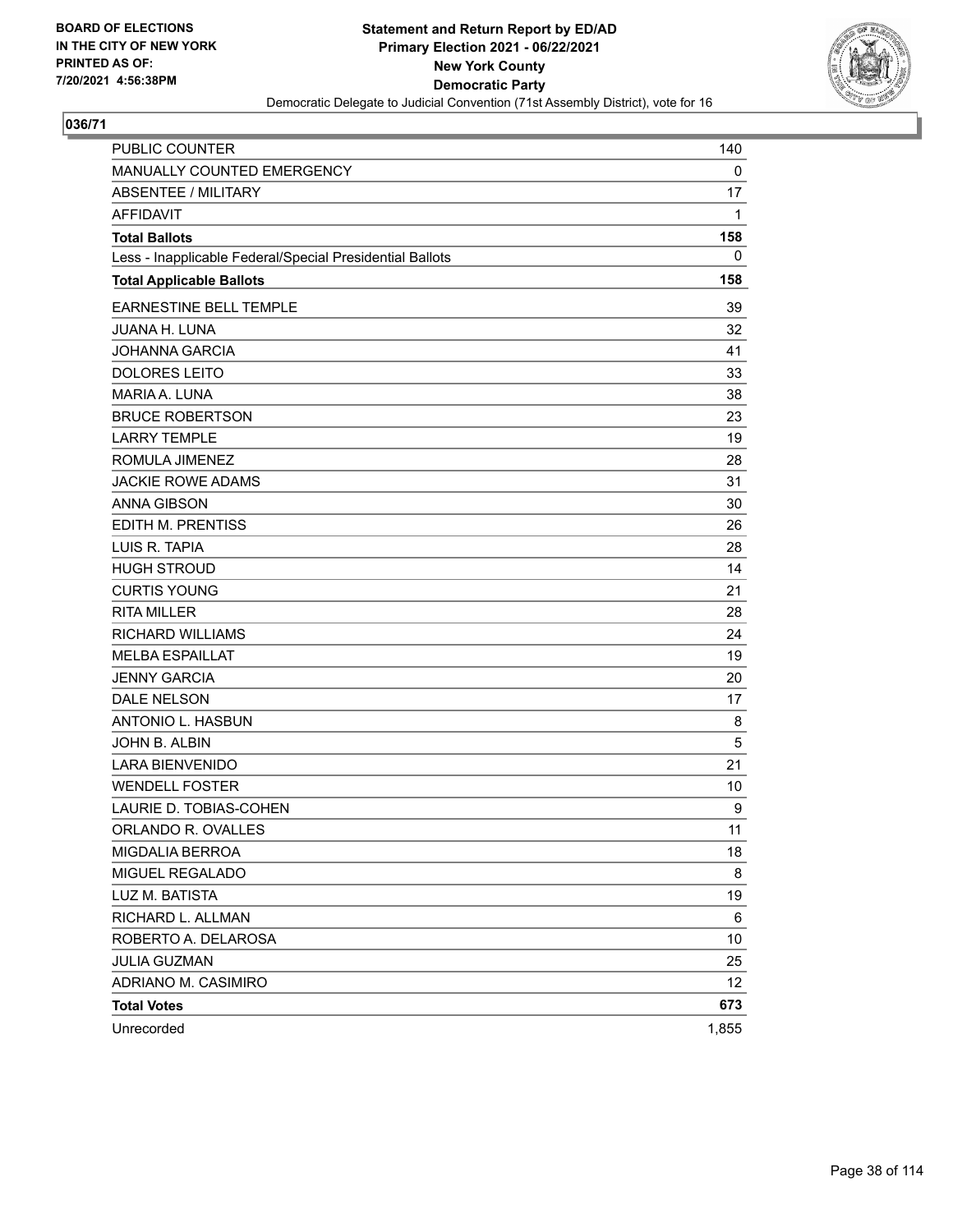

| PUBLIC COUNTER                                           | 119   |
|----------------------------------------------------------|-------|
| MANUALLY COUNTED EMERGENCY                               | 0     |
| <b>ABSENTEE / MILITARY</b>                               | 15    |
| <b>AFFIDAVIT</b>                                         | 0     |
| <b>Total Ballots</b>                                     | 134   |
| Less - Inapplicable Federal/Special Presidential Ballots | 0     |
| <b>Total Applicable Ballots</b>                          | 134   |
| EARNESTINE BELL TEMPLE                                   | 27    |
| <b>JUANA H. LUNA</b>                                     | 26    |
| <b>JOHANNA GARCIA</b>                                    | 28    |
| <b>DOLORES LEITO</b>                                     | 17    |
| <b>MARIA A. LUNA</b>                                     | 29    |
| <b>BRUCE ROBERTSON</b>                                   | 19    |
| <b>LARRY TEMPLE</b>                                      | 12    |
| ROMULA JIMENEZ                                           | 21    |
| <b>JACKIE ROWE ADAMS</b>                                 | 25    |
| <b>ANNA GIBSON</b>                                       | 17    |
| EDITH M. PRENTISS                                        | 15    |
| LUIS R. TAPIA                                            | 20    |
| <b>HUGH STROUD</b>                                       | 11    |
| <b>CURTIS YOUNG</b>                                      | 18    |
| <b>RITA MILLER</b>                                       | 17    |
| <b>RICHARD WILLIAMS</b>                                  | 15    |
| <b>MELBA ESPAILLAT</b>                                   | 26    |
| <b>JENNY GARCIA</b>                                      | 21    |
| DALE NELSON                                              | 12    |
| ANTONIO L. HASBUN                                        | 15    |
| JOHN B. ALBIN                                            | 10    |
| LARA BIENVENIDO                                          | 19    |
| <b>WENDELL FOSTER</b>                                    | 17    |
| LAURIE D. TOBIAS-COHEN                                   | 13    |
| ORLANDO R. OVALLES                                       | 13    |
| MIGDALIA BERROA                                          | 14    |
| MIGUEL REGALADO                                          | 15    |
| LUZ M. BATISTA                                           | 19    |
| RICHARD L. ALLMAN                                        | 13    |
| ROBERTO A. DELAROSA                                      | 13    |
| <b>JULIA GUZMAN</b>                                      | 22    |
| ADRIANO M. CASIMIRO                                      | 12    |
| ALICIA BARKSDALE (WRITE-IN)                              | 1     |
| <b>Total Votes</b>                                       | 572   |
| Unrecorded                                               | 1,572 |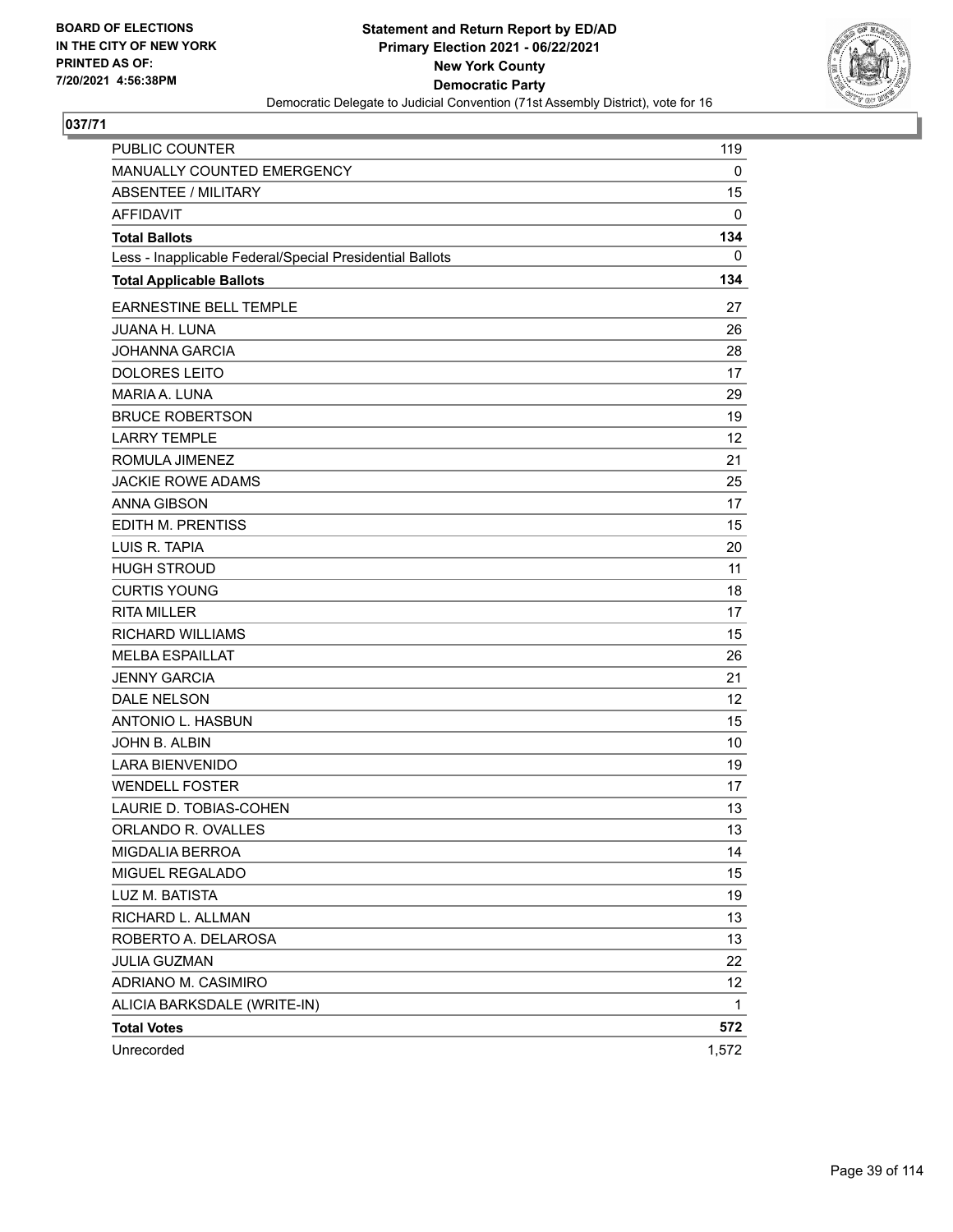

| PUBLIC COUNTER                                           | 202            |
|----------------------------------------------------------|----------------|
| MANUALLY COUNTED EMERGENCY                               | 0              |
| <b>ABSENTEE / MILITARY</b>                               | 9              |
| <b>AFFIDAVIT</b>                                         | 0              |
| <b>Total Ballots</b>                                     | 211            |
| Less - Inapplicable Federal/Special Presidential Ballots | 0              |
| <b>Total Applicable Ballots</b>                          | 211            |
| EARNESTINE BELL TEMPLE                                   | 46             |
| <b>JUANA H. LUNA</b>                                     | 32             |
| <b>JOHANNA GARCIA</b>                                    | 35             |
| <b>DOLORES LEITO</b>                                     | 24             |
| <b>MARIA A. LUNA</b>                                     | 36             |
| <b>BRUCE ROBERTSON</b>                                   | 30             |
| <b>LARRY TEMPLE</b>                                      | 26             |
| ROMULA JIMENEZ                                           | 26             |
| <b>JACKIE ROWE ADAMS</b>                                 | 39             |
| <b>ANNA GIBSON</b>                                       | 34             |
| EDITH M. PRENTISS                                        | 26             |
| LUIS R. TAPIA                                            | 32             |
| <b>HUGH STROUD</b>                                       | 22             |
| <b>CURTIS YOUNG</b>                                      | 35             |
| <b>RITA MILLER</b>                                       | 35             |
| <b>RICHARD WILLIAMS</b>                                  | 33             |
| <b>MELBA ESPAILLAT</b>                                   | 34             |
| <b>JENNY GARCIA</b>                                      | 30             |
| DALE NELSON                                              | 16             |
| ANTONIO L. HASBUN                                        | 6              |
| JOHN B. ALBIN                                            | $\overline{7}$ |
| <b>LARA BIENVENIDO</b>                                   | 13             |
| <b>WENDELL FOSTER</b>                                    | 24             |
| LAURIE D. TOBIAS-COHEN                                   | 13             |
| ORLANDO R. OVALLES                                       | 13             |
| MIGDALIA BERROA                                          | 17             |
| MIGUEL REGALADO                                          | 12             |
| LUZ M. BATISTA                                           | 18             |
| RICHARD L. ALLMAN                                        | 8              |
| ROBERTO A. DELAROSA                                      | 17             |
| <b>JULIA GUZMAN</b>                                      | 17             |
| ADRIANO M. CASIMIRO                                      | 16             |
| WILLIAM DANIELS (WRITE-IN)                               | 1              |
| <b>Total Votes</b>                                       | 773            |
| Unrecorded                                               | 2,603          |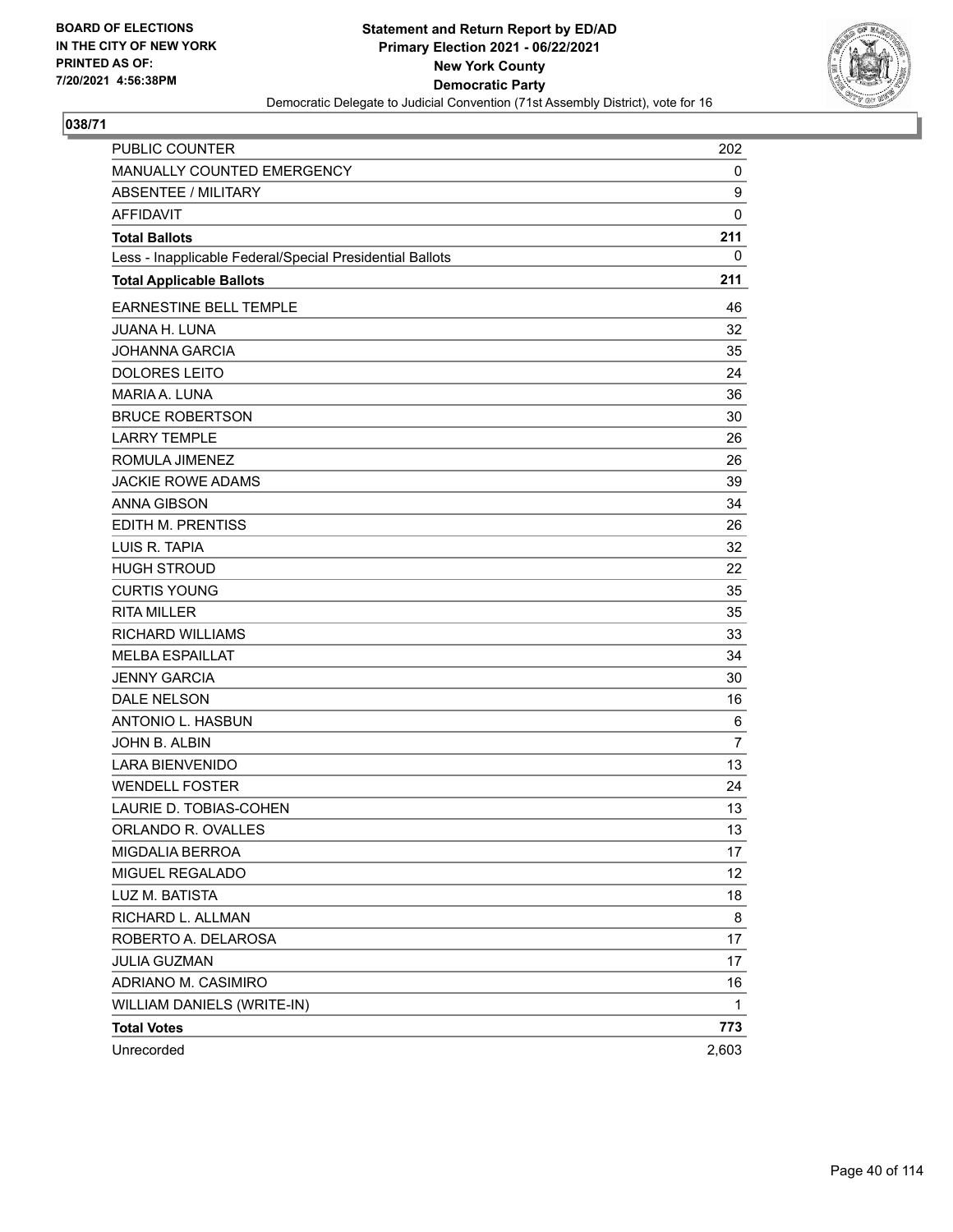

| <b>PUBLIC COUNTER</b>                                    | 143   |
|----------------------------------------------------------|-------|
| MANUALLY COUNTED EMERGENCY                               | 0     |
| <b>ABSENTEE / MILITARY</b>                               | 32    |
| <b>AFFIDAVIT</b>                                         | 1     |
| <b>Total Ballots</b>                                     | 176   |
| Less - Inapplicable Federal/Special Presidential Ballots | 0     |
| <b>Total Applicable Ballots</b>                          | 176   |
| <b>EARNESTINE BELL TEMPLE</b>                            | 33    |
| <b>JUANA H. LUNA</b>                                     | 33    |
| <b>JOHANNA GARCIA</b>                                    | 35    |
| <b>DOLORES LEITO</b>                                     | 22    |
| <b>MARIA A. LUNA</b>                                     | 36    |
| <b>BRUCE ROBERTSON</b>                                   | 23    |
| <b>LARRY TEMPLE</b>                                      | 21    |
| ROMULA JIMENEZ                                           | 29    |
| <b>JACKIE ROWE ADAMS</b>                                 | 28    |
| <b>ANNA GIBSON</b>                                       | 27    |
| EDITH M. PRENTISS                                        | 19    |
| LUIS R. TAPIA                                            | 29    |
| <b>HUGH STROUD</b>                                       | 21    |
| <b>CURTIS YOUNG</b>                                      | 28    |
| <b>RITA MILLER</b>                                       | 30    |
| <b>RICHARD WILLIAMS</b>                                  | 23    |
| <b>MELBA ESPAILLAT</b>                                   | 36    |
| <b>JENNY GARCIA</b>                                      | 32    |
| DALE NELSON                                              | 25    |
| ANTONIO L. HASBUN                                        | 19    |
| JOHN B. ALBIN                                            | 20    |
| <b>LARA BIENVENIDO</b>                                   | 26    |
| <b>WENDELL FOSTER</b>                                    | 24    |
| LAURIE D. TOBIAS-COHEN                                   | 28    |
| ORLANDO R. OVALLES                                       | 22    |
| MIGDALIA BERROA                                          | 21    |
| MIGUEL REGALADO                                          | 18    |
| LUZ M. BATISTA                                           | 26    |
| RICHARD L. ALLMAN                                        | 17    |
| ROBERTO A. DELAROSA                                      | 20    |
| JULIA GUZMAN                                             | 29    |
| ADRIANO M. CASIMIRO                                      | 17    |
| UNATTRIBUTABLE WRITE-IN (WRITE-IN)                       | 2     |
| <b>Total Votes</b>                                       | 819   |
| Unrecorded                                               | 1,997 |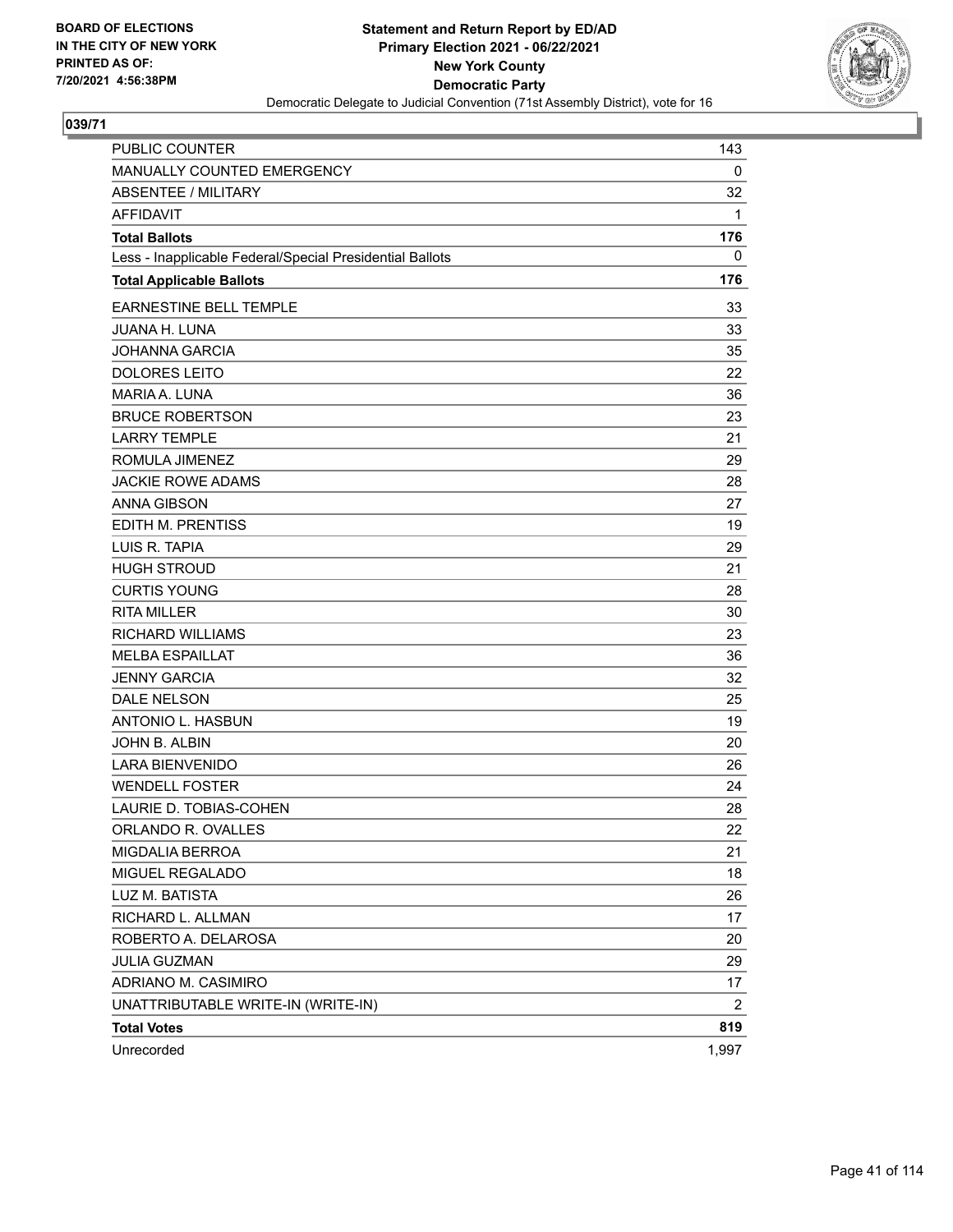

| <b>PUBLIC COUNTER</b>                                    | 249            |
|----------------------------------------------------------|----------------|
| MANUALLY COUNTED EMERGENCY                               | 0              |
| <b>ABSENTEE / MILITARY</b>                               | 38             |
| <b>AFFIDAVIT</b>                                         | 0              |
| <b>Total Ballots</b>                                     | 287            |
| Less - Inapplicable Federal/Special Presidential Ballots | 0              |
| <b>Total Applicable Ballots</b>                          | 287            |
| <b>EARNESTINE BELL TEMPLE</b>                            | 72             |
| <b>JUANA H. LUNA</b>                                     | 56             |
| <b>JOHANNA GARCIA</b>                                    | 69             |
| <b>DOLORES LEITO</b>                                     | 57             |
| MARIA A. LUNA                                            | 74             |
| <b>BRUCE ROBERTSON</b>                                   | 59             |
| <b>LARRY TEMPLE</b>                                      | 46             |
| ROMULA JIMENEZ                                           | 47             |
| <b>JACKIE ROWE ADAMS</b>                                 | 72             |
| <b>ANNA GIBSON</b>                                       | 63             |
| EDITH M. PRENTISS                                        | 60             |
| LUIS R. TAPIA                                            | 41             |
| <b>HUGH STROUD</b>                                       | 43             |
| <b>CURTIS YOUNG</b>                                      | 53             |
| <b>RITA MILLER</b>                                       | 72             |
| <b>RICHARD WILLIAMS</b>                                  | 50             |
| <b>MELBA ESPAILLAT</b>                                   | 39             |
| <b>JENNY GARCIA</b>                                      | 36             |
| <b>DALE NELSON</b>                                       | 35             |
| ANTONIO L. HASBUN                                        | 15             |
| JOHN B. ALBIN                                            | 19             |
| <b>LARA BIENVENIDO</b>                                   | 33             |
| <b>WENDELL FOSTER</b>                                    | 37             |
| LAURIE D. TOBIAS-COHEN                                   | 33             |
| ORLANDO R. OVALLES                                       | 13             |
| MIGDALIA BERROA                                          | 22             |
| MIGUEL REGALADO                                          | 14             |
| LUZ M. BATISTA                                           | 23             |
| RICHARD L. ALLMAN                                        | 26             |
| ROBERTO A. DELAROSA                                      | 13             |
| <b>JULIA GUZMAN</b>                                      | 46             |
| ADRIANO M. CASIMIRO                                      | 13             |
| UNATTRIBUTABLE WRITE-IN (WRITE-IN)                       | $\overline{2}$ |
| <b>Total Votes</b>                                       | 1,353          |
| Unrecorded                                               | 3,239          |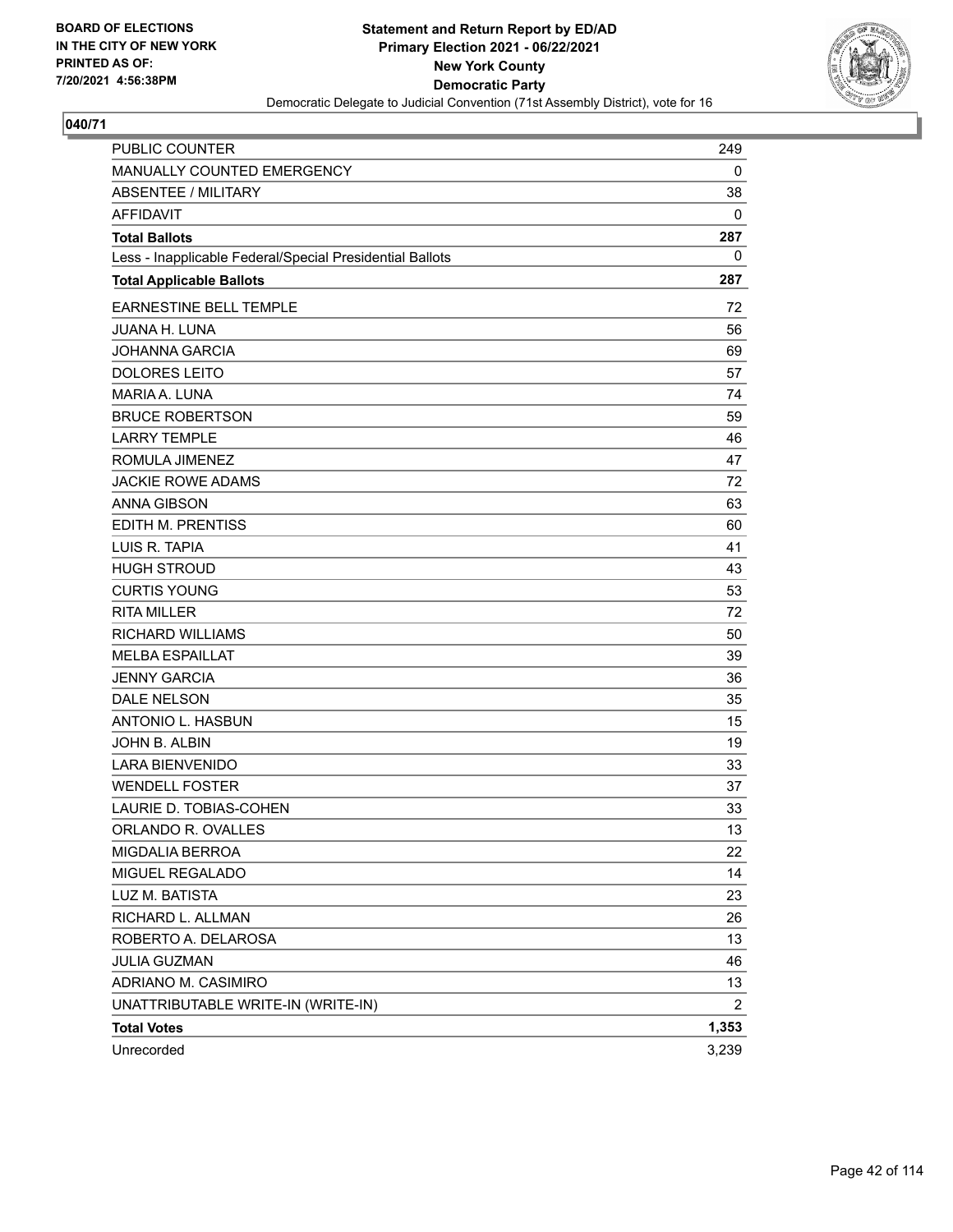

| PUBLIC COUNTER                                           | 324          |
|----------------------------------------------------------|--------------|
| MANUALLY COUNTED EMERGENCY                               | 0            |
| ABSENTEE / MILITARY                                      | 33           |
| <b>AFFIDAVIT</b>                                         | 0            |
| <b>Total Ballots</b>                                     | 357          |
| Less - Inapplicable Federal/Special Presidential Ballots | 0            |
| <b>Total Applicable Ballots</b>                          | 357          |
| <b>EARNESTINE BELL TEMPLE</b>                            | 119          |
| <b>JUANA H. LUNA</b>                                     | 121          |
| <b>JOHANNA GARCIA</b>                                    | 128          |
| <b>DOLORES LEITO</b>                                     | 108          |
| MARIA A. LUNA                                            | 141          |
| <b>BRUCE ROBERTSON</b>                                   | 134          |
| <b>LARRY TEMPLE</b>                                      | 98           |
| ROMULA JIMENEZ                                           | 107          |
| <b>JACKIE ROWE ADAMS</b>                                 | 118          |
| <b>ANNA GIBSON</b>                                       | 120          |
| <b>EDITH M. PRENTISS</b>                                 | 113          |
| LUIS R. TAPIA                                            | 95           |
| <b>HUGH STROUD</b>                                       | 102          |
| <b>CURTIS YOUNG</b>                                      | 110          |
| <b>RITA MILLER</b>                                       | 118          |
| <b>RICHARD WILLIAMS</b>                                  | 105          |
| <b>MELBA ESPAILLAT</b>                                   | 50           |
| <b>JENNY GARCIA</b>                                      | 48           |
| <b>DALE NELSON</b>                                       | 30           |
| ANTONIO L. HASBUN                                        | 21           |
| JOHN B. ALBIN                                            | 23           |
| <b>LARA BIENVENIDO</b>                                   | 47           |
| <b>WENDELL FOSTER</b>                                    | 31           |
| LAURIE D. TOBIAS-COHEN                                   | 46           |
| ORLANDO R. OVALLES                                       | 22           |
| <b>MIGDALIA BERROA</b>                                   | 41           |
| MIGUEL REGALADO                                          | 17           |
| LUZ M. BATISTA                                           | 44           |
| RICHARD L. ALLMAN                                        | 28           |
| ROBERTO A. DELAROSA                                      | 31           |
| <b>JULIA GUZMAN</b>                                      | 66           |
| ADRIANO M. CASIMIRO                                      | 20           |
| ELIZABETH KOOB (WRITE-IN)                                | 1            |
| ELIZABETH KOURY (WRITE-IN)                               | $\mathbf{1}$ |
| RYAN SWIHART (WRITE-IN)                                  | 1            |
| UNATTRIBUTABLE WRITE-IN (WRITE-IN)                       | 8            |
| <b>Total Votes</b>                                       | 2,413        |
| Unrecorded                                               | 3,299        |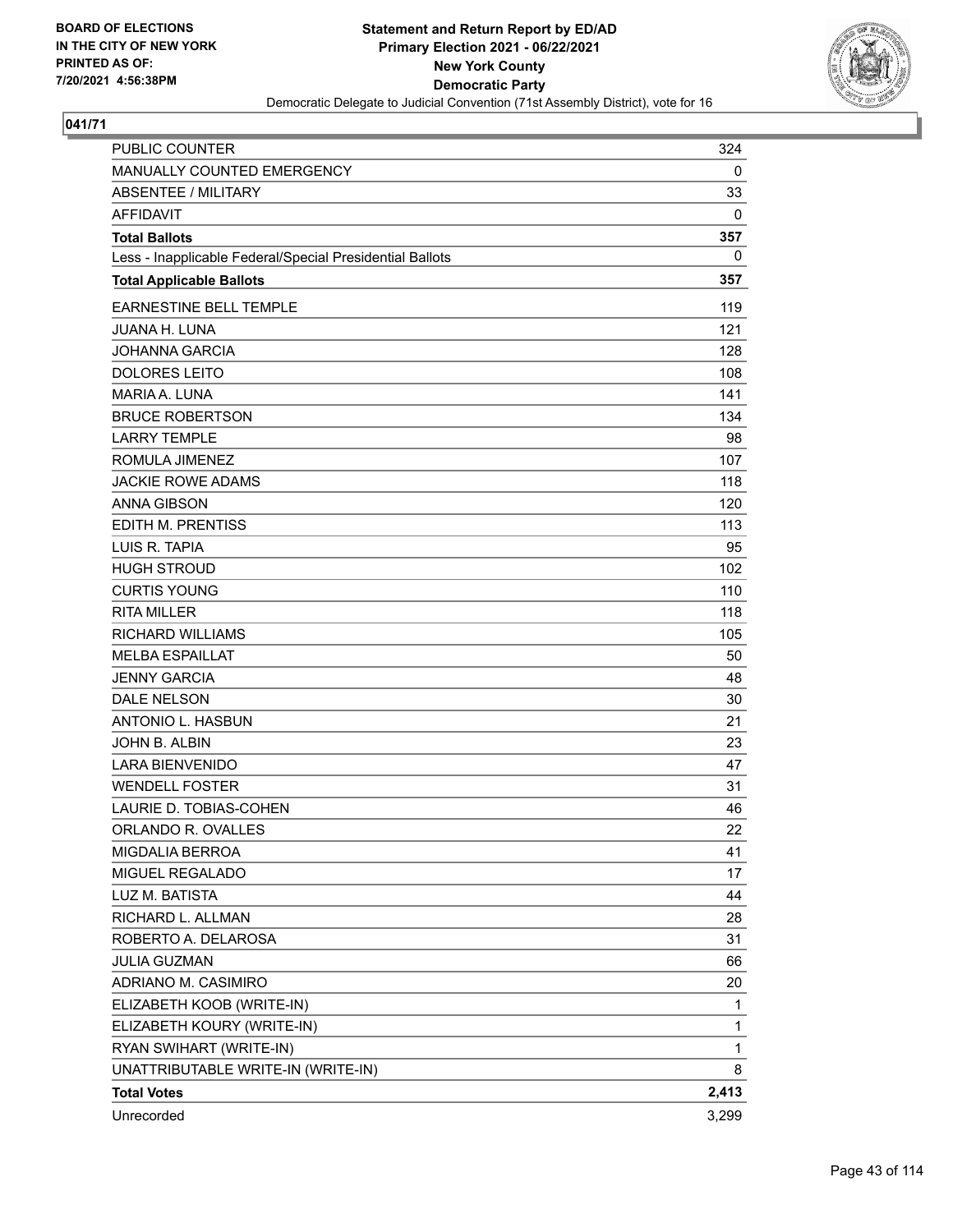

| PUBLIC COUNTER                                           | 178   |
|----------------------------------------------------------|-------|
| MANUALLY COUNTED EMERGENCY                               | 0     |
| <b>ABSENTEE / MILITARY</b>                               | 24    |
| <b>AFFIDAVIT</b>                                         | 1     |
| <b>Total Ballots</b>                                     | 203   |
| Less - Inapplicable Federal/Special Presidential Ballots | 0     |
| <b>Total Applicable Ballots</b>                          | 203   |
| EARNESTINE BELL TEMPLE                                   | 47    |
| <b>JUANA H. LUNA</b>                                     | 46    |
| <b>JOHANNA GARCIA</b>                                    | 57    |
| <b>DOLORES LEITO</b>                                     | 35    |
| MARIA A. LUNA                                            | 66    |
| <b>BRUCE ROBERTSON</b>                                   | 32    |
| <b>LARRY TEMPLE</b>                                      | 28    |
| ROMULA JIMENEZ                                           | 42    |
| <b>JACKIE ROWE ADAMS</b>                                 | 47    |
| <b>ANNA GIBSON</b>                                       | 43    |
| <b>EDITH M. PRENTISS</b>                                 | 36    |
| LUIS R. TAPIA                                            | 41    |
| <b>HUGH STROUD</b>                                       | 22    |
| <b>CURTIS YOUNG</b>                                      | 31    |
| <b>RITA MILLER</b>                                       | 44    |
| <b>RICHARD WILLIAMS</b>                                  | 29    |
| <b>MELBA ESPAILLAT</b>                                   | 51    |
| <b>JENNY GARCIA</b>                                      | 52    |
| <b>DALE NELSON</b>                                       | 30    |
| ANTONIO L. HASBUN                                        | 17    |
| JOHN B. ALBIN                                            | 23    |
| <b>LARA BIENVENIDO</b>                                   | 33    |
| <b>WENDELL FOSTER</b>                                    | 36    |
| LAURIE D. TOBIAS-COHEN                                   | 39    |
| ORLANDO R. OVALLES                                       | 26    |
| MIGDALIA BERROA                                          | 37    |
| MIGUEL REGALADO                                          | 23    |
| LUZ M. BATISTA                                           | 39    |
| RICHARD L. ALLMAN                                        | 23    |
| ROBERTO A. DELAROSA                                      | 31    |
| JULIA GUZMAN                                             | 46    |
| ADRIANO M. CASIMIRO                                      | 24    |
| ABAIGEAL VAN DEERLIN (WRITE-IN)                          | 1     |
| TINA SMITH (WRITE-IN)                                    | 1     |
| <b>Total Votes</b>                                       | 1,178 |
| Unrecorded                                               | 2,070 |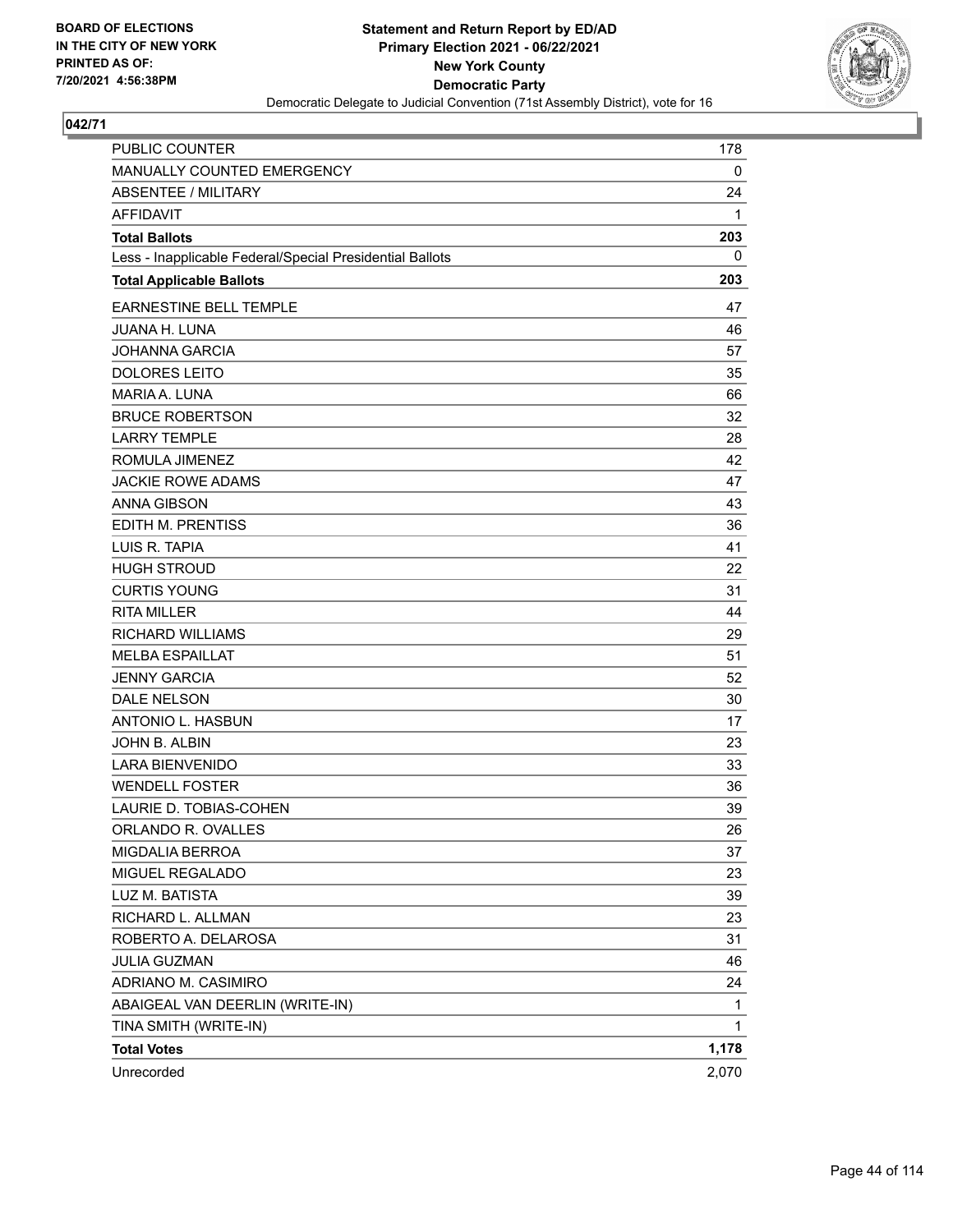

| PUBLIC COUNTER                                           | 163   |
|----------------------------------------------------------|-------|
| MANUALLY COUNTED EMERGENCY                               | 0     |
| <b>ABSENTEE / MILITARY</b>                               | 11    |
| <b>AFFIDAVIT</b>                                         | 1     |
| <b>Total Ballots</b>                                     | 175   |
| Less - Inapplicable Federal/Special Presidential Ballots | 0     |
| <b>Total Applicable Ballots</b>                          | 175   |
| EARNESTINE BELL TEMPLE                                   | 40    |
| <b>JUANA H. LUNA</b>                                     | 26    |
| <b>JOHANNA GARCIA</b>                                    | 40    |
| <b>DOLORES LEITO</b>                                     | 20    |
| <b>MARIA A. LUNA</b>                                     | 50    |
| <b>BRUCE ROBERTSON</b>                                   | 19    |
| <b>LARRY TEMPLE</b>                                      | 26    |
| ROMULA JIMENEZ                                           | 22    |
| <b>JACKIE ROWE ADAMS</b>                                 | 22    |
| <b>ANNA GIBSON</b>                                       | 26    |
| EDITH M. PRENTISS                                        | 22    |
| LUIS R. TAPIA                                            | 30    |
| <b>HUGH STROUD</b>                                       | 13    |
| <b>CURTIS YOUNG</b>                                      | 29    |
| <b>RITA MILLER</b>                                       | 27    |
| <b>RICHARD WILLIAMS</b>                                  | 22    |
| <b>MELBA ESPAILLAT</b>                                   | 36    |
| <b>JENNY GARCIA</b>                                      | 24    |
| DALE NELSON                                              | 14    |
| ANTONIO L. HASBUN                                        | 4     |
| JOHN B. ALBIN                                            | 14    |
| <b>LARA BIENVENIDO</b>                                   | 16    |
| <b>WENDELL FOSTER</b>                                    | 23    |
| LAURIE D. TOBIAS-COHEN                                   | 10    |
| ORLANDO R. OVALLES                                       | 15    |
| MIGDALIA BERROA                                          | 13    |
| MIGUEL REGALADO                                          | 14    |
| LUZ M. BATISTA                                           | 20    |
| RICHARD L. ALLMAN                                        | 11    |
| ROBERTO A. DELAROSA                                      | 17    |
| <b>JULIA GUZMAN</b>                                      | 21    |
| ADRIANO M. CASIMIRO                                      | 13    |
| SHAUN ABREU (WRITE-IN)                                   | 1     |
| UNATTRIBUTABLE WRITE-IN (WRITE-IN)                       | 4     |
| <b>Total Votes</b>                                       | 704   |
| Unrecorded                                               | 2,096 |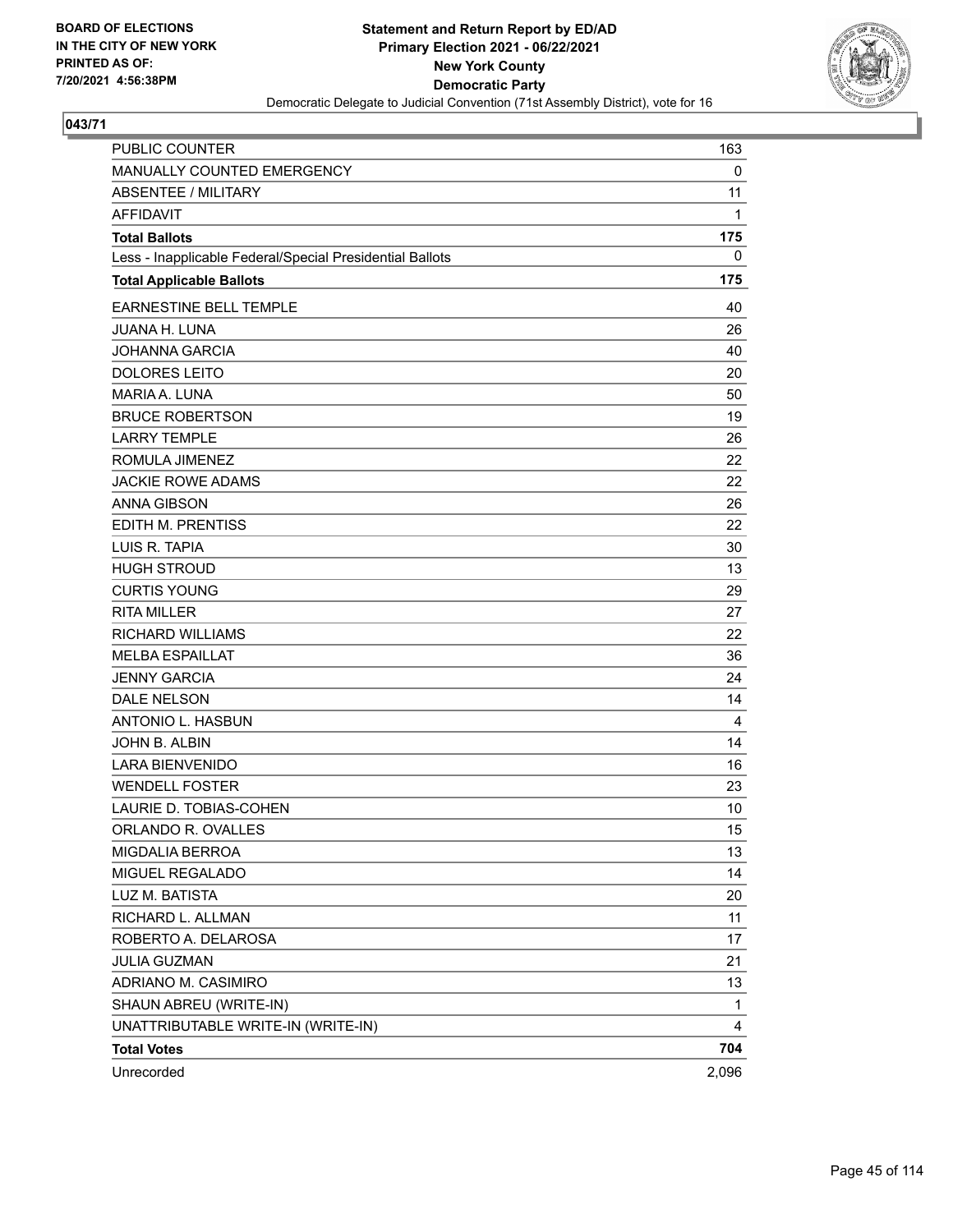

| PUBLIC COUNTER                                           | 206   |
|----------------------------------------------------------|-------|
| MANUALLY COUNTED EMERGENCY                               | 0     |
| <b>ABSENTEE / MILITARY</b>                               | 21    |
| <b>AFFIDAVIT</b>                                         | 1     |
| <b>Total Ballots</b>                                     | 228   |
| Less - Inapplicable Federal/Special Presidential Ballots | 0     |
| <b>Total Applicable Ballots</b>                          | 228   |
| <b>EARNESTINE BELL TEMPLE</b>                            | 70    |
| <b>JUANA H. LUNA</b>                                     | 57    |
| <b>JOHANNA GARCIA</b>                                    | 71    |
| <b>DOLORES LEITO</b>                                     | 56    |
| <b>MARIA A. LUNA</b>                                     | 61    |
| <b>BRUCE ROBERTSON</b>                                   | 32    |
| <b>LARRY TEMPLE</b>                                      | 36    |
| ROMULA JIMENEZ                                           | 51    |
| <b>JACKIE ROWE ADAMS</b>                                 | 65    |
| <b>ANNA GIBSON</b>                                       | 54    |
| EDITH M. PRENTISS                                        | 59    |
| LUIS R. TAPIA                                            | 34    |
| <b>HUGH STROUD</b>                                       | 31    |
| <b>CURTIS YOUNG</b>                                      | 38    |
| <b>RITA MILLER</b>                                       | 61    |
| <b>RICHARD WILLIAMS</b>                                  | 34    |
| <b>MELBA ESPAILLAT</b>                                   | 55    |
| <b>JENNY GARCIA</b>                                      | 45    |
| DALE NELSON                                              | 25    |
| ANTONIO L. HASBUN                                        | 10    |
| JOHN B. ALBIN                                            | 15    |
| <b>LARA BIENVENIDO</b>                                   | 42    |
| <b>WENDELL FOSTER</b>                                    | 30    |
| LAURIE D. TOBIAS-COHEN                                   | 39    |
| ORLANDO R. OVALLES                                       | 16    |
| MIGDALIA BERROA                                          | 31    |
| MIGUEL REGALADO                                          | 16    |
| LUZ M. BATISTA                                           | 32    |
| RICHARD L. ALLMAN                                        | 19    |
| ROBERTO A. DELAROSA                                      | 19    |
| JULIA GUZMAN                                             | 51    |
| ADRIANO M. CASIMIRO                                      | 12    |
| <b>Total Votes</b>                                       | 1,267 |
| Unrecorded                                               | 2,381 |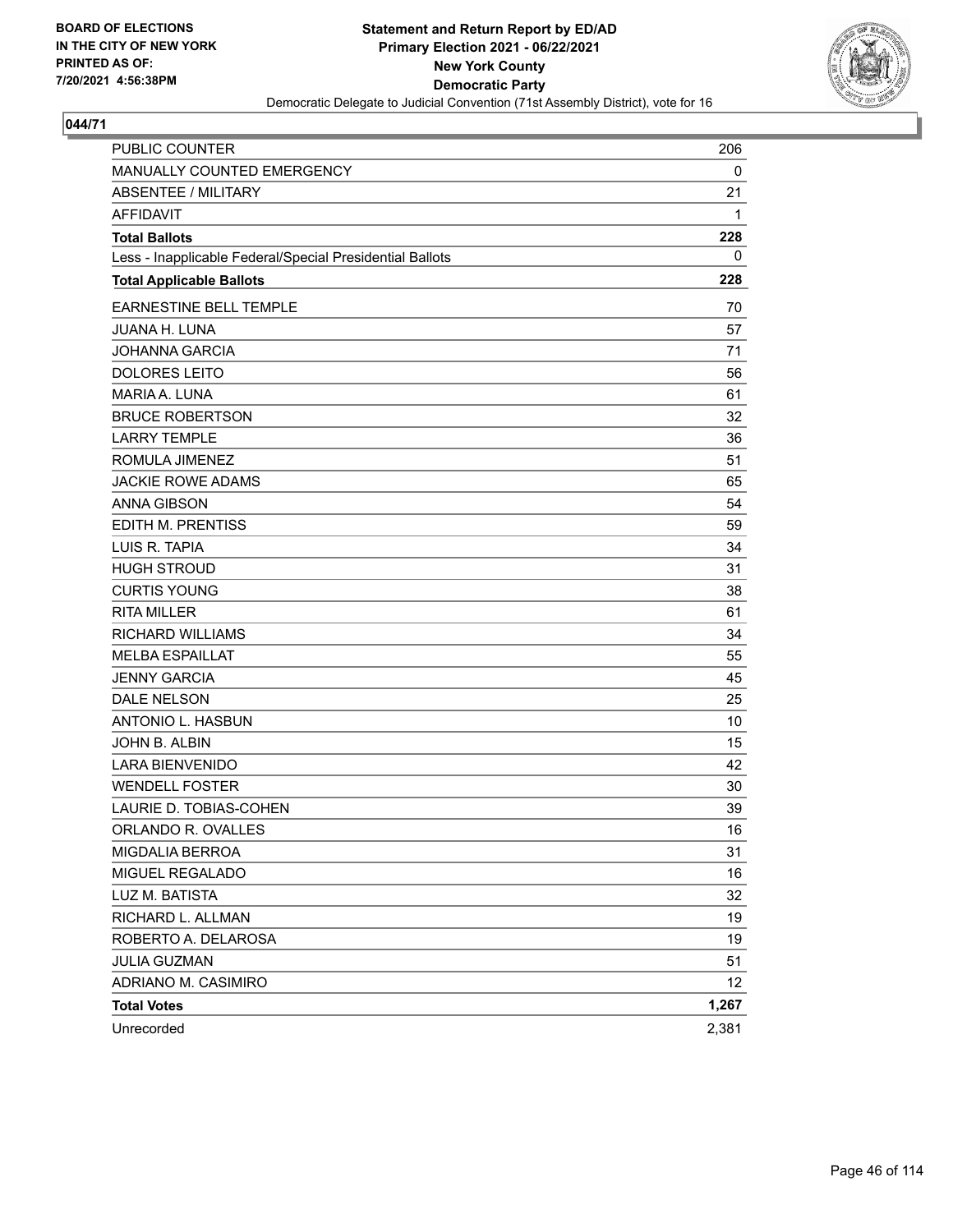

| PUBLIC COUNTER                                           | 159            |
|----------------------------------------------------------|----------------|
| MANUALLY COUNTED EMERGENCY                               | 0              |
| <b>ABSENTEE / MILITARY</b>                               | 18             |
| <b>AFFIDAVIT</b>                                         | 1              |
| <b>Total Ballots</b>                                     | 178            |
| Less - Inapplicable Federal/Special Presidential Ballots | $\mathbf 0$    |
| <b>Total Applicable Ballots</b>                          | 178            |
| EARNESTINE BELL TEMPLE                                   | 26             |
| <b>JUANA H. LUNA</b>                                     | 31             |
| <b>JOHANNA GARCIA</b>                                    | 38             |
| <b>DOLORES LEITO</b>                                     | 20             |
| <b>MARIA A. LUNA</b>                                     | 36             |
| <b>BRUCE ROBERTSON</b>                                   | 20             |
| <b>LARRY TEMPLE</b>                                      | 15             |
| ROMULA JIMENEZ                                           | 28             |
| <b>JACKIE ROWE ADAMS</b>                                 | 25             |
| <b>ANNA GIBSON</b>                                       | 21             |
| EDITH M. PRENTISS                                        | 18             |
| LUIS R. TAPIA                                            | 32             |
| <b>HUGH STROUD</b>                                       | 10             |
| <b>CURTIS YOUNG</b>                                      | 16             |
| <b>RITA MILLER</b>                                       | 21             |
| <b>RICHARD WILLIAMS</b>                                  | 18             |
| <b>MELBA ESPAILLAT</b>                                   | 31             |
| <b>JENNY GARCIA</b>                                      | 28             |
| DALE NELSON                                              | 5              |
| ANTONIO L. HASBUN                                        | $\overline{7}$ |
| JOHN B. ALBIN                                            | $\overline{7}$ |
| <b>LARA BIENVENIDO</b>                                   | 19             |
| <b>WENDELL FOSTER</b>                                    | 9              |
| LAURIE D. TOBIAS-COHEN                                   | 11             |
| ORLANDO R. OVALLES                                       | 13             |
| MIGDALIA BERROA                                          | 16             |
| MIGUEL REGALADO                                          | 11             |
| LUZ M. BATISTA                                           | 15             |
| RICHARD L. ALLMAN                                        | 6              |
| ROBERTO A. DELAROSA                                      | 11             |
| <b>JULIA GUZMAN</b>                                      | 19             |
| ADRIANO M. CASIMIRO                                      | 15             |
| <b>Total Votes</b>                                       | 598            |
| Unrecorded                                               | 2,250          |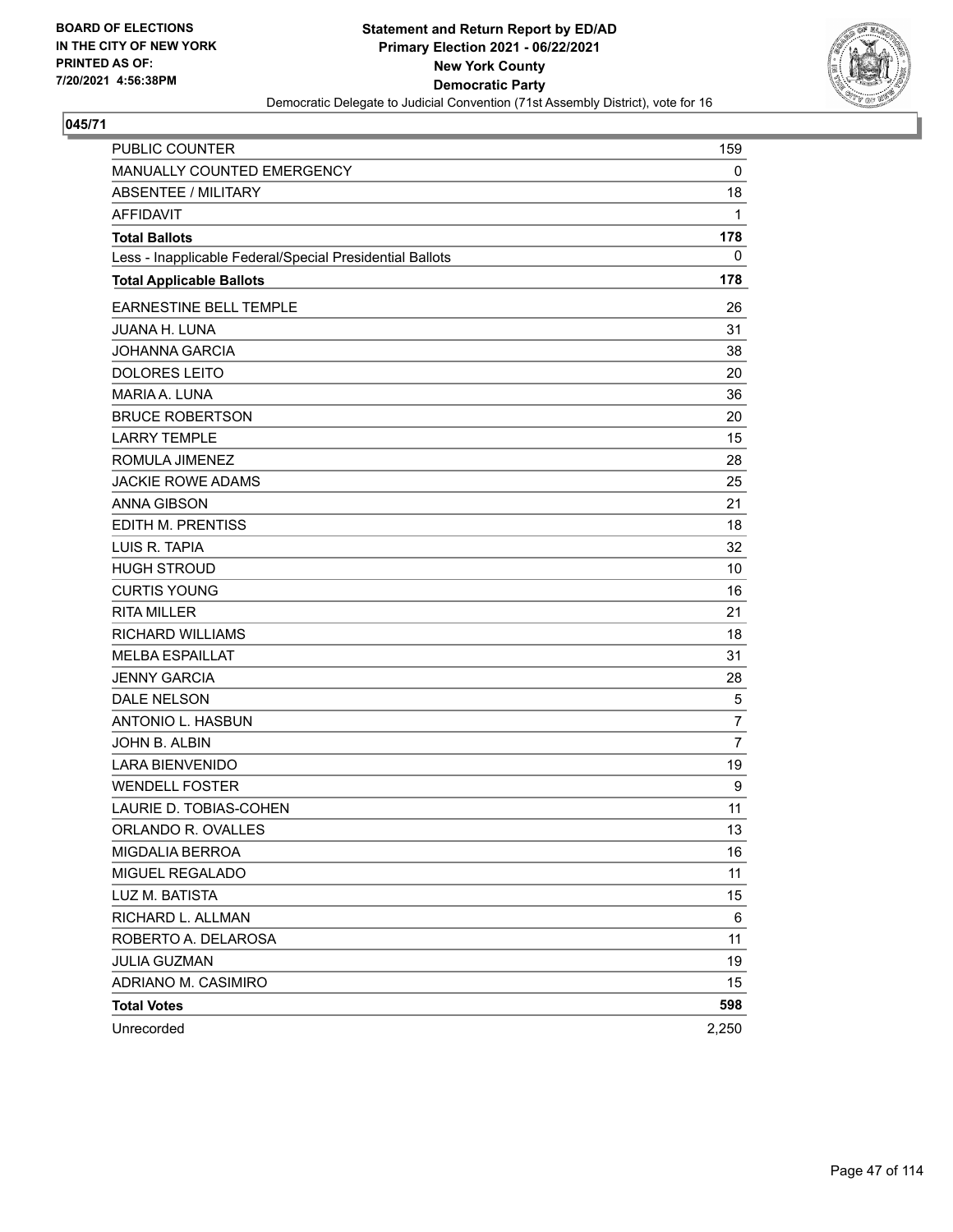

| <b>PUBLIC COUNTER</b>                                    | 157   |
|----------------------------------------------------------|-------|
| MANUALLY COUNTED EMERGENCY                               | 0     |
| <b>ABSENTEE / MILITARY</b>                               | 64    |
| AFFIDAVIT                                                | 1     |
| <b>Total Ballots</b>                                     | 222   |
| Less - Inapplicable Federal/Special Presidential Ballots | 0     |
| <b>Total Applicable Ballots</b>                          | 222   |
| <b>EARNESTINE BELL TEMPLE</b>                            | 50    |
| <b>JUANA H. LUNA</b>                                     | 51    |
| <b>JOHANNA GARCIA</b>                                    | 54    |
| <b>DOLORES LEITO</b>                                     | 34    |
| <b>MARIA A. LUNA</b>                                     | 67    |
| <b>BRUCE ROBERTSON</b>                                   | 26    |
| <b>LARRY TEMPLE</b>                                      | 26    |
| ROMULA JIMENEZ                                           | 38    |
| <b>JACKIE ROWE ADAMS</b>                                 | 46    |
| <b>ANNA GIBSON</b>                                       | 33    |
| EDITH M. PRENTISS                                        | 28    |
| LUIS R. TAPIA                                            | 31    |
| <b>HUGH STROUD</b>                                       | 20    |
| <b>CURTIS YOUNG</b>                                      | 34    |
| <b>RITA MILLER</b>                                       | 33    |
| <b>RICHARD WILLIAMS</b>                                  | 24    |
| <b>MELBA ESPAILLAT</b>                                   | 38    |
| <b>JENNY GARCIA</b>                                      | 39    |
| <b>DALE NELSON</b>                                       | 21    |
| <b>ANTONIO L. HASBUN</b>                                 | 15    |
| JOHN B. ALBIN                                            | 13    |
| <b>LARA BIENVENIDO</b>                                   | 22    |
| <b>WENDELL FOSTER</b>                                    | 23    |
| LAURIE D. TOBIAS-COHEN                                   | 20    |
| ORLANDO R. OVALLES                                       | 16    |
| MIGDALIA BERROA                                          | 22    |
| MIGUEL REGALADO                                          | 15    |
| LUZ M. BATISTA                                           | 22    |
| RICHARD L. ALLMAN                                        | 12    |
| ROBERTO A. DELAROSA                                      | 20    |
| <b>JULIA GUZMAN</b>                                      | 29    |
| ADRIANO M. CASIMIRO                                      | 19    |
| <b>Total Votes</b>                                       | 941   |
| Unrecorded                                               | 2,611 |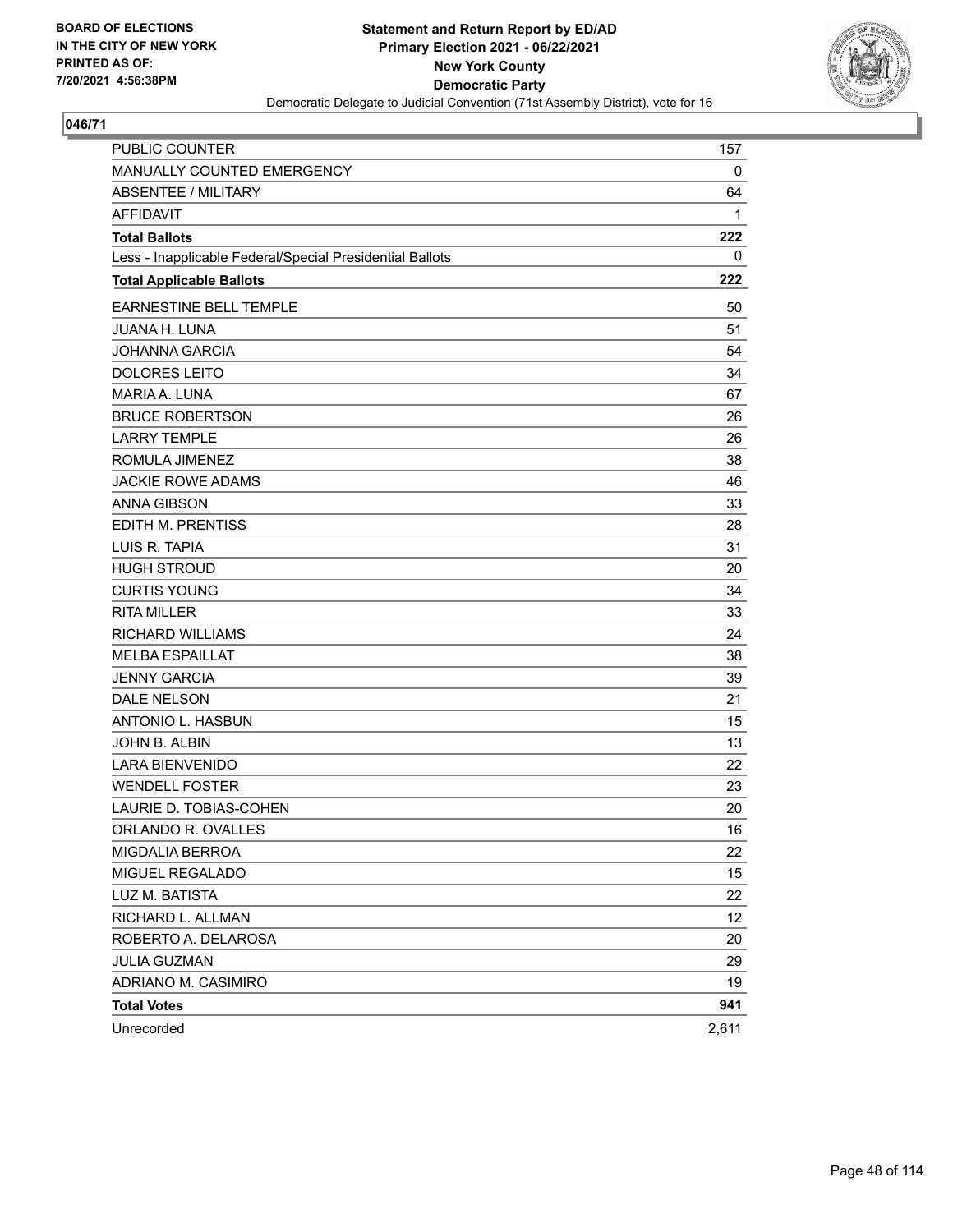

| PUBLIC COUNTER                                           | 266   |
|----------------------------------------------------------|-------|
| MANUALLY COUNTED EMERGENCY                               | 0     |
| ABSENTEE / MILITARY                                      | 31    |
| <b>AFFIDAVIT</b>                                         | 0     |
| <b>Total Ballots</b>                                     | 297   |
| Less - Inapplicable Federal/Special Presidential Ballots | 0     |
| <b>Total Applicable Ballots</b>                          | 297   |
| EARNESTINE BELL TEMPLE                                   | 114   |
| <b>JUANA H. LUNA</b>                                     | 77    |
| <b>JOHANNA GARCIA</b>                                    | 72    |
| <b>DOLORES LEITO</b>                                     | 52    |
| MARIA A. LUNA                                            | 84    |
| <b>BRUCE ROBERTSON</b>                                   | 82    |
| <b>LARRY TEMPLE</b>                                      | 67    |
| ROMULA JIMENEZ                                           | 48    |
| <b>JACKIE ROWE ADAMS</b>                                 | 94    |
| <b>ANNA GIBSON</b>                                       | 88    |
| <b>EDITH M. PRENTISS</b>                                 | 62    |
| LUIS R. TAPIA                                            | 52    |
| <b>HUGH STROUD</b>                                       | 52    |
| <b>CURTIS YOUNG</b>                                      | 87    |
| <b>RITA MILLER</b>                                       | 87    |
| <b>RICHARD WILLIAMS</b>                                  | 79    |
| <b>MELBA ESPAILLAT</b>                                   | 49    |
| <b>JENNY GARCIA</b>                                      | 42    |
| <b>DALE NELSON</b>                                       | 43    |
| ANTONIO L. HASBUN                                        | 13    |
| JOHN B. ALBIN                                            | 27    |
| <b>LARA BIENVENIDO</b>                                   | 26    |
| <b>WENDELL FOSTER</b>                                    | 68    |
| LAURIE D. TOBIAS-COHEN                                   | 26    |
| ORLANDO R. OVALLES                                       | 22    |
| MIGDALIA BERROA                                          | 21    |
| MIGUEL REGALADO                                          | 20    |
| LUZ M. BATISTA                                           | 41    |
| RICHARD L. ALLMAN                                        | 36    |
| ROBERTO A. DELAROSA                                      | 24    |
| <b>JULIA GUZMAN</b>                                      | 53    |
| ADRIANO M. CASIMIRO                                      | 28    |
| <b>Total Votes</b>                                       | 1,736 |
| Unrecorded                                               | 3,016 |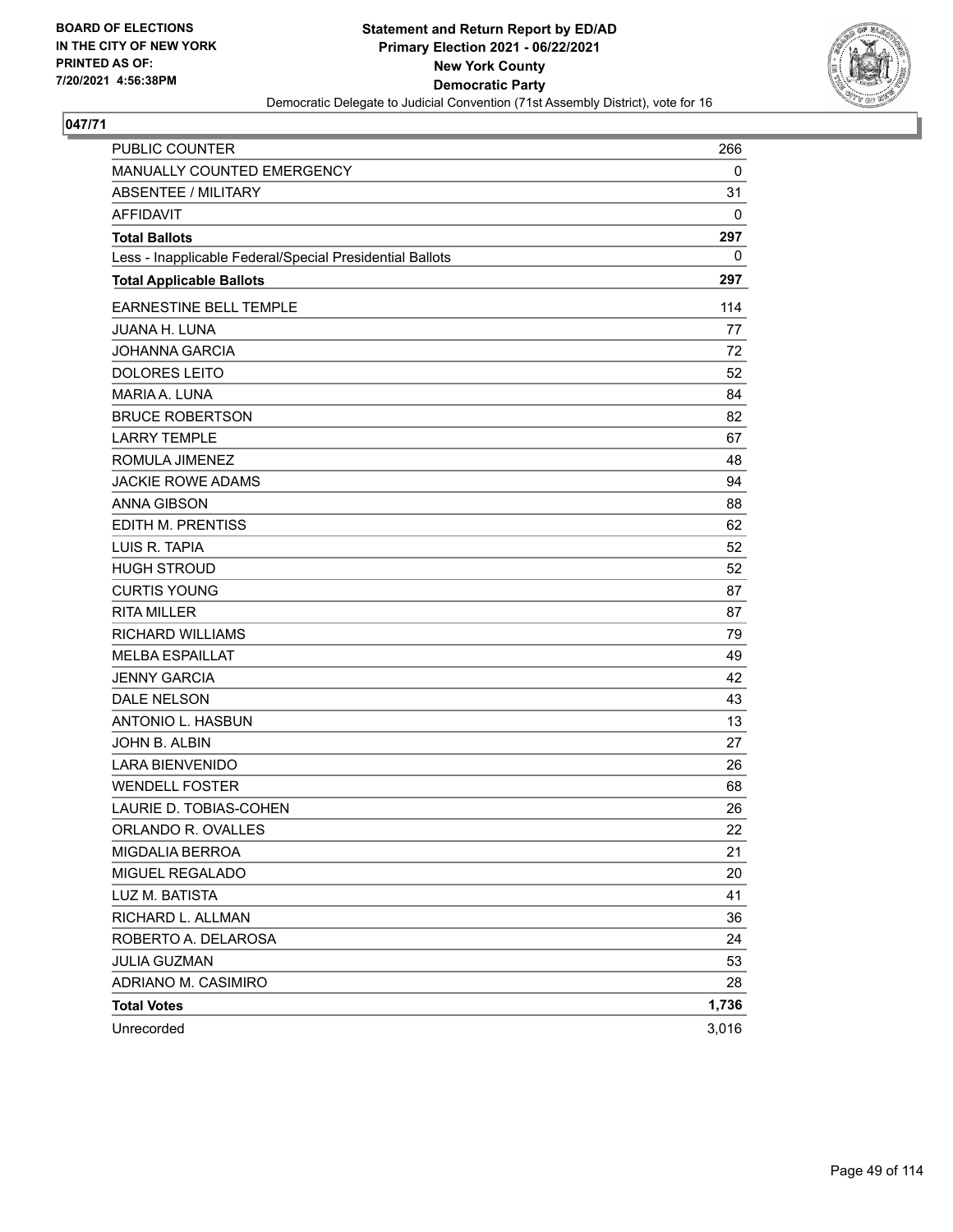

| <b>PUBLIC COUNTER</b>                                    | 161   |
|----------------------------------------------------------|-------|
| MANUALLY COUNTED EMERGENCY                               | 0     |
| <b>ABSENTEE / MILITARY</b>                               | 47    |
| <b>AFFIDAVIT</b>                                         | 3     |
| <b>Total Ballots</b>                                     | 211   |
| Less - Inapplicable Federal/Special Presidential Ballots | 0     |
| <b>Total Applicable Ballots</b>                          | 211   |
| EARNESTINE BELL TEMPLE                                   | 13    |
| <b>JUANA H. LUNA</b>                                     | 14    |
| <b>JOHANNA GARCIA</b>                                    | 30    |
| <b>DOLORES LEITO</b>                                     | 14    |
| <b>MARIA A. LUNA</b>                                     | 23    |
| <b>BRUCE ROBERTSON</b>                                   | 16    |
| <b>LARRY TEMPLE</b>                                      | 10    |
| ROMULA JIMENEZ                                           | 14    |
| <b>JACKIE ROWE ADAMS</b>                                 | 13    |
| <b>ANNA GIBSON</b>                                       | 10    |
| <b>EDITH M. PRENTISS</b>                                 | 11    |
| LUIS R. TAPIA                                            | 23    |
| <b>HUGH STROUD</b>                                       | 8     |
| <b>CURTIS YOUNG</b>                                      | 8     |
| <b>RITA MILLER</b>                                       | 11    |
| RICHARD WILLIAMS                                         | 13    |
| <b>MELBA ESPAILLAT</b>                                   | 20    |
| <b>JENNY GARCIA</b>                                      | 21    |
| <b>DALE NELSON</b>                                       | 10    |
| <b>ANTONIO L. HASBUN</b>                                 | 12    |
| JOHN B. ALBIN                                            | 8     |
| <b>LARA BIENVENIDO</b>                                   | 18    |
| <b>WENDELL FOSTER</b>                                    | 11    |
| LAURIE D. TOBIAS-COHEN                                   | 7     |
| ORLANDO R. OVALLES                                       | 13    |
| MIGDALIA BERROA                                          | 9     |
| MIGUEL REGALADO                                          | 8     |
| LUZ M. BATISTA                                           | 9     |
| RICHARD L. ALLMAN                                        | 5     |
| ROBERTO A. DELAROSA                                      | 16    |
| <b>JULIA GUZMAN</b>                                      | 17    |
| ADRIANO M. CASIMIRO                                      | 16    |
| LUIS TEJADA (WRITE-IN)                                   | 1     |
| UNATTRIBUTABLE WRITE-IN (WRITE-IN)                       | 5     |
| <b>Total Votes</b>                                       | 437   |
| Unrecorded                                               | 2,939 |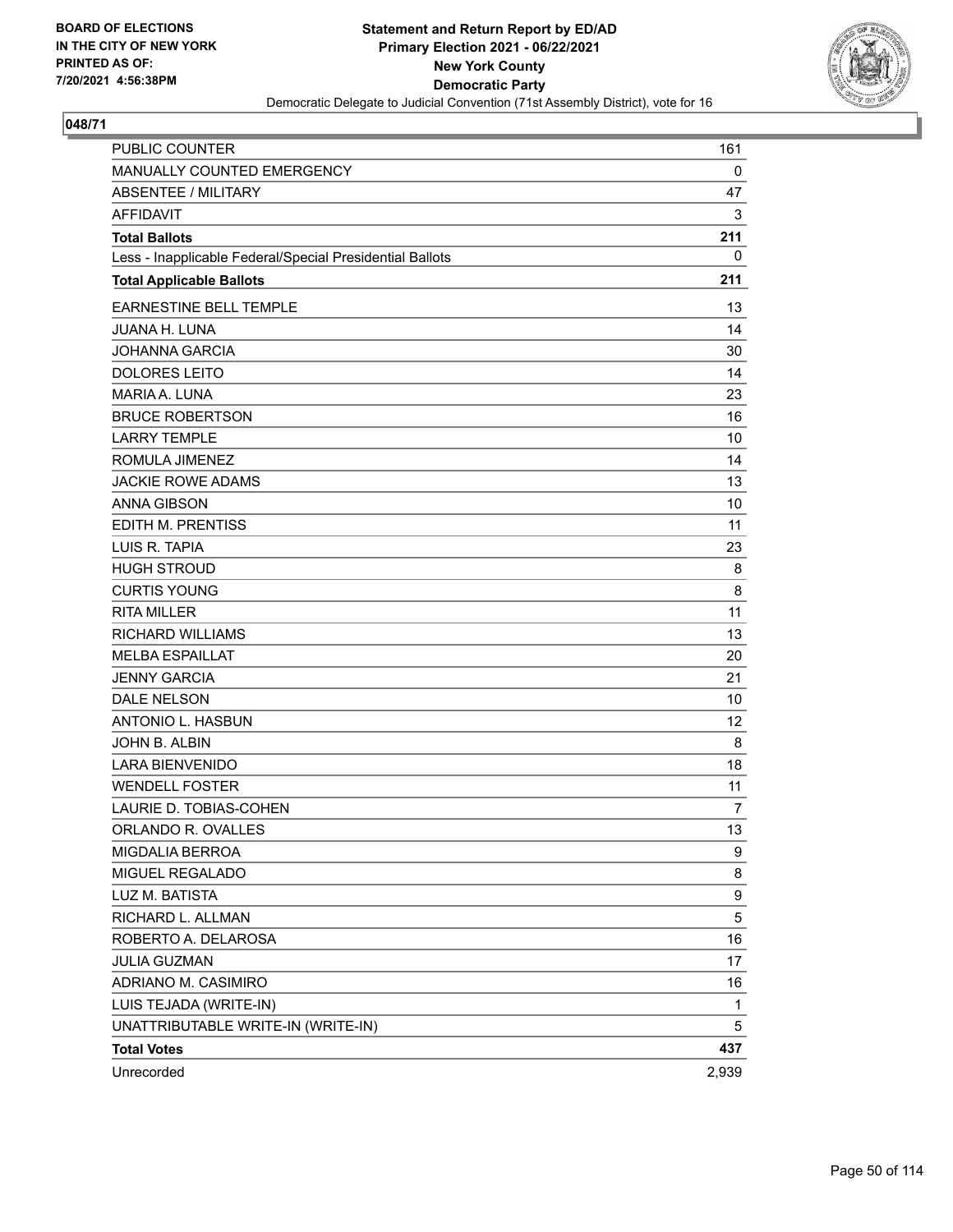

| <b>PUBLIC COUNTER</b>                                    | 182   |
|----------------------------------------------------------|-------|
| MANUALLY COUNTED EMERGENCY                               | 0     |
| <b>ABSENTEE / MILITARY</b>                               | 13    |
| <b>AFFIDAVIT</b>                                         | 1     |
| <b>Total Ballots</b>                                     | 196   |
| Less - Inapplicable Federal/Special Presidential Ballots | 0     |
| <b>Total Applicable Ballots</b>                          | 196   |
| <b>EARNESTINE BELL TEMPLE</b>                            | 15    |
| <b>JUANA H. LUNA</b>                                     | 28    |
| <b>JOHANNA GARCIA</b>                                    | 45    |
| <b>DOLORES LEITO</b>                                     | 19    |
| <b>MARIA A. LUNA</b>                                     | 41    |
| <b>BRUCE ROBERTSON</b>                                   | 12    |
| <b>LARRY TEMPLE</b>                                      | 10    |
| ROMULA JIMENEZ                                           | 18    |
| <b>JACKIE ROWE ADAMS</b>                                 | 17    |
| <b>ANNA GIBSON</b>                                       | 16    |
| <b>EDITH M. PRENTISS</b>                                 | 16    |
| LUIS R. TAPIA                                            | 15    |
| <b>HUGH STROUD</b>                                       | 11    |
| <b>CURTIS YOUNG</b>                                      | 16    |
| <b>RITA MILLER</b>                                       | 19    |
| <b>RICHARD WILLIAMS</b>                                  | 14    |
| <b>MELBA ESPAILLAT</b>                                   | 27    |
| <b>JENNY GARCIA</b>                                      | 21    |
| DALE NELSON                                              | 12    |
| ANTONIO L. HASBUN                                        | 12    |
| JOHN B. ALBIN                                            | 13    |
| <b>LARA BIENVENIDO</b>                                   | 17    |
| <b>WENDELL FOSTER</b>                                    | 13    |
| LAURIE D. TOBIAS-COHEN                                   | 16    |
| ORLANDO R. OVALLES                                       | 9     |
| MIGDALIA BERROA                                          | 20    |
| MIGUEL REGALADO                                          | 14    |
| LUZ M. BATISTA                                           | 21    |
| RICHARD L. ALLMAN                                        | 10    |
| ROBERTO A. DELAROSA                                      | 30    |
| <b>JULIA GUZMAN</b>                                      | 30    |
| ADRIANO M. CASIMIRO                                      | 13    |
| UNCOUNTED WRITE-IN PER STATUTE (WRITE-IN)                | 1     |
| <b>Total Votes</b>                                       | 591   |
| Unrecorded                                               | 2,545 |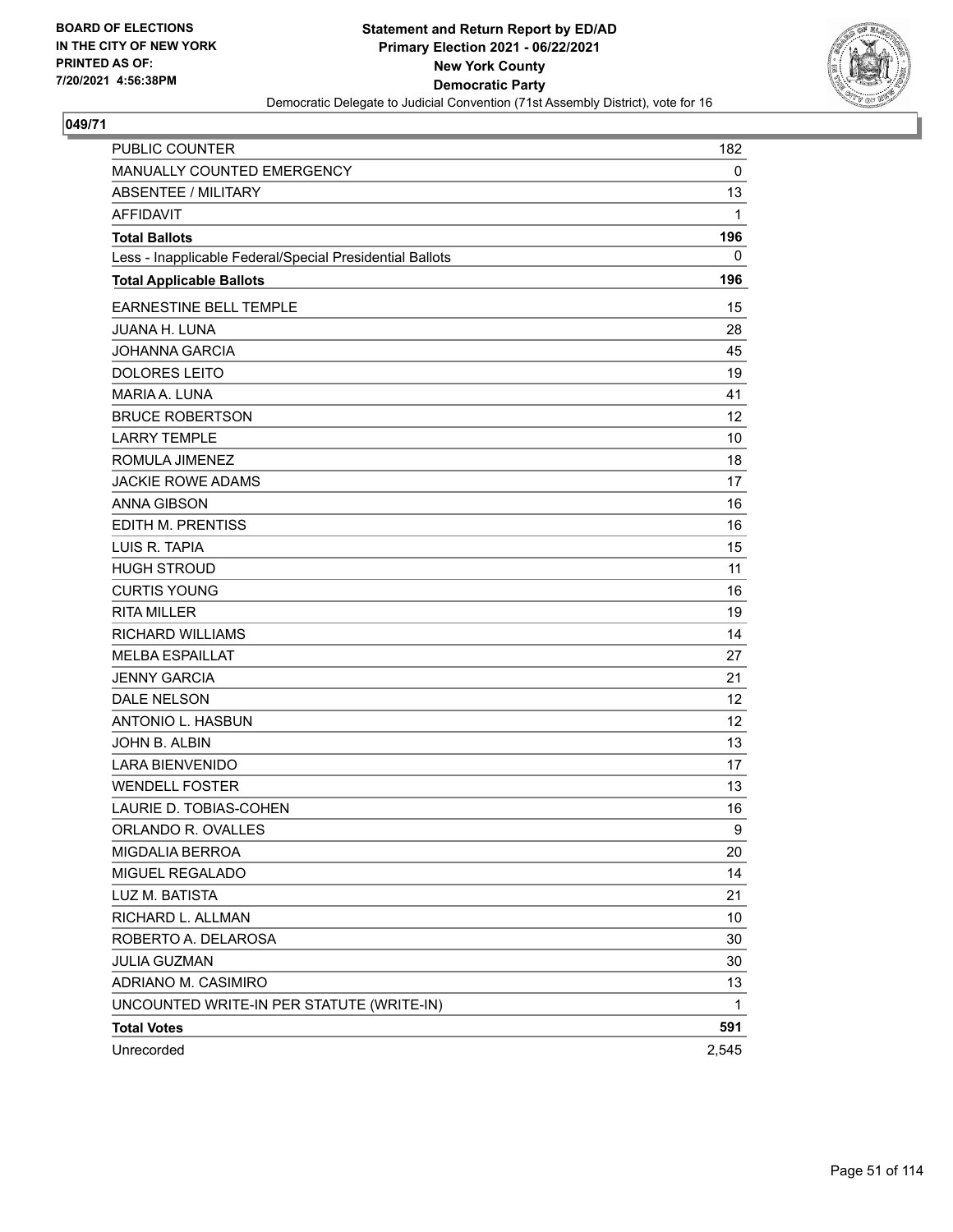

| PUBLIC COUNTER                                           | 113          |
|----------------------------------------------------------|--------------|
| MANUALLY COUNTED EMERGENCY                               | 0            |
| <b>ABSENTEE / MILITARY</b>                               | 23           |
| <b>AFFIDAVIT</b>                                         | 0            |
| <b>Total Ballots</b>                                     | 136          |
| Less - Inapplicable Federal/Special Presidential Ballots | 0            |
| <b>Total Applicable Ballots</b>                          | 136          |
| EARNESTINE BELL TEMPLE                                   | 31           |
| <b>JUANA H. LUNA</b>                                     | 34           |
| <b>JOHANNA GARCIA</b>                                    | 45           |
| <b>DOLORES LEITO</b>                                     | 28           |
| <b>MARIA A. LUNA</b>                                     | 36           |
| <b>BRUCE ROBERTSON</b>                                   | 24           |
| <b>LARRY TEMPLE</b>                                      | 14           |
| ROMULA JIMENEZ                                           | 30           |
| <b>JACKIE ROWE ADAMS</b>                                 | 30           |
| <b>ANNA GIBSON</b>                                       | 27           |
| EDITH M. PRENTISS                                        | 25           |
| LUIS R. TAPIA                                            | 27           |
| <b>HUGH STROUD</b>                                       | 14           |
| <b>CURTIS YOUNG</b>                                      | 27           |
| <b>RITA MILLER</b>                                       | 30           |
| <b>RICHARD WILLIAMS</b>                                  | 25           |
| <b>MELBA ESPAILLAT</b>                                   | 32           |
| <b>JENNY GARCIA</b>                                      | 33           |
| DALE NELSON                                              | 9            |
| ANTONIO L. HASBUN                                        | 13           |
| JOHN B. ALBIN                                            | 11           |
| <b>LARA BIENVENIDO</b>                                   | 21           |
| <b>WENDELL FOSTER</b>                                    | 15           |
| LAURIE D. TOBIAS-COHEN                                   | 19           |
| ORLANDO R. OVALLES                                       | 17           |
| MIGDALIA BERROA                                          | 21           |
| MIGUEL REGALADO                                          | 15           |
| LUZ M. BATISTA                                           | 16           |
| RICHARD L. ALLMAN                                        | 11           |
| ROBERTO A. DELAROSA                                      | 16           |
| <b>JULIA GUZMAN</b>                                      | 31           |
| ADRIANO M. CASIMIRO                                      | 17           |
| LUIS R. TAPIA (WRITE-IN)                                 | 1            |
| UNATTRIBUTABLE WRITE-IN (WRITE-IN)                       | 3            |
| UNCOUNTED WRITE-IN PER STATUTE (WRITE-IN)                | $\mathbf{1}$ |
| <b>Total Votes</b>                                       | 749          |
| Unrecorded                                               | 1,427        |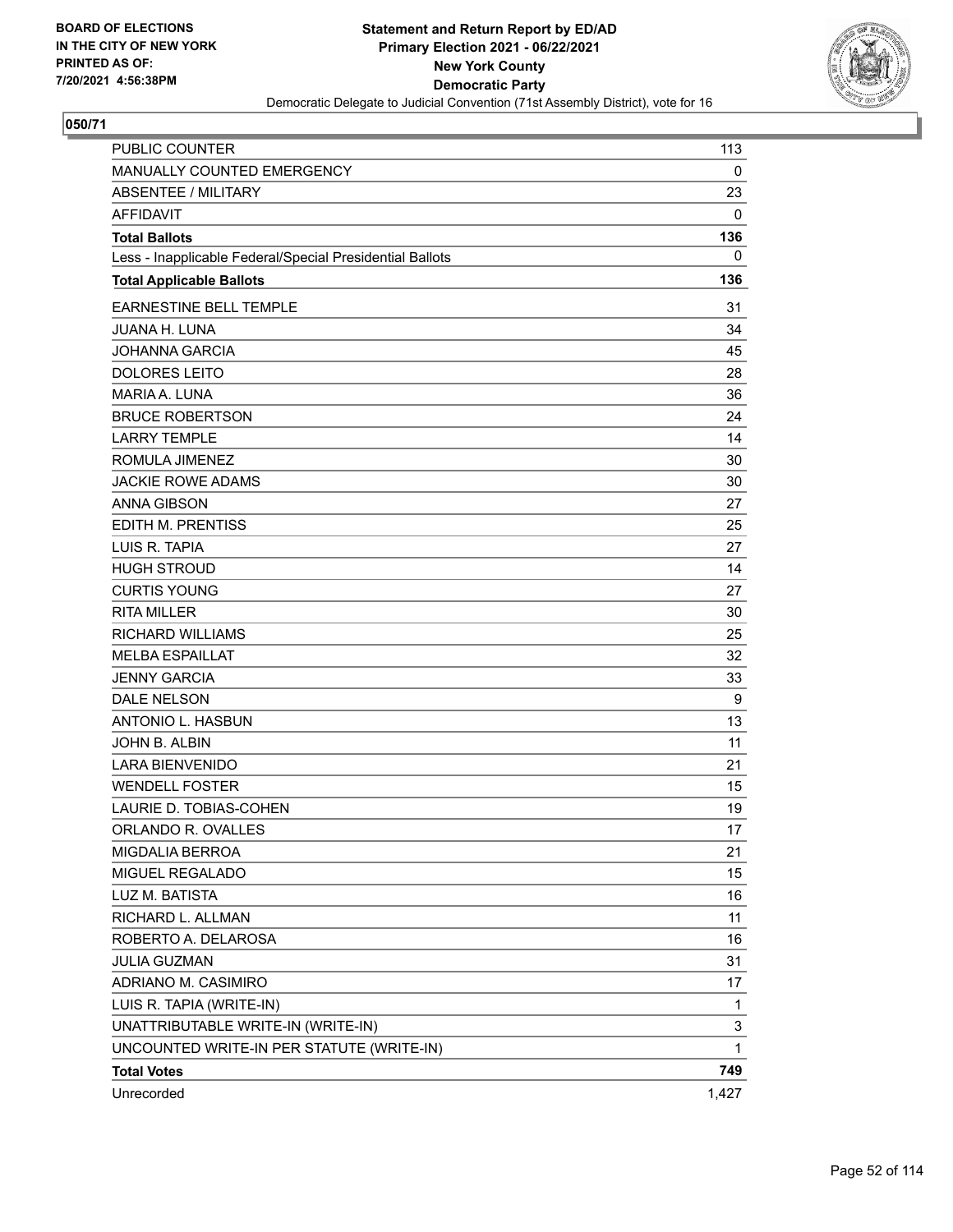

| PUBLIC COUNTER                                           | 40                      |
|----------------------------------------------------------|-------------------------|
| MANUALLY COUNTED EMERGENCY                               | 0                       |
| <b>ABSENTEE / MILITARY</b>                               | $\mathbf{1}$            |
| <b>AFFIDAVIT</b>                                         | $\mathbf 0$             |
| <b>Total Ballots</b>                                     | 41                      |
| Less - Inapplicable Federal/Special Presidential Ballots | 0                       |
| <b>Total Applicable Ballots</b>                          | 41                      |
| <b>EARNESTINE BELL TEMPLE</b>                            | $\overline{c}$          |
| <b>JUANA H. LUNA</b>                                     | 6                       |
| <b>JOHANNA GARCIA</b>                                    | 10                      |
| <b>DOLORES LEITO</b>                                     | 5                       |
| MARIA A. LUNA                                            | 5                       |
| <b>BRUCE ROBERTSON</b>                                   | 3                       |
| <b>LARRY TEMPLE</b>                                      | $\pmb{0}$               |
| ROMULA JIMENEZ                                           | 3                       |
| <b>JACKIE ROWE ADAMS</b>                                 | 3                       |
| <b>ANNA GIBSON</b>                                       | $\overline{c}$          |
| EDITH M. PRENTISS                                        | 3                       |
| LUIS R. TAPIA                                            | $\overline{\mathbf{c}}$ |
| <b>HUGH STROUD</b>                                       | $\mathbf{1}$            |
| <b>CURTIS YOUNG</b>                                      | 6                       |
| <b>RITA MILLER</b>                                       | $\overline{\mathbf{c}}$ |
| RICHARD WILLIAMS                                         | 5                       |
| <b>MELBA ESPAILLAT</b>                                   | 8                       |
| <b>JENNY GARCIA</b>                                      | 3                       |
| <b>DALE NELSON</b>                                       | $\pmb{0}$               |
| ANTONIO L. HASBUN                                        | $\overline{c}$          |
| JOHN B. ALBIN                                            | $\overline{\mathbf{c}}$ |
| <b>LARA BIENVENIDO</b>                                   | $\mathbf{1}$            |
| <b>WENDELL FOSTER</b>                                    | 4                       |
| LAURIE D. TOBIAS-COHEN                                   | 0                       |
| ORLANDO R. OVALLES                                       | 3                       |
| MIGDALIA BERROA                                          | 1                       |
| MIGUEL REGALADO                                          | 1                       |
| LUZ M. BATISTA                                           | 0                       |
| RICHARD L. ALLMAN                                        | 3                       |
| ROBERTO A. DELAROSA                                      | $\overline{\mathbf{c}}$ |
| <b>JULIA GUZMAN</b>                                      | 3                       |
| ADRIANO M. CASIMIRO                                      | $\overline{\mathbf{c}}$ |
| UNATTRIBUTABLE WRITE-IN (WRITE-IN)                       | 1                       |
| <b>Total Votes</b>                                       | 94                      |
| Unrecorded                                               | 562                     |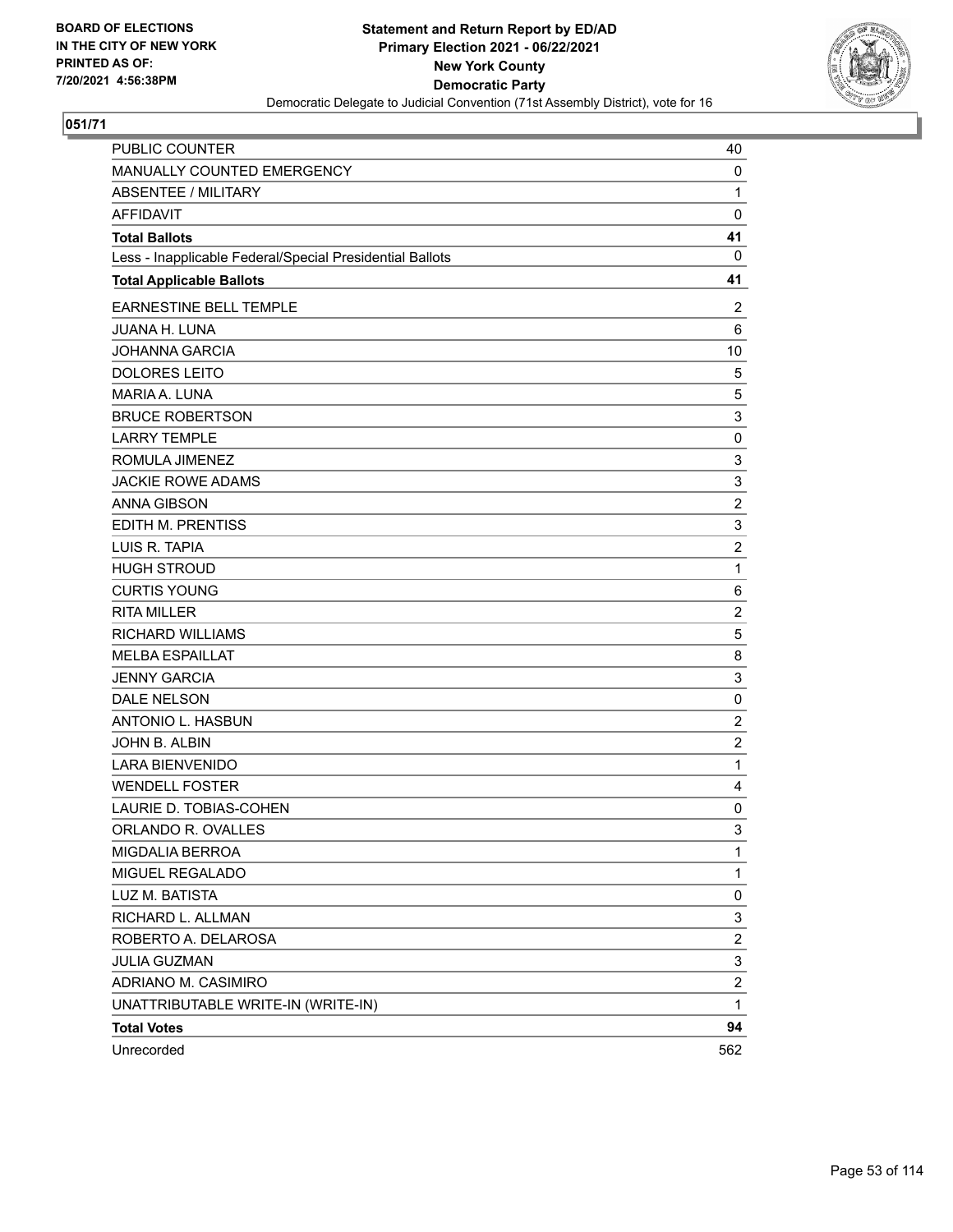

| <b>PUBLIC COUNTER</b>                                    | 146          |
|----------------------------------------------------------|--------------|
| MANUALLY COUNTED EMERGENCY                               | 0            |
| <b>ABSENTEE / MILITARY</b>                               | 10           |
| <b>AFFIDAVIT</b>                                         | 1            |
| <b>Total Ballots</b>                                     | 157          |
| Less - Inapplicable Federal/Special Presidential Ballots | 0            |
| <b>Total Applicable Ballots</b>                          | 157          |
| <b>EARNESTINE BELL TEMPLE</b>                            | 24           |
| <b>JUANA H. LUNA</b>                                     | 32           |
| <b>JOHANNA GARCIA</b>                                    | 38           |
| <b>DOLORES LEITO</b>                                     | 25           |
| <b>MARIA A. LUNA</b>                                     | 39           |
| <b>BRUCE ROBERTSON</b>                                   | 25           |
| <b>LARRY TEMPLE</b>                                      | 22           |
| ROMULA JIMENEZ                                           | 22           |
| <b>JACKIE ROWE ADAMS</b>                                 | 33           |
| <b>ANNA GIBSON</b>                                       | 22           |
| EDITH M. PRENTISS                                        | 17           |
| LUIS R. TAPIA                                            | 39           |
| <b>HUGH STROUD</b>                                       | 18           |
| <b>CURTIS YOUNG</b>                                      | 24           |
| <b>RITA MILLER</b>                                       | 27           |
| <b>RICHARD WILLIAMS</b>                                  | 26           |
| <b>MELBA ESPAILLAT</b>                                   | 35           |
| <b>JENNY GARCIA</b>                                      | 25           |
| DALE NELSON                                              | 13           |
| ANTONIO L. HASBUN                                        | 9            |
| JOHN B. ALBIN                                            | 13           |
| <b>LARA BIENVENIDO</b>                                   | 19           |
| <b>WENDELL FOSTER</b>                                    | 15           |
| LAURIE D. TOBIAS-COHEN                                   | 19           |
| ORLANDO R. OVALLES                                       | 20           |
| MIGDALIA BERROA                                          | 12           |
| MIGUEL REGALADO                                          | 16           |
| LUZ M. BATISTA                                           | 14           |
| RICHARD L. ALLMAN                                        | 12           |
| ROBERTO A. DELAROSA                                      | 20           |
| <b>JULIA GUZMAN</b>                                      | 19           |
| ADRIANO M. CASIMIRO                                      | 20           |
| UNATTRIBUTABLE WRITE-IN (WRITE-IN)                       | $\mathbf{1}$ |
| <b>Total Votes</b>                                       | 715          |
| Unrecorded                                               | 1,797        |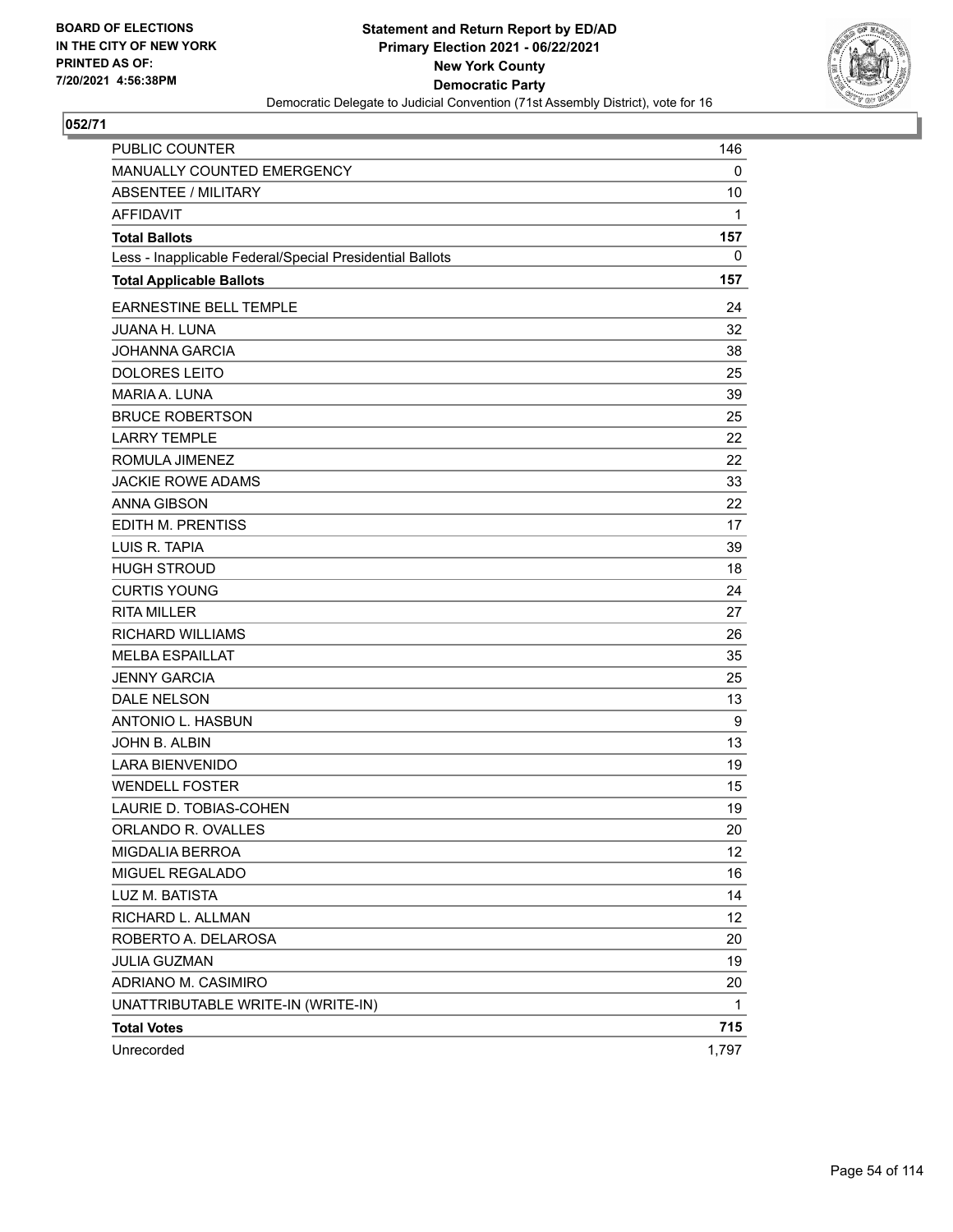

| <b>PUBLIC COUNTER</b>                                    | 104          |
|----------------------------------------------------------|--------------|
| MANUALLY COUNTED EMERGENCY                               | 0            |
| <b>ABSENTEE / MILITARY</b>                               | 4            |
| <b>AFFIDAVIT</b>                                         | 0            |
| <b>Total Ballots</b>                                     | 108          |
| Less - Inapplicable Federal/Special Presidential Ballots | 0            |
| <b>Total Applicable Ballots</b>                          | 108          |
| EARNESTINE BELL TEMPLE                                   | 18           |
| <b>JUANA H. LUNA</b>                                     | 21           |
| <b>JOHANNA GARCIA</b>                                    | 38           |
| <b>DOLORES LEITO</b>                                     | 20           |
| <b>MARIA A. LUNA</b>                                     | 35           |
| <b>BRUCE ROBERTSON</b>                                   | 16           |
| <b>LARRY TEMPLE</b>                                      | 14           |
| ROMULA JIMENEZ                                           | 18           |
| <b>JACKIE ROWE ADAMS</b>                                 | 24           |
| <b>ANNA GIBSON</b>                                       | 23           |
| <b>EDITH M. PRENTISS</b>                                 | 22           |
| LUIS R. TAPIA                                            | 19           |
| <b>HUGH STROUD</b>                                       | 13           |
| <b>CURTIS YOUNG</b>                                      | 17           |
| <b>RITA MILLER</b>                                       | 27           |
| RICHARD WILLIAMS                                         | 23           |
| <b>MELBA ESPAILLAT</b>                                   | 27           |
| <b>JENNY GARCIA</b>                                      | 32           |
| <b>DALE NELSON</b>                                       | 12           |
| <b>ANTONIO L. HASBUN</b>                                 | 10           |
| JOHN B. ALBIN                                            | 14           |
| LARA BIENVENIDO                                          | 24           |
| <b>WENDELL FOSTER</b>                                    | 15           |
| LAURIE D. TOBIAS-COHEN                                   | 22           |
| ORLANDO R. OVALLES                                       | 17           |
| MIGDALIA BERROA                                          | 16           |
| MIGUEL REGALADO                                          | 13           |
| LUZ M. BATISTA                                           | 18           |
| RICHARD L. ALLMAN                                        | 15           |
| ROBERTO A. DELAROSA                                      | 19           |
| <b>JULIA GUZMAN</b>                                      | 28           |
| ADRIANO M. CASIMIRO                                      | 13           |
| DAVID M KATZ (WRITE-IN)                                  | 1            |
| ROBERT PINO (WRITE-IN)                                   | 1            |
| ROGER SMITH (WRITE-IN)                                   | $\mathbf{1}$ |
| <b>Total Votes</b>                                       | 646          |
| Unrecorded                                               | 1,082        |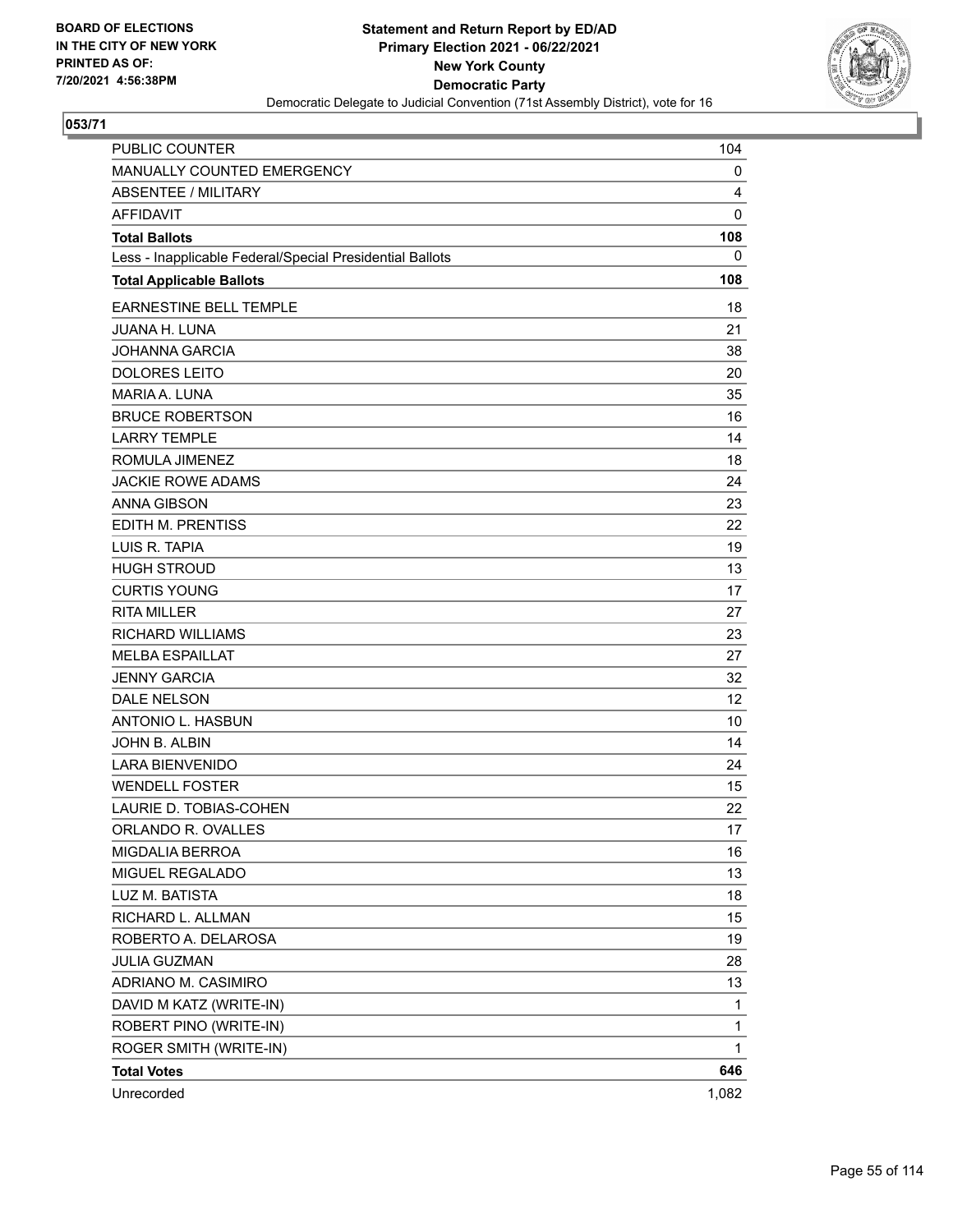

| <b>PUBLIC COUNTER</b>                                    | 136   |
|----------------------------------------------------------|-------|
| MANUALLY COUNTED EMERGENCY                               | 0     |
| <b>ABSENTEE / MILITARY</b>                               | 26    |
| <b>AFFIDAVIT</b>                                         | 1     |
| <b>Total Ballots</b>                                     | 163   |
| Less - Inapplicable Federal/Special Presidential Ballots | 0     |
| <b>Total Applicable Ballots</b>                          | 163   |
| EARNESTINE BELL TEMPLE                                   | 24    |
| <b>JUANA H. LUNA</b>                                     | 39    |
| <b>JOHANNA GARCIA</b>                                    | 45    |
| <b>DOLORES LEITO</b>                                     | 26    |
| <b>MARIA A. LUNA</b>                                     | 53    |
| <b>BRUCE ROBERTSON</b>                                   | 19    |
| <b>LARRY TEMPLE</b>                                      | 12    |
| ROMULA JIMENEZ                                           | 30    |
| <b>JACKIE ROWE ADAMS</b>                                 | 23    |
| <b>ANNA GIBSON</b>                                       | 18    |
| <b>EDITH M. PRENTISS</b>                                 | 23    |
| LUIS R. TAPIA                                            | 26    |
| <b>HUGH STROUD</b>                                       | 12    |
| <b>CURTIS YOUNG</b>                                      | 18    |
| <b>RITA MILLER</b>                                       | 25    |
| RICHARD WILLIAMS                                         | 19    |
| <b>MELBA ESPAILLAT</b>                                   | 34    |
| <b>JENNY GARCIA</b>                                      | 28    |
| <b>DALE NELSON</b>                                       | 15    |
| <b>ANTONIO L. HASBUN</b>                                 | 8     |
| JOHN B. ALBIN                                            | 5     |
| <b>LARA BIENVENIDO</b>                                   | 24    |
| <b>WENDELL FOSTER</b>                                    | 10    |
| LAURIE D. TOBIAS-COHEN                                   | 16    |
| ORLANDO R. OVALLES                                       | 13    |
| MIGDALIA BERROA                                          | 19    |
| MIGUEL REGALADO                                          | 15    |
| LUZ M. BATISTA                                           | 19    |
| RICHARD L. ALLMAN                                        | 8     |
| ROBERTO A. DELAROSA                                      | 16    |
| <b>JULIA GUZMAN</b>                                      | 28    |
| ADRIANO M. CASIMIRO                                      | 15    |
| <b>Total Votes</b>                                       | 685   |
| Unrecorded                                               | 1,923 |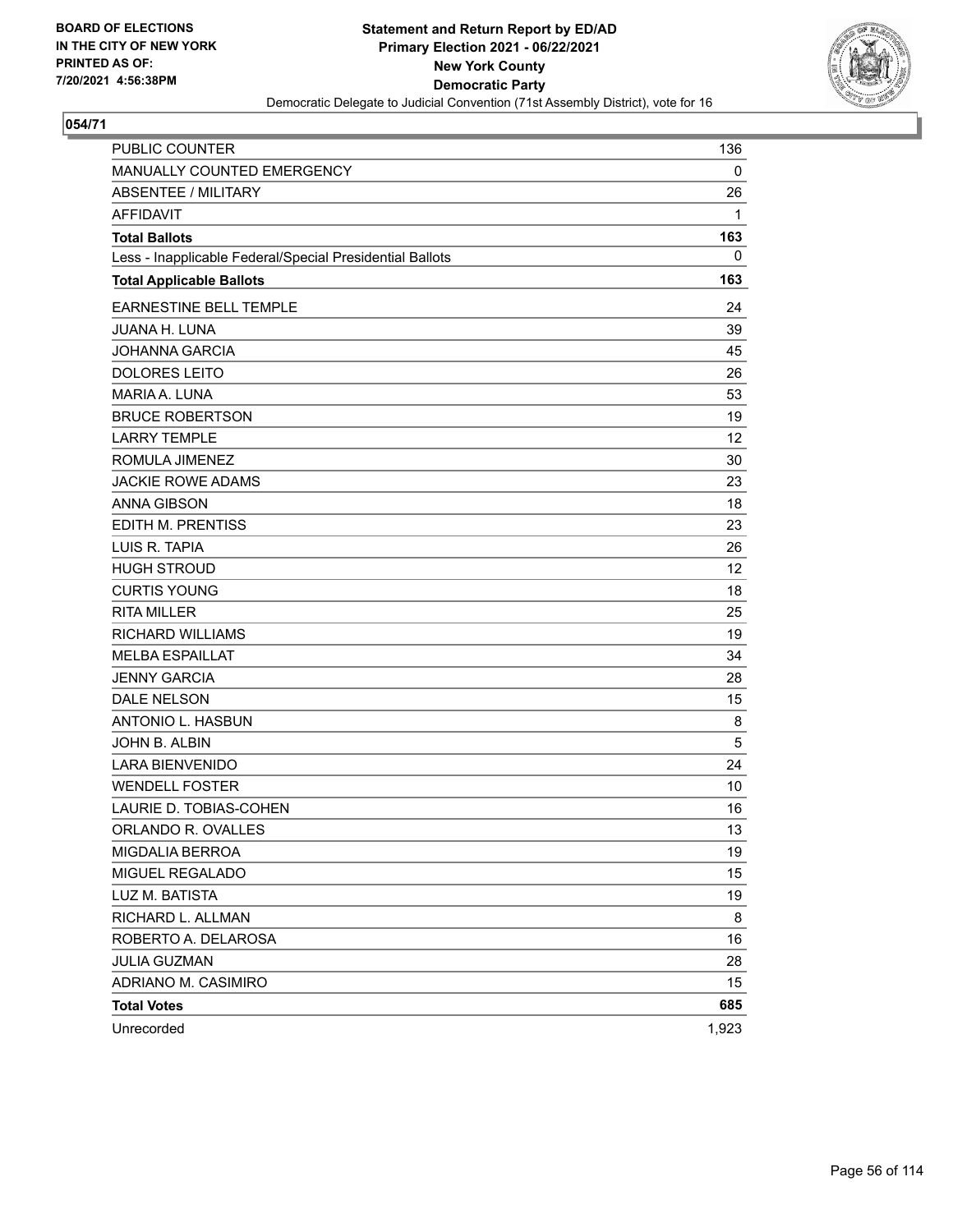

| <b>PUBLIC COUNTER</b>                                    | 131          |
|----------------------------------------------------------|--------------|
| MANUALLY COUNTED EMERGENCY                               | 0            |
| <b>ABSENTEE / MILITARY</b>                               | 13           |
| <b>AFFIDAVIT</b>                                         | 1            |
| <b>Total Ballots</b>                                     | 145          |
| Less - Inapplicable Federal/Special Presidential Ballots | 0            |
| <b>Total Applicable Ballots</b>                          | 145          |
| EARNESTINE BELL TEMPLE                                   | 28           |
| <b>JUANA H. LUNA</b>                                     | 24           |
| JOHANNA GARCIA                                           | 40           |
| <b>DOLORES LEITO</b>                                     | 19           |
| <b>MARIA A. LUNA</b>                                     | 36           |
| <b>BRUCE ROBERTSON</b>                                   | 17           |
| <b>LARRY TEMPLE</b>                                      | 20           |
| ROMULA JIMENEZ                                           | 23           |
| <b>JACKIE ROWE ADAMS</b>                                 | 28           |
| <b>ANNA GIBSON</b>                                       | 25           |
| <b>EDITH M. PRENTISS</b>                                 | 24           |
| LUIS R. TAPIA                                            | 23           |
| <b>HUGH STROUD</b>                                       | 15           |
| <b>CURTIS YOUNG</b>                                      | 23           |
| <b>RITA MILLER</b>                                       | 29           |
| RICHARD WILLIAMS                                         | 20           |
| <b>MELBA ESPAILLAT</b>                                   | 22           |
| <b>JENNY GARCIA</b>                                      | 25           |
| <b>DALE NELSON</b>                                       | 13           |
| <b>ANTONIO L. HASBUN</b>                                 | 10           |
| JOHN B. ALBIN                                            | 11           |
| LARA BIENVENIDO                                          | 24           |
| <b>WENDELL FOSTER</b>                                    | 15           |
| LAURIE D. TOBIAS-COHEN                                   | 24           |
| ORLANDO R. OVALLES                                       | 12           |
| MIGDALIA BERROA                                          | 14           |
| MIGUEL REGALADO                                          | 13           |
| LUZ M. BATISTA                                           | 16           |
| RICHARD L. ALLMAN                                        | 14           |
| ROBERTO A. DELAROSA                                      | 15           |
| <b>JULIA GUZMAN</b>                                      | 25           |
| ADRIANO M. CASIMIRO                                      | 11           |
| AYISHA OGLIVIE (WRITE-IN)                                | 1            |
| LENA MELENDEZ (WRITE-IN)                                 | 1            |
| MICHAEL HANO (WRITE-IN)                                  | $\mathbf{1}$ |
| <b>Total Votes</b>                                       | 661          |
| Unrecorded                                               | 1,659        |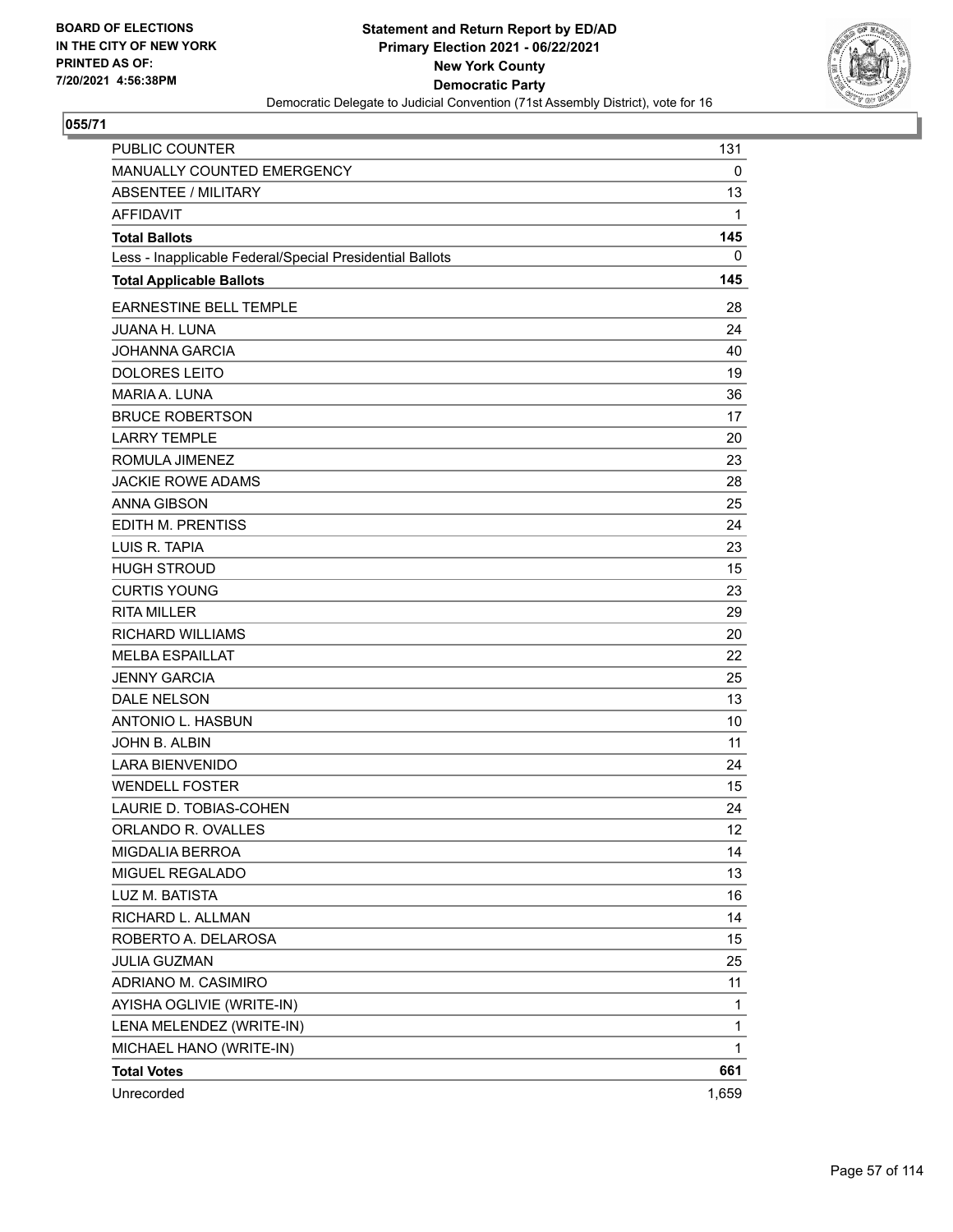

| PUBLIC COUNTER                                           | 101            |
|----------------------------------------------------------|----------------|
| MANUALLY COUNTED EMERGENCY                               | 0              |
| <b>ABSENTEE / MILITARY</b>                               | 38             |
| <b>AFFIDAVIT</b>                                         | 0              |
| <b>Total Ballots</b>                                     | 139            |
| Less - Inapplicable Federal/Special Presidential Ballots | 0              |
| <b>Total Applicable Ballots</b>                          | 139            |
| EARNESTINE BELL TEMPLE                                   | 12             |
| <b>JUANA H. LUNA</b>                                     | 23             |
| <b>JOHANNA GARCIA</b>                                    | 22             |
| <b>DOLORES LEITO</b>                                     | 9              |
| <b>MARIA A. LUNA</b>                                     | 23             |
| <b>BRUCE ROBERTSON</b>                                   | 4              |
| <b>LARRY TEMPLE</b>                                      | 1              |
| ROMULA JIMENEZ                                           | 10             |
| <b>JACKIE ROWE ADAMS</b>                                 | 13             |
| <b>ANNA GIBSON</b>                                       | 8              |
| EDITH M. PRENTISS                                        | 8              |
| LUIS R. TAPIA                                            | 9              |
| <b>HUGH STROUD</b>                                       | 3              |
| <b>CURTIS YOUNG</b>                                      | 3              |
| <b>RITA MILLER</b>                                       | 12             |
| <b>RICHARD WILLIAMS</b>                                  | 6              |
| <b>MELBA ESPAILLAT</b>                                   | 25             |
| <b>JENNY GARCIA</b>                                      | 19             |
| DALE NELSON                                              | 3              |
| ANTONIO L. HASBUN                                        | 4              |
| JOHN B. ALBIN                                            | $\overline{2}$ |
| <b>LARA BIENVENIDO</b>                                   | 14             |
| <b>WENDELL FOSTER</b>                                    | 1              |
| LAURIE D. TOBIAS-COHEN                                   | 8              |
| ORLANDO R. OVALLES                                       | 7              |
| MIGDALIA BERROA                                          | 9              |
| MIGUEL REGALADO                                          | 8              |
| LUZ M. BATISTA                                           | 11             |
| RICHARD L. ALLMAN                                        | 4              |
| ROBERTO A. DELAROSA                                      | 14             |
| <b>JULIA GUZMAN</b>                                      | 16             |
| ADRIANO M. CASIMIRO                                      | 9              |
| DESMOND CADOGAN (WRITE-IN)                               | 1              |
| ERIEND KIMNICH (WRITE-IN)                                | 1              |
| MIKE HOBSON (WRITE-IN)                                   | 1              |
| NAOMI ZEWARD (WRITE-IN)                                  | 1              |
| <b>Total Votes</b>                                       | 324            |
| Unrecorded                                               | 1,900          |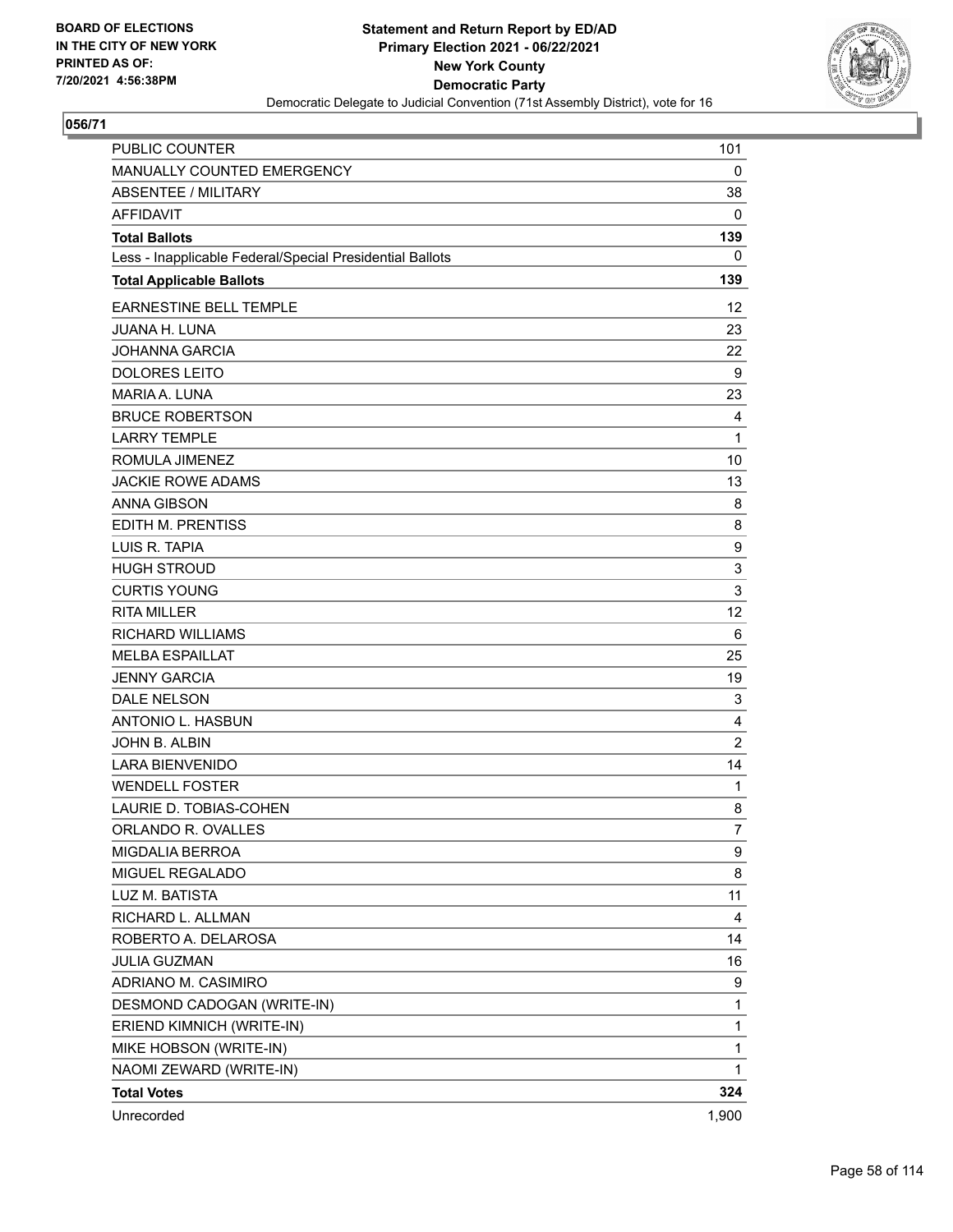

| PUBLIC COUNTER                                           | 99             |
|----------------------------------------------------------|----------------|
| MANUALLY COUNTED EMERGENCY                               | 0              |
| <b>ABSENTEE / MILITARY</b>                               | 19             |
| <b>AFFIDAVIT</b>                                         | 1              |
| <b>Total Ballots</b>                                     | 119            |
| Less - Inapplicable Federal/Special Presidential Ballots | $\mathbf 0$    |
| <b>Total Applicable Ballots</b>                          | 119            |
| EARNESTINE BELL TEMPLE                                   | 15             |
| <b>JUANA H. LUNA</b>                                     | 24             |
| <b>JOHANNA GARCIA</b>                                    | 27             |
| <b>DOLORES LEITO</b>                                     | 15             |
| MARIA A. LUNA                                            | 31             |
| <b>BRUCE ROBERTSON</b>                                   | $\overline{4}$ |
| <b>LARRY TEMPLE</b>                                      | 10             |
| ROMULA JIMENEZ                                           | 14             |
| <b>JACKIE ROWE ADAMS</b>                                 | 20             |
| <b>ANNA GIBSON</b>                                       | 11             |
| EDITH M. PRENTISS                                        | 12             |
| LUIS R. TAPIA                                            | 20             |
| <b>HUGH STROUD</b>                                       | 6              |
| <b>CURTIS YOUNG</b>                                      | 13             |
| <b>RITA MILLER</b>                                       | 17             |
| <b>RICHARD WILLIAMS</b>                                  | 9              |
| <b>MELBA ESPAILLAT</b>                                   | 25             |
| <b>JENNY GARCIA</b>                                      | 18             |
| <b>DALE NELSON</b>                                       | $\overline{2}$ |
| ANTONIO L. HASBUN                                        | 5              |
| JOHN B. ALBIN                                            | 6              |
| <b>LARA BIENVENIDO</b>                                   | 18             |
| <b>WENDELL FOSTER</b>                                    | 3              |
| LAURIE D. TOBIAS-COHEN                                   | 9              |
| ORLANDO R. OVALLES                                       | 11             |
| MIGDALIA BERROA                                          | 12             |
| MIGUEL REGALADO                                          | 5              |
| LUZ M. BATISTA                                           | 15             |
| RICHARD L. ALLMAN                                        | 6              |
| ROBERTO A. DELAROSA                                      | 8              |
| <b>JULIA GUZMAN</b>                                      | 19             |
| ADRIANO M. CASIMIRO                                      | 7              |
| AYISHA OGLIVIE (WRITE-IN)                                | 1              |
| MICHAEL HANO (WRITE-IN)                                  | 1              |
| THOMAS HICKEY (WRITE-IN)                                 | $\overline{2}$ |
| <b>Total Votes</b>                                       | 421            |
| Unrecorded                                               | 1,483          |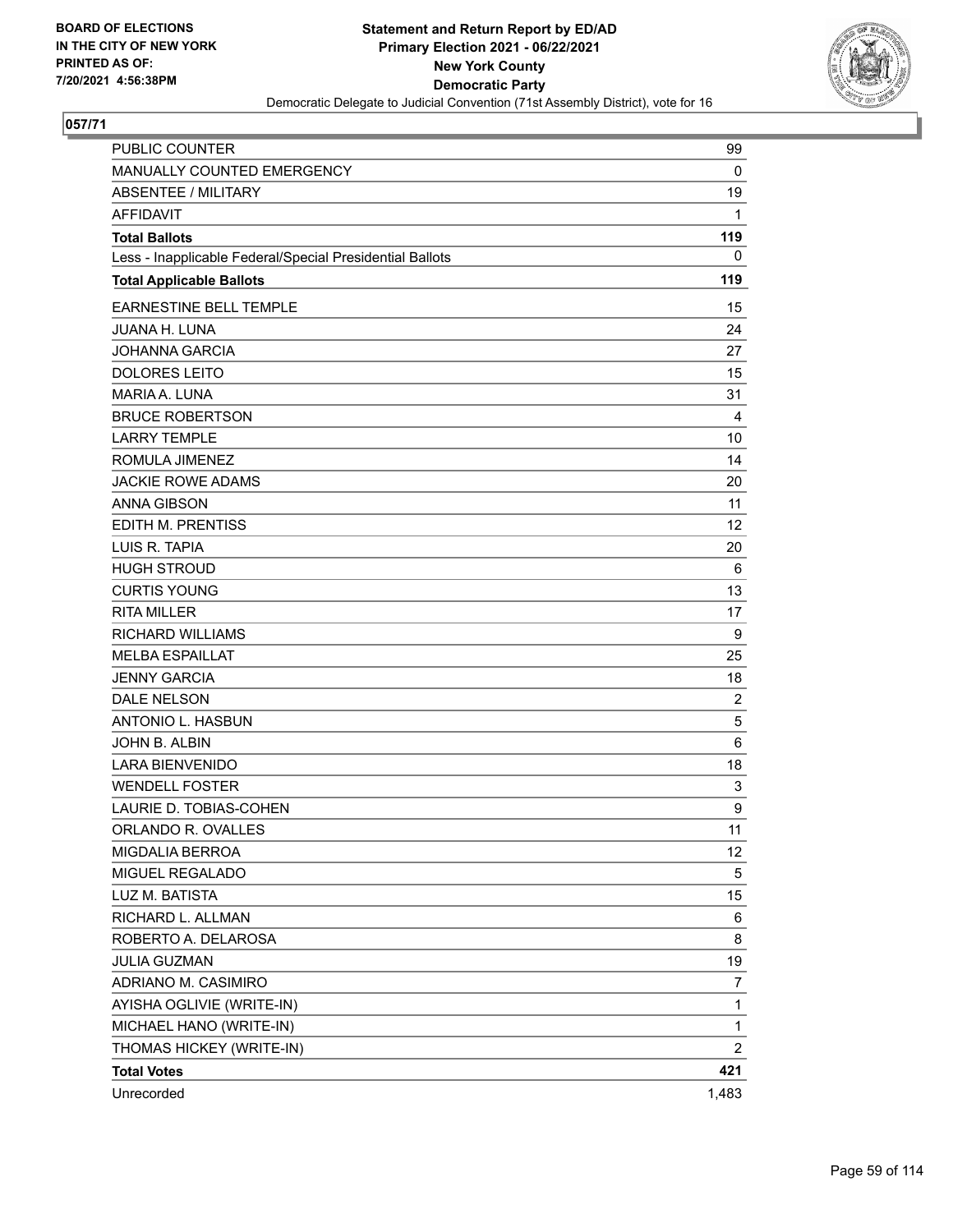

| PUBLIC COUNTER                                           | 119            |
|----------------------------------------------------------|----------------|
| MANUALLY COUNTED EMERGENCY                               | 0              |
| <b>ABSENTEE / MILITARY</b>                               | 13             |
| <b>AFFIDAVIT</b>                                         | 1              |
| <b>Total Ballots</b>                                     | 133            |
| Less - Inapplicable Federal/Special Presidential Ballots | 0              |
| <b>Total Applicable Ballots</b>                          | 133            |
| <b>EARNESTINE BELL TEMPLE</b>                            | 12             |
| <b>JUANA H. LUNA</b>                                     | 26             |
| <b>JOHANNA GARCIA</b>                                    | 26             |
| <b>DOLORES LEITO</b>                                     | 18             |
| <b>MARIA A. LUNA</b>                                     | 27             |
| <b>BRUCE ROBERTSON</b>                                   | 9              |
| <b>LARRY TEMPLE</b>                                      | $\overline{7}$ |
| ROMULA JIMENEZ                                           | 22             |
| <b>JACKIE ROWE ADAMS</b>                                 | 20             |
| <b>ANNA GIBSON</b>                                       | 15             |
| EDITH M. PRENTISS                                        | 14             |
| LUIS R. TAPIA                                            | 19             |
| <b>HUGH STROUD</b>                                       | 7              |
| <b>CURTIS YOUNG</b>                                      | 15             |
| <b>RITA MILLER</b>                                       | 14             |
| <b>RICHARD WILLIAMS</b>                                  | 11             |
| <b>MELBA ESPAILLAT</b>                                   | 18             |
| <b>JENNY GARCIA</b>                                      | 23             |
| DALE NELSON                                              | 6              |
| ANTONIO L. HASBUN                                        | 6              |
| JOHN B. ALBIN                                            | 5              |
| <b>LARA BIENVENIDO</b>                                   | 17             |
| <b>WENDELL FOSTER</b>                                    | 5              |
| LAURIE D. TOBIAS-COHEN                                   | 12             |
| ORLANDO R. OVALLES                                       | 11             |
| MIGDALIA BERROA                                          | 10             |
| MIGUEL REGALADO                                          | 11             |
| LUZ M. BATISTA                                           | 17             |
| RICHARD L. ALLMAN                                        | 4              |
| ROBERTO A. DELAROSA                                      | 11             |
| <b>JULIA GUZMAN</b>                                      | 17             |
| ADRIANO M. CASIMIRO                                      | 7              |
| <b>Total Votes</b>                                       | 442            |
| Unrecorded                                               | 1,686          |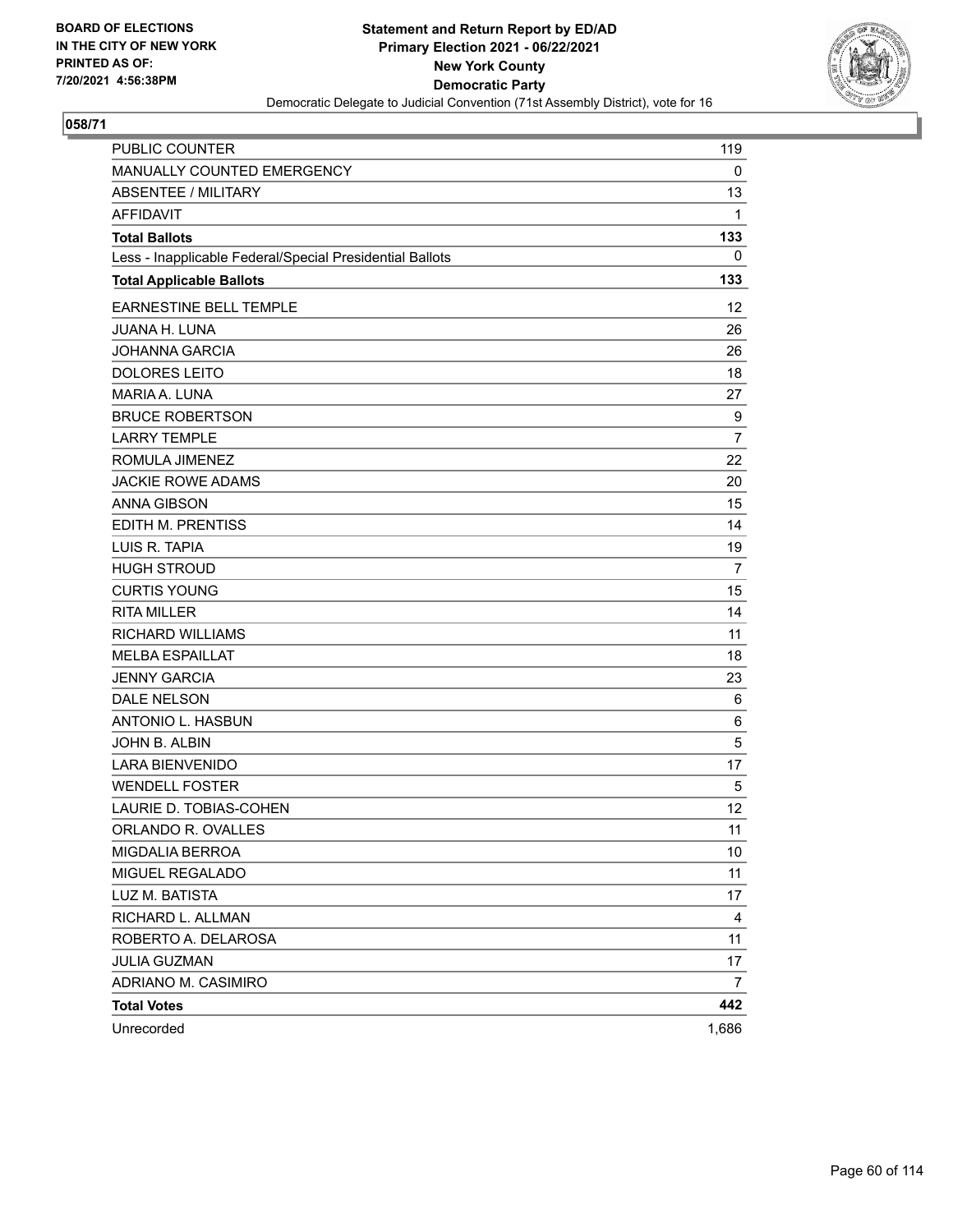

| <b>PUBLIC COUNTER</b>                                    | 106          |
|----------------------------------------------------------|--------------|
| MANUALLY COUNTED EMERGENCY                               | 0            |
| <b>ABSENTEE / MILITARY</b>                               | 19           |
| <b>AFFIDAVIT</b>                                         | 0            |
| <b>Total Ballots</b>                                     | 125          |
| Less - Inapplicable Federal/Special Presidential Ballots | 0            |
| <b>Total Applicable Ballots</b>                          | 125          |
| <b>EARNESTINE BELL TEMPLE</b>                            | 20           |
| <b>JUANA H. LUNA</b>                                     | 31           |
| <b>JOHANNA GARCIA</b>                                    | 38           |
| <b>DOLORES LEITO</b>                                     | 24           |
| <b>MARIA A. LUNA</b>                                     | 34           |
| <b>BRUCE ROBERTSON</b>                                   | 12           |
| <b>LARRY TEMPLE</b>                                      | 15           |
| ROMULA JIMENEZ                                           | 19           |
| <b>JACKIE ROWE ADAMS</b>                                 | 26           |
| <b>ANNA GIBSON</b>                                       | 20           |
| EDITH M. PRENTISS                                        | 22           |
| LUIS R. TAPIA                                            | 22           |
| <b>HUGH STROUD</b>                                       | 10           |
| <b>CURTIS YOUNG</b>                                      | 15           |
| <b>RITA MILLER</b>                                       | 20           |
| <b>RICHARD WILLIAMS</b>                                  | 17           |
| <b>MELBA ESPAILLAT</b>                                   | 23           |
| <b>JENNY GARCIA</b>                                      | 21           |
| DALE NELSON                                              | 12           |
| ANTONIO L. HASBUN                                        | 7            |
| JOHN B. ALBIN                                            | 6            |
| <b>LARA BIENVENIDO</b>                                   | 17           |
| <b>WENDELL FOSTER</b>                                    | 13           |
| LAURIE D. TOBIAS-COHEN                                   | 12           |
| ORLANDO R. OVALLES                                       | 8            |
| MIGDALIA BERROA                                          | 13           |
| MIGUEL REGALADO                                          | 8            |
| LUZ M. BATISTA                                           | 15           |
| RICHARD L. ALLMAN                                        | 9            |
| ROBERTO A. DELAROSA                                      | 6            |
| <b>JULIA GUZMAN</b>                                      | 18           |
| ADRIANO M. CASIMIRO                                      | 9            |
| DEREK PERUHER (WRITE-IN)                                 | $\mathbf{1}$ |
| UNATTRIBUTABLE WRITE-IN (WRITE-IN)                       | 1            |
| <b>Total Votes</b>                                       | 544          |
| Unrecorded                                               | 1,456        |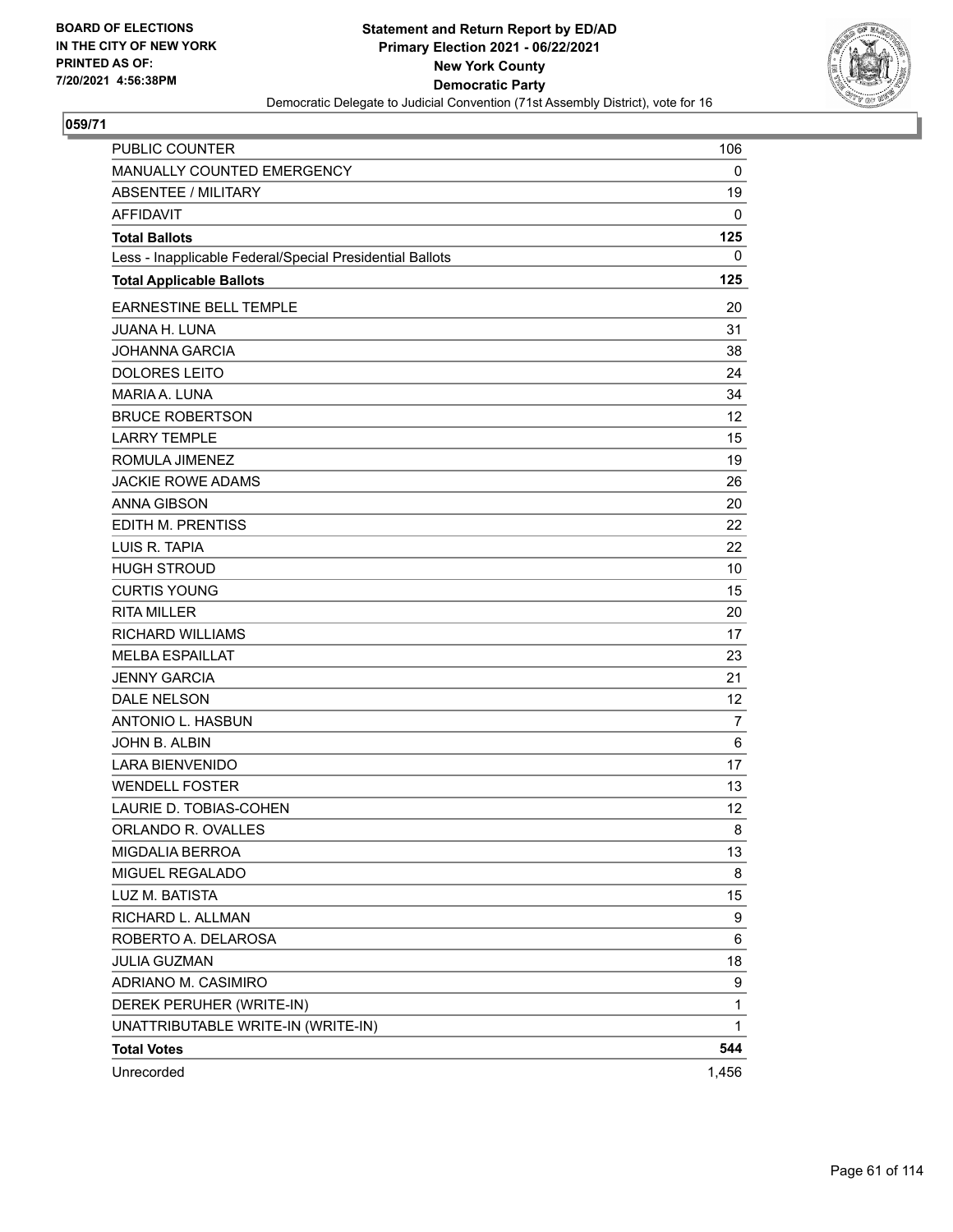

| <b>PUBLIC COUNTER</b>                                    | 122   |
|----------------------------------------------------------|-------|
| MANUALLY COUNTED EMERGENCY                               | 0     |
| <b>ABSENTEE / MILITARY</b>                               | 35    |
| <b>AFFIDAVIT</b>                                         | 1     |
| <b>Total Ballots</b>                                     | 158   |
| Less - Inapplicable Federal/Special Presidential Ballots | 0     |
| <b>Total Applicable Ballots</b>                          | 158   |
| <b>EARNESTINE BELL TEMPLE</b>                            | 39    |
| <b>JUANA H. LUNA</b>                                     | 37    |
| <b>JOHANNA GARCIA</b>                                    | 42    |
| <b>DOLORES LEITO</b>                                     | 28    |
| <b>MARIA A. LUNA</b>                                     | 45    |
| <b>BRUCE ROBERTSON</b>                                   | 18    |
| <b>LARRY TEMPLE</b>                                      | 18    |
| ROMULA JIMENEZ                                           | 27    |
| <b>JACKIE ROWE ADAMS</b>                                 | 33    |
| <b>ANNA GIBSON</b>                                       | 29    |
| EDITH M. PRENTISS                                        | 26    |
| LUIS R. TAPIA                                            | 26    |
| <b>HUGH STROUD</b>                                       | 18    |
| <b>CURTIS YOUNG</b>                                      | 23    |
| <b>RITA MILLER</b>                                       | 31    |
| <b>RICHARD WILLIAMS</b>                                  | 24    |
| <b>MELBA ESPAILLAT</b>                                   | 30    |
| <b>JENNY GARCIA</b>                                      | 26    |
| <b>DALE NELSON</b>                                       | 11    |
| ANTONIO L. HASBUN                                        | 10    |
| JOHN B. ALBIN                                            | 7     |
| <b>LARA BIENVENIDO</b>                                   | 34    |
| <b>WENDELL FOSTER</b>                                    | 15    |
| LAURIE D. TOBIAS-COHEN                                   | 15    |
| ORLANDO R. OVALLES                                       | 12    |
| MIGDALIA BERROA                                          | 20    |
| MIGUEL REGALADO                                          | 15    |
| LUZ M. BATISTA                                           | 21    |
| RICHARD L. ALLMAN                                        | 11    |
| ROBERTO A. DELAROSA                                      | 23    |
| <b>JULIA GUZMAN</b>                                      | 28    |
| ADRIANO M. CASIMIRO                                      | 28    |
| AYISHA OGILUE (WRITE-IN)                                 | 1     |
| AYISHA OGLIVIE (WRITE-IN)                                | 1     |
| <b>Total Votes</b>                                       | 772   |
| Unrecorded                                               | 1,756 |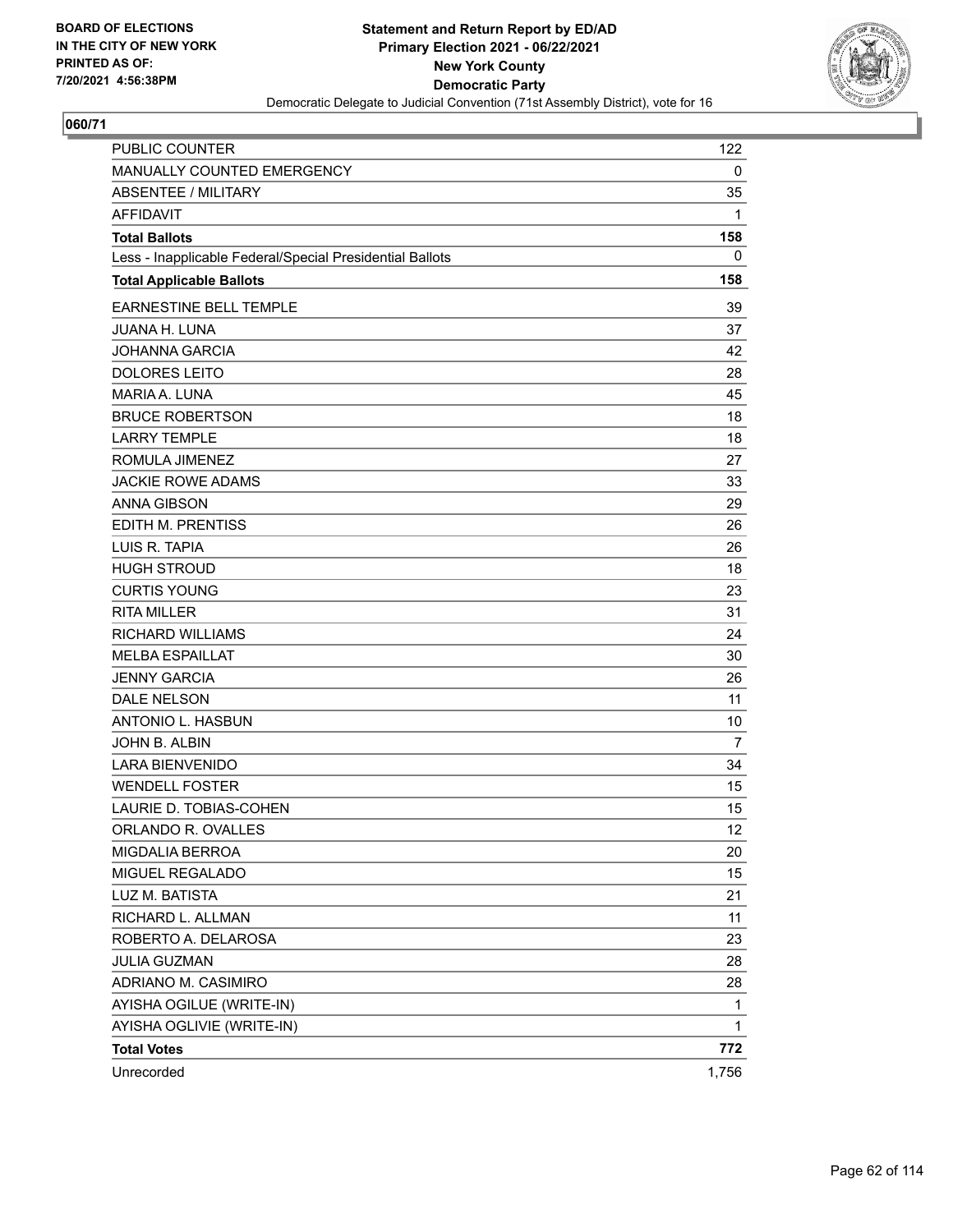

| <b>PUBLIC COUNTER</b>                                    | 109            |
|----------------------------------------------------------|----------------|
| MANUALLY COUNTED EMERGENCY                               | 0              |
| <b>ABSENTEE / MILITARY</b>                               | 14             |
| <b>AFFIDAVIT</b>                                         | 0              |
| <b>Total Ballots</b>                                     | 123            |
| Less - Inapplicable Federal/Special Presidential Ballots | 0              |
| <b>Total Applicable Ballots</b>                          | 123            |
| EARNESTINE BELL TEMPLE                                   | 25             |
| <b>JUANA H. LUNA</b>                                     | 26             |
| <b>JOHANNA GARCIA</b>                                    | 42             |
| <b>DOLORES LEITO</b>                                     | 21             |
| <b>MARIA A. LUNA</b>                                     | 32             |
| <b>BRUCE ROBERTSON</b>                                   | 5              |
| <b>LARRY TEMPLE</b>                                      | 8              |
| ROMULA JIMENEZ                                           | 19             |
| <b>JACKIE ROWE ADAMS</b>                                 | 25             |
| <b>ANNA GIBSON</b>                                       | 29             |
| <b>EDITH M. PRENTISS</b>                                 | 24             |
| LUIS R. TAPIA                                            | 14             |
| <b>HUGH STROUD</b>                                       | $\overline{7}$ |
| <b>CURTIS YOUNG</b>                                      | 10             |
| <b>RITA MILLER</b>                                       | 28             |
| RICHARD WILLIAMS                                         | 6              |
| <b>MELBA ESPAILLAT</b>                                   | 27             |
| <b>JENNY GARCIA</b>                                      | 30             |
| <b>DALE NELSON</b>                                       | 8              |
| <b>ANTONIO L. HASBUN</b>                                 | $\overline{7}$ |
| JOHN B. ALBIN                                            | 9              |
| <b>LARA BIENVENIDO</b>                                   | 28             |
| <b>WENDELL FOSTER</b>                                    | 12             |
| LAURIE D. TOBIAS-COHEN                                   | 22             |
| ORLANDO R. OVALLES                                       | 14             |
| MIGDALIA BERROA                                          | 18             |
| MIGUEL REGALADO                                          | 12             |
| LUZ M. BATISTA                                           | 21             |
| RICHARD L. ALLMAN                                        | 5              |
| ROBERTO A. DELAROSA                                      | 9              |
| <b>JULIA GUZMAN</b>                                      | 30             |
| ADRIANO M. CASIMIRO                                      | 11             |
| PAPERBOY LOVE PRINCE (WRITE-IN)                          | 1              |
| <b>Total Votes</b>                                       | 585            |
| Unrecorded                                               | 1,383          |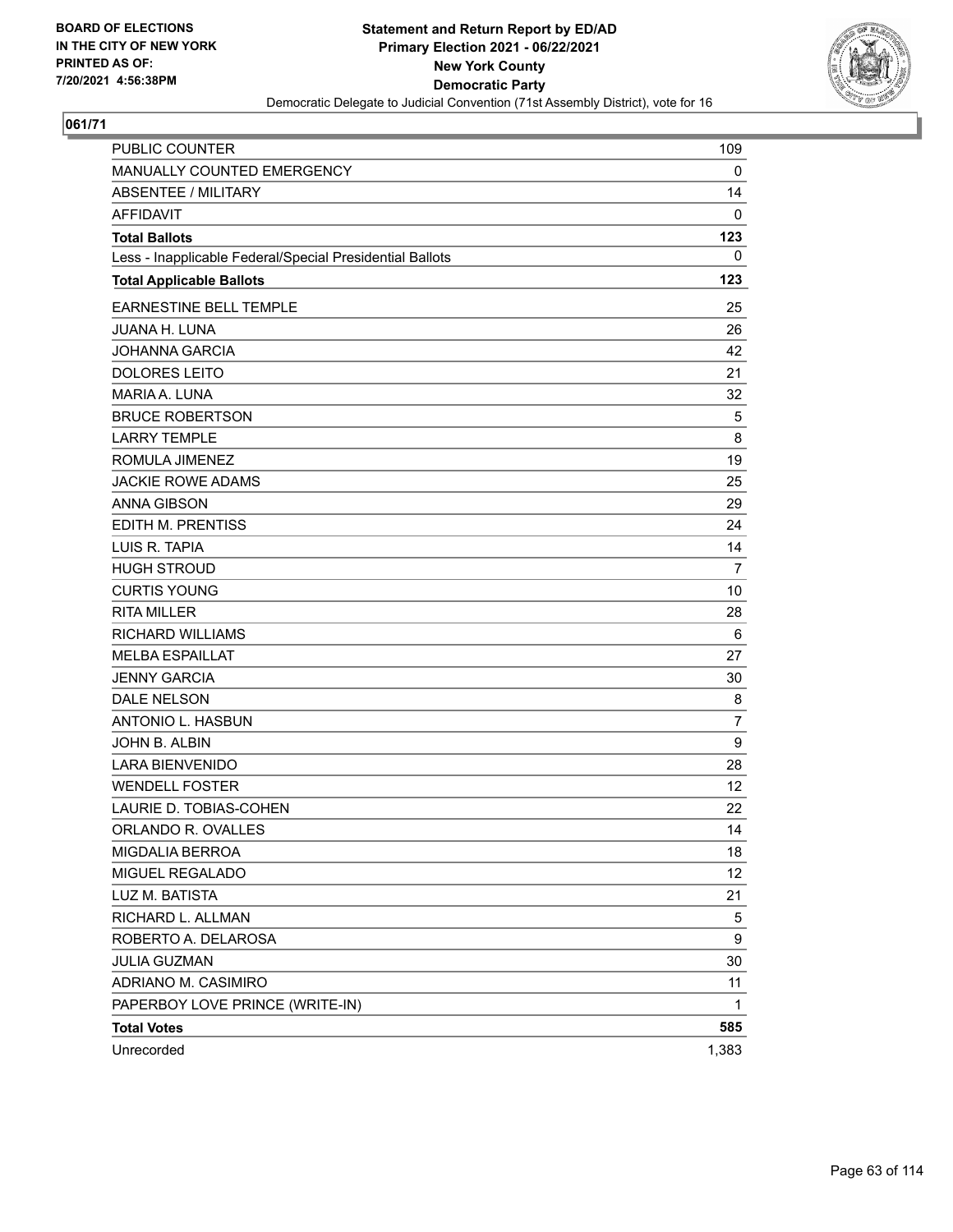

| <b>PUBLIC COUNTER</b>                                    | 93           |
|----------------------------------------------------------|--------------|
| MANUALLY COUNTED EMERGENCY                               | 0            |
| <b>ABSENTEE / MILITARY</b>                               | 9            |
| <b>AFFIDAVIT</b>                                         | 0            |
| <b>Total Ballots</b>                                     | 102          |
| Less - Inapplicable Federal/Special Presidential Ballots | $\mathbf 0$  |
| <b>Total Applicable Ballots</b>                          | 102          |
| <b>EARNESTINE BELL TEMPLE</b>                            | 29           |
| <b>JUANA H. LUNA</b>                                     | 28           |
| <b>JOHANNA GARCIA</b>                                    | 45           |
| <b>DOLORES LEITO</b>                                     | 19           |
| <b>MARIA A. LUNA</b>                                     | 31           |
| <b>BRUCE ROBERTSON</b>                                   | 26           |
| <b>LARRY TEMPLE</b>                                      | 17           |
| ROMULA JIMENEZ                                           | 22           |
| <b>JACKIE ROWE ADAMS</b>                                 | 28           |
| <b>ANNA GIBSON</b>                                       | 30           |
| EDITH M. PRENTISS                                        | 24           |
| LUIS R. TAPIA                                            | 19           |
| <b>HUGH STROUD</b>                                       | 16           |
| <b>CURTIS YOUNG</b>                                      | 26           |
| <b>RITA MILLER</b>                                       | 32           |
| <b>RICHARD WILLIAMS</b>                                  | 20           |
| <b>MELBA ESPAILLAT</b>                                   | 29           |
| <b>JENNY GARCIA</b>                                      | 25           |
| DALE NELSON                                              | 12           |
| ANTONIO L. HASBUN                                        | 11           |
| JOHN B. ALBIN                                            | 8            |
| <b>LARA BIENVENIDO</b>                                   | 14           |
| <b>WENDELL FOSTER</b>                                    | 14           |
| LAURIE D. TOBIAS-COHEN                                   | 18           |
| ORLANDO R. OVALLES                                       | 3            |
| MIGDALIA BERROA                                          | 17           |
| MIGUEL REGALADO                                          | 3            |
| LUZ M. BATISTA                                           | 16           |
| RICHARD L. ALLMAN                                        | 10           |
| ROBERTO A. DELAROSA                                      | 8            |
| JULIA GUZMAN                                             | 21           |
| ADRIANO M. CASIMIRO                                      | 11           |
| ANDREW PORETZ (WRITE-IN)                                 | $\mathbf{1}$ |
| <b>Total Votes</b>                                       | 633          |
| Unrecorded                                               | 999          |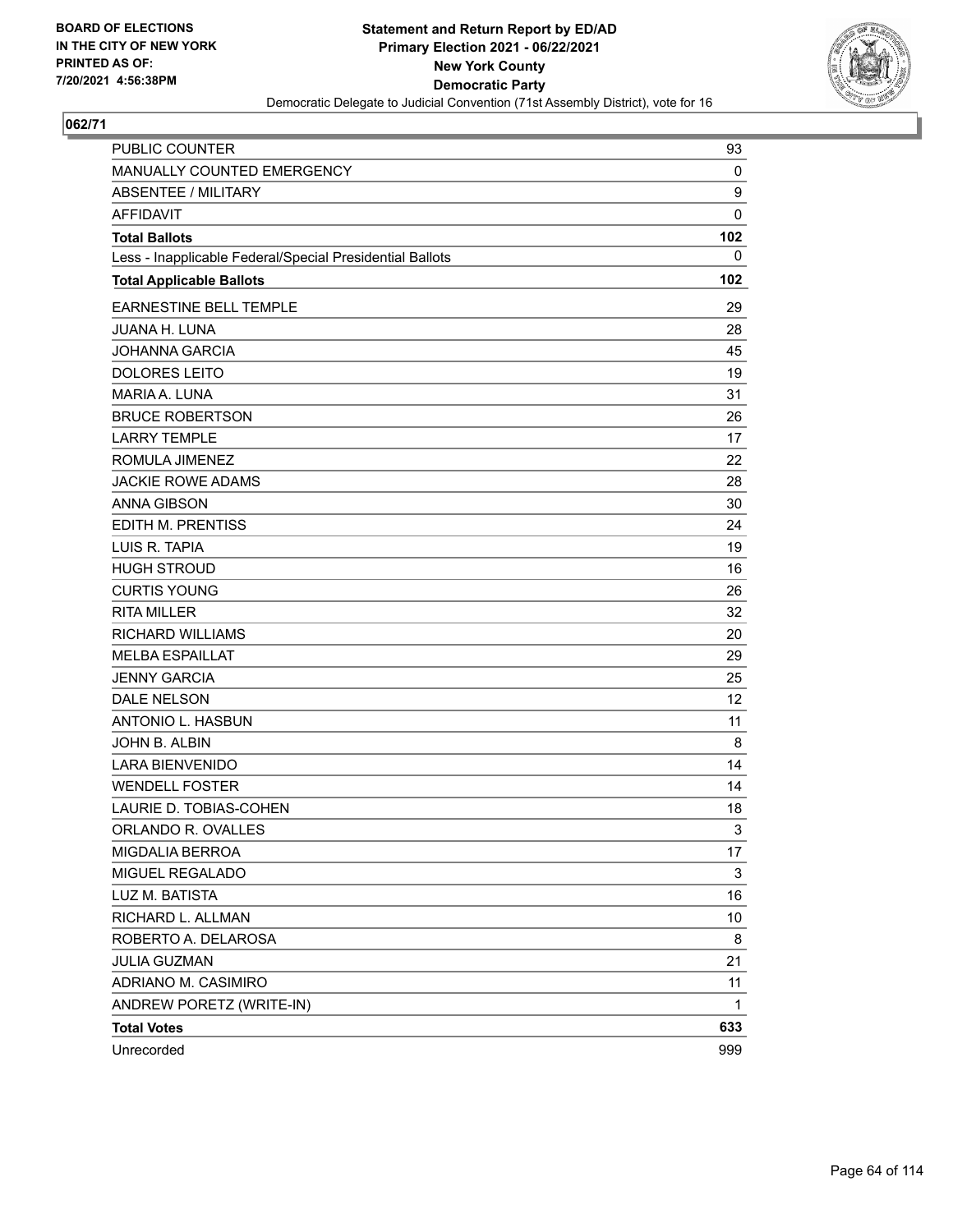

| PUBLIC COUNTER                                           | 155            |
|----------------------------------------------------------|----------------|
| MANUALLY COUNTED EMERGENCY                               | 0              |
| <b>ABSENTEE / MILITARY</b>                               | 14             |
| <b>AFFIDAVIT</b>                                         | $\overline{2}$ |
| <b>Total Ballots</b>                                     | 171            |
| Less - Inapplicable Federal/Special Presidential Ballots | 0              |
| <b>Total Applicable Ballots</b>                          | 171            |
| <b>EARNESTINE BELL TEMPLE</b>                            | 33             |
| <b>JUANA H. LUNA</b>                                     | 40             |
| <b>JOHANNA GARCIA</b>                                    | 75             |
| <b>DOLORES LEITO</b>                                     | 41             |
| MARIA A. LUNA                                            | 47             |
| <b>BRUCE ROBERTSON</b>                                   | 23             |
| <b>LARRY TEMPLE</b>                                      | 23             |
| ROMULA JIMENEZ                                           | 41             |
| <b>JACKIE ROWE ADAMS</b>                                 | 40             |
| <b>ANNA GIBSON</b>                                       | 35             |
| EDITH M. PRENTISS                                        | 33             |
| LUIS R. TAPIA                                            | 33             |
| <b>HUGH STROUD</b>                                       | 16             |
| <b>CURTIS YOUNG</b>                                      | 27             |
| <b>RITA MILLER</b>                                       | 40             |
| <b>RICHARD WILLIAMS</b>                                  | 25             |
| <b>MELBA ESPAILLAT</b>                                   | 45             |
| <b>JENNY GARCIA</b>                                      | 42             |
| DALE NELSON                                              | 17             |
| ANTONIO L. HASBUN                                        | 13             |
| JOHN B. ALBIN                                            | 10             |
| <b>LARA BIENVENIDO</b>                                   | 38             |
| <b>WENDELL FOSTER</b>                                    | 12             |
| LAURIE D. TOBIAS-COHEN                                   | 29             |
| ORLANDO R. OVALLES                                       | 20             |
| MIGDALIA BERROA                                          | 29             |
| MIGUEL REGALADO                                          | 18             |
| LUZ M. BATISTA                                           | 25             |
| RICHARD L. ALLMAN                                        | 15             |
| ROBERTO A. DELAROSA                                      | 23             |
| <b>JULIA GUZMAN</b>                                      | 37             |
| ADRIANO M. CASIMIRO                                      | 23             |
| THOMAS SKOKOS (WRITE-IN)                                 | 1              |
| UNATTRIBUTABLE WRITE-IN (WRITE-IN)                       | 9              |
| <b>Total Votes</b>                                       | 978            |
| Unrecorded                                               | 1,758          |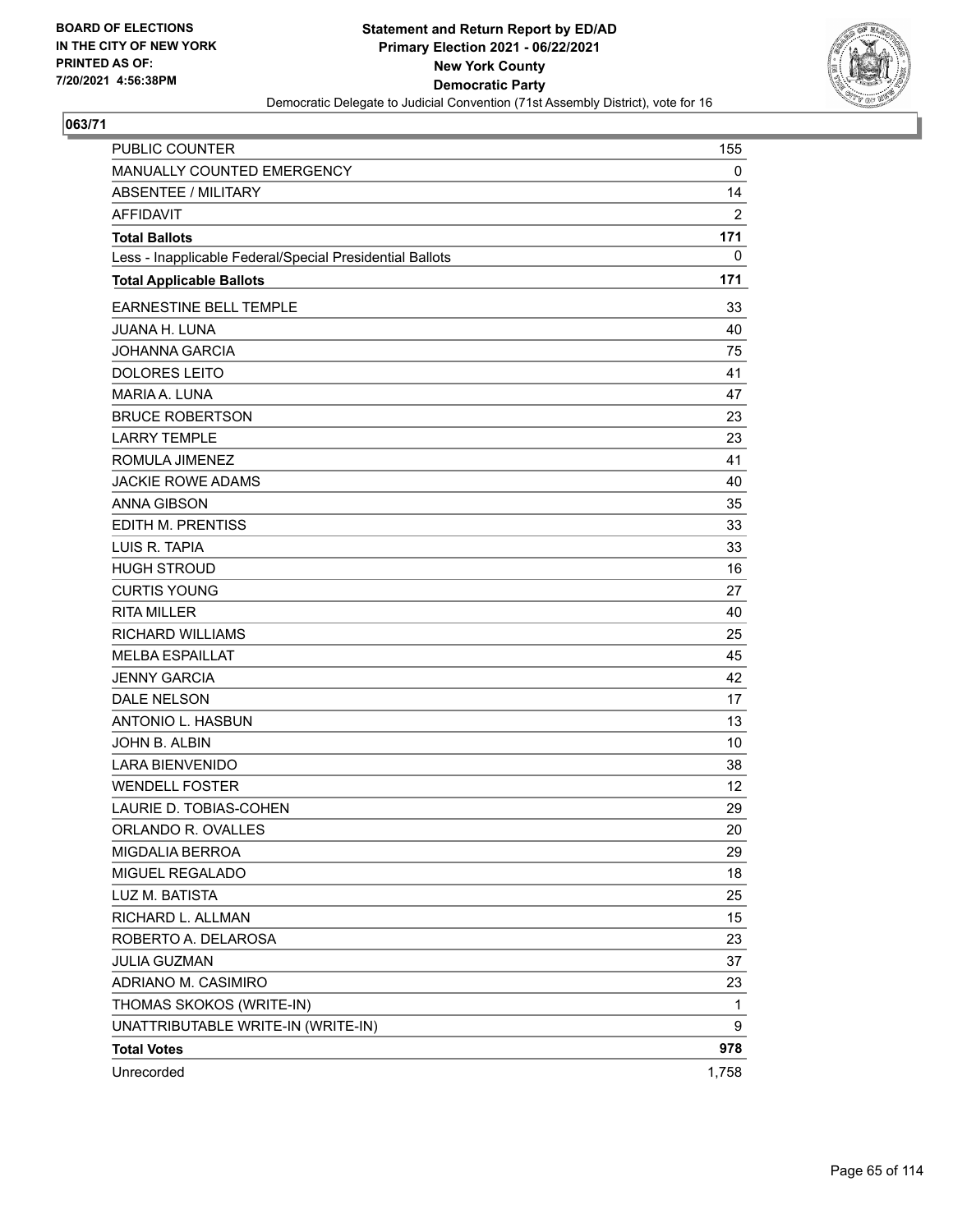

| <b>PUBLIC COUNTER</b>                                    | 126            |
|----------------------------------------------------------|----------------|
| MANUALLY COUNTED EMERGENCY                               | 0              |
| <b>ABSENTEE / MILITARY</b>                               | 10             |
| <b>AFFIDAVIT</b>                                         | 0              |
| <b>Total Ballots</b>                                     | 136            |
| Less - Inapplicable Federal/Special Presidential Ballots | 0              |
| <b>Total Applicable Ballots</b>                          | 136            |
| <b>EARNESTINE BELL TEMPLE</b>                            | 27             |
| <b>JUANA H. LUNA</b>                                     | 23             |
| <b>JOHANNA GARCIA</b>                                    | 55             |
| <b>DOLORES LEITO</b>                                     | 21             |
| <b>MARIA A. LUNA</b>                                     | 34             |
| <b>BRUCE ROBERTSON</b>                                   | 13             |
| <b>LARRY TEMPLE</b>                                      | 14             |
| ROMULA JIMENEZ                                           | 26             |
| <b>JACKIE ROWE ADAMS</b>                                 | 25             |
| <b>ANNA GIBSON</b>                                       | 28             |
| <b>EDITH M. PRENTISS</b>                                 | 22             |
| LUIS R. TAPIA                                            | 22             |
| <b>HUGH STROUD</b>                                       | 14             |
| <b>CURTIS YOUNG</b>                                      | 18             |
| <b>RITA MILLER</b>                                       | 25             |
| <b>RICHARD WILLIAMS</b>                                  | 19             |
| <b>MELBA ESPAILLAT</b>                                   | 29             |
| <b>JENNY GARCIA</b>                                      | 26             |
| DALE NELSON                                              | 5              |
| ANTONIO L. HASBUN                                        | 8              |
| JOHN B. ALBIN                                            | 5              |
| <b>LARA BIENVENIDO</b>                                   | 20             |
| <b>WENDELL FOSTER</b>                                    | 7              |
| LAURIE D. TOBIAS-COHEN                                   | 18             |
| ORLANDO R. OVALLES                                       | $\overline{7}$ |
| MIGDALIA BERROA                                          | 19             |
| MIGUEL REGALADO                                          | 10             |
| LUZ M. BATISTA                                           | 17             |
| RICHARD L. ALLMAN                                        | 3              |
| ROBERTO A. DELAROSA                                      | 21             |
| <b>JULIA GUZMAN</b>                                      | 21             |
| ADRIANO M. CASIMIRO                                      | 14             |
| <b>Total Votes</b>                                       | 616            |
| Unrecorded                                               | 1,560          |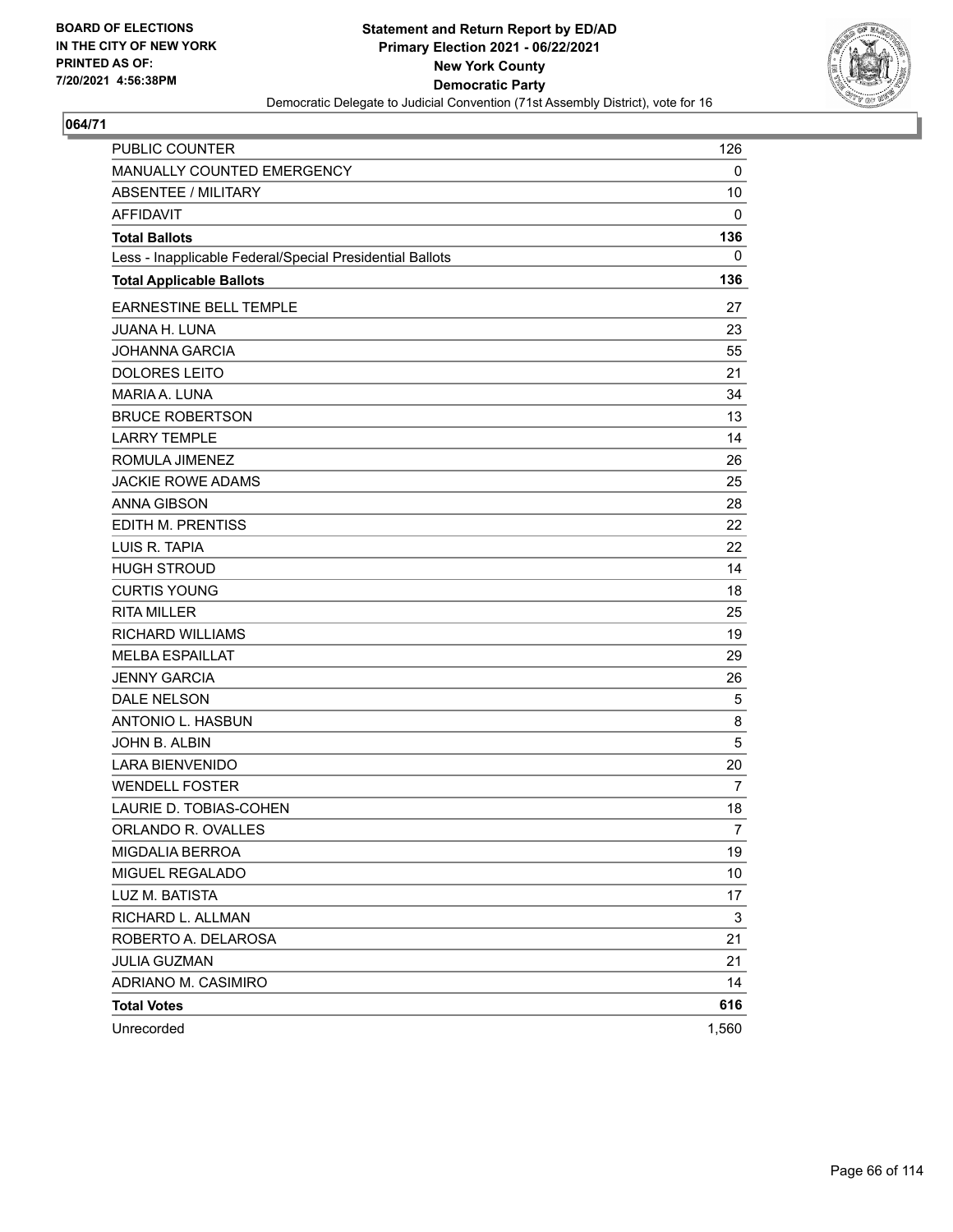

| PUBLIC COUNTER                                           | 202   |
|----------------------------------------------------------|-------|
| MANUALLY COUNTED EMERGENCY                               | 0     |
| ABSENTEE / MILITARY                                      | 27    |
| <b>AFFIDAVIT</b>                                         | 1     |
| <b>Total Ballots</b>                                     | 230   |
| Less - Inapplicable Federal/Special Presidential Ballots | 0     |
| <b>Total Applicable Ballots</b>                          | 230   |
| <b>EARNESTINE BELL TEMPLE</b>                            | 41    |
| <b>JUANA H. LUNA</b>                                     | 54    |
| <b>JOHANNA GARCIA</b>                                    | 94    |
| <b>DOLORES LEITO</b>                                     | 46    |
| <b>MARIA A. LUNA</b>                                     | 66    |
| <b>BRUCE ROBERTSON</b>                                   | 30    |
| <b>LARRY TEMPLE</b>                                      | 29    |
| ROMULA JIMENEZ                                           | 51    |
| <b>JACKIE ROWE ADAMS</b>                                 | 45    |
| <b>ANNA GIBSON</b>                                       | 45    |
| EDITH M. PRENTISS                                        | 43    |
| LUIS R. TAPIA                                            | 36    |
| <b>HUGH STROUD</b>                                       | 28    |
| <b>CURTIS YOUNG</b>                                      | 31    |
| <b>RITA MILLER</b>                                       | 53    |
| <b>RICHARD WILLIAMS</b>                                  | 27    |
| <b>MELBA ESPAILLAT</b>                                   | 49    |
| <b>JENNY GARCIA</b>                                      | 47    |
| <b>DALE NELSON</b>                                       | 14    |
| <b>ANTONIO L. HASBUN</b>                                 | 14    |
| JOHN B. ALBIN                                            | 11    |
| <b>LARA BIENVENIDO</b>                                   | 42    |
| <b>WENDELL FOSTER</b>                                    | 14    |
| LAURIE D. TOBIAS-COHEN                                   | 34    |
| ORLANDO R. OVALLES                                       | 19    |
| MIGDALIA BERROA                                          | 29    |
| MIGUEL REGALADO                                          | 20    |
| LUZ M. BATISTA                                           | 34    |
| RICHARD L. ALLMAN                                        | 13    |
| ROBERTO A. DELAROSA                                      | 26    |
| <b>JULIA GUZMAN</b>                                      | 44    |
| ADRIANO M. CASIMIRO                                      | 22    |
| <b>BOILEN NUGNES (WRITE-IN)</b>                          | 1     |
| ION TERRELL (WRITE-IN)                                   | 1     |
| MAUNY DE LOS SANTOS (WRITE-IN)                           | 1     |
| MIKE GRIFFIN (WRITE-IN)                                  | 1     |
| UNATTRIBUTABLE WRITE-IN (WRITE-IN)                       | 4     |
| <b>Total Votes</b>                                       | 1,159 |
| Unrecorded                                               | 2,521 |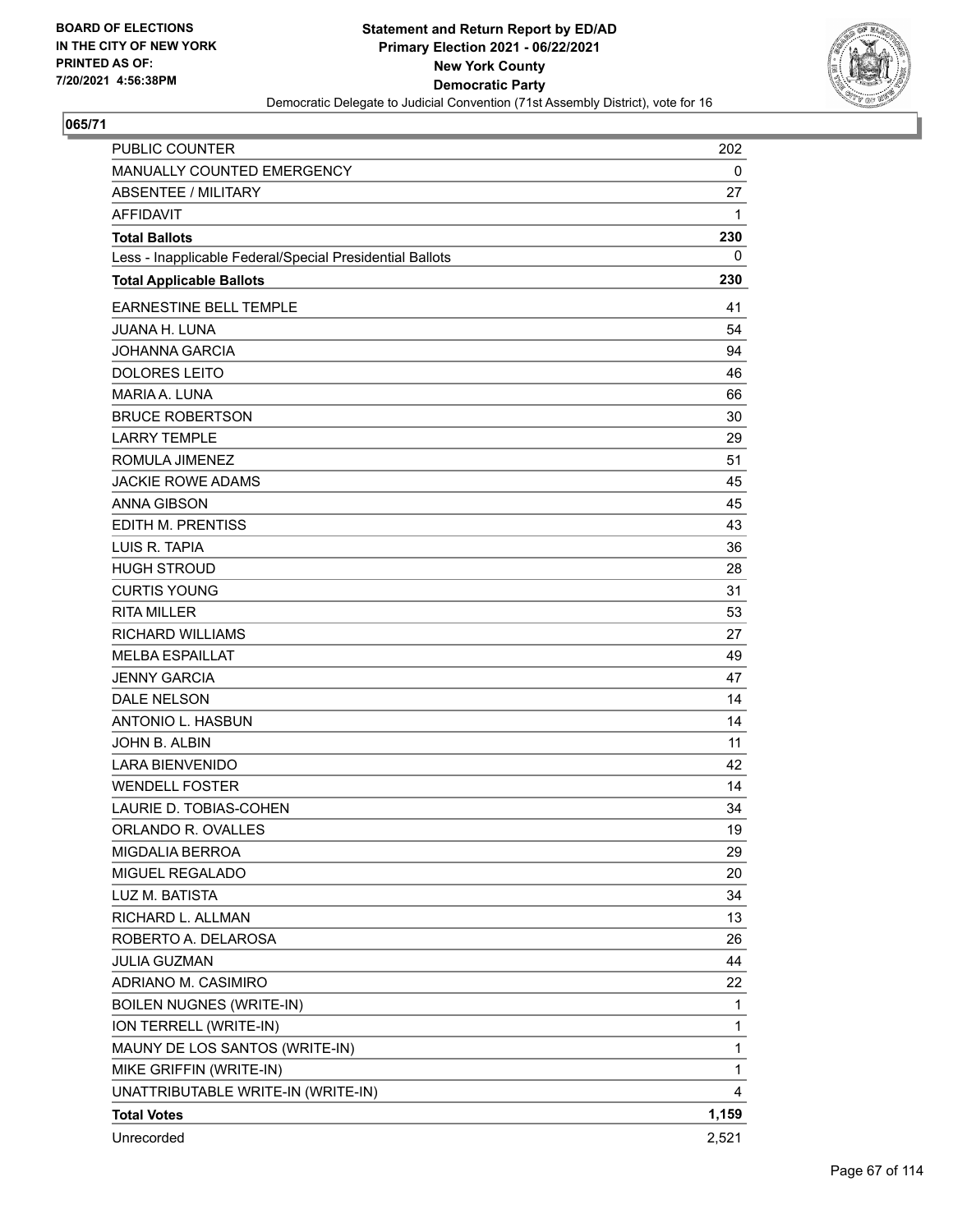

| <b>PUBLIC COUNTER</b>                                    | 196   |
|----------------------------------------------------------|-------|
| MANUALLY COUNTED EMERGENCY                               | 0     |
| <b>ABSENTEE / MILITARY</b>                               | 10    |
| <b>AFFIDAVIT</b>                                         | 0     |
| <b>Total Ballots</b>                                     | 206   |
| Less - Inapplicable Federal/Special Presidential Ballots | 0     |
| <b>Total Applicable Ballots</b>                          | 206   |
| <b>EARNESTINE BELL TEMPLE</b>                            | 30    |
| <b>JUANA H. LUNA</b>                                     | 47    |
| <b>JOHANNA GARCIA</b>                                    | 85    |
| <b>DOLORES LEITO</b>                                     | 36    |
| <b>MARIA A. LUNA</b>                                     | 54    |
| <b>BRUCE ROBERTSON</b>                                   | 18    |
| <b>LARRY TEMPLE</b>                                      | 15    |
| ROMULA JIMENEZ                                           | 44    |
| <b>JACKIE ROWE ADAMS</b>                                 | 27    |
| <b>ANNA GIBSON</b>                                       | 33    |
| EDITH M. PRENTISS                                        | 27    |
| LUIS R. TAPIA                                            | 36    |
| <b>HUGH STROUD</b>                                       | 16    |
| <b>CURTIS YOUNG</b>                                      | 21    |
| <b>RITA MILLER</b>                                       | 33    |
| <b>RICHARD WILLIAMS</b>                                  | 15    |
| <b>MELBA ESPAILLAT</b>                                   | 45    |
| <b>JENNY GARCIA</b>                                      | 42    |
| <b>DALE NELSON</b>                                       | 13    |
| ANTONIO L. HASBUN                                        | 9     |
| JOHN B. ALBIN                                            | 13    |
| <b>LARA BIENVENIDO</b>                                   | 35    |
| <b>WENDELL FOSTER</b>                                    | 14    |
| LAURIE D. TOBIAS-COHEN                                   | 22    |
| ORLANDO R. OVALLES                                       | 20    |
| MIGDALIA BERROA                                          | 25    |
| MIGUEL REGALADO                                          | 20    |
| LUZ M. BATISTA                                           | 29    |
| RICHARD L. ALLMAN                                        | 13    |
| ROBERTO A. DELAROSA                                      | 28    |
| <b>JULIA GUZMAN</b>                                      | 40    |
| ADRIANO M. CASIMIRO                                      | 26    |
| <b>Total Votes</b>                                       | 931   |
| Unrecorded                                               | 2,365 |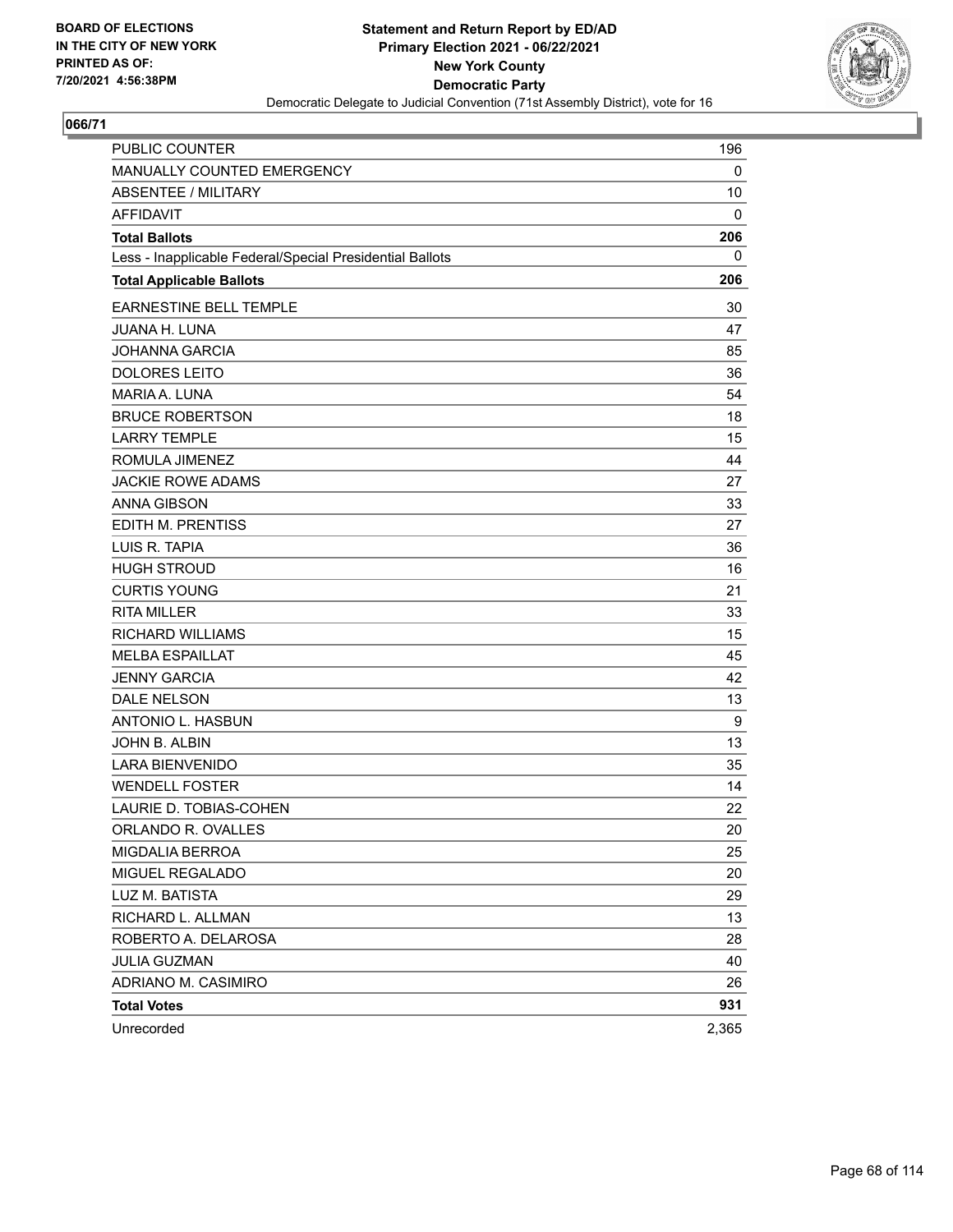

| PUBLIC COUNTER                                           | 145   |
|----------------------------------------------------------|-------|
| MANUALLY COUNTED EMERGENCY                               | 0     |
| <b>ABSENTEE / MILITARY</b>                               | 14    |
| <b>AFFIDAVIT</b>                                         | 1     |
| <b>Total Ballots</b>                                     | 160   |
| Less - Inapplicable Federal/Special Presidential Ballots | 0     |
| <b>Total Applicable Ballots</b>                          | 160   |
| EARNESTINE BELL TEMPLE                                   | 30    |
| <b>JUANA H. LUNA</b>                                     | 31    |
| <b>JOHANNA GARCIA</b>                                    | 72    |
| <b>DOLORES LEITO</b>                                     | 31    |
| <b>MARIA A. LUNA</b>                                     | 41    |
| <b>BRUCE ROBERTSON</b>                                   | 18    |
| <b>LARRY TEMPLE</b>                                      | 17    |
| ROMULA JIMENEZ                                           | 30    |
| <b>JACKIE ROWE ADAMS</b>                                 | 30    |
| <b>ANNA GIBSON</b>                                       | 30    |
| EDITH M. PRENTISS                                        | 24    |
| LUIS R. TAPIA                                            | 23    |
| <b>HUGH STROUD</b>                                       | 14    |
| <b>CURTIS YOUNG</b>                                      | 26    |
| <b>RITA MILLER</b>                                       | 27    |
| <b>RICHARD WILLIAMS</b>                                  | 19    |
| <b>MELBA ESPAILLAT</b>                                   | 38    |
| <b>JENNY GARCIA</b>                                      | 28    |
| DALE NELSON                                              | 5     |
| ANTONIO L. HASBUN                                        | 9     |
| JOHN B. ALBIN                                            | 6     |
| <b>LARA BIENVENIDO</b>                                   | 19    |
| <b>WENDELL FOSTER</b>                                    | 11    |
| LAURIE D. TOBIAS-COHEN                                   | 17    |
| ORLANDO R. OVALLES                                       | 14    |
| MIGDALIA BERROA                                          | 19    |
| MIGUEL REGALADO                                          | 12    |
| LUZ M. BATISTA                                           | 22    |
| RICHARD L. ALLMAN                                        | 4     |
| ROBERTO A. DELAROSA                                      | 15    |
| <b>JULIA GUZMAN</b>                                      | 26    |
| ADRIANO M. CASIMIRO                                      | 11    |
| EVELYN NOONAN (WRITE-IN)                                 | 1     |
| UNATTRIBUTABLE WRITE-IN (WRITE-IN)                       | 1     |
| <b>Total Votes</b>                                       | 721   |
| Unrecorded                                               | 1,839 |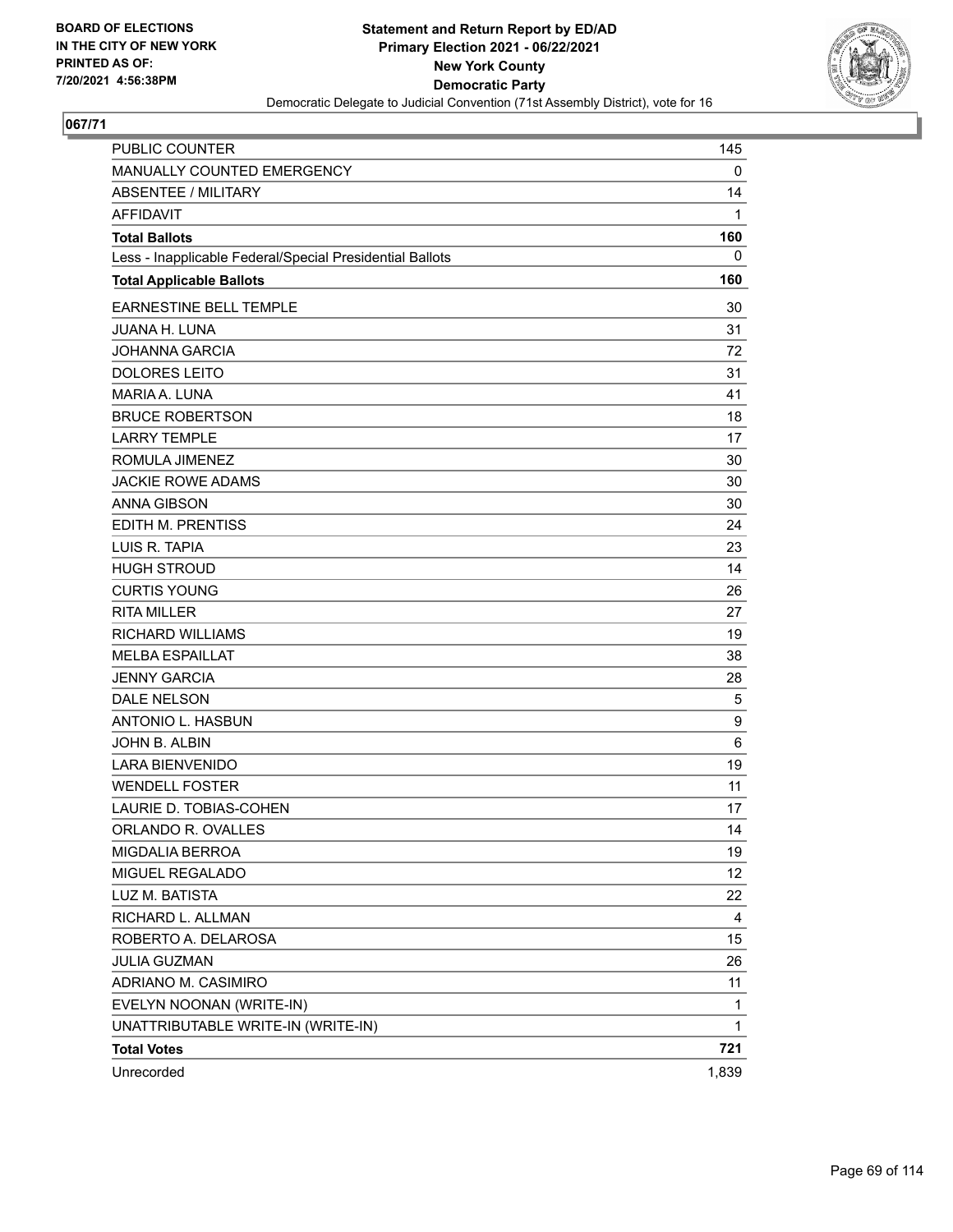

| PUBLIC COUNTER                                           | 177   |
|----------------------------------------------------------|-------|
| MANUALLY COUNTED EMERGENCY                               | 0     |
| <b>ABSENTEE / MILITARY</b>                               | 12    |
| <b>AFFIDAVIT</b>                                         | 2     |
| <b>Total Ballots</b>                                     | 191   |
| Less - Inapplicable Federal/Special Presidential Ballots | 0     |
| <b>Total Applicable Ballots</b>                          | 191   |
| EARNESTINE BELL TEMPLE                                   | 49    |
| <b>JUANA H. LUNA</b>                                     | 24    |
| <b>JOHANNA GARCIA</b>                                    | 34    |
| <b>DOLORES LEITO</b>                                     | 22    |
| <b>MARIA A. LUNA</b>                                     | 31    |
| <b>BRUCE ROBERTSON</b>                                   | 23    |
| <b>LARRY TEMPLE</b>                                      | 24    |
| ROMULA JIMENEZ                                           | 17    |
| <b>JACKIE ROWE ADAMS</b>                                 | 44    |
| <b>ANNA GIBSON</b>                                       | 32    |
| EDITH M. PRENTISS                                        | 18    |
| LUIS R. TAPIA                                            | 12    |
| <b>HUGH STROUD</b>                                       | 16    |
| <b>CURTIS YOUNG</b>                                      | 32    |
| <b>RITA MILLER</b>                                       | 33    |
| <b>RICHARD WILLIAMS</b>                                  | 31    |
| <b>MELBA ESPAILLAT</b>                                   | 37    |
| <b>JENNY GARCIA</b>                                      | 23    |
| DALE NELSON                                              | 16    |
| ANTONIO L. HASBUN                                        | 6     |
| JOHN B. ALBIN                                            | 6     |
| <b>LARA BIENVENIDO</b>                                   | 16    |
| <b>WENDELL FOSTER</b>                                    | 29    |
| LAURIE D. TOBIAS-COHEN                                   | 8     |
| ORLANDO R. OVALLES                                       | 13    |
| MIGDALIA BERROA                                          | 12    |
| MIGUEL REGALADO                                          | 9     |
| LUZ M. BATISTA                                           | 14    |
| RICHARD L. ALLMAN                                        | 12    |
| ROBERTO A. DELAROSA                                      | 12    |
| <b>JULIA GUZMAN</b>                                      | 27    |
| ADRIANO M. CASIMIRO                                      | 12    |
| <b>Total Votes</b>                                       | 694   |
| Unrecorded                                               | 2,362 |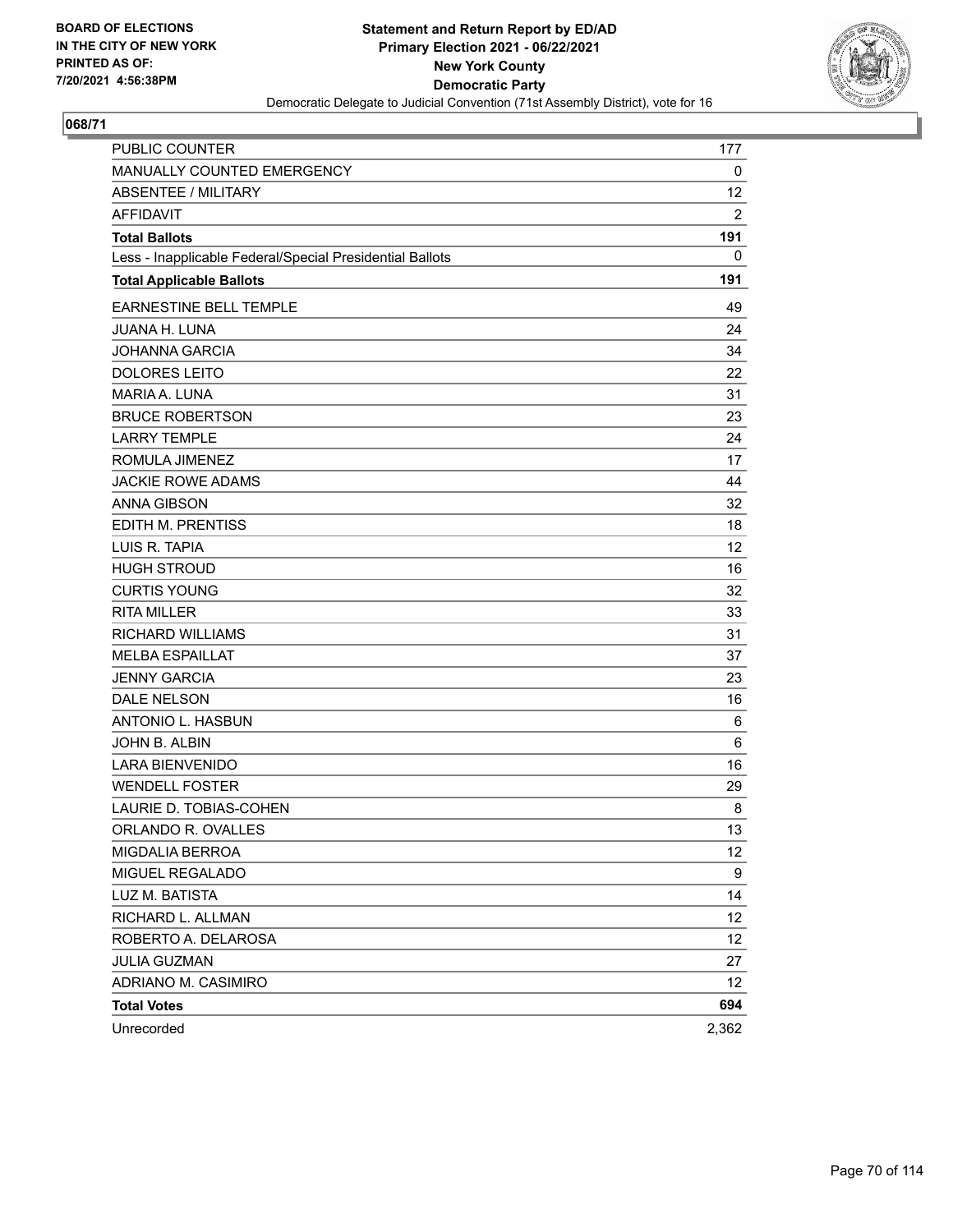

| PUBLIC COUNTER                                           | 108            |
|----------------------------------------------------------|----------------|
| MANUALLY COUNTED EMERGENCY                               | 0              |
| <b>ABSENTEE / MILITARY</b>                               | 11             |
| <b>AFFIDAVIT</b>                                         | 8              |
| <b>Total Ballots</b>                                     | 127            |
| Less - Inapplicable Federal/Special Presidential Ballots | 0              |
| <b>Total Applicable Ballots</b>                          | 127            |
| <b>EARNESTINE BELL TEMPLE</b>                            | 25             |
| <b>JUANA H. LUNA</b>                                     | 28             |
| <b>JOHANNA GARCIA</b>                                    | 46             |
| <b>DOLORES LEITO</b>                                     | 19             |
| <b>MARIA A. LUNA</b>                                     | 32             |
| <b>BRUCE ROBERTSON</b>                                   | 20             |
| <b>LARRY TEMPLE</b>                                      | 16             |
| ROMULA JIMENEZ                                           | 18             |
| <b>JACKIE ROWE ADAMS</b>                                 | 22             |
| <b>ANNA GIBSON</b>                                       | 25             |
| EDITH M. PRENTISS                                        | 22             |
| LUIS R. TAPIA                                            | 15             |
| <b>HUGH STROUD</b>                                       | 15             |
| <b>CURTIS YOUNG</b>                                      | 16             |
| <b>RITA MILLER</b>                                       | 28             |
| <b>RICHARD WILLIAMS</b>                                  | 14             |
| <b>MELBA ESPAILLAT</b>                                   | 24             |
| <b>JENNY GARCIA</b>                                      | 19             |
| DALE NELSON                                              | 10             |
| ANTONIO L. HASBUN                                        | 9              |
| JOHN B. ALBIN                                            | $\overline{7}$ |
| <b>LARA BIENVENIDO</b>                                   | 18             |
| <b>WENDELL FOSTER</b>                                    | 15             |
| LAURIE D. TOBIAS-COHEN                                   | 17             |
| ORLANDO R. OVALLES                                       | 11             |
| MIGDALIA BERROA                                          | 15             |
| MIGUEL REGALADO                                          | 8              |
| LUZ M. BATISTA                                           | 14             |
| RICHARD L. ALLMAN                                        | 16             |
| ROBERTO A. DELAROSA                                      | 14             |
| JULIA GUZMAN                                             | 20             |
| ADRIANO M. CASIMIRO                                      | 14             |
| YVONNE STENNETT (WRITE-IN)                               | 1              |
| <b>Total Votes</b>                                       | 593            |
| Unrecorded                                               | 1,439          |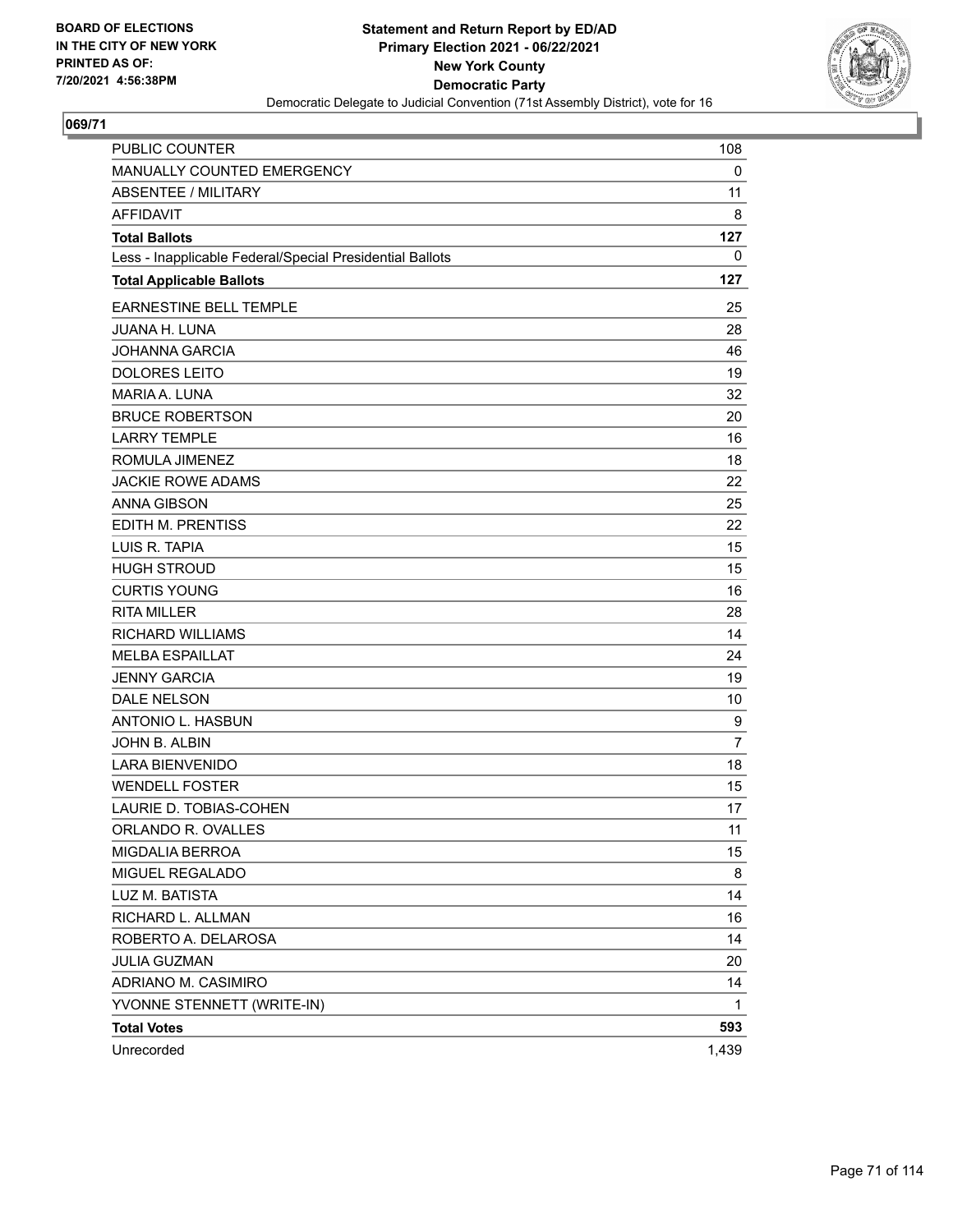

| <b>PUBLIC COUNTER</b>                                    | 157   |
|----------------------------------------------------------|-------|
| MANUALLY COUNTED EMERGENCY                               | 0     |
| <b>ABSENTEE / MILITARY</b>                               | 18    |
| AFFIDAVIT                                                | 0     |
| <b>Total Ballots</b>                                     | 175   |
| Less - Inapplicable Federal/Special Presidential Ballots | 0     |
| <b>Total Applicable Ballots</b>                          | 175   |
| <b>EARNESTINE BELL TEMPLE</b>                            | 26    |
| <b>JUANA H. LUNA</b>                                     | 28    |
| <b>JOHANNA GARCIA</b>                                    | 71    |
| <b>DOLORES LEITO</b>                                     | 21    |
| <b>MARIA A. LUNA</b>                                     | 37    |
| <b>BRUCE ROBERTSON</b>                                   | 14    |
| <b>LARRY TEMPLE</b>                                      | 11    |
| ROMULA JIMENEZ                                           | 23    |
| <b>JACKIE ROWE ADAMS</b>                                 | 27    |
| <b>ANNA GIBSON</b>                                       | 23    |
| <b>EDITH M. PRENTISS</b>                                 | 16    |
| LUIS R. TAPIA                                            | 22    |
| <b>HUGH STROUD</b>                                       | 7     |
| <b>CURTIS YOUNG</b>                                      | 15    |
| <b>RITA MILLER</b>                                       | 27    |
| <b>RICHARD WILLIAMS</b>                                  | 17    |
| <b>MELBA ESPAILLAT</b>                                   | 42    |
| <b>JENNY GARCIA</b>                                      | 37    |
| <b>DALE NELSON</b>                                       | 5     |
| <b>ANTONIO L. HASBUN</b>                                 | 6     |
| JOHN B. ALBIN                                            | 9     |
| <b>LARA BIENVENIDO</b>                                   | 24    |
| <b>WENDELL FOSTER</b>                                    | 9     |
| LAURIE D. TOBIAS-COHEN                                   | 19    |
| ORLANDO R. OVALLES                                       | 12    |
| MIGDALIA BERROA                                          | 15    |
| MIGUEL REGALADO                                          | 14    |
| LUZ M. BATISTA                                           | 27    |
| RICHARD L. ALLMAN                                        | 6     |
| ROBERTO A. DELAROSA                                      | 22    |
| <b>JULIA GUZMAN</b>                                      | 29    |
| ADRIANO M. CASIMIRO                                      | 28    |
| MEL EMMANUEL (WRITE-IN)                                  | 1     |
| <b>Total Votes</b>                                       | 690   |
| Unrecorded                                               | 2,110 |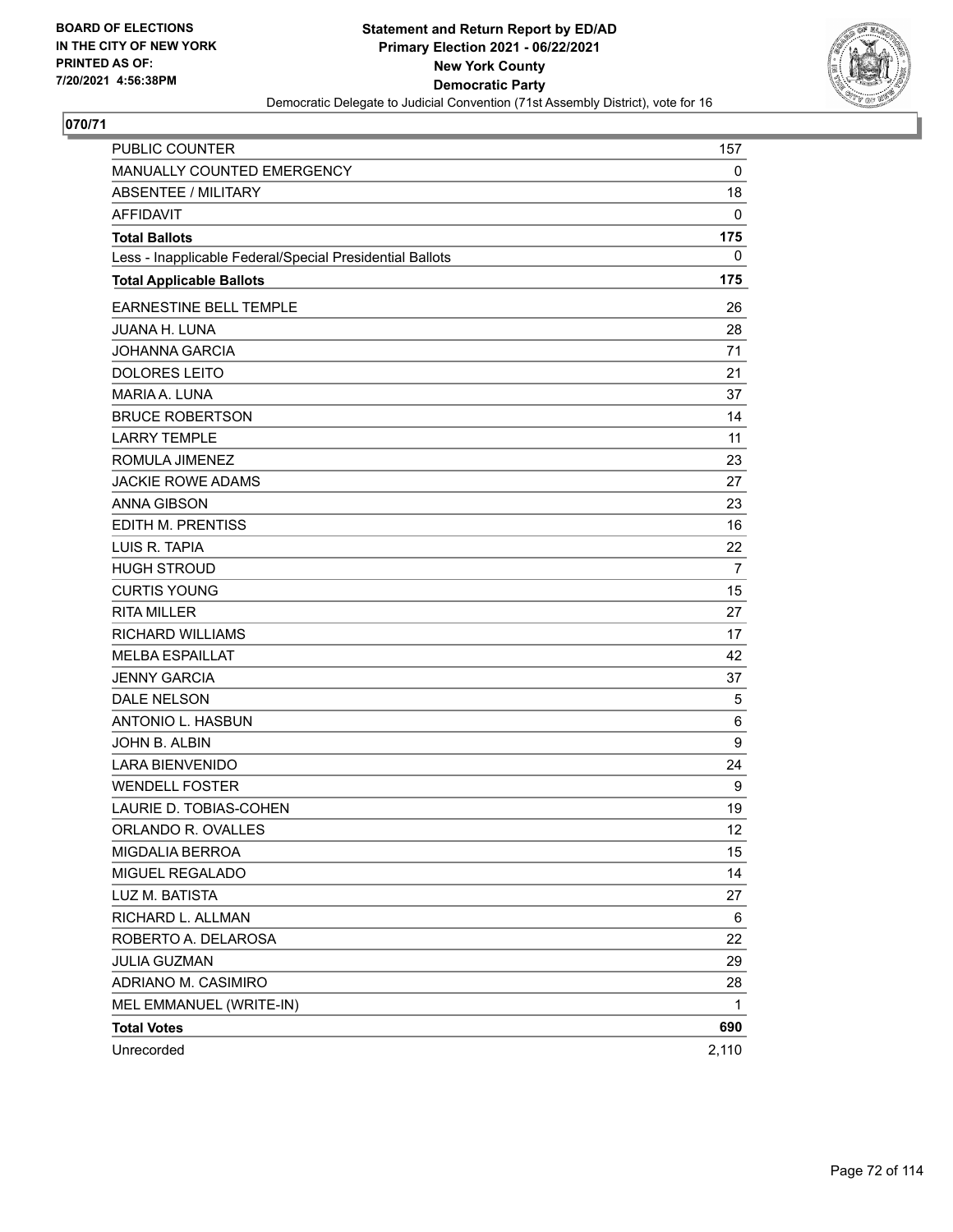

| <b>PUBLIC COUNTER</b>                                    | 171          |
|----------------------------------------------------------|--------------|
| MANUALLY COUNTED EMERGENCY                               | 0            |
| <b>ABSENTEE / MILITARY</b>                               | 19           |
| <b>AFFIDAVIT</b>                                         | 2            |
| <b>Total Ballots</b>                                     | 192          |
| Less - Inapplicable Federal/Special Presidential Ballots | 0            |
| <b>Total Applicable Ballots</b>                          | 192          |
| <b>EARNESTINE BELL TEMPLE</b>                            | 48           |
| <b>JUANA H. LUNA</b>                                     | 34           |
| <b>JOHANNA GARCIA</b>                                    | 52           |
| <b>DOLORES LEITO</b>                                     | 30           |
| <b>MARIA A. LUNA</b>                                     | 44           |
| <b>BRUCE ROBERTSON</b>                                   | 32           |
| <b>LARRY TEMPLE</b>                                      | 27           |
| ROMULA JIMENEZ                                           | 29           |
| <b>JACKIE ROWE ADAMS</b>                                 | 49           |
| <b>ANNA GIBSON</b>                                       | 45           |
| <b>EDITH M. PRENTISS</b>                                 | 32           |
| LUIS R. TAPIA                                            | 26           |
| <b>HUGH STROUD</b>                                       | 22           |
| <b>CURTIS YOUNG</b>                                      | 35           |
| <b>RITA MILLER</b>                                       | 39           |
| <b>RICHARD WILLIAMS</b>                                  | 25           |
| <b>MELBA ESPAILLAT</b>                                   | 31           |
| <b>JENNY GARCIA</b>                                      | 39           |
| <b>DALE NELSON</b>                                       | 21           |
| ANTONIO L. HASBUN                                        | 10           |
| JOHN B. ALBIN                                            | 9            |
| <b>LARA BIENVENIDO</b>                                   | 23           |
| <b>WENDELL FOSTER</b>                                    | 26           |
| LAURIE D. TOBIAS-COHEN                                   | 23           |
| ORLANDO R. OVALLES                                       | 15           |
| <b>MIGDALIA BERROA</b>                                   | 22           |
| MIGUEL REGALADO                                          | 17           |
| LUZ M. BATISTA                                           | 17           |
| RICHARD L. ALLMAN                                        | 19           |
| ROBERTO A. DELAROSA                                      | 20           |
| <b>JULIA GUZMAN</b>                                      | 33           |
| ADRIANO M. CASIMIRO                                      | 17           |
| ABE CORLIGAN (WRITE-IN)                                  | 1            |
| ALETA LAFARGUE (WRITE-IN)                                | $\mathbf{1}$ |
| BARBARA LEE (WRITE-IN)                                   | 1            |
| <b>BEN RICHMAN (WRITE-IN)</b>                            | 1            |
| CHARLES RSHEHEARTELUES (WRITE-IN)                        | 1            |
| DELANEY FLAHERTY (WRITE-IN)                              | 1            |
| <b>GEORGIA PANITON (WRITE-IN)</b>                        | 1            |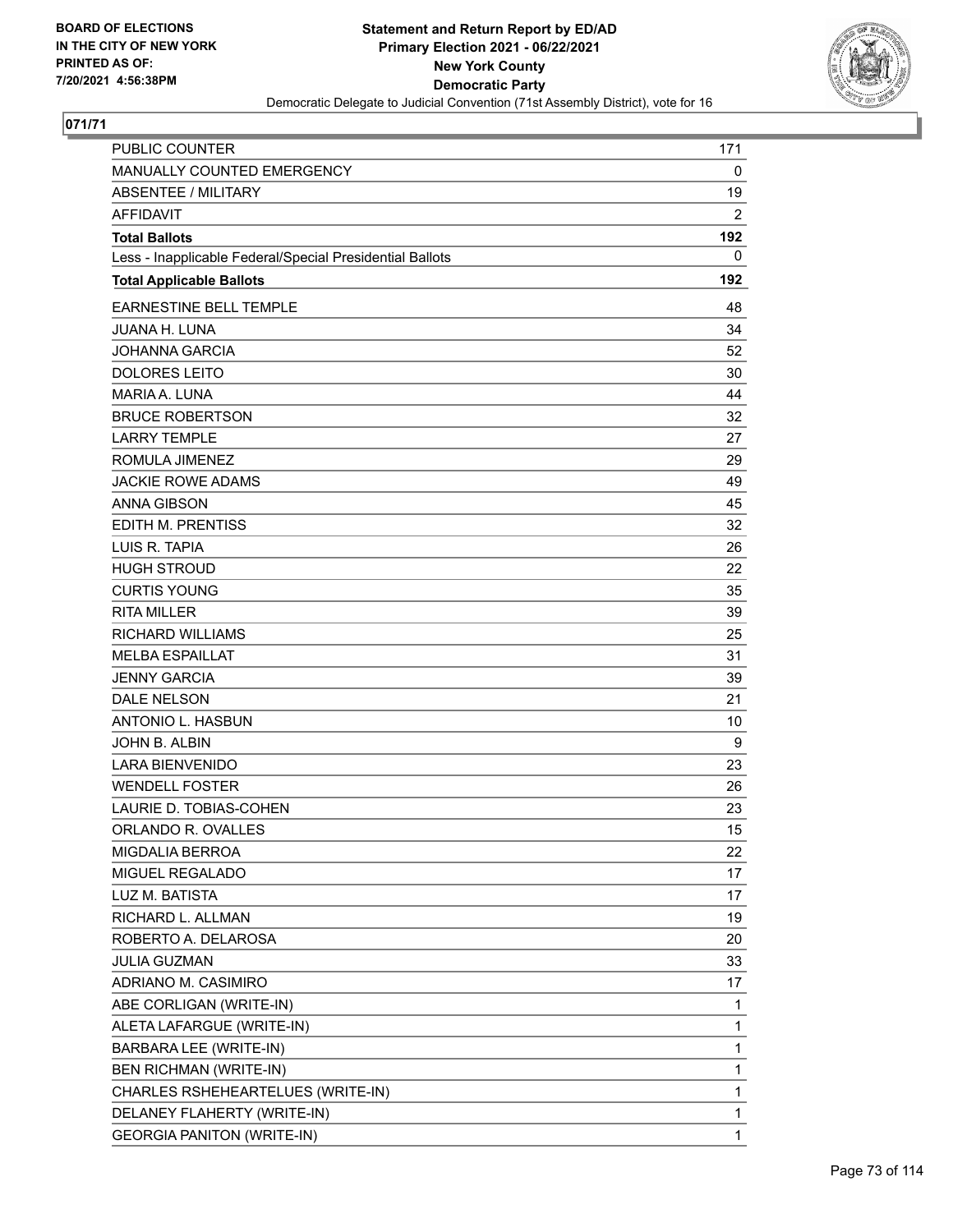

| <b>JULIA ROHDE (WRITE-IN)</b>     |       |
|-----------------------------------|-------|
|                                   |       |
| <b>KENT GARRETT (WRITE-IN)</b>    |       |
| LEBRON JAMES (WRITE-IN)           |       |
| MALAYZ NORDYKE (WRITE-IN)         |       |
| PAPERBOY LOVE PRINCE (WRITE-IN)   |       |
| PIERSON JOHN MCCORMICK (WRITE-IN) |       |
| <b>Total Votes</b>                | 924   |
| Unrecorded                        | 2.148 |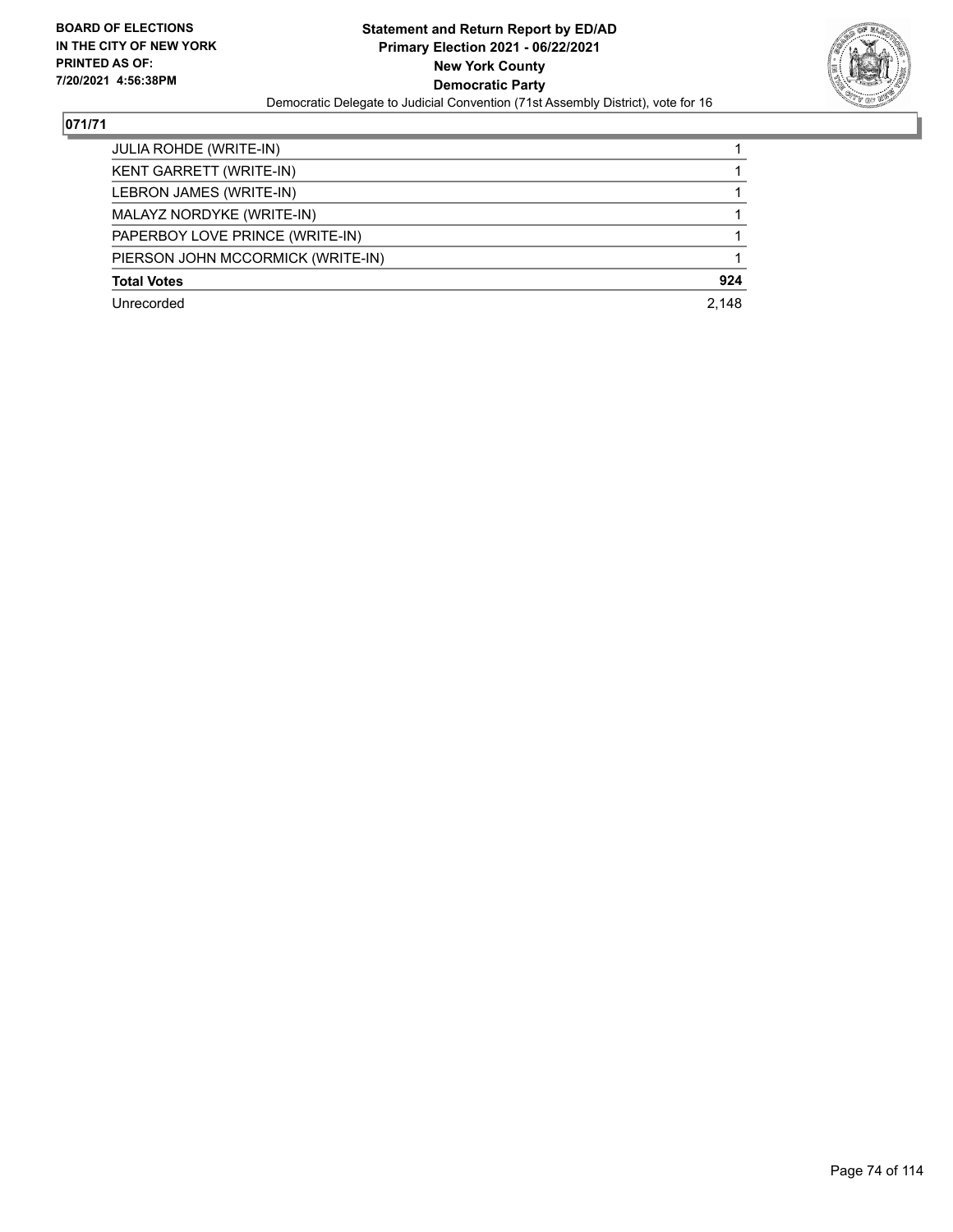

| <b>PUBLIC COUNTER</b>                                    | 131            |
|----------------------------------------------------------|----------------|
| MANUALLY COUNTED EMERGENCY                               | 0              |
| <b>ABSENTEE / MILITARY</b>                               | 3              |
| <b>AFFIDAVIT</b>                                         | 1              |
| <b>Total Ballots</b>                                     | 135            |
| Less - Inapplicable Federal/Special Presidential Ballots | 0              |
| <b>Total Applicable Ballots</b>                          | 135            |
| <b>EARNESTINE BELL TEMPLE</b>                            | 27             |
| <b>JUANA H. LUNA</b>                                     | 29             |
| <b>JOHANNA GARCIA</b>                                    | 53             |
| <b>DOLORES LEITO</b>                                     | 31             |
| <b>MARIA A. LUNA</b>                                     | 40             |
| <b>BRUCE ROBERTSON</b>                                   | 13             |
| <b>LARRY TEMPLE</b>                                      | 13             |
| ROMULA JIMENEZ                                           | 27             |
| <b>JACKIE ROWE ADAMS</b>                                 | 23             |
| <b>ANNA GIBSON</b>                                       | 20             |
| EDITH M. PRENTISS                                        | 21             |
| LUIS R. TAPIA                                            | 25             |
| <b>HUGH STROUD</b>                                       | 10             |
| <b>CURTIS YOUNG</b>                                      | 17             |
| <b>RITA MILLER</b>                                       | 24             |
| <b>RICHARD WILLIAMS</b>                                  | 16             |
| <b>MELBA ESPAILLAT</b>                                   | 31             |
| <b>JENNY GARCIA</b>                                      | 28             |
| DALE NELSON                                              | 8              |
| ANTONIO L. HASBUN                                        | 6              |
| JOHN B. ALBIN                                            | 5              |
| <b>LARA BIENVENIDO</b>                                   | 26             |
| <b>WENDELL FOSTER</b>                                    | 11             |
| LAURIE D. TOBIAS-COHEN                                   | 19             |
| ORLANDO R. OVALLES                                       | 14             |
| MIGDALIA BERROA                                          | 21             |
| MIGUEL REGALADO                                          | 14             |
| LUZ M. BATISTA                                           | 26             |
| RICHARD L. ALLMAN                                        | $\overline{7}$ |
| ROBERTO A. DELAROSA                                      | 23             |
| <b>JULIA GUZMAN</b>                                      | 29             |
| ADRIANO M. CASIMIRO                                      | 14             |
| UNATTRIBUTABLE WRITE-IN (WRITE-IN)                       | 1              |
| <b>Total Votes</b>                                       | 672            |
| Unrecorded                                               | 1,488          |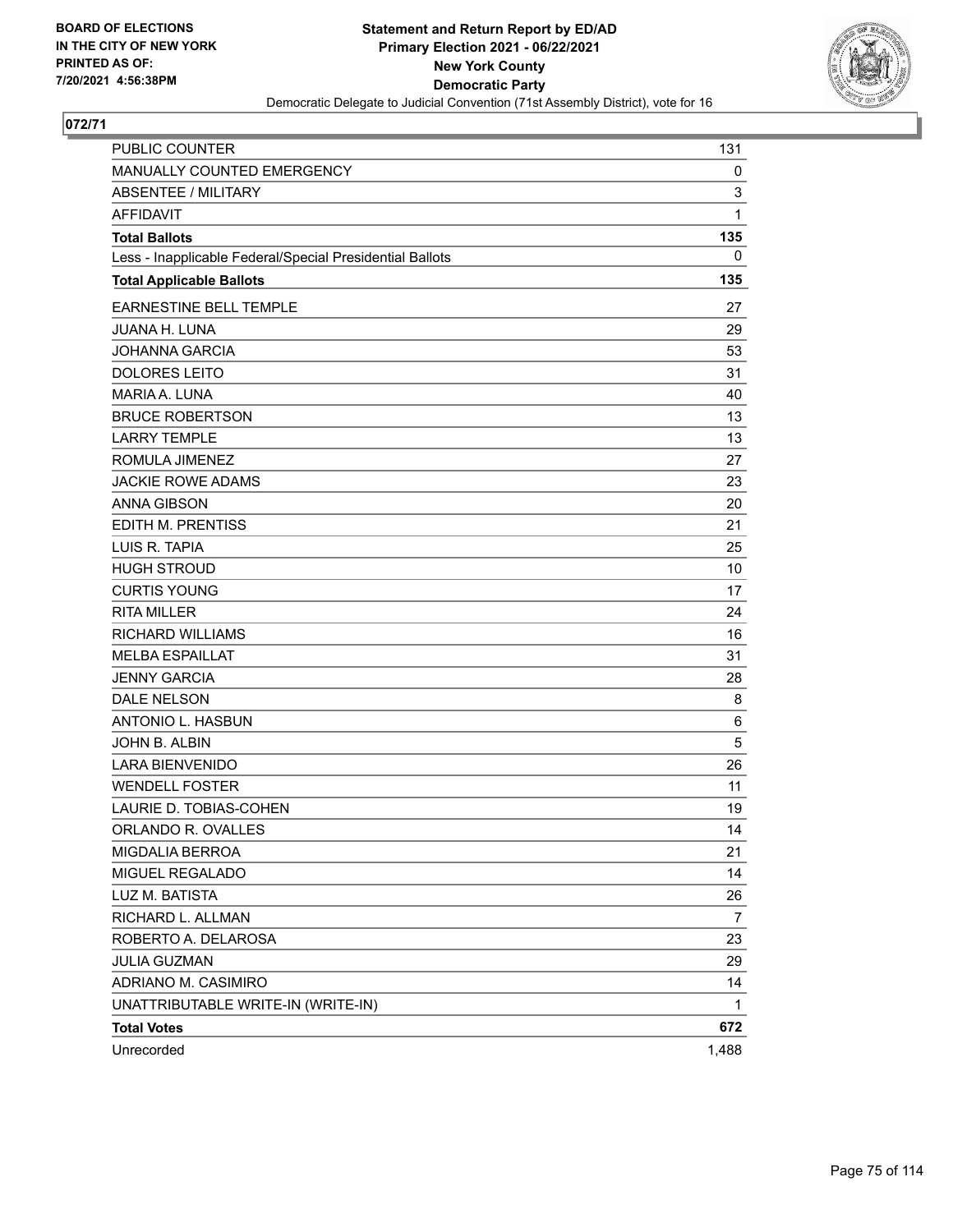

| <b>PUBLIC COUNTER</b>                                    | 229            |
|----------------------------------------------------------|----------------|
| MANUALLY COUNTED EMERGENCY                               | 0              |
| ABSENTEE / MILITARY                                      | 22             |
| <b>AFFIDAVIT</b>                                         | 0              |
| <b>Total Ballots</b>                                     | 251            |
| Less - Inapplicable Federal/Special Presidential Ballots | 0              |
| <b>Total Applicable Ballots</b>                          | 251            |
| <b>EARNESTINE BELL TEMPLE</b>                            | 60             |
| <b>JUANA H. LUNA</b>                                     | 72             |
| <b>JOHANNA GARCIA</b>                                    | 109            |
| <b>DOLORES LEITO</b>                                     | 69             |
| <b>MARIA A. LUNA</b>                                     | 76             |
| <b>BRUCE ROBERTSON</b>                                   | 55             |
| <b>LARRY TEMPLE</b>                                      | 52             |
| ROMULA JIMENEZ                                           | 64             |
| <b>JACKIE ROWE ADAMS</b>                                 | 71             |
| <b>ANNA GIBSON</b>                                       | 72             |
| EDITH M. PRENTISS                                        | 70             |
| LUIS R. TAPIA                                            | 53             |
| <b>HUGH STROUD</b>                                       | 47             |
| <b>CURTIS YOUNG</b>                                      | 52             |
| <b>RITA MILLER</b>                                       | 76             |
| <b>RICHARD WILLIAMS</b>                                  | 51             |
| <b>MELBA ESPAILLAT</b>                                   | 50             |
| <b>JENNY GARCIA</b>                                      | 44             |
| <b>DALE NELSON</b>                                       | 20             |
| ANTONIO L. HASBUN                                        | 13             |
| JOHN B. ALBIN                                            | 17             |
| <b>LARA BIENVENIDO</b>                                   | 42             |
| <b>WENDELL FOSTER</b>                                    | 24             |
| LAURIE D. TOBIAS-COHEN                                   | 36             |
| ORLANDO R. OVALLES                                       | 22             |
| <b>MIGDALIA BERROA</b>                                   | 35             |
| MIGUEL REGALADO                                          | 17             |
| LUZ M. BATISTA                                           | 24             |
| RICHARD L. ALLMAN                                        | 13             |
| ROBERTO A. DELAROSA                                      | 30             |
| <b>JULIA GUZMAN</b>                                      | 47             |
| ADRIANO M. CASIMIRO                                      | 16             |
| ANA URSO (WRITE-IN)                                      | 1              |
| ANDREW MERSON (WRITE-IN)                                 | 1              |
| CAESAR SOLIS (WRITE-IN)                                  | 1              |
| CLAIRE DONNELLY (WRITE-IN)                               | 1              |
| CLAIRE GAFFREY (WRITE-IN)                                | 1              |
| COREY SHOOCK (WRITE-IN)                                  | $\overline{c}$ |
| DARA C. WEISS (WRITE-IN)                                 | 1              |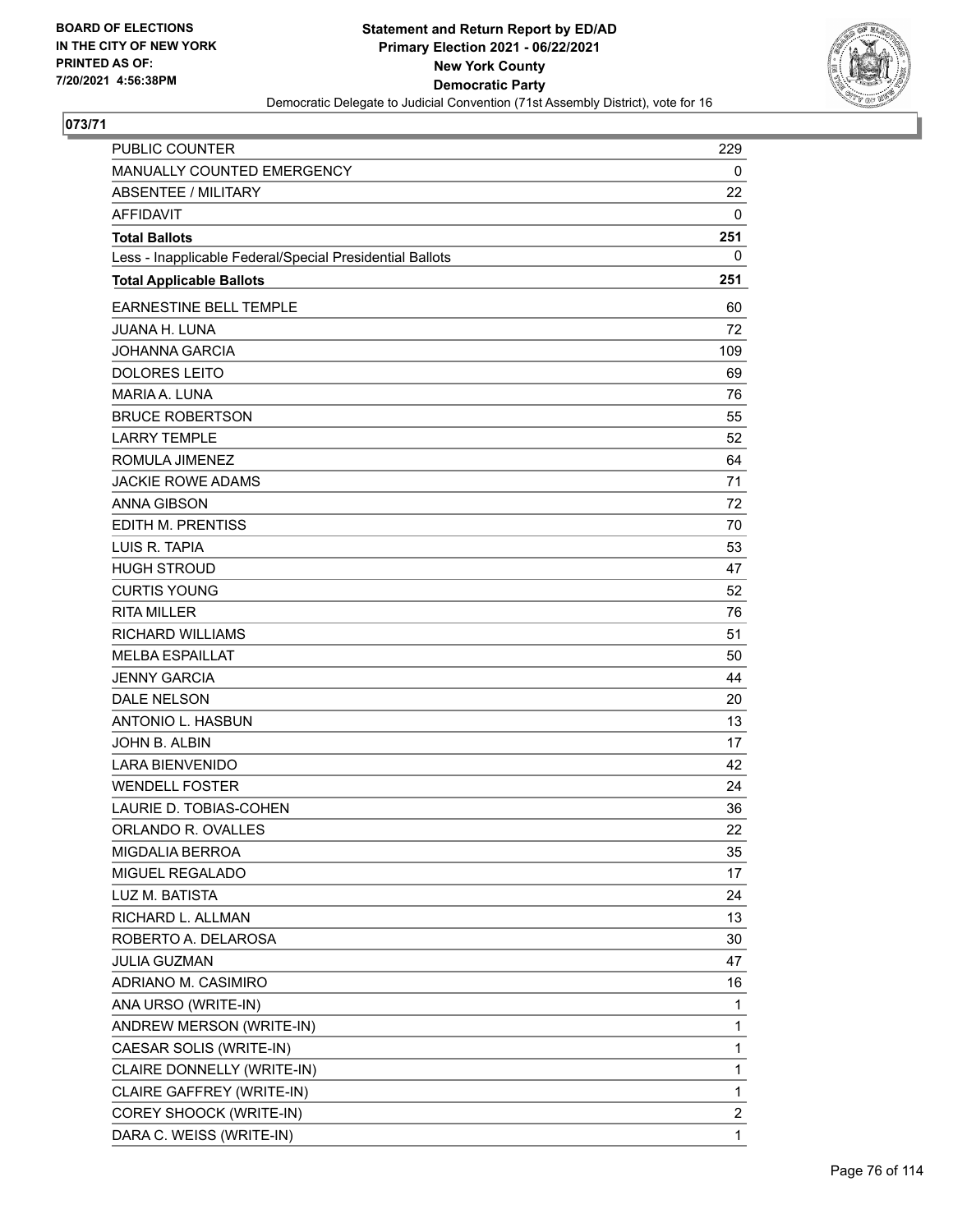

| DARAGH GAFFNEY (WRITE-IN)         |       |
|-----------------------------------|-------|
| DAVID JAROSLAWICZ (WRITE-IN)      |       |
| JEFFREY SCHNEIDER (WRITE-IN)      |       |
| LOURDES MERSON (WRITE-IN)         |       |
| MARTI ALLEN-CUMMINGS (WRITE-IN)   |       |
| MAURICE EDWARDS (WRITE-IN)        |       |
| MICHELLE HOLMAN-SHOOCK (WRITE-IN) |       |
| PETER GRAHAM (WRITE-IN)           |       |
| SERGEY DIDENKO (WRITE-IN)         |       |
| STUART CAMPBELL (WRITE-IN)        |       |
| <b>Total Votes</b>                | 1,517 |
| Unrecorded                        | 2.499 |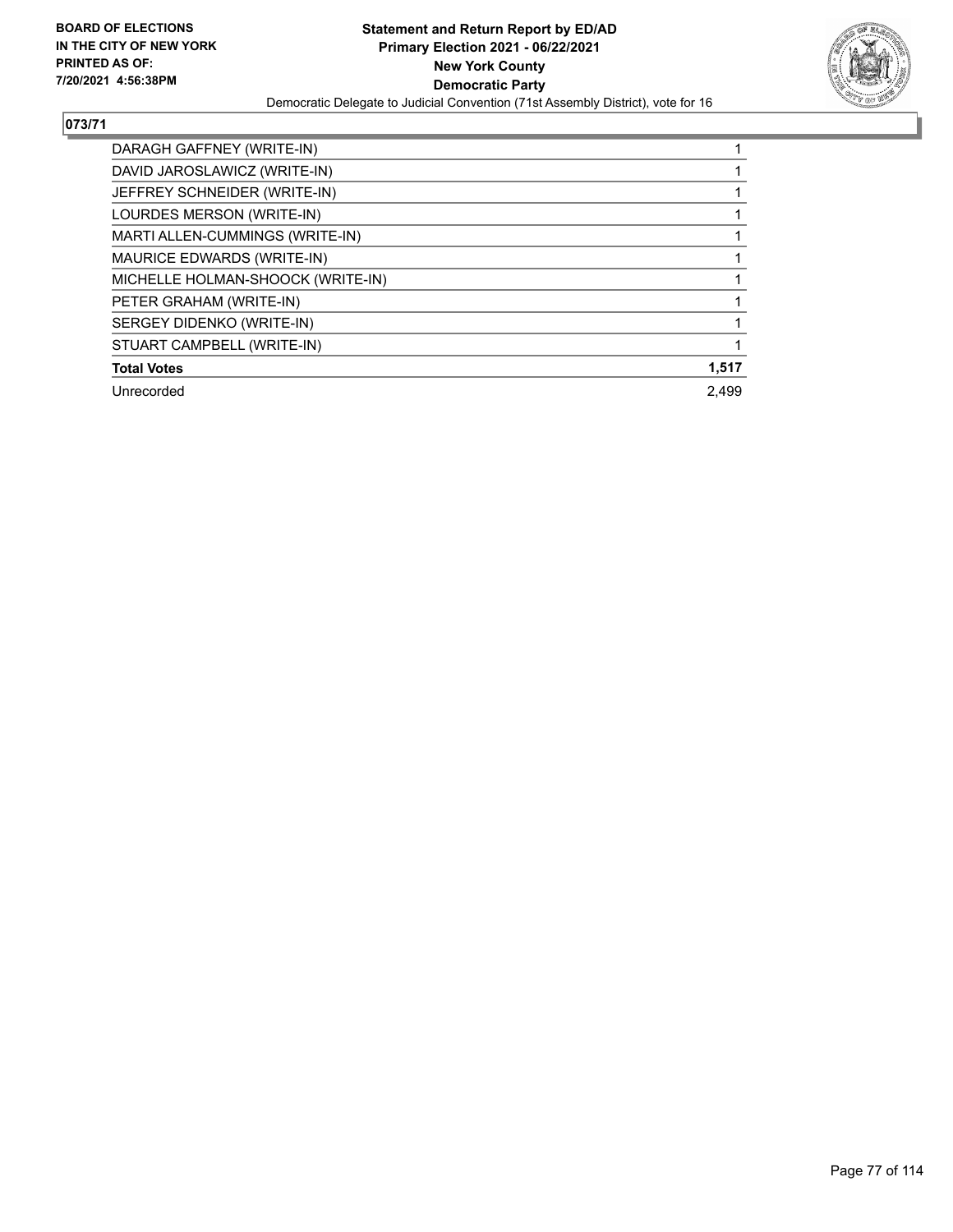

| <b>PUBLIC COUNTER</b>                                    | 196            |
|----------------------------------------------------------|----------------|
| MANUALLY COUNTED EMERGENCY                               | 0              |
| <b>ABSENTEE / MILITARY</b>                               | 22             |
| <b>AFFIDAVIT</b>                                         | 4              |
| <b>Total Ballots</b>                                     | 222            |
| Less - Inapplicable Federal/Special Presidential Ballots | 0              |
| <b>Total Applicable Ballots</b>                          | 222            |
| <b>EARNESTINE BELL TEMPLE</b>                            | 60             |
| <b>JUANA H. LUNA</b>                                     | 61             |
| JOHANNA GARCIA                                           | 107            |
| <b>DOLORES LEITO</b>                                     | 59             |
| <b>MARIA A. LUNA</b>                                     | 66             |
| <b>BRUCE ROBERTSON</b>                                   | 43             |
| <b>LARRY TEMPLE</b>                                      | 34             |
| ROMULA JIMENEZ                                           | 55             |
| <b>JACKIE ROWE ADAMS</b>                                 | 51             |
| <b>ANNA GIBSON</b>                                       | 53             |
| <b>EDITH M. PRENTISS</b>                                 | 50             |
| LUIS R. TAPIA                                            | 43             |
| <b>HUGH STROUD</b>                                       | 37             |
| <b>CURTIS YOUNG</b>                                      | 43             |
| <b>RITA MILLER</b>                                       | 57             |
| RICHARD WILLIAMS                                         | 42             |
| <b>MELBA ESPAILLAT</b>                                   | 51             |
| <b>JENNY GARCIA</b>                                      | 50             |
| <b>DALE NELSON</b>                                       | 24             |
| <b>ANTONIO L. HASBUN</b>                                 | 17             |
| JOHN B. ALBIN                                            | 12             |
| <b>LARA BIENVENIDO</b>                                   | 45             |
| <b>WENDELL FOSTER</b>                                    | 19             |
| LAURIE D. TOBIAS-COHEN                                   | 41             |
| ORLANDO R. OVALLES                                       | 18             |
| <b>MIGDALIA BERROA</b>                                   | 38             |
| MIGUEL REGALADO                                          | 17             |
| LUZ M. BATISTA                                           | 35             |
| RICHARD L. ALLMAN                                        | 22             |
| ROBERTO A. DELAROSA                                      | 29             |
| <b>JULIA GUZMAN</b>                                      | 39             |
| ADRIANO M. CASIMIRO                                      | 26             |
| UNATTRIBUTABLE WRITE-IN (WRITE-IN)                       | 1              |
| UNCOUNTED WRITE-IN PER STATUTE (WRITE-IN)                | $\overline{c}$ |
| <b>Total Votes</b>                                       | 1,347          |
| Unrecorded                                               | 2,205          |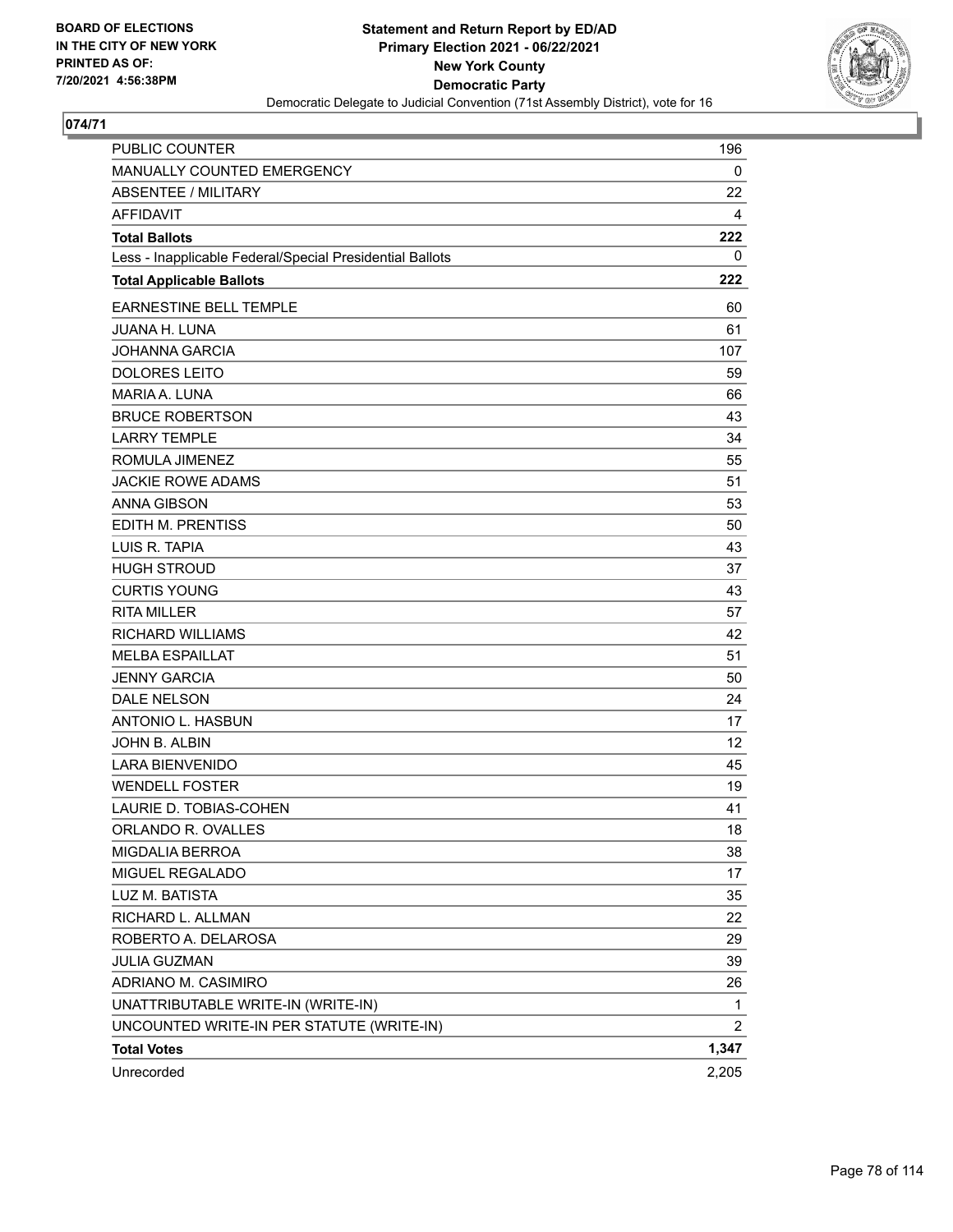

| PUBLIC COUNTER                                           | 173         |
|----------------------------------------------------------|-------------|
| MANUALLY COUNTED EMERGENCY                               | 0           |
| <b>ABSENTEE / MILITARY</b>                               | 6           |
| <b>AFFIDAVIT</b>                                         | $\mathbf 0$ |
| <b>Total Ballots</b>                                     | 179         |
| Less - Inapplicable Federal/Special Presidential Ballots | 0           |
| <b>Total Applicable Ballots</b>                          | 179         |
| <b>EARNESTINE BELL TEMPLE</b>                            | 42          |
| <b>JUANA H. LUNA</b>                                     | 45          |
| <b>JOHANNA GARCIA</b>                                    | 97          |
| <b>DOLORES LEITO</b>                                     | 39          |
| <b>MARIA A. LUNA</b>                                     | 59          |
| <b>BRUCE ROBERTSON</b>                                   | 27          |
| <b>LARRY TEMPLE</b>                                      | 29          |
| ROMULA JIMENEZ                                           | 45          |
| <b>JACKIE ROWE ADAMS</b>                                 | 40          |
| <b>ANNA GIBSON</b>                                       | 37          |
| EDITH M. PRENTISS                                        | 35          |
| LUIS R. TAPIA                                            | 44          |
| <b>HUGH STROUD</b>                                       | 27          |
| <b>CURTIS YOUNG</b>                                      | 31          |
| <b>RITA MILLER</b>                                       | 48          |
| <b>RICHARD WILLIAMS</b>                                  | 25          |
| <b>MELBA ESPAILLAT</b>                                   | 53          |
| <b>JENNY GARCIA</b>                                      | 51          |
| DALE NELSON                                              | 15          |
| ANTONIO L. HASBUN                                        | 17          |
| JOHN B. ALBIN                                            | 14          |
| <b>LARA BIENVENIDO</b>                                   | 36          |
| <b>WENDELL FOSTER</b>                                    | 18          |
| LAURIE D. TOBIAS-COHEN                                   | 26          |
| ORLANDO R. OVALLES                                       | 21          |
| MIGDALIA BERROA                                          | 34          |
| MIGUEL REGALADO                                          | 23          |
| LUZ M. BATISTA                                           | 36          |
| RICHARD L. ALLMAN                                        | 14          |
| ROBERTO A. DELAROSA                                      | 27          |
| <b>JULIA GUZMAN</b>                                      | 44          |
| ADRIANO M. CASIMIRO                                      | 24          |
| <b>Total Votes</b>                                       | 1,123       |
| Unrecorded                                               | 1,741       |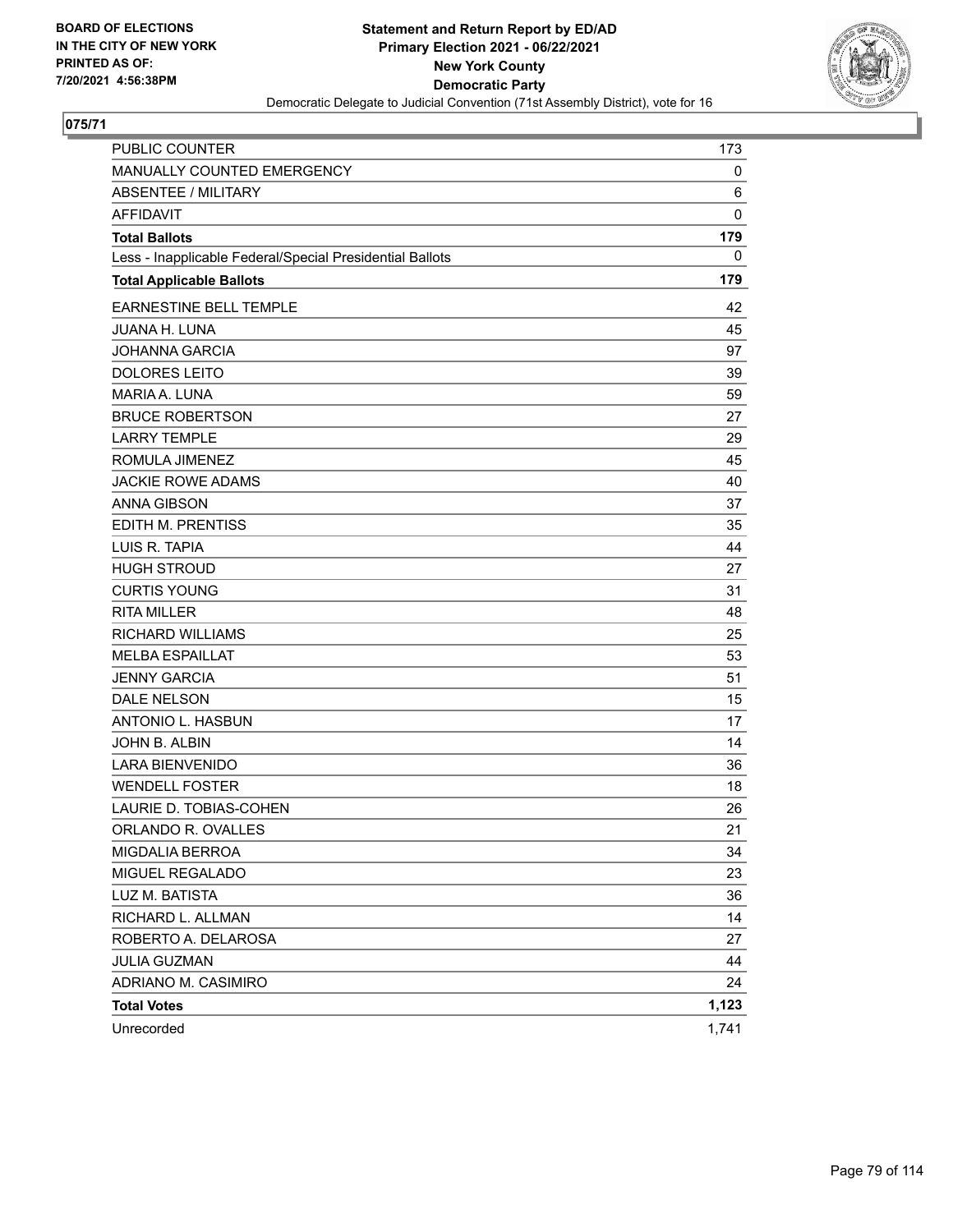

| <b>PUBLIC COUNTER</b>                                    | 275   |
|----------------------------------------------------------|-------|
| MANUALLY COUNTED EMERGENCY                               | 0     |
| <b>ABSENTEE / MILITARY</b>                               | 18    |
| <b>AFFIDAVIT</b>                                         | 1     |
| <b>Total Ballots</b>                                     | 294   |
| Less - Inapplicable Federal/Special Presidential Ballots | 0     |
| <b>Total Applicable Ballots</b>                          | 294   |
| <b>EARNESTINE BELL TEMPLE</b>                            | 102   |
| <b>JUANA H. LUNA</b>                                     | 97    |
| <b>JOHANNA GARCIA</b>                                    | 145   |
| <b>DOLORES LEITO</b>                                     | 89    |
| MARIA A. LUNA                                            | 114   |
| <b>BRUCE ROBERTSON</b>                                   | 81    |
| <b>LARRY TEMPLE</b>                                      | 80    |
| ROMULA JIMENEZ                                           | 86    |
| <b>JACKIE ROWE ADAMS</b>                                 | 93    |
| <b>ANNA GIBSON</b>                                       | 97    |
| EDITH M. PRENTISS                                        | 101   |
| LUIS R. TAPIA                                            | 78    |
| <b>HUGH STROUD</b>                                       | 73    |
| <b>CURTIS YOUNG</b>                                      | 80    |
| <b>RITA MILLER</b>                                       | 97    |
| <b>RICHARD WILLIAMS</b>                                  | 72    |
| <b>MELBA ESPAILLAT</b>                                   | 59    |
| <b>JENNY GARCIA</b>                                      | 61    |
| <b>DALE NELSON</b>                                       | 22    |
| ANTONIO L. HASBUN                                        | 19    |
| JOHN B. ALBIN                                            | 20    |
| <b>LARA BIENVENIDO</b>                                   | 48    |
| <b>WENDELL FOSTER</b>                                    | 25    |
| LAURIE D. TOBIAS-COHEN                                   | 48    |
| ORLANDO R. OVALLES                                       | 23    |
| MIGDALIA BERROA                                          | 39    |
| MIGUEL REGALADO                                          | 20    |
| LUZ M. BATISTA                                           | 40    |
| RICHARD L. ALLMAN                                        | 29    |
| ROBERTO A. DELAROSA                                      | 29    |
| <b>JULIA GUZMAN</b>                                      | 54    |
| ADRIANO M. CASIMIRO                                      | 20    |
| UNATTRIBUTABLE WRITE-IN (WRITE-IN)                       | 16    |
| <b>Total Votes</b>                                       | 2,057 |
| Unrecorded                                               | 2,647 |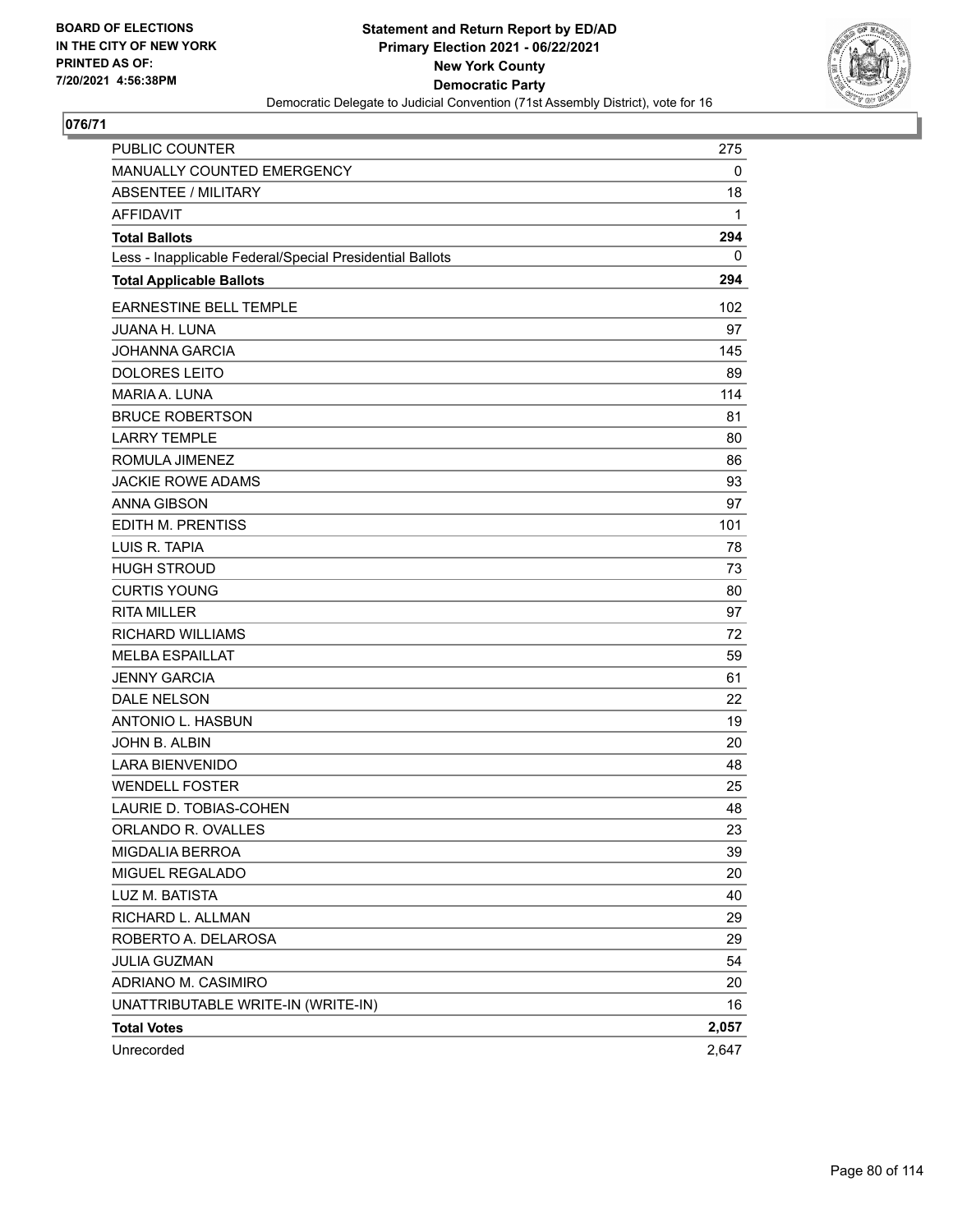

| PUBLIC COUNTER                                           | 319          |
|----------------------------------------------------------|--------------|
| MANUALLY COUNTED EMERGENCY                               | 0            |
| <b>ABSENTEE / MILITARY</b>                               | 33           |
| <b>AFFIDAVIT</b>                                         | 5            |
| <b>Total Ballots</b>                                     | 357          |
| Less - Inapplicable Federal/Special Presidential Ballots | 0            |
| <b>Total Applicable Ballots</b>                          | 357          |
| EARNESTINE BELL TEMPLE                                   | 112          |
| <b>JUANA H. LUNA</b>                                     | 109          |
| <b>JOHANNA GARCIA</b>                                    | 168          |
| <b>DOLORES LEITO</b>                                     | 106          |
| MARIA A. LUNA                                            | 129          |
| <b>BRUCE ROBERTSON</b>                                   | 81           |
| <b>LARRY TEMPLE</b>                                      | 72           |
| ROMULA JIMENEZ                                           | 95           |
| <b>JACKIE ROWE ADAMS</b>                                 | 116          |
| <b>ANNA GIBSON</b>                                       | 113          |
| <b>EDITH M. PRENTISS</b>                                 | 100          |
| LUIS R. TAPIA                                            | 67           |
| <b>HUGH STROUD</b>                                       | 65           |
| <b>CURTIS YOUNG</b>                                      | 78           |
| <b>RITA MILLER</b>                                       | 112          |
| <b>RICHARD WILLIAMS</b>                                  | 67           |
| <b>MELBA ESPAILLAT</b>                                   | 80           |
| <b>JENNY GARCIA</b>                                      | 77           |
| <b>DALE NELSON</b>                                       | 32           |
| <b>ANTONIO L. HASBUN</b>                                 | 21           |
| <b>JOHN B. ALBIN</b>                                     | 25           |
| <b>LARA BIENVENIDO</b>                                   | 75           |
| <b>WENDELL FOSTER</b>                                    | 32           |
| LAURIE D. TOBIAS-COHEN                                   | 82           |
| ORLANDO R. OVALLES                                       | 28           |
| <b>MIGDALIA BERROA</b>                                   | 55           |
| MIGUEL REGALADO                                          | 24           |
| LUZ M. BATISTA                                           | 51           |
| RICHARD L. ALLMAN                                        | 24           |
| ROBERTO A. DELAROSA                                      | 32           |
| <b>JULIA GUZMAN</b>                                      | 75           |
| ADRIANO M. CASIMIRO                                      | 25           |
| GERALD A. ROSEN (WRITE-IN)                               | 1            |
| JEFFREY H. GLADSTONE (WRITE-IN)                          | 1            |
| UNATTRIBUTABLE WRITE-IN (WRITE-IN)                       | $\mathbf{1}$ |
| <b>Total Votes</b>                                       | 2,331        |
| Unrecorded                                               | 3,381        |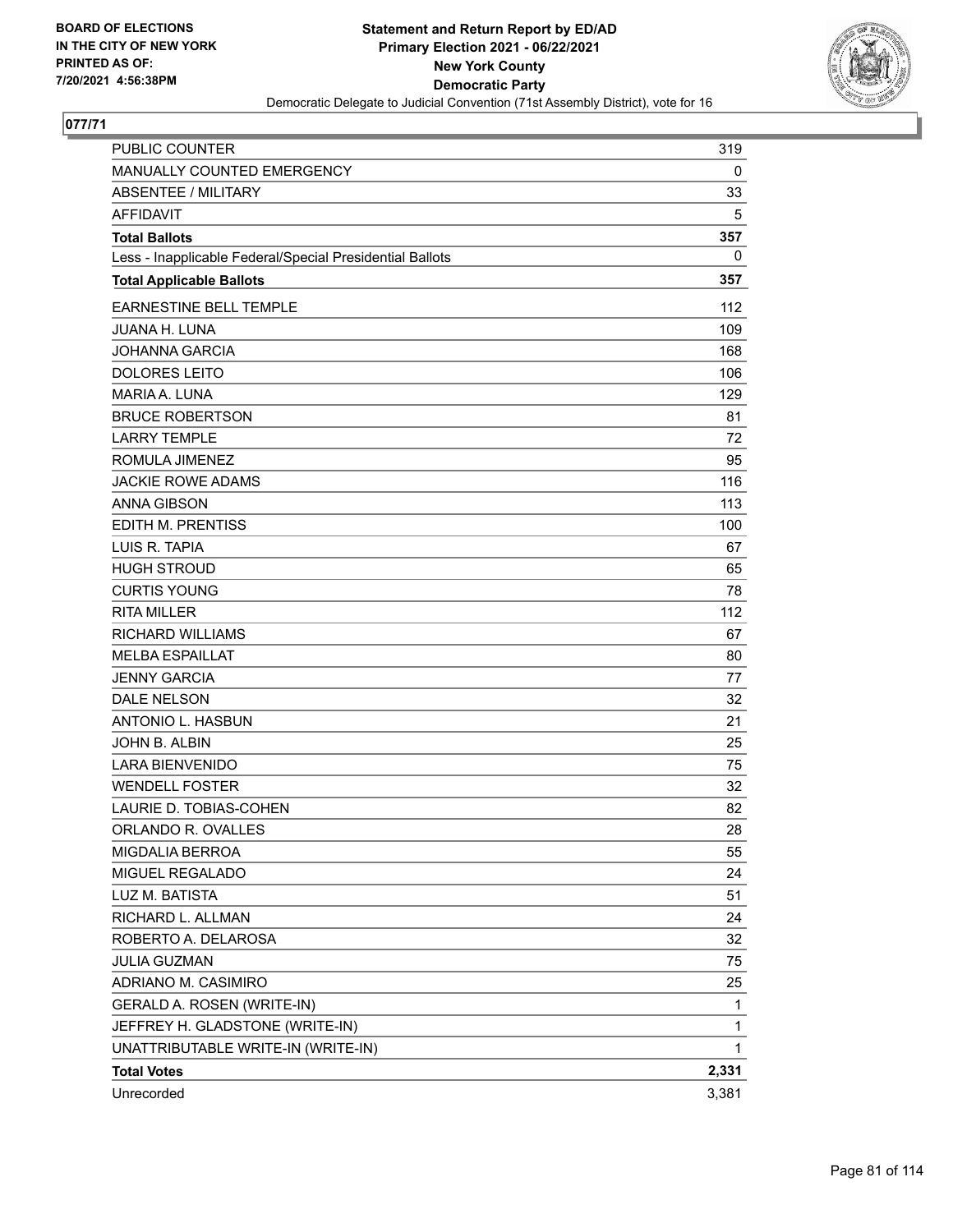

| PUBLIC COUNTER                                           | 363   |
|----------------------------------------------------------|-------|
| MANUALLY COUNTED EMERGENCY                               | 0     |
| <b>ABSENTEE / MILITARY</b>                               | 52    |
| <b>AFFIDAVIT</b>                                         | 2     |
| <b>Total Ballots</b>                                     | 417   |
| Less - Inapplicable Federal/Special Presidential Ballots | 0     |
| <b>Total Applicable Ballots</b>                          | 417   |
| EARNESTINE BELL TEMPLE                                   | 128   |
| <b>JUANA H. LUNA</b>                                     | 118   |
| <b>JOHANNA GARCIA</b>                                    | 184   |
| <b>DOLORES LEITO</b>                                     | 116   |
| MARIA A. LUNA                                            | 131   |
| <b>BRUCE ROBERTSON</b>                                   | 101   |
| <b>LARRY TEMPLE</b>                                      | 90    |
| ROMULA JIMENEZ                                           | 108   |
| <b>JACKIE ROWE ADAMS</b>                                 | 116   |
| <b>ANNA GIBSON</b>                                       | 115   |
| EDITH M. PRENTISS                                        | 111   |
| LUIS R. TAPIA                                            | 87    |
| <b>HUGH STROUD</b>                                       | 90    |
| <b>CURTIS YOUNG</b>                                      | 94    |
| <b>RITA MILLER</b>                                       | 121   |
| <b>RICHARD WILLIAMS</b>                                  | 89    |
| <b>MELBA ESPAILLAT</b>                                   | 71    |
| <b>JENNY GARCIA</b>                                      | 66    |
| <b>DALE NELSON</b>                                       | 34    |
| ANTONIO L. HASBUN                                        | 26    |
| JOHN B. ALBIN                                            | 37    |
| <b>LARA BIENVENIDO</b>                                   | 57    |
| <b>WENDELL FOSTER</b>                                    | 34    |
| LAURIE D. TOBIAS-COHEN                                   | 71    |
| ORLANDO R. OVALLES                                       | 32    |
| MIGDALIA BERROA                                          | 48    |
| MIGUEL REGALADO                                          | 37    |
| LUZ M. BATISTA                                           | 41    |
| RICHARD L. ALLMAN                                        | 36    |
| ROBERTO A. DELAROSA                                      | 35    |
| <b>JULIA GUZMAN</b>                                      | 65    |
| ADRIANO M. CASIMIRO                                      | 26    |
| JAMES V. BRACCHITTA (WRITE-IN)                           | 1     |
| KEN MILLER (WRITE-IN)                                    | 1     |
| <b>Total Votes</b>                                       | 2,517 |
| Unrecorded                                               | 4,155 |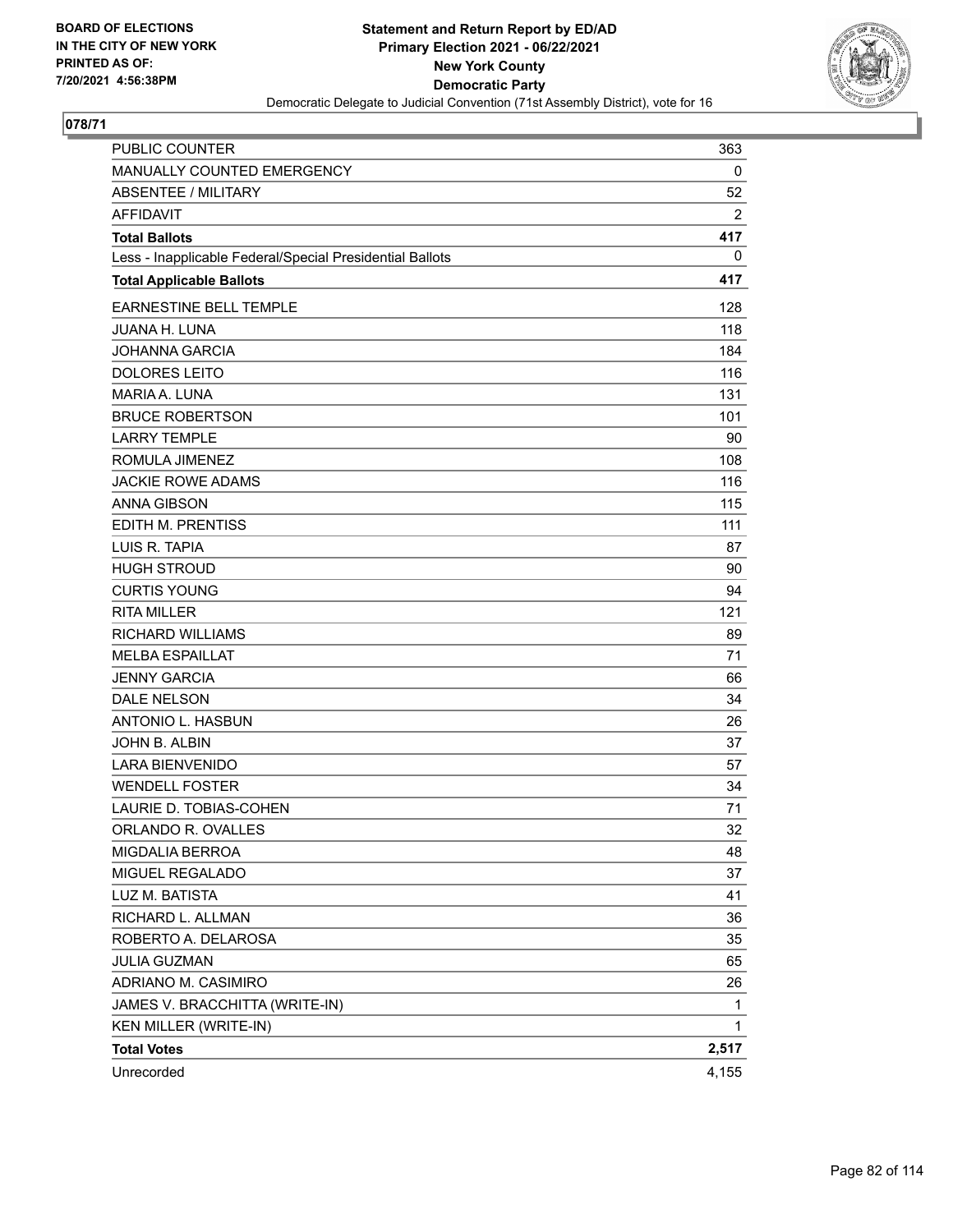

| PUBLIC COUNTER                                           | 391   |
|----------------------------------------------------------|-------|
| MANUALLY COUNTED EMERGENCY                               | 0     |
| <b>ABSENTEE / MILITARY</b>                               | 41    |
| <b>AFFIDAVIT</b>                                         | 3     |
| <b>Total Ballots</b>                                     | 435   |
| Less - Inapplicable Federal/Special Presidential Ballots | 0     |
| <b>Total Applicable Ballots</b>                          | 435   |
| EARNESTINE BELL TEMPLE                                   | 136   |
| <b>JUANA H. LUNA</b>                                     | 134   |
| <b>JOHANNA GARCIA</b>                                    | 204   |
| <b>DOLORES LEITO</b>                                     | 138   |
| MARIA A. LUNA                                            | 157   |
| <b>BRUCE ROBERTSON</b>                                   | 114   |
| <b>LARRY TEMPLE</b>                                      | 109   |
| ROMULA JIMENEZ                                           | 125   |
| <b>JACKIE ROWE ADAMS</b>                                 | 139   |
| <b>ANNA GIBSON</b>                                       | 145   |
| EDITH M. PRENTISS                                        | 134   |
| LUIS R. TAPIA                                            | 103   |
| <b>HUGH STROUD</b>                                       | 110   |
| <b>CURTIS YOUNG</b>                                      | 110   |
| <b>RITA MILLER</b>                                       | 150   |
| <b>RICHARD WILLIAMS</b>                                  | 107   |
| <b>MELBA ESPAILLAT</b>                                   | 74    |
| <b>JENNY GARCIA</b>                                      | 79    |
| <b>DALE NELSON</b>                                       | 39    |
| ANTONIO L. HASBUN                                        | 35    |
| JOHN B. ALBIN                                            | 39    |
| <b>LARA BIENVENIDO</b>                                   | 81    |
| <b>WENDELL FOSTER</b>                                    | 44    |
| LAURIE D. TOBIAS-COHEN                                   | 80    |
| ORLANDO R. OVALLES                                       | 38    |
| <b>MIGDALIA BERROA</b>                                   | 59    |
| MIGUEL REGALADO                                          | 36    |
| LUZ M. BATISTA                                           | 44    |
| RICHARD L. ALLMAN                                        | 50    |
| ROBERTO A. DELAROSA                                      | 31    |
| <b>JULIA GUZMAN</b>                                      | 81    |
| ADRIANO M. CASIMIRO                                      | 27    |
| <b>BURBORN KANOVIT (WRITE-IN)</b>                        | 1     |
| MARGARET L. DONEVAN (WRITE-IN)                           | 1     |
| RUTH WESTHEIMER (WRITE-IN)                               | 1     |
| UNATTRIBUTABLE WRITE-IN (WRITE-IN)                       | 5     |
| <b>Total Votes</b>                                       | 2,960 |
| Unrecorded                                               | 4,000 |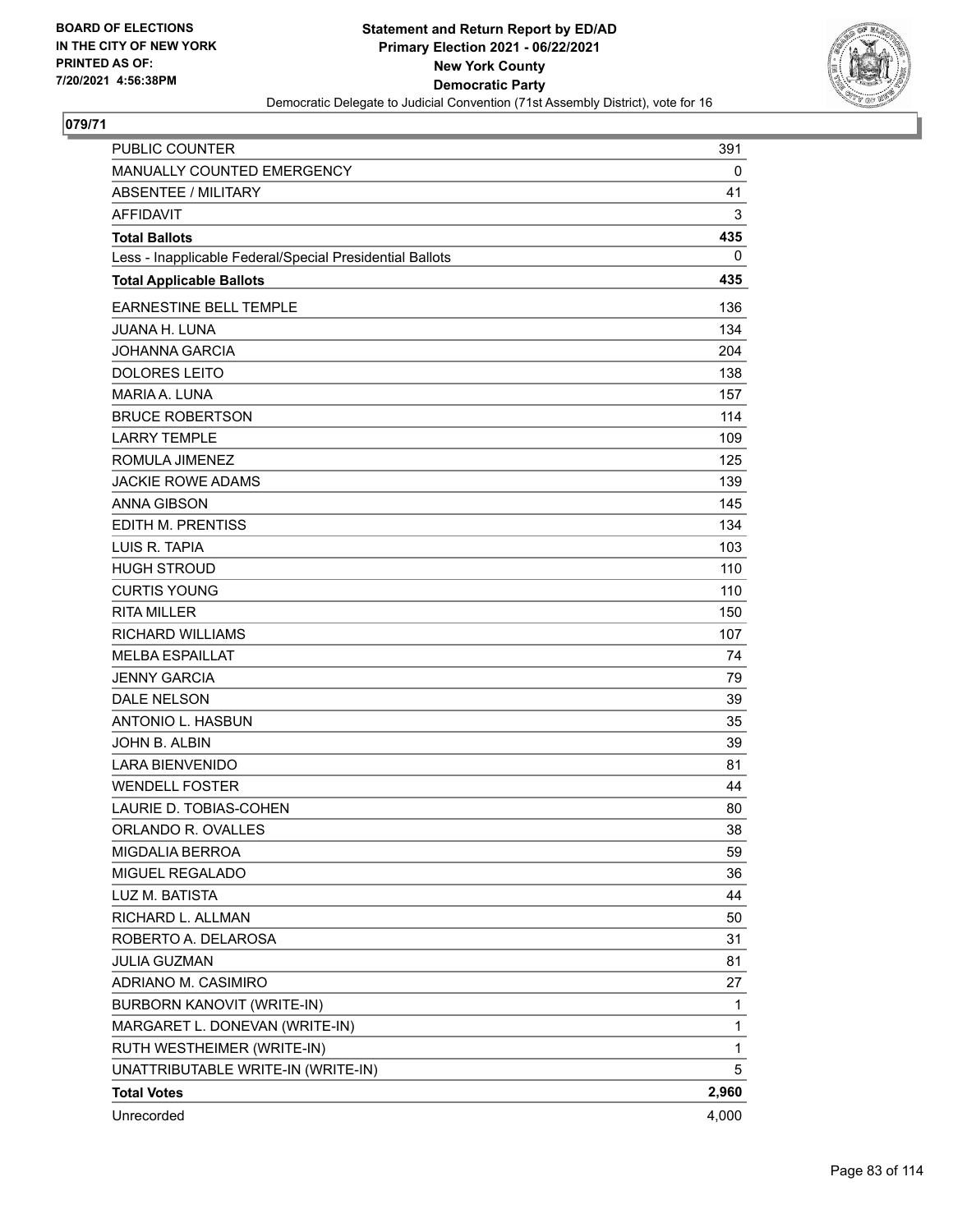

| PUBLIC COUNTER                                           | 188   |
|----------------------------------------------------------|-------|
| MANUALLY COUNTED EMERGENCY                               | 0     |
| <b>ABSENTEE / MILITARY</b>                               | 20    |
| <b>AFFIDAVIT</b>                                         | 2     |
| <b>Total Ballots</b>                                     | 210   |
| Less - Inapplicable Federal/Special Presidential Ballots | 0     |
| <b>Total Applicable Ballots</b>                          | 210   |
| <b>EARNESTINE BELL TEMPLE</b>                            | 57    |
| <b>JUANA H. LUNA</b>                                     | 59    |
| <b>JOHANNA GARCIA</b>                                    | 105   |
| <b>DOLORES LEITO</b>                                     | 53    |
| <b>MARIA A. LUNA</b>                                     | 66    |
| <b>BRUCE ROBERTSON</b>                                   | 44    |
| <b>LARRY TEMPLE</b>                                      | 38    |
| ROMULA JIMENEZ                                           | 50    |
| <b>JACKIE ROWE ADAMS</b>                                 | 57    |
| <b>ANNA GIBSON</b>                                       | 62    |
| EDITH M. PRENTISS                                        | 59    |
| LUIS R. TAPIA                                            | 42    |
| <b>HUGH STROUD</b>                                       | 40    |
| <b>CURTIS YOUNG</b>                                      | 46    |
| <b>RITA MILLER</b>                                       | 56    |
| <b>RICHARD WILLIAMS</b>                                  | 38    |
| <b>MELBA ESPAILLAT</b>                                   | 41    |
| <b>JENNY GARCIA</b>                                      | 38    |
| DALE NELSON                                              | 11    |
| ANTONIO L. HASBUN                                        | 9     |
| JOHN B. ALBIN                                            | 12    |
| <b>LARA BIENVENIDO</b>                                   | 37    |
| <b>WENDELL FOSTER</b>                                    | 14    |
| LAURIE D. TOBIAS-COHEN                                   | 40    |
| ORLANDO R. OVALLES                                       | 13    |
| MIGDALIA BERROA                                          | 25    |
| MIGUEL REGALADO                                          | 12    |
| LUZ M. BATISTA                                           | 24    |
| RICHARD L. ALLMAN                                        | 14    |
| ROBERTO A. DELAROSA                                      | 14    |
| <b>JULIA GUZMAN</b>                                      | 36    |
| ADRIANO M. CASIMIRO                                      | 15    |
| CHARMAINE CRABAUGH (WRITE-IN)                            | 1     |
| <b>Total Votes</b>                                       | 1,228 |
| Unrecorded                                               | 2,132 |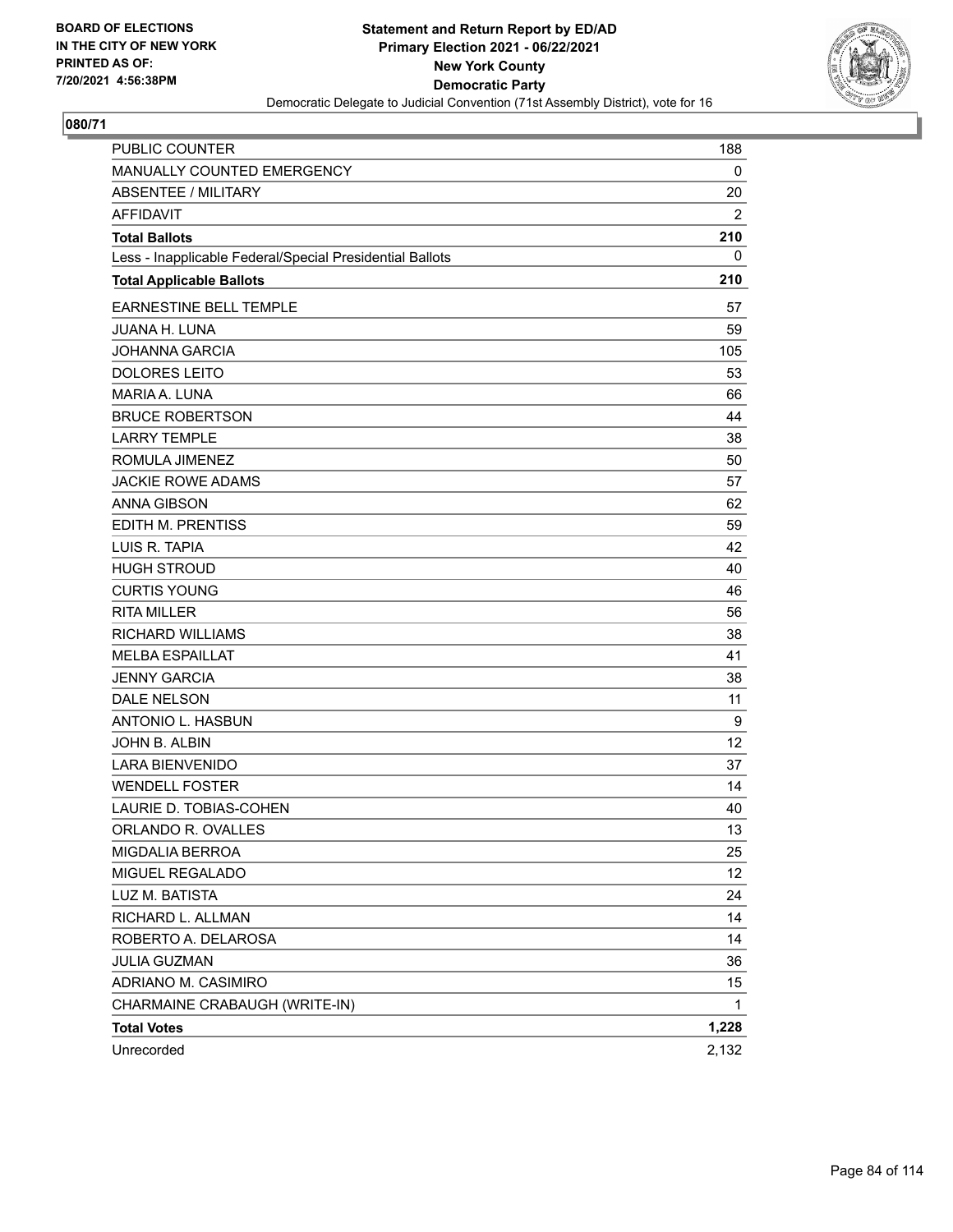

| <b>PUBLIC COUNTER</b>                                    | 264          |
|----------------------------------------------------------|--------------|
| MANUALLY COUNTED EMERGENCY                               | 0            |
| <b>ABSENTEE / MILITARY</b>                               | 27           |
| <b>AFFIDAVIT</b>                                         | 5            |
| <b>Total Ballots</b>                                     | 296          |
| Less - Inapplicable Federal/Special Presidential Ballots | 0            |
| <b>Total Applicable Ballots</b>                          | 296          |
| <b>EARNESTINE BELL TEMPLE</b>                            | 89           |
| <b>JUANA H. LUNA</b>                                     | 74           |
| <b>JOHANNA GARCIA</b>                                    | 138          |
| <b>DOLORES LEITO</b>                                     | 75           |
| MARIA A. LUNA                                            | 96           |
| <b>BRUCE ROBERTSON</b>                                   | 69           |
| <b>LARRY TEMPLE</b>                                      | 66           |
| ROMULA JIMENEZ                                           | 71           |
| <b>JACKIE ROWE ADAMS</b>                                 | 83           |
| <b>ANNA GIBSON</b>                                       | 86           |
| EDITH M. PRENTISS                                        | 88           |
| LUIS R. TAPIA                                            | 61           |
| <b>HUGH STROUD</b>                                       | 61           |
| <b>CURTIS YOUNG</b>                                      | 74           |
| <b>RITA MILLER</b>                                       | 91           |
| <b>RICHARD WILLIAMS</b>                                  | 58           |
| <b>MELBA ESPAILLAT</b>                                   | 56           |
| <b>JENNY GARCIA</b>                                      | 70           |
| <b>DALE NELSON</b>                                       | 30           |
| ANTONIO L. HASBUN                                        | 23           |
| JOHN B. ALBIN                                            | 20           |
| <b>LARA BIENVENIDO</b>                                   | 49           |
| <b>WENDELL FOSTER</b>                                    | 37           |
| LAURIE D. TOBIAS-COHEN                                   | 61           |
| ORLANDO R. OVALLES                                       | 26           |
| <b>MIGDALIA BERROA</b>                                   | 44           |
| MIGUEL REGALADO                                          | 24           |
| LUZ M. BATISTA                                           | 44           |
| RICHARD L. ALLMAN                                        | 33           |
| ROBERTO A. DELAROSA                                      | 35           |
| <b>JULIA GUZMAN</b>                                      | 58           |
| ADRIANO M. CASIMIRO                                      | 28           |
| AMBER A LEE FROST (WRITE-IN)                             | 1            |
| ARIEL POSTER (WRITE-IN)                                  | $\mathbf{1}$ |
| DAVID TOLCHIN, ESQ. (WRITE-IN)                           | 1            |
| ELIZABETH FISHER (WRITE-IN)                              | 1            |
| FELIX BIEDERMAN (WRITE-IN)                               | 1            |
| GUSTAVO BRUCKNER, ESQ. (WRITE-IN)                        | 1            |
| JEREMY MONTANO (WRITE-IN)                                | 1            |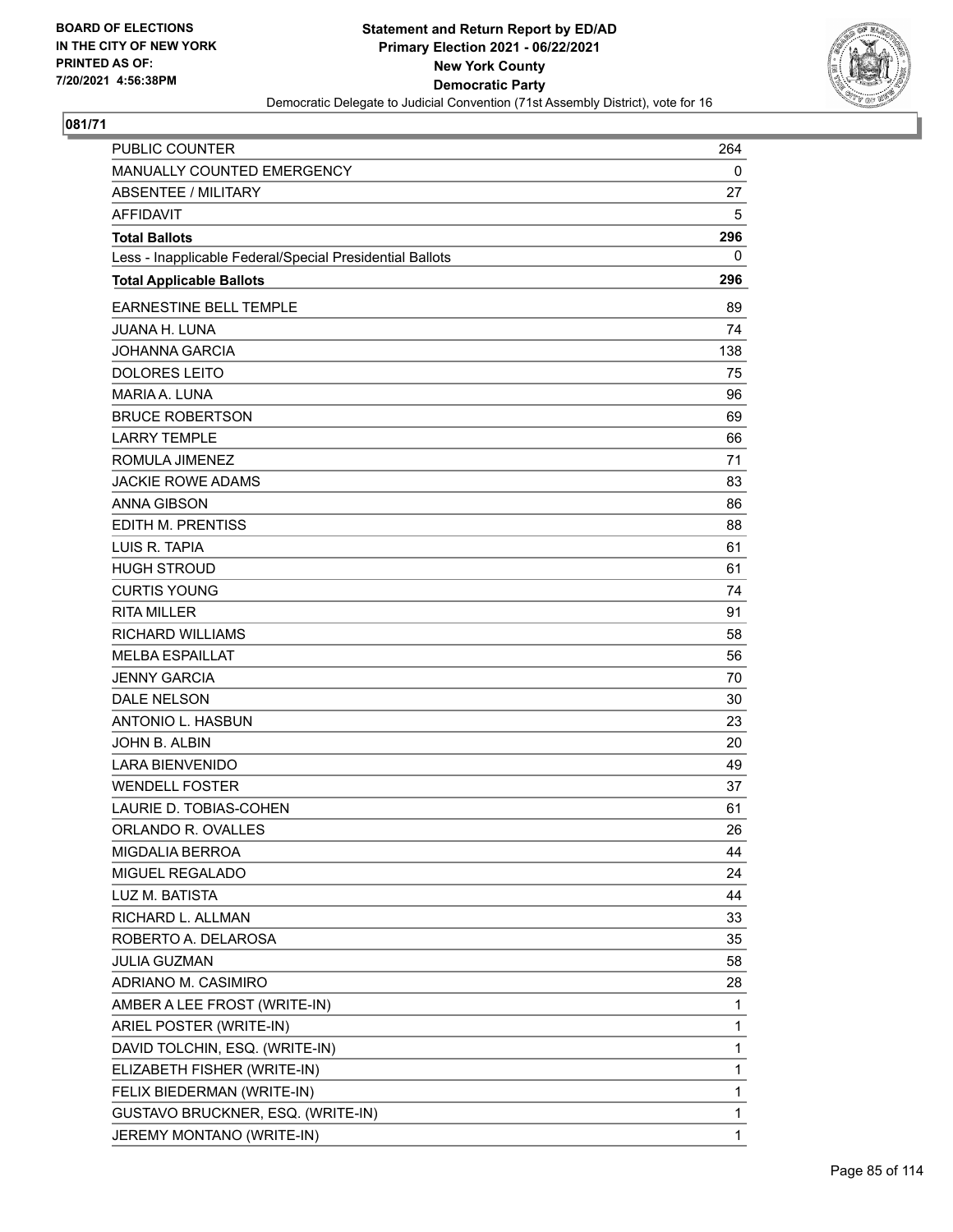

| KATIE HARPER (WRITE-IN)      |       |
|------------------------------|-------|
| MARIE LYNN WAGNER (WRITE-IN) |       |
| MATT CHRISTMAN (WRITE-IN)    |       |
| WILL MENAKER (WRITE-IN)      |       |
| <b>Total Votes</b>           | 1.929 |
| Unrecorded                   | 2.807 |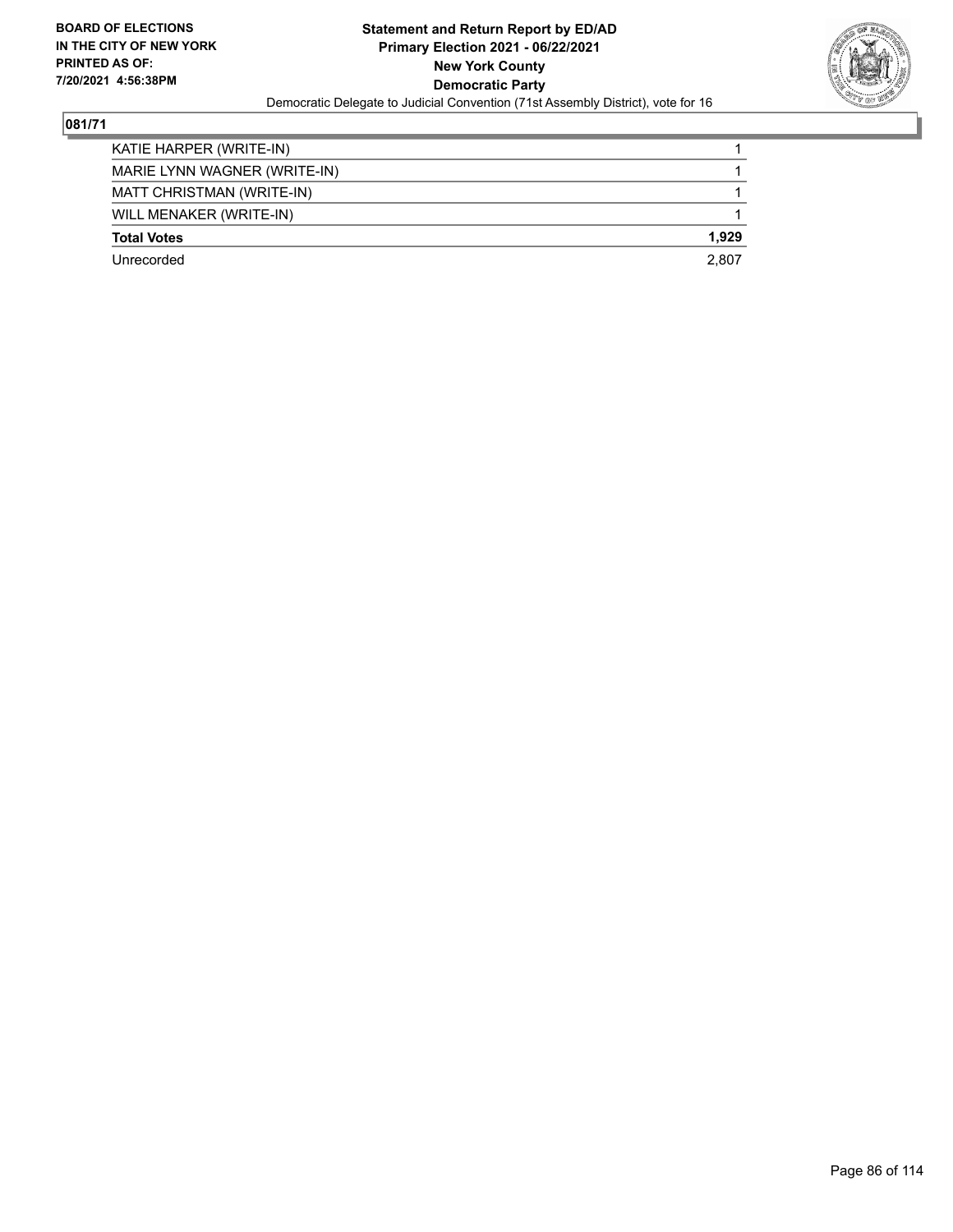

| PUBLIC COUNTER                                           | 267          |
|----------------------------------------------------------|--------------|
| MANUALLY COUNTED EMERGENCY                               | 0            |
| <b>ABSENTEE / MILITARY</b>                               | 29           |
| <b>AFFIDAVIT</b>                                         | 1            |
| <b>Total Ballots</b>                                     | 297          |
| Less - Inapplicable Federal/Special Presidential Ballots | 0            |
| <b>Total Applicable Ballots</b>                          | 297          |
| EARNESTINE BELL TEMPLE                                   | 72           |
| <b>JUANA H. LUNA</b>                                     | 59           |
| <b>JOHANNA GARCIA</b>                                    | 103          |
| <b>DOLORES LEITO</b>                                     | 65           |
| MARIA A. LUNA                                            | 85           |
| <b>BRUCE ROBERTSON</b>                                   | 52           |
| <b>LARRY TEMPLE</b>                                      | 47           |
| ROMULA JIMENEZ                                           | 60           |
| <b>JACKIE ROWE ADAMS</b>                                 | 72           |
| <b>ANNA GIBSON</b>                                       | 69           |
| <b>EDITH M. PRENTISS</b>                                 | 74           |
| LUIS R. TAPIA                                            | 51           |
| <b>HUGH STROUD</b>                                       | 42           |
| <b>CURTIS YOUNG</b>                                      | 54           |
| <b>RITA MILLER</b>                                       | 77           |
| <b>RICHARD WILLIAMS</b>                                  | 46           |
| <b>MELBA ESPAILLAT</b>                                   | 53           |
| <b>JENNY GARCIA</b>                                      | 47           |
| DALE NELSON                                              | 25           |
| ANTONIO L. HASBUN                                        | 21           |
| JOHN B. ALBIN                                            | 16           |
| <b>LARA BIENVENIDO</b>                                   | 47           |
| <b>WENDELL FOSTER</b>                                    | 22           |
| LAURIE D. TOBIAS-COHEN                                   | 56           |
| ORLANDO R. OVALLES                                       | 25           |
| MIGDALIA BERROA                                          | 35           |
| MIGUEL REGALADO                                          | 20           |
| LUZ M. BATISTA                                           | 38           |
| RICHARD L. ALLMAN                                        | 27           |
| ROBERTO A. DELAROSA                                      | 21           |
| <b>JULIA GUZMAN</b>                                      | 49           |
| ADRIANO M. CASIMIRO                                      | 22           |
| CAROLE E. MULLIGAN (WRITE-IN)                            | 1            |
| LAWRENCE CIULLA (WRITE-IN)                               | 1            |
| VICTOR BARALL (WRITE-IN)                                 | $\mathbf{1}$ |
| <b>Total Votes</b>                                       | 1,555        |
| Unrecorded                                               | 3,197        |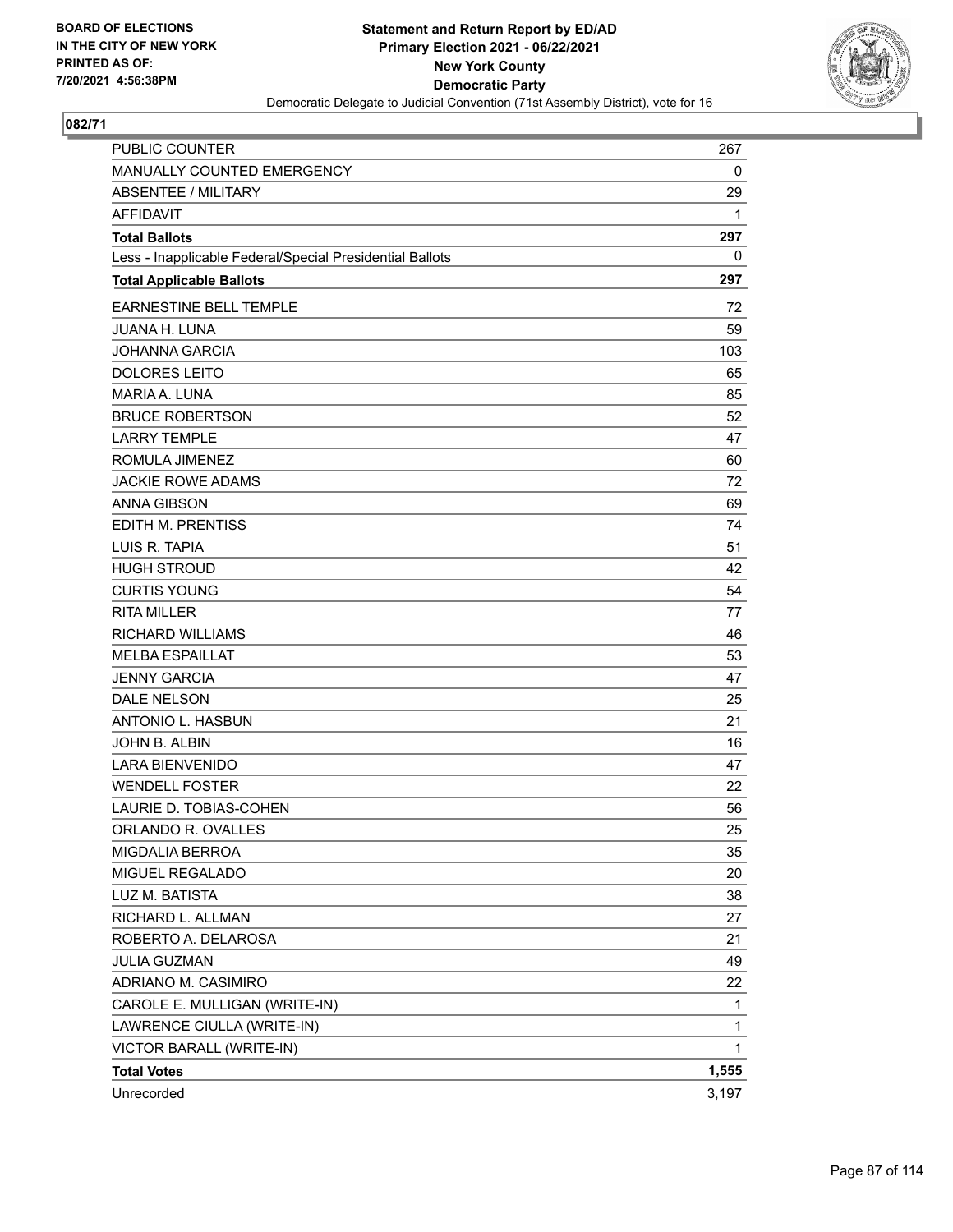

| PUBLIC COUNTER                                           | 458            |
|----------------------------------------------------------|----------------|
| MANUALLY COUNTED EMERGENCY                               | 0              |
| <b>ABSENTEE / MILITARY</b>                               | 64             |
| <b>AFFIDAVIT</b>                                         | 5              |
| <b>Total Ballots</b>                                     | 527            |
| Less - Inapplicable Federal/Special Presidential Ballots | 0              |
| <b>Total Applicable Ballots</b>                          | 527            |
| <b>EARNESTINE BELL TEMPLE</b>                            | 160            |
| <b>JUANA H. LUNA</b>                                     | 152            |
| <b>JOHANNA GARCIA</b>                                    | 235            |
| <b>DOLORES LEITO</b>                                     | 150            |
| MARIA A. LUNA                                            | 170            |
| <b>BRUCE ROBERTSON</b>                                   | 128            |
| <b>LARRY TEMPLE</b>                                      | 122            |
| ROMULA JIMENEZ                                           | 138            |
| <b>JACKIE ROWE ADAMS</b>                                 | 147            |
| <b>ANNA GIBSON</b>                                       | 145            |
| EDITH M. PRENTISS                                        | 145            |
| LUIS R. TAPIA                                            | 121            |
| <b>HUGH STROUD</b>                                       | 121            |
| <b>CURTIS YOUNG</b>                                      | 127            |
| <b>RITA MILLER</b>                                       | 163            |
| <b>RICHARD WILLIAMS</b>                                  | 115            |
| <b>MELBA ESPAILLAT</b>                                   | 89             |
| <b>JENNY GARCIA</b>                                      | 89             |
| <b>DALE NELSON</b>                                       | 41             |
| ANTONIO L. HASBUN                                        | 41             |
| JOHN B. ALBIN                                            | 44             |
| <b>LARA BIENVENIDO</b>                                   | 85             |
| <b>WENDELL FOSTER</b>                                    | 59             |
| LAURIE D. TOBIAS-COHEN                                   | 88             |
| ORLANDO R. OVALLES                                       | 48             |
| <b>MIGDALIA BERROA</b>                                   | 70             |
| MIGUEL REGALADO                                          | 41             |
| LUZ M. BATISTA                                           | 64             |
| RICHARD L. ALLMAN                                        | 53             |
| ROBERTO A. DELAROSA                                      | 49             |
| <b>JULIA GUZMAN</b>                                      | 88             |
| ADRIANO M. CASIMIRO                                      | 46             |
| ANDREW COHEN (WRITE-IN)                                  | 1              |
| ERIK TRIMBLE (WRITE-IN)                                  | 1              |
| JOEL LEVIN (WRITE-IN)                                    | $\mathbf{1}$   |
| UNATTRIBUTABLE WRITE-IN (WRITE-IN)                       | $\overline{2}$ |
| <b>Total Votes</b>                                       | 3,339          |
| Unrecorded                                               | 5,093          |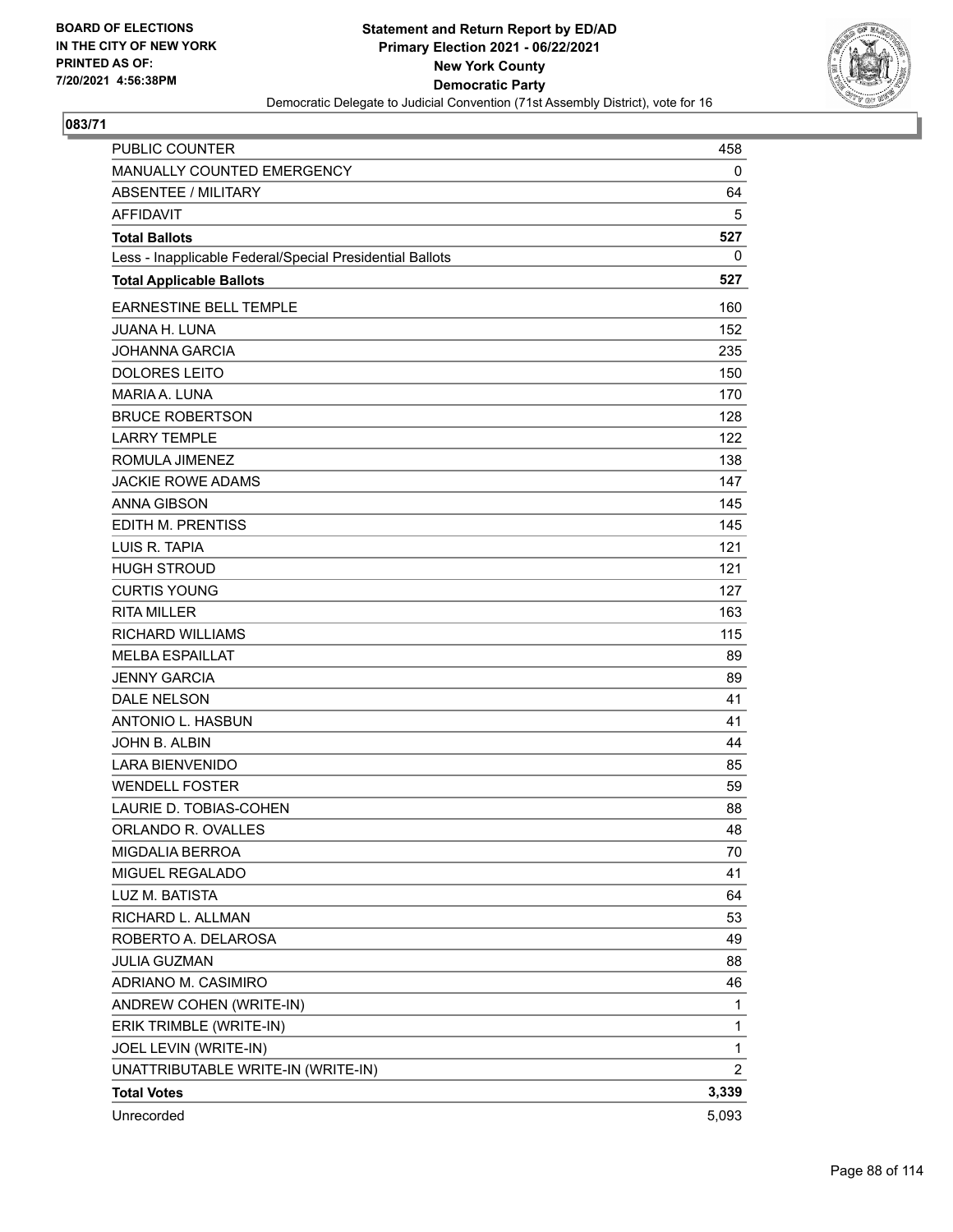

| PUBLIC COUNTER                                           | 185   |
|----------------------------------------------------------|-------|
| MANUALLY COUNTED EMERGENCY                               | 0     |
| <b>ABSENTEE / MILITARY</b>                               | 21    |
| <b>AFFIDAVIT</b>                                         | 0     |
| <b>Total Ballots</b>                                     | 206   |
| Less - Inapplicable Federal/Special Presidential Ballots | 0     |
| <b>Total Applicable Ballots</b>                          | 206   |
| EARNESTINE BELL TEMPLE                                   | 73    |
| <b>JUANA H. LUNA</b>                                     | 66    |
| <b>JOHANNA GARCIA</b>                                    | 101   |
| <b>DOLORES LEITO</b>                                     | 69    |
| <b>MARIA A. LUNA</b>                                     | 75    |
| <b>BRUCE ROBERTSON</b>                                   | 48    |
| <b>LARRY TEMPLE</b>                                      | 47    |
| ROMULA JIMENEZ                                           | 59    |
| <b>JACKIE ROWE ADAMS</b>                                 | 64    |
| <b>ANNA GIBSON</b>                                       | 68    |
| EDITH M. PRENTISS                                        | 70    |
| LUIS R. TAPIA                                            | 47    |
| <b>HUGH STROUD</b>                                       | 46    |
| <b>CURTIS YOUNG</b>                                      | 56    |
| <b>RITA MILLER</b>                                       | 74    |
| <b>RICHARD WILLIAMS</b>                                  | 47    |
| <b>MELBA ESPAILLAT</b>                                   | 40    |
| <b>JENNY GARCIA</b>                                      | 43    |
| DALE NELSON                                              | 17    |
| ANTONIO L. HASBUN                                        | 15    |
| JOHN B. ALBIN                                            | 14    |
| <b>LARA BIENVENIDO</b>                                   | 39    |
| <b>WENDELL FOSTER</b>                                    | 23    |
| LAURIE D. TOBIAS-COHEN                                   | 37    |
| ORLANDO R. OVALLES                                       | 20    |
| MIGDALIA BERROA                                          | 26    |
| MIGUEL REGALADO                                          | 16    |
| LUZ M. BATISTA                                           | 33    |
| RICHARD L. ALLMAN                                        | 17    |
| ROBERTO A. DELAROSA                                      | 14    |
| <b>JULIA GUZMAN</b>                                      | 41    |
| ADRIANO M. CASIMIRO                                      | 18    |
| <b>Total Votes</b>                                       | 1,423 |
| Unrecorded                                               | 1,873 |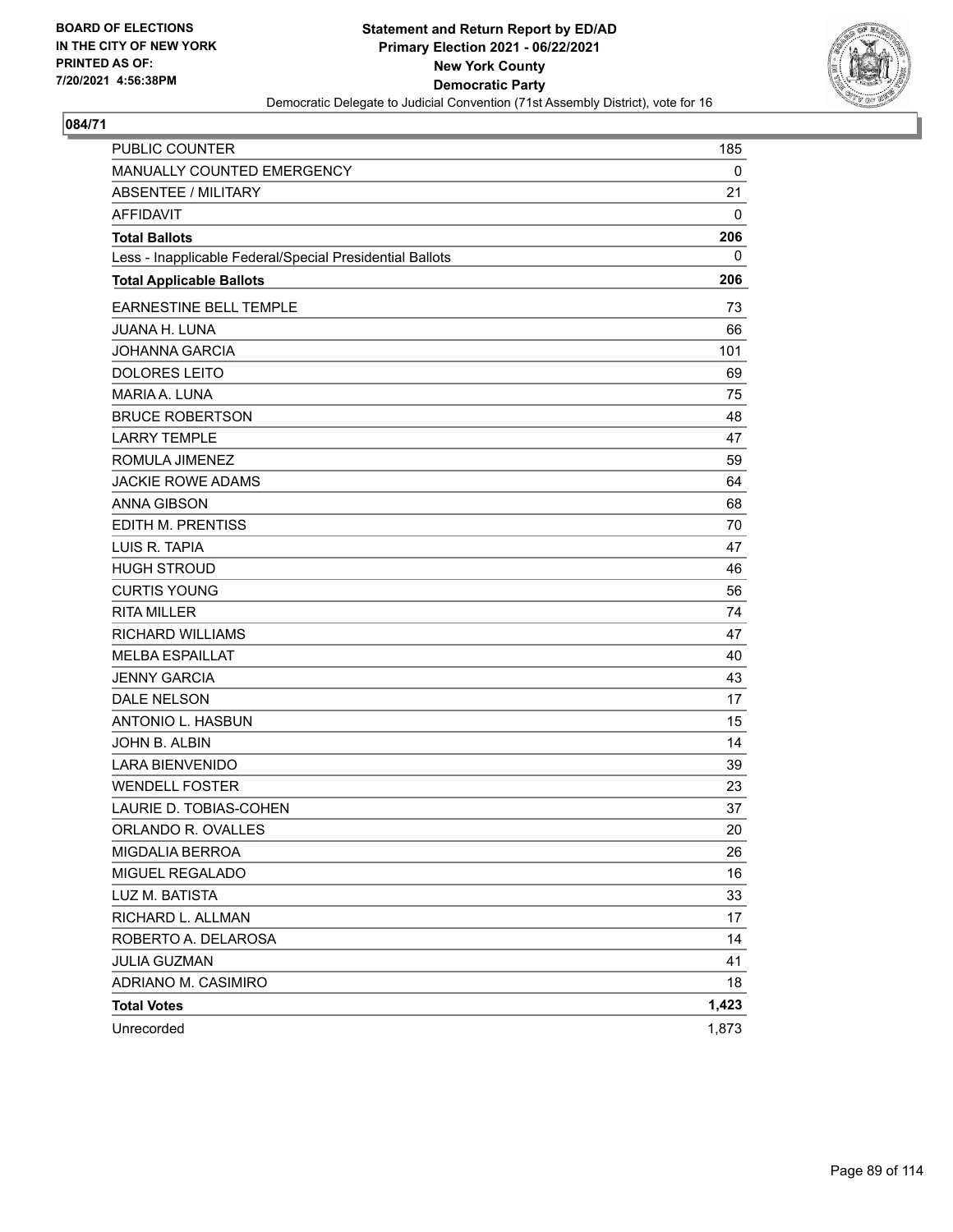

| PUBLIC COUNTER                                           | 308          |
|----------------------------------------------------------|--------------|
| MANUALLY COUNTED EMERGENCY                               | 0            |
| <b>ABSENTEE / MILITARY</b>                               | 38           |
| <b>AFFIDAVIT</b>                                         | 4            |
| <b>Total Ballots</b>                                     | 350          |
| Less - Inapplicable Federal/Special Presidential Ballots | 0            |
| <b>Total Applicable Ballots</b>                          | 350          |
| EARNESTINE BELL TEMPLE                                   | 98           |
| <b>JUANA H. LUNA</b>                                     | 96           |
| <b>JOHANNA GARCIA</b>                                    | 142          |
| <b>DOLORES LEITO</b>                                     | 104          |
| <b>MARIA A. LUNA</b>                                     | 111          |
| <b>BRUCE ROBERTSON</b>                                   | 87           |
| <b>LARRY TEMPLE</b>                                      | 86           |
| ROMULA JIMENEZ                                           | 83           |
| <b>JACKIE ROWE ADAMS</b>                                 | 102          |
| <b>ANNA GIBSON</b>                                       | 104          |
| EDITH M. PRENTISS                                        | 104          |
| LUIS R. TAPIA                                            | 71           |
| <b>HUGH STROUD</b>                                       | 85           |
| <b>CURTIS YOUNG</b>                                      | 84           |
| <b>RITA MILLER</b>                                       | 114          |
| <b>RICHARD WILLIAMS</b>                                  | 81           |
| <b>MELBA ESPAILLAT</b>                                   | 47           |
| <b>JENNY GARCIA</b>                                      | 58           |
| DALE NELSON                                              | 28           |
| ANTONIO L. HASBUN                                        | 20           |
| JOHN B. ALBIN                                            | 26           |
| <b>LARA BIENVENIDO</b>                                   | 47           |
| <b>WENDELL FOSTER</b>                                    | 26           |
| LAURIE D. TOBIAS-COHEN                                   | 57           |
| ORLANDO R. OVALLES                                       | 21           |
| MIGDALIA BERROA                                          | 35           |
| MIGUEL REGALADO                                          | 19           |
| LUZ M. BATISTA                                           | 33           |
| RICHARD L. ALLMAN                                        | 33           |
| ROBERTO A. DELAROSA                                      | 23           |
| <b>JULIA GUZMAN</b>                                      | 50           |
| ADRIANO M. CASIMIRO                                      | 19           |
| BRYAN BERGE (WRITE-IN)                                   | 1            |
| RASHID SANI (WRITE-IN)                                   | 1            |
| SARAH RICHARD (WRITE-IN)                                 | $\mathbf{1}$ |
| <b>Total Votes</b>                                       | 2,097        |
| Unrecorded                                               | 3,503        |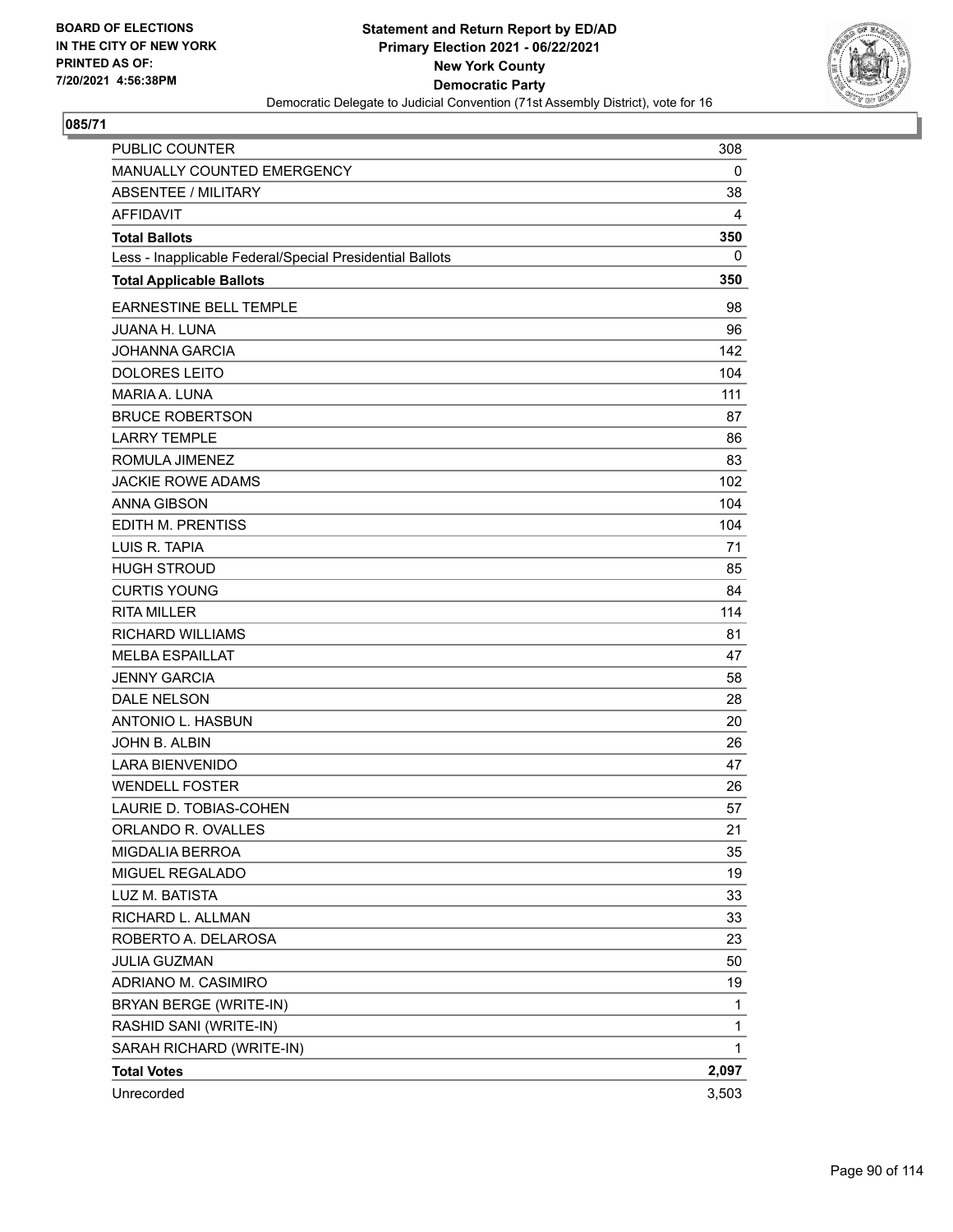

| <b>PUBLIC COUNTER</b>                                    | 41             |
|----------------------------------------------------------|----------------|
| MANUALLY COUNTED EMERGENCY                               | 0              |
| <b>ABSENTEE / MILITARY</b>                               | 5              |
| <b>AFFIDAVIT</b>                                         | $\mathbf 0$    |
| <b>Total Ballots</b>                                     | 46             |
| Less - Inapplicable Federal/Special Presidential Ballots | 0              |
| <b>Total Applicable Ballots</b>                          | 46             |
| <b>EARNESTINE BELL TEMPLE</b>                            | 21             |
| JUANA H. LUNA                                            | 14             |
| <b>JOHANNA GARCIA</b>                                    | 23             |
| <b>DOLORES LEITO</b>                                     | 13             |
| MARIA A. LUNA                                            | 17             |
| <b>BRUCE ROBERTSON</b>                                   | 17             |
| <b>LARRY TEMPLE</b>                                      | 14             |
| ROMULA JIMENEZ                                           | 13             |
| <b>JACKIE ROWE ADAMS</b>                                 | 17             |
| <b>ANNA GIBSON</b>                                       | 15             |
| <b>EDITH M. PRENTISS</b>                                 | 20             |
| LUIS R. TAPIA                                            | 13             |
| <b>HUGH STROUD</b>                                       | 15             |
| <b>CURTIS YOUNG</b>                                      | 18             |
| <b>RITA MILLER</b>                                       | 19             |
| <b>RICHARD WILLIAMS</b>                                  | 15             |
| <b>MELBA ESPAILLAT</b>                                   | 12             |
| <b>JENNY GARCIA</b>                                      | 11             |
| <b>DALE NELSON</b>                                       | 11             |
| ANTONIO L. HASBUN                                        | 7              |
| JOHN B. ALBIN                                            | 5              |
| <b>LARA BIENVENIDO</b>                                   | 11             |
| <b>WENDELL FOSTER</b>                                    | 11             |
| LAURIE D. TOBIAS-COHEN                                   | 12             |
| ORLANDO R. OVALLES                                       | 7              |
| <b>MIGDALIA BERROA</b>                                   | 8              |
| MIGUEL REGALADO                                          | 10             |
| LUZ M. BATISTA                                           | 9              |
| RICHARD L. ALLMAN                                        | 6              |
| ROBERTO A. DELAROSA                                      | 5              |
| <b>JULIA GUZMAN</b>                                      | 13             |
| ADRIANO M. CASIMIRO                                      | 5              |
| MARJORIE CLARKE (WRITE-IN)                               | 1              |
| NANCY PRESTON (WRITE-IN)                                 | $\mathbf{1}$   |
| UNATTRIBUTABLE WRITE-IN (WRITE-IN)                       | $\overline{2}$ |
| <b>Total Votes</b>                                       | 411            |
| Unrecorded                                               | 325            |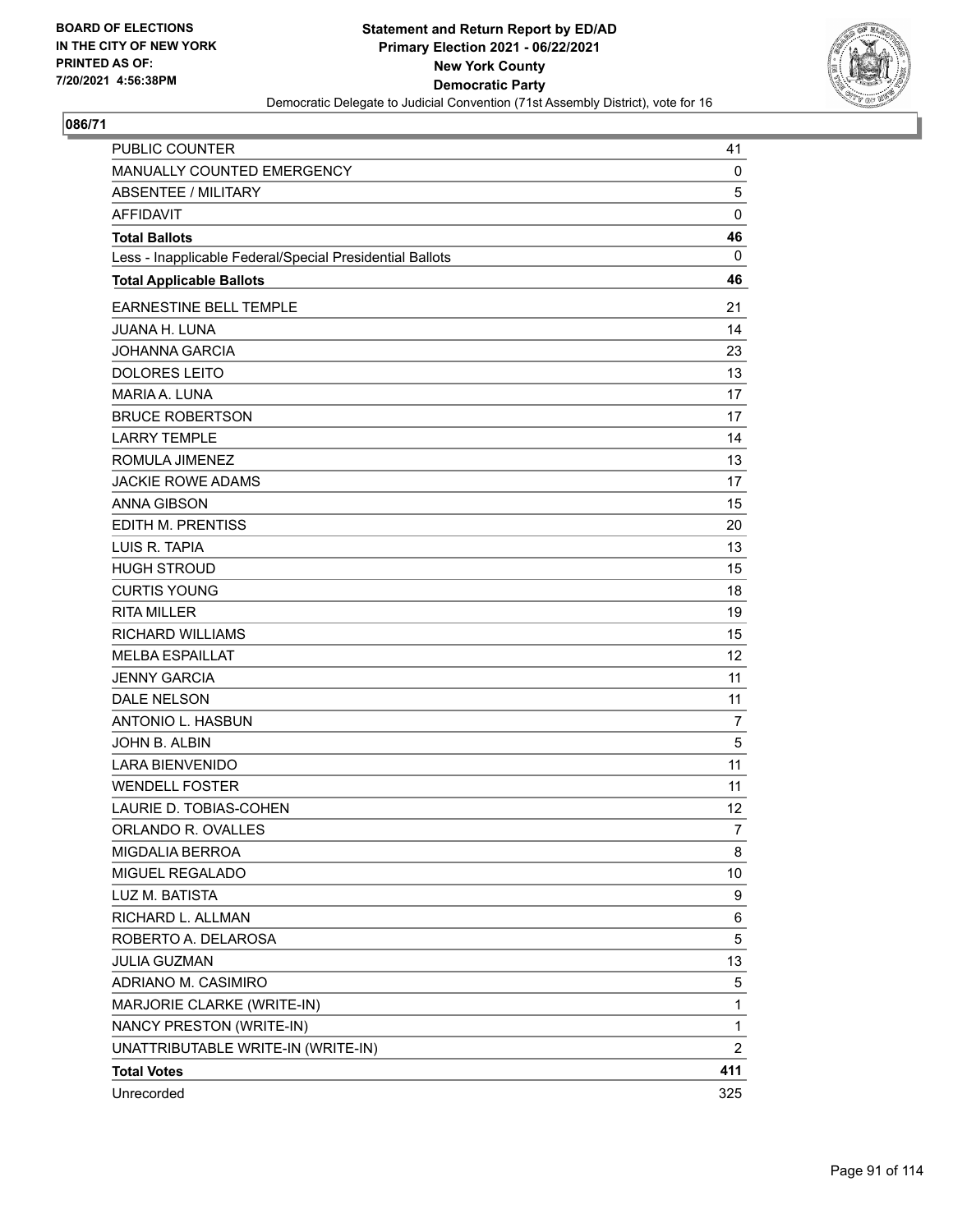

| PUBLIC COUNTER                                           | 178   |
|----------------------------------------------------------|-------|
| MANUALLY COUNTED EMERGENCY                               | 0     |
| <b>ABSENTEE / MILITARY</b>                               | 11    |
| <b>AFFIDAVIT</b>                                         | 0     |
| <b>Total Ballots</b>                                     | 189   |
| Less - Inapplicable Federal/Special Presidential Ballots | 0     |
| <b>Total Applicable Ballots</b>                          | 189   |
| EARNESTINE BELL TEMPLE                                   | 54    |
| <b>JUANA H. LUNA</b>                                     | 28    |
| <b>JOHANNA GARCIA</b>                                    | 45    |
| <b>DOLORES LEITO</b>                                     | 23    |
| MARIA A. LUNA                                            | 30    |
| <b>BRUCE ROBERTSON</b>                                   | 24    |
| <b>LARRY TEMPLE</b>                                      | 26    |
| ROMULA JIMENEZ                                           | 26    |
| <b>JACKIE ROWE ADAMS</b>                                 | 44    |
| <b>ANNA GIBSON</b>                                       | 33    |
| <b>EDITH M. PRENTISS</b>                                 | 25    |
| LUIS R. TAPIA                                            | 26    |
| <b>HUGH STROUD</b>                                       | 18    |
| <b>CURTIS YOUNG</b>                                      | 31    |
| <b>RITA MILLER</b>                                       | 22    |
| <b>RICHARD WILLIAMS</b>                                  | 34    |
| <b>MELBA ESPAILLAT</b>                                   | 31    |
| <b>JENNY GARCIA</b>                                      | 28    |
| <b>DALE NELSON</b>                                       | 20    |
| ANTONIO L. HASBUN                                        | 6     |
| JOHN B. ALBIN                                            | 14    |
| <b>LARA BIENVENIDO</b>                                   | 19    |
| <b>WENDELL FOSTER</b>                                    | 27    |
| LAURIE D. TOBIAS-COHEN                                   | 11    |
| ORLANDO R. OVALLES                                       | 14    |
| MIGDALIA BERROA                                          | 13    |
| MIGUEL REGALADO                                          | 11    |
| LUZ M. BATISTA                                           | 17    |
| RICHARD L. ALLMAN                                        | 6     |
| ROBERTO A. DELAROSA                                      | 17    |
| <b>JULIA GUZMAN</b>                                      | 24    |
| ADRIANO M. CASIMIRO                                      | 14    |
| DIANA AYALA (WRITE-IN)                                   | 1     |
| UNATTRIBUTABLE WRITE-IN (WRITE-IN)                       | 5     |
| <b>Total Votes</b>                                       | 767   |
| Unrecorded                                               | 2,257 |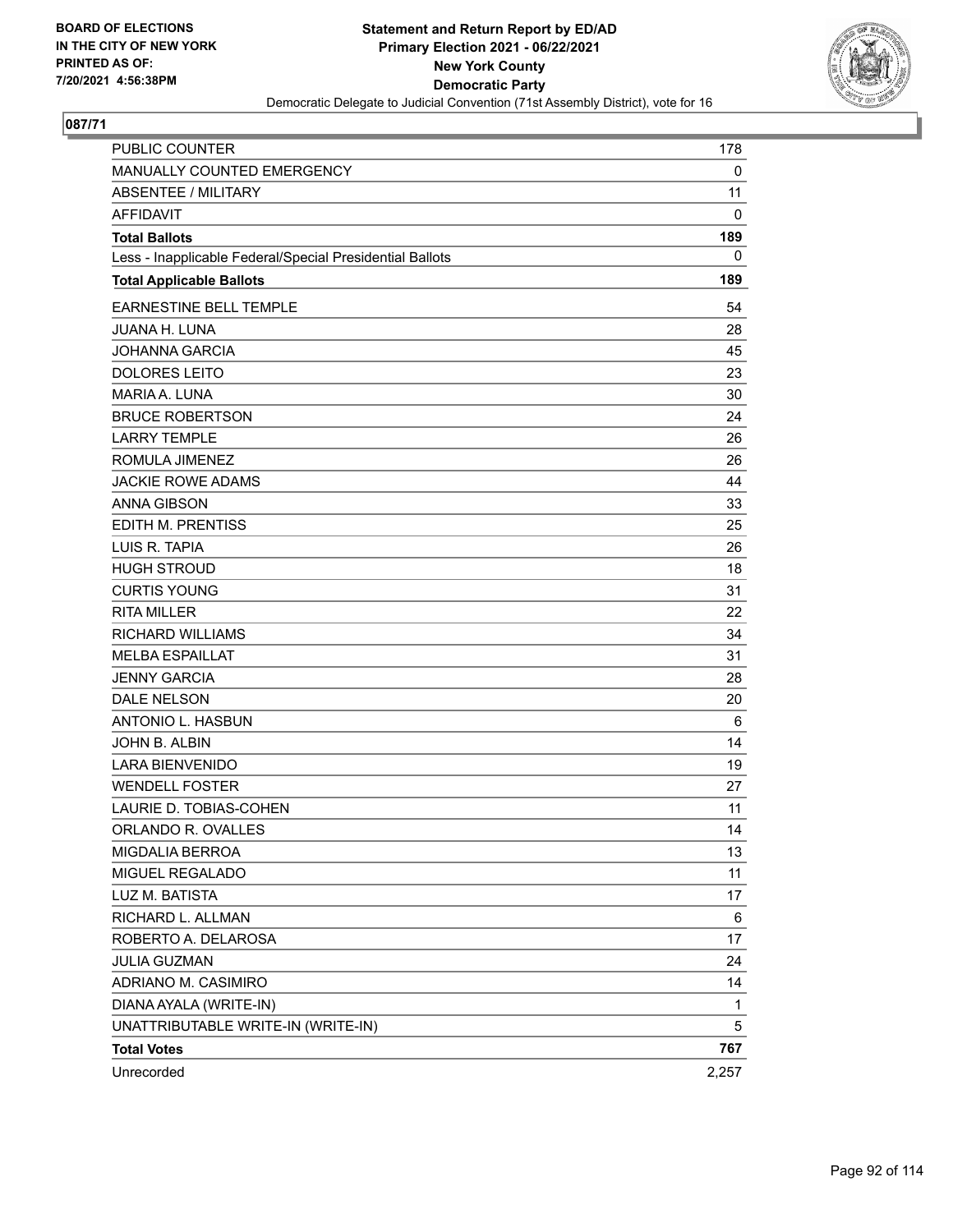

| <b>PUBLIC COUNTER</b>                                    | 89              |
|----------------------------------------------------------|-----------------|
| MANUALLY COUNTED EMERGENCY                               | 0               |
| <b>ABSENTEE / MILITARY</b>                               | 8               |
| <b>AFFIDAVIT</b>                                         | $\mathbf{1}$    |
| <b>Total Ballots</b>                                     | 98              |
| Less - Inapplicable Federal/Special Presidential Ballots | 0               |
| <b>Total Applicable Ballots</b>                          | 98              |
| <b>EARNESTINE BELL TEMPLE</b>                            | 27              |
| <b>JUANA H. LUNA</b>                                     | 15              |
| <b>JOHANNA GARCIA</b>                                    | 19              |
| <b>DOLORES LEITO</b>                                     | 14              |
| MARIA A. LUNA                                            | 14              |
| <b>BRUCE ROBERTSON</b>                                   | 22              |
| <b>LARRY TEMPLE</b>                                      | 16              |
| ROMULA JIMENEZ                                           | 11              |
| <b>JACKIE ROWE ADAMS</b>                                 | 26              |
| <b>ANNA GIBSON</b>                                       | 24              |
| <b>EDITH M. PRENTISS</b>                                 | 11              |
| LUIS R. TAPIA                                            | 12 <sup>2</sup> |
| <b>HUGH STROUD</b>                                       | 11              |
| <b>CURTIS YOUNG</b>                                      | 18              |
| <b>RITA MILLER</b>                                       | 18              |
| <b>RICHARD WILLIAMS</b>                                  | 24              |
| <b>MELBA ESPAILLAT</b>                                   | 9               |
| <b>JENNY GARCIA</b>                                      | 8               |
| <b>DALE NELSON</b>                                       | 9               |
| ANTONIO L. HASBUN                                        | 5               |
| JOHN B. ALBIN                                            | 12 <sup>2</sup> |
| <b>LARA BIENVENIDO</b>                                   | 4               |
| <b>WENDELL FOSTER</b>                                    | 16              |
| LAURIE D. TOBIAS-COHEN                                   | 4               |
| ORLANDO R. OVALLES                                       | 5               |
| MIGDALIA BERROA                                          | 8               |
| MIGUEL REGALADO                                          | 4               |
| LUZ M. BATISTA                                           | 8               |
| RICHARD L. ALLMAN                                        | 10              |
| ROBERTO A. DELAROSA                                      | 6               |
| <b>JULIA GUZMAN</b>                                      | 14              |
| ADRIANO M. CASIMIRO                                      | 12 <sub>2</sub> |
| <b>Total Votes</b>                                       | 416             |
| Unrecorded                                               | 1,152           |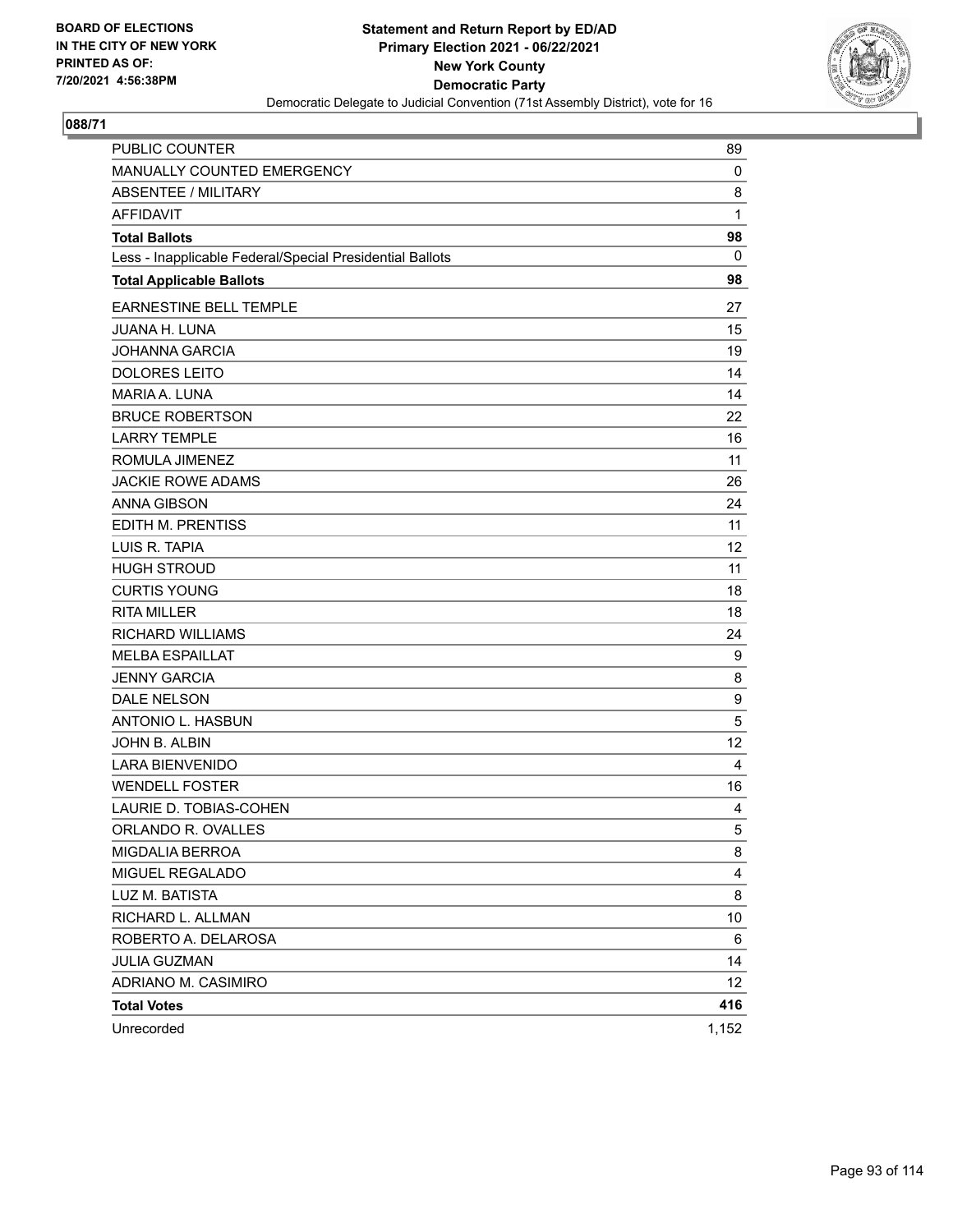

| <b>PUBLIC COUNTER</b>                                    | 157   |
|----------------------------------------------------------|-------|
| MANUALLY COUNTED EMERGENCY                               | 0     |
| <b>ABSENTEE / MILITARY</b>                               | 13    |
| AFFIDAVIT                                                | 3     |
| <b>Total Ballots</b>                                     | 173   |
| Less - Inapplicable Federal/Special Presidential Ballots | 0     |
| <b>Total Applicable Ballots</b>                          | 173   |
| <b>EARNESTINE BELL TEMPLE</b>                            | 40    |
| <b>JUANA H. LUNA</b>                                     | 26    |
| <b>JOHANNA GARCIA</b>                                    | 39    |
| <b>DOLORES LEITO</b>                                     | 21    |
| <b>MARIA A. LUNA</b>                                     | 36    |
| <b>BRUCE ROBERTSON</b>                                   | 22    |
| <b>LARRY TEMPLE</b>                                      | 22    |
| ROMULA JIMENEZ                                           | 25    |
| <b>JACKIE ROWE ADAMS</b>                                 | 31    |
| <b>ANNA GIBSON</b>                                       | 27    |
| <b>EDITH M. PRENTISS</b>                                 | 18    |
| LUIS R. TAPIA                                            | 26    |
| <b>HUGH STROUD</b>                                       | 17    |
| <b>CURTIS YOUNG</b>                                      | 31    |
| <b>RITA MILLER</b>                                       | 29    |
| <b>RICHARD WILLIAMS</b>                                  | 36    |
| <b>MELBA ESPAILLAT</b>                                   | 32    |
| <b>JENNY GARCIA</b>                                      | 18    |
| <b>DALE NELSON</b>                                       | 13    |
| <b>ANTONIO L. HASBUN</b>                                 | 13    |
| JOHN B. ALBIN                                            | 13    |
| <b>LARA BIENVENIDO</b>                                   | 16    |
| <b>WENDELL FOSTER</b>                                    | 18    |
| LAURIE D. TOBIAS-COHEN                                   | 12    |
| ORLANDO R. OVALLES                                       | 16    |
| MIGDALIA BERROA                                          | 16    |
| MIGUEL REGALADO                                          | 18    |
| LUZ M. BATISTA                                           | 18    |
| RICHARD L. ALLMAN                                        | 17    |
| ROBERTO A. DELAROSA                                      | 16    |
| <b>JULIA GUZMAN</b>                                      | 17    |
| ADRIANO M. CASIMIRO                                      | 27    |
| UNATTRIBUTABLE WRITE-IN (WRITE-IN)                       | 2     |
| <b>Total Votes</b>                                       | 728   |
| Unrecorded                                               | 2,040 |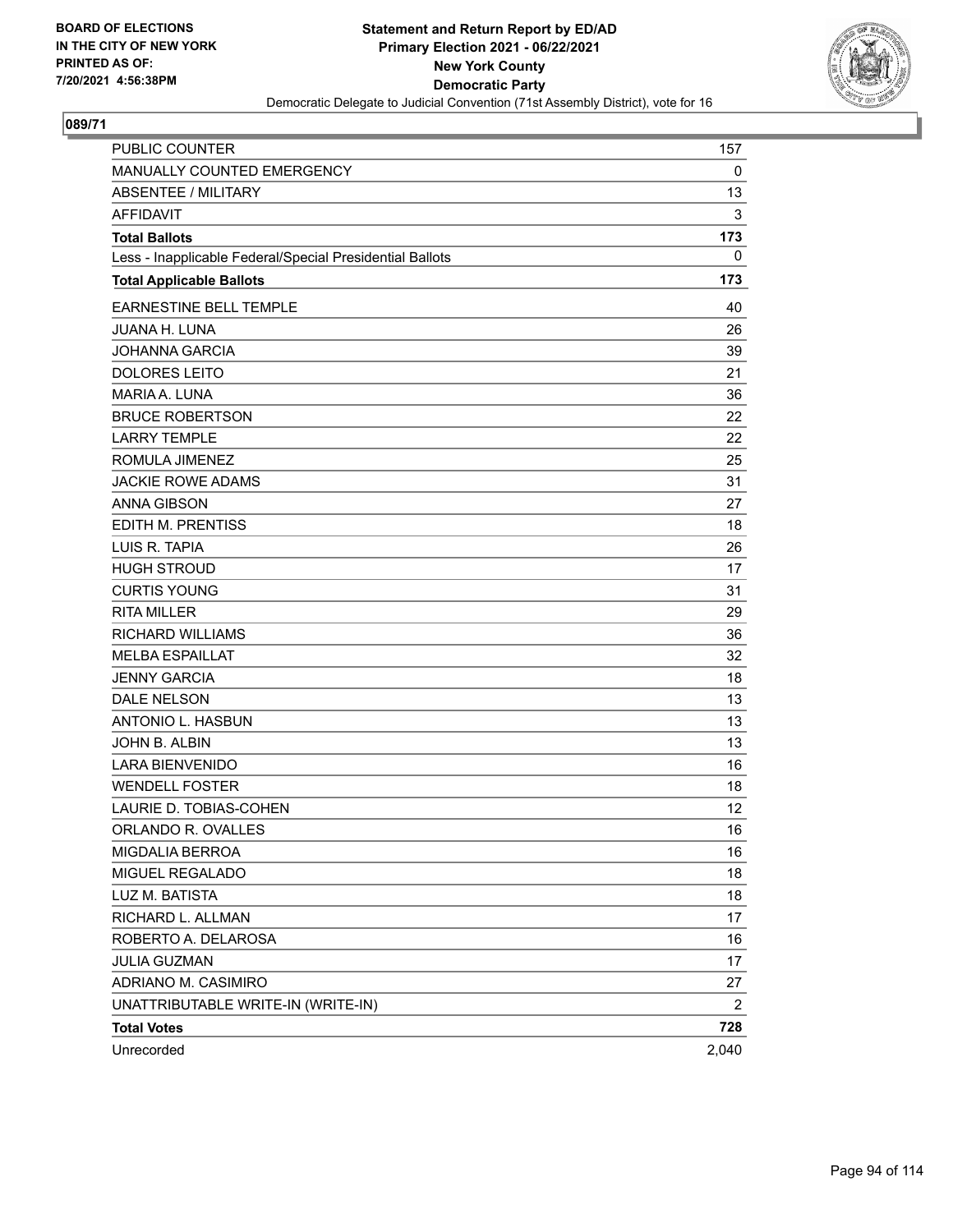

| <b>PUBLIC COUNTER</b>                                    | 151            |
|----------------------------------------------------------|----------------|
| MANUALLY COUNTED EMERGENCY                               | 0              |
| <b>ABSENTEE / MILITARY</b>                               | 21             |
| AFFIDAVIT                                                | 2              |
| <b>Total Ballots</b>                                     | 174            |
| Less - Inapplicable Federal/Special Presidential Ballots | 0              |
| <b>Total Applicable Ballots</b>                          | 174            |
| <b>EARNESTINE BELL TEMPLE</b>                            | 40             |
| <b>JUANA H. LUNA</b>                                     | 23             |
| <b>JOHANNA GARCIA</b>                                    | 30             |
| <b>DOLORES LEITO</b>                                     | 27             |
| <b>MARIA A. LUNA</b>                                     | 32             |
| <b>BRUCE ROBERTSON</b>                                   | 19             |
| <b>LARRY TEMPLE</b>                                      | 29             |
| ROMULA JIMENEZ                                           | 18             |
| <b>JACKIE ROWE ADAMS</b>                                 | 36             |
| <b>ANNA GIBSON</b>                                       | 22             |
| <b>EDITH M. PRENTISS</b>                                 | 18             |
| LUIS R. TAPIA                                            | 22             |
| <b>HUGH STROUD</b>                                       | 17             |
| <b>CURTIS YOUNG</b>                                      | 30             |
| <b>RITA MILLER</b>                                       | 29             |
| <b>RICHARD WILLIAMS</b>                                  | 30             |
| <b>MELBA ESPAILLAT</b>                                   | 20             |
| <b>JENNY GARCIA</b>                                      | 14             |
| <b>DALE NELSON</b>                                       | 15             |
| <b>ANTONIO L. HASBUN</b>                                 | $\overline{7}$ |
| JOHN B. ALBIN                                            | $\overline{7}$ |
| <b>LARA BIENVENIDO</b>                                   | 8              |
| <b>WENDELL FOSTER</b>                                    | 22             |
| LAURIE D. TOBIAS-COHEN                                   | 6              |
| ORLANDO R. OVALLES                                       | 11             |
| MIGDALIA BERROA                                          | 7              |
| MIGUEL REGALADO                                          | 8              |
| LUZ M. BATISTA                                           | 14             |
| RICHARD L. ALLMAN                                        | 14             |
| ROBERTO A. DELAROSA                                      | 14             |
| <b>JULIA GUZMAN</b>                                      | 12             |
| ADRIANO M. CASIMIRO                                      | 6              |
| <b>Total Votes</b>                                       | 607            |
| Unrecorded                                               | 2,177          |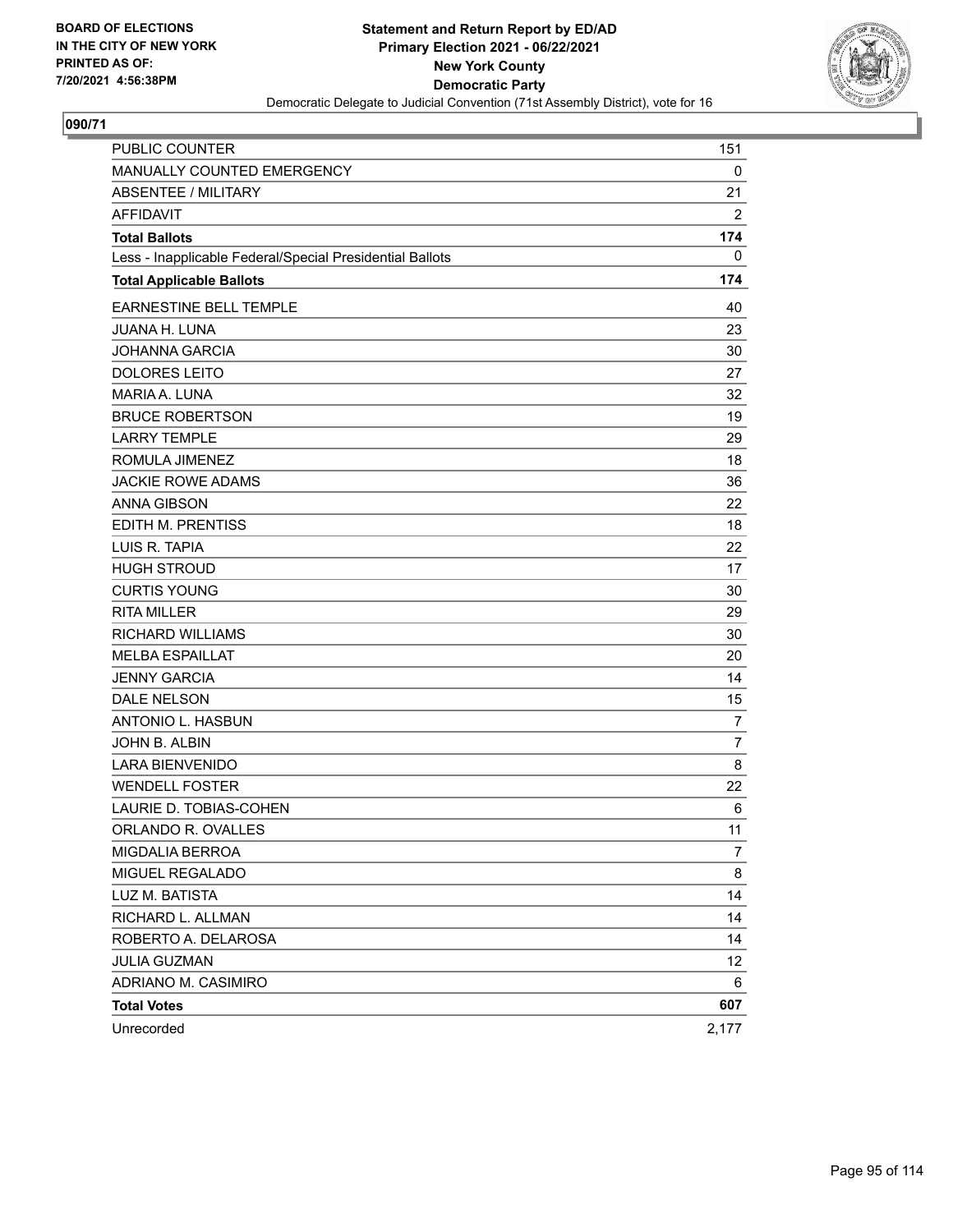

| <b>PUBLIC COUNTER</b>                                    | 92               |
|----------------------------------------------------------|------------------|
| MANUALLY COUNTED EMERGENCY                               | 0                |
| <b>ABSENTEE / MILITARY</b>                               | 13               |
| <b>AFFIDAVIT</b>                                         | $\overline{c}$   |
| <b>Total Ballots</b>                                     | 107              |
| Less - Inapplicable Federal/Special Presidential Ballots | 0                |
| <b>Total Applicable Ballots</b>                          | 107              |
| <b>EARNESTINE BELL TEMPLE</b>                            | 22               |
| <b>JUANA H. LUNA</b>                                     | 12               |
| <b>JOHANNA GARCIA</b>                                    | 21               |
| <b>DOLORES LEITO</b>                                     | 11               |
| MARIA A. LUNA                                            | 12               |
| <b>BRUCE ROBERTSON</b>                                   | 18               |
| <b>LARRY TEMPLE</b>                                      | 14               |
| ROMULA JIMENEZ                                           | 11               |
| <b>JACKIE ROWE ADAMS</b>                                 | 20               |
| <b>ANNA GIBSON</b>                                       | 11               |
| <b>EDITH M. PRENTISS</b>                                 | 12               |
| LUIS R. TAPIA                                            | 12 <sup>2</sup>  |
| <b>HUGH STROUD</b>                                       | 8                |
| <b>CURTIS YOUNG</b>                                      | 16               |
| <b>RITA MILLER</b>                                       | 15               |
| <b>RICHARD WILLIAMS</b>                                  | 16               |
| <b>MELBA ESPAILLAT</b>                                   | 14               |
| <b>JENNY GARCIA</b>                                      | 10               |
| <b>DALE NELSON</b>                                       | $\overline{7}$   |
| ANTONIO L. HASBUN                                        | 3                |
| JOHN B. ALBIN                                            | 6                |
| <b>LARA BIENVENIDO</b>                                   | 4                |
| <b>WENDELL FOSTER</b>                                    | 12               |
| LAURIE D. TOBIAS-COHEN                                   | 5                |
| ORLANDO R. OVALLES                                       | 6                |
| MIGDALIA BERROA                                          | 4                |
| MIGUEL REGALADO                                          | 3                |
| LUZ M. BATISTA                                           | 5                |
| RICHARD L. ALLMAN                                        | $\boldsymbol{9}$ |
| ROBERTO A. DELAROSA                                      | 6                |
| <b>JULIA GUZMAN</b>                                      | 10               |
| ADRIANO M. CASIMIRO                                      | 10               |
| UNATTRIBUTABLE WRITE-IN (WRITE-IN)                       | 1                |
| <b>Total Votes</b>                                       | 346              |
| Unrecorded                                               | 1,366            |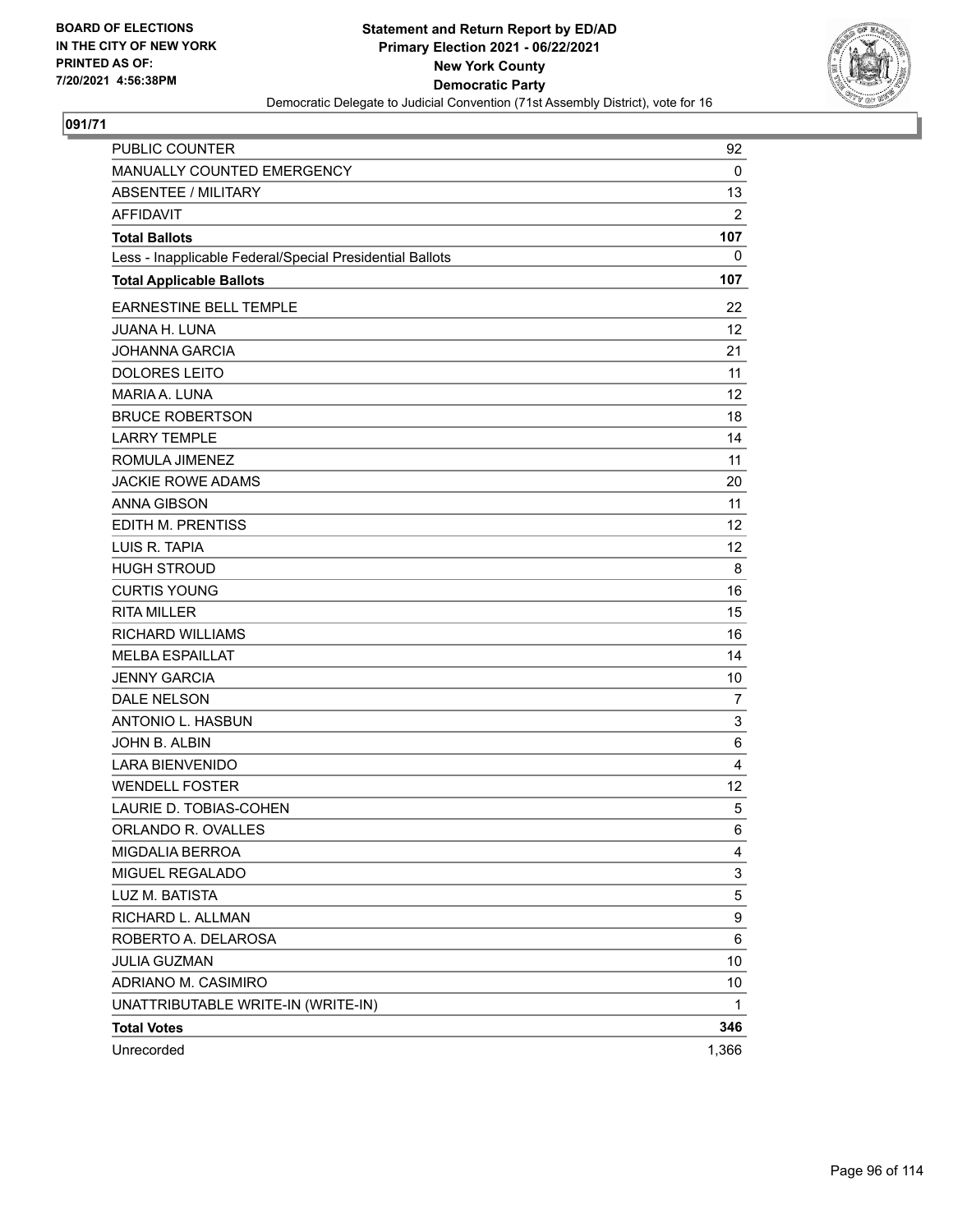

| <b>PUBLIC COUNTER</b>                                    | 231   |
|----------------------------------------------------------|-------|
| MANUALLY COUNTED EMERGENCY                               | 0     |
| <b>ABSENTEE / MILITARY</b>                               | 27    |
| <b>AFFIDAVIT</b>                                         | 5     |
| <b>Total Ballots</b>                                     | 263   |
| Less - Inapplicable Federal/Special Presidential Ballots | 0     |
| <b>Total Applicable Ballots</b>                          | 263   |
| <b>EARNESTINE BELL TEMPLE</b>                            | 70    |
| <b>JUANA H. LUNA</b>                                     | 81    |
| JOHANNA GARCIA                                           | 75    |
| <b>DOLORES LEITO</b>                                     | 58    |
| MARIA A. LUNA                                            | 93    |
| <b>BRUCE ROBERTSON</b>                                   | 50    |
| <b>LARRY TEMPLE</b>                                      | 44    |
| ROMULA JIMENEZ                                           | 54    |
| <b>JACKIE ROWE ADAMS</b>                                 | 72    |
| <b>ANNA GIBSON</b>                                       | 73    |
| EDITH M. PRENTISS                                        | 57    |
| LUIS R. TAPIA                                            | 48    |
| <b>HUGH STROUD</b>                                       | 40    |
| <b>CURTIS YOUNG</b>                                      | 59    |
| <b>RITA MILLER</b>                                       | 71    |
| RICHARD WILLIAMS                                         | 57    |
| <b>MELBA ESPAILLAT</b>                                   | 48    |
| <b>JENNY GARCIA</b>                                      | 56    |
| <b>DALE NELSON</b>                                       | 30    |
| <b>ANTONIO L. HASBUN</b>                                 | 22    |
| JOHN B. ALBIN                                            | 26    |
| <b>LARA BIENVENIDO</b>                                   | 48    |
| <b>WENDELL FOSTER</b>                                    | 40    |
| LAURIE D. TOBIAS-COHEN                                   | 45    |
| ORLANDO R. OVALLES                                       | 20    |
| MIGDALIA BERROA                                          | 43    |
| MIGUEL REGALADO                                          | 17    |
| LUZ M. BATISTA                                           | 33    |
| RICHARD L. ALLMAN                                        | 31    |
| ROBERTO A. DELAROSA                                      | 23    |
| JULIA GUZMAN                                             | 66    |
| ADRIANO M. CASIMIRO                                      | 31    |
| RAMON RAMOS (WRITE-IN)                                   | 1     |
| <b>Total Votes</b>                                       | 1,582 |
| Unrecorded                                               | 2,626 |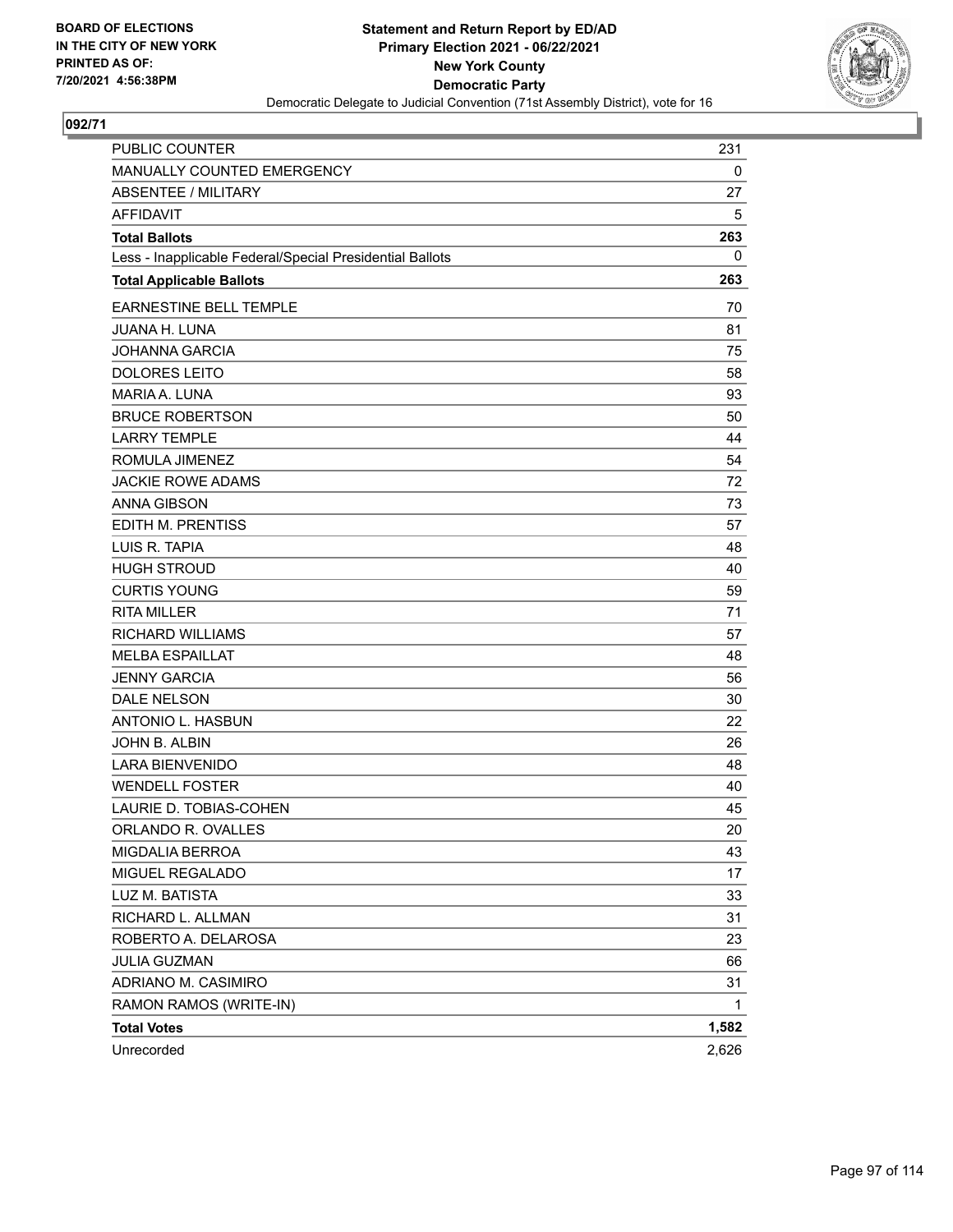

| PUBLIC COUNTER                                           | 128 |
|----------------------------------------------------------|-----|
| MANUALLY COUNTED EMERGENCY                               | 0   |
| <b>ABSENTEE / MILITARY</b>                               | 17  |
| <b>AFFIDAVIT</b>                                         | 3   |
| <b>Total Ballots</b>                                     | 148 |
| Less - Inapplicable Federal/Special Presidential Ballots | 0   |
| <b>Total Applicable Ballots</b>                          | 148 |
| EARNESTINE BELL TEMPLE                                   | 43  |
| <b>JUANA H. LUNA</b>                                     | 32  |
| <b>JOHANNA GARCIA</b>                                    | 55  |
| <b>DOLORES LEITO</b>                                     | 32  |
| MARIA A. LUNA                                            | 39  |
| <b>BRUCE ROBERTSON</b>                                   | 36  |
| <b>LARRY TEMPLE</b>                                      | 31  |
| ROMULA JIMENEZ                                           | 32  |
| <b>JACKIE ROWE ADAMS</b>                                 | 45  |
| <b>ANNA GIBSON</b>                                       | 41  |
| EDITH M. PRENTISS                                        | 41  |
| LUIS R. TAPIA                                            | 26  |
| <b>HUGH STROUD</b>                                       | 27  |
| <b>CURTIS YOUNG</b>                                      | 41  |
| <b>RITA MILLER</b>                                       | 39  |
| <b>RICHARD WILLIAMS</b>                                  | 37  |
| <b>MELBA ESPAILLAT</b>                                   | 25  |
| <b>JENNY GARCIA</b>                                      | 20  |
| <b>DALE NELSON</b>                                       | 17  |
| ANTONIO L. HASBUN                                        | 9   |
| JOHN B. ALBIN                                            | 15  |
| <b>LARA BIENVENIDO</b>                                   | 18  |
| <b>WENDELL FOSTER</b>                                    | 24  |
| LAURIE D. TOBIAS-COHEN                                   | 29  |
| ORLANDO R. OVALLES                                       | 6   |
| MIGDALIA BERROA                                          | 13  |
| MIGUEL REGALADO                                          | 9   |
| LUZ M. BATISTA                                           | 20  |
| RICHARD L. ALLMAN                                        | 15  |
| ROBERTO A. DELAROSA                                      | 10  |
| <b>JULIA GUZMAN</b>                                      | 30  |
| ADRIANO M. CASIMIRO                                      | 10  |
| <b>BRANDI RHODES (WRITE-IN)</b>                          | 1   |
| CHARLES D. GOMEZ JR. (WRITE-IN)                          | 1   |
| HILARY SHIDA (WRITE-IN)                                  | 1   |
| JON MOXLEY (WRITE-IN)                                    | 1   |
| LEE JOHNSON (WRITE-IN)                                   | 1   |
| MATT HARDY (WRITE-IN)                                    | 1   |
| NYLA ROSE (WRITE-IN)                                     | 1   |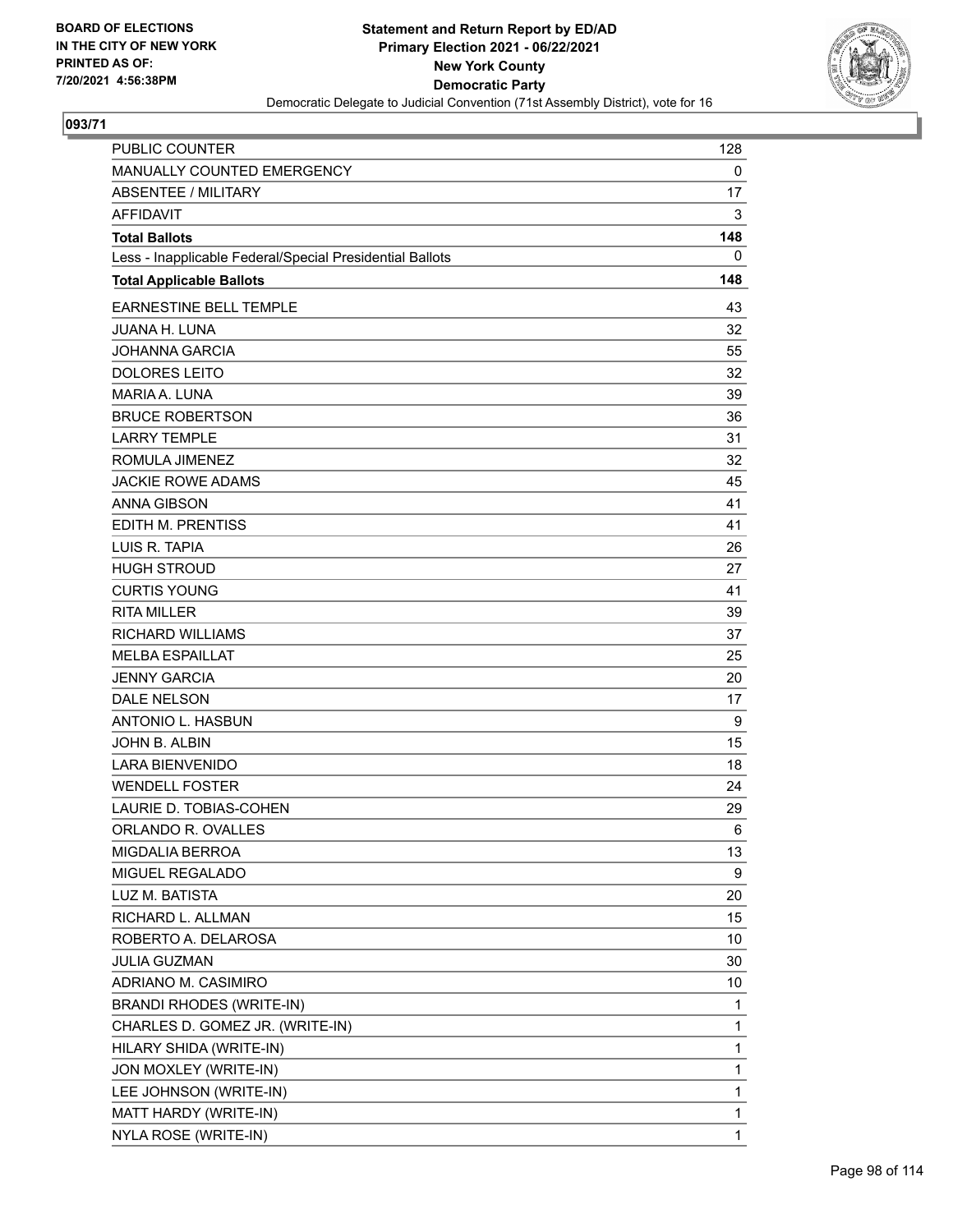

| 096/71 COMBINED into: 093/71       |       |  |
|------------------------------------|-------|--|
| 095/71 COMBINED into: 101/71       |       |  |
| 094/71 COMBINED into: 102/71       |       |  |
| Unrecorded                         | 1,484 |  |
| <b>Total Votes</b>                 | 884   |  |
| WILL HOBBS (WRITE-IN)              |       |  |
| UNATTRIBUTABLE WRITE-IN (WRITE-IN) | 8     |  |
| PENELOPE FORD (WRITE-IN)           |       |  |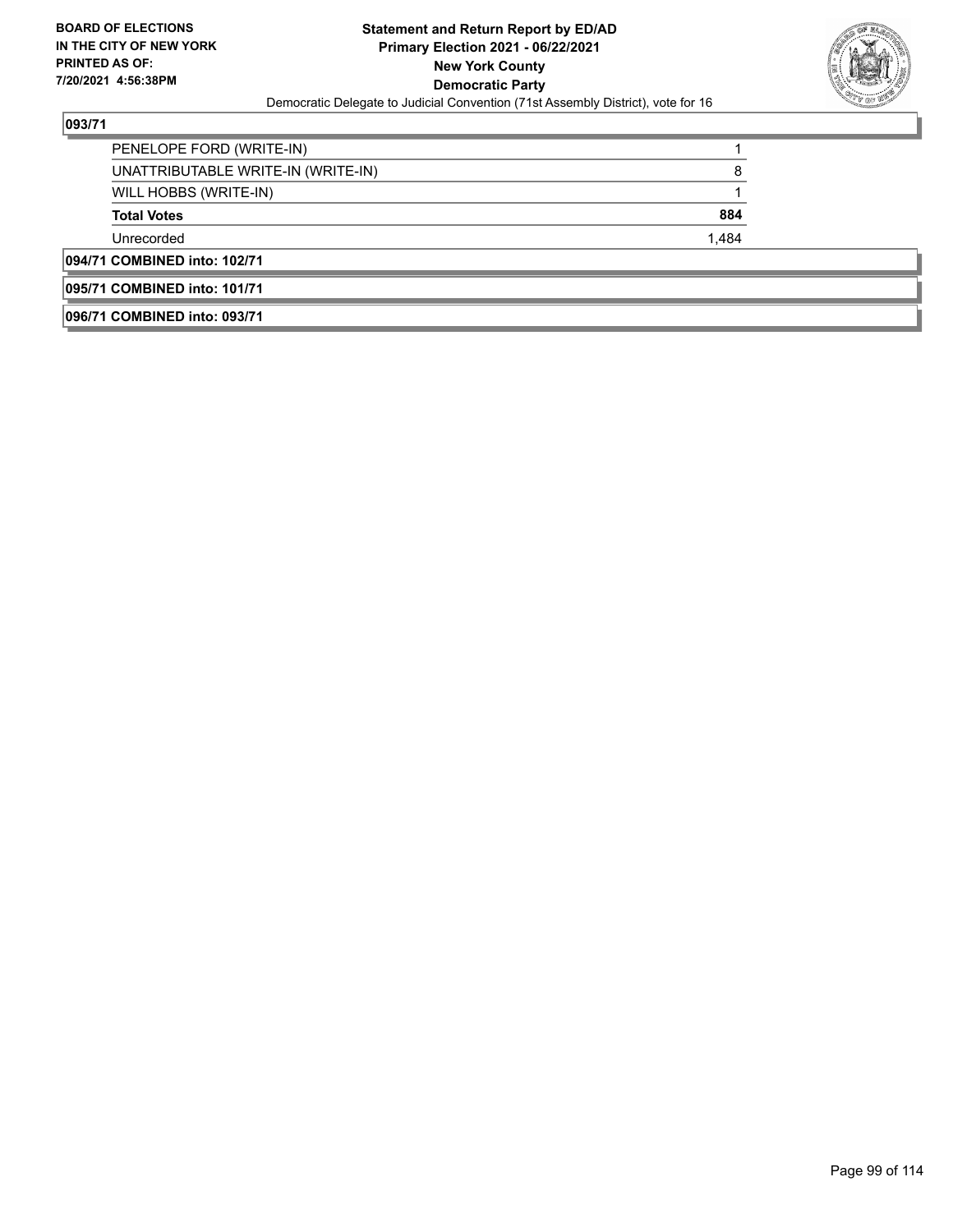

| PUBLIC COUNTER                                           | 255                     |
|----------------------------------------------------------|-------------------------|
| MANUALLY COUNTED EMERGENCY                               | 0                       |
| <b>ABSENTEE / MILITARY</b>                               | 10                      |
| <b>AFFIDAVIT</b>                                         | 1                       |
| <b>Total Ballots</b>                                     | 266                     |
| Less - Inapplicable Federal/Special Presidential Ballots | 0                       |
| <b>Total Applicable Ballots</b>                          | 266                     |
| EARNESTINE BELL TEMPLE                                   | 70                      |
| <b>JUANA H. LUNA</b>                                     | 71                      |
| <b>JOHANNA GARCIA</b>                                    | 114                     |
| <b>DOLORES LEITO</b>                                     | 70                      |
| MARIA A. LUNA                                            | 85                      |
| <b>BRUCE ROBERTSON</b>                                   | 54                      |
| <b>LARRY TEMPLE</b>                                      | 44                      |
| ROMULA JIMENEZ                                           | 71                      |
| <b>JACKIE ROWE ADAMS</b>                                 | 71                      |
| <b>ANNA GIBSON</b>                                       | 72                      |
| EDITH M. PRENTISS                                        | 64                      |
| LUIS R. TAPIA                                            | 49                      |
| <b>HUGH STROUD</b>                                       | 46                      |
| <b>CURTIS YOUNG</b>                                      | 53                      |
| <b>RITA MILLER</b>                                       | 70                      |
| <b>RICHARD WILLIAMS</b>                                  | 45                      |
| <b>MELBA ESPAILLAT</b>                                   | 49                      |
| <b>JENNY GARCIA</b>                                      | 51                      |
| <b>DALE NELSON</b>                                       | 15                      |
| ANTONIO L. HASBUN                                        | 17                      |
| JOHN B. ALBIN                                            | 12                      |
| <b>LARA BIENVENIDO</b>                                   | 38                      |
| <b>WENDELL FOSTER</b>                                    | 18                      |
| LAURIE D. TOBIAS-COHEN                                   | 38                      |
| ORLANDO R. OVALLES                                       | 16                      |
| <b>MIGDALIA BERROA</b>                                   | 28                      |
| MIGUEL REGALADO                                          | 15                      |
| LUZ M. BATISTA                                           | 33                      |
| RICHARD L. ALLMAN                                        | 13                      |
| ROBERTO A. DELAROSA                                      | 22                      |
| <b>JULIA GUZMAN</b>                                      | 51                      |
| ADRIANO M. CASIMIRO                                      | 25                      |
| JAMES KAIHEN (WRITE-IN)                                  | 1                       |
| KAREN CHERRINGTON (WRITE-IN)                             | 1                       |
| KATHLEEN FITZGERALD (WRITE-IN)                           | $\overline{\mathbf{c}}$ |
| MAY GORDON (WRITE-IN)                                    | 1                       |
| PAUL RADVANY (WRITE-IN)                                  | 1                       |
| PETER GORDON (WRITE-IN)                                  | $\overline{2}$          |
| UNATTRIBUTABLE WRITE-IN (WRITE-IN)                       | 1                       |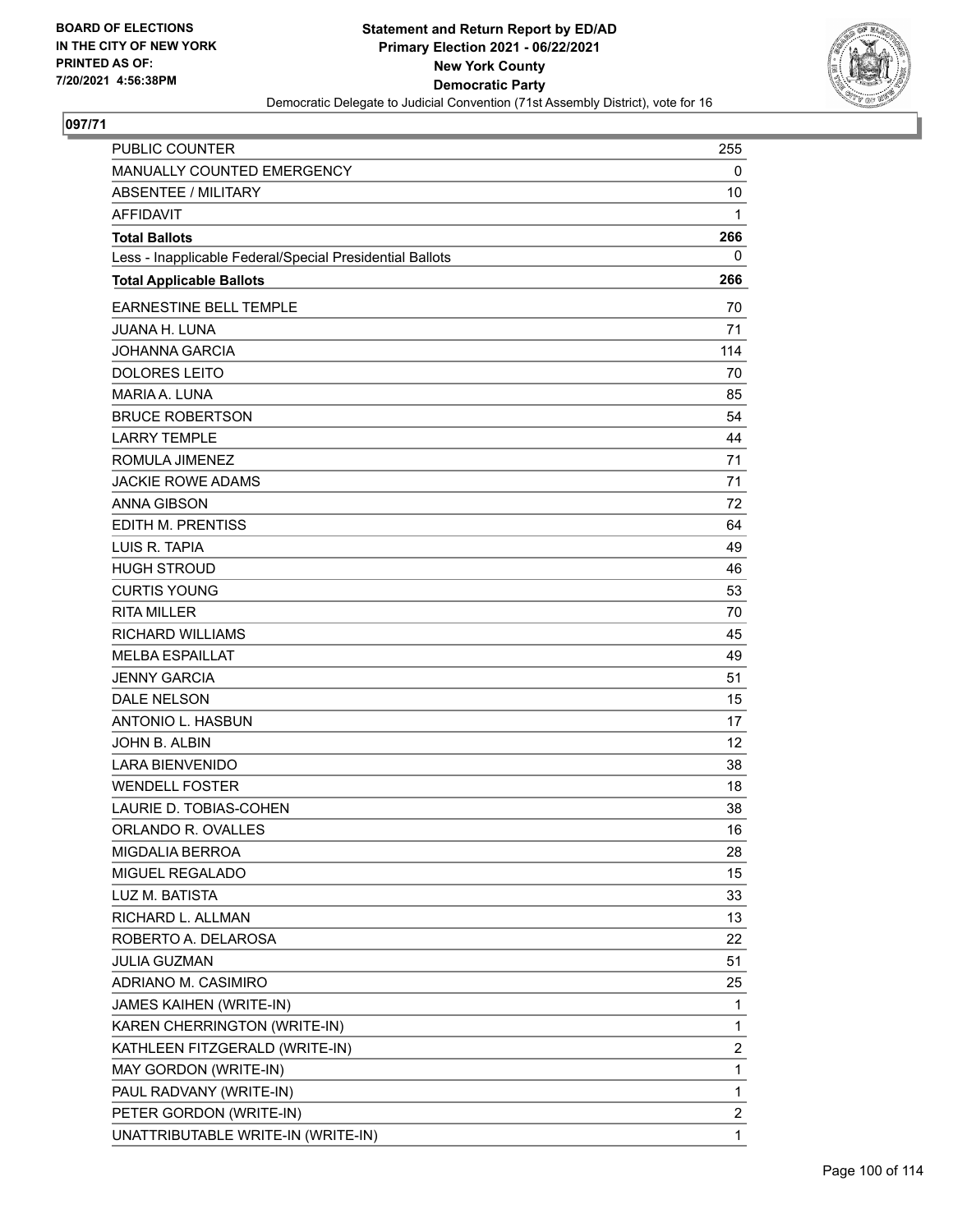

| <b>Total Votes</b>                                       | 1,499          |
|----------------------------------------------------------|----------------|
| Unrecorded                                               | 2,757          |
| 098/71                                                   |                |
| <b>PUBLIC COUNTER</b>                                    | 180            |
| MANUALLY COUNTED EMERGENCY                               | 0              |
| <b>ABSENTEE / MILITARY</b>                               | 32             |
| <b>AFFIDAVIT</b>                                         | 0              |
| <b>Total Ballots</b>                                     | 212            |
| Less - Inapplicable Federal/Special Presidential Ballots | 0              |
| <b>Total Applicable Ballots</b>                          | 212            |
| <b>EARNESTINE BELL TEMPLE</b>                            | 53             |
| <b>JUANA H. LUNA</b>                                     | 52             |
| <b>JOHANNA GARCIA</b>                                    | 94             |
| <b>DOLORES LEITO</b>                                     | 50             |
| MARIA A. LUNA                                            | 65             |
| <b>BRUCE ROBERTSON</b>                                   | 37             |
| <b>LARRY TEMPLE</b>                                      | 30             |
| ROMULA JIMENEZ                                           | 50             |
| <b>JACKIE ROWE ADAMS</b>                                 | 44             |
| <b>ANNA GIBSON</b>                                       | 52             |
| EDITH M. PRENTISS                                        | 50             |
| LUIS R. TAPIA                                            | 38             |
| <b>HUGH STROUD</b>                                       | 30             |
| <b>CURTIS YOUNG</b>                                      | 34             |
| <b>RITA MILLER</b>                                       | 54             |
| <b>RICHARD WILLIAMS</b>                                  | 23             |
| <b>MELBA ESPAILLAT</b>                                   | 43             |
| <b>JENNY GARCIA</b>                                      | 45             |
| <b>DALE NELSON</b>                                       | 23             |
| <b>ANTONIO L. HASBUN</b>                                 | 13             |
| JOHN B. ALBIN                                            | 16             |
| <b>LARA BIENVENIDO</b>                                   | 42             |
| <b>WENDELL FOSTER</b>                                    | 26             |
| LAURIE D. TOBIAS-COHEN                                   | 35             |
| ORLANDO R. OVALLES                                       | 22             |
| <b>MIGDALIA BERROA</b>                                   | 34             |
| MIGUEL REGALADO                                          | 16             |
| LUZ M. BATISTA                                           | 34             |
| RICHARD L. ALLMAN                                        | 17             |
| ROBERTO A. DELAROSA                                      | 22             |
| <b>JULIA GUZMAN</b>                                      | 45             |
| ADRIANO M. CASIMIRO                                      | 22             |
| CARMEN DE LA ROSA (WRITE-IN)                             | 1              |
| UNATTRIBUTABLE WRITE-IN (WRITE-IN)                       | $\overline{2}$ |
| <b>Total Votes</b>                                       | 1,214          |
| Unrecorded                                               | 2,178          |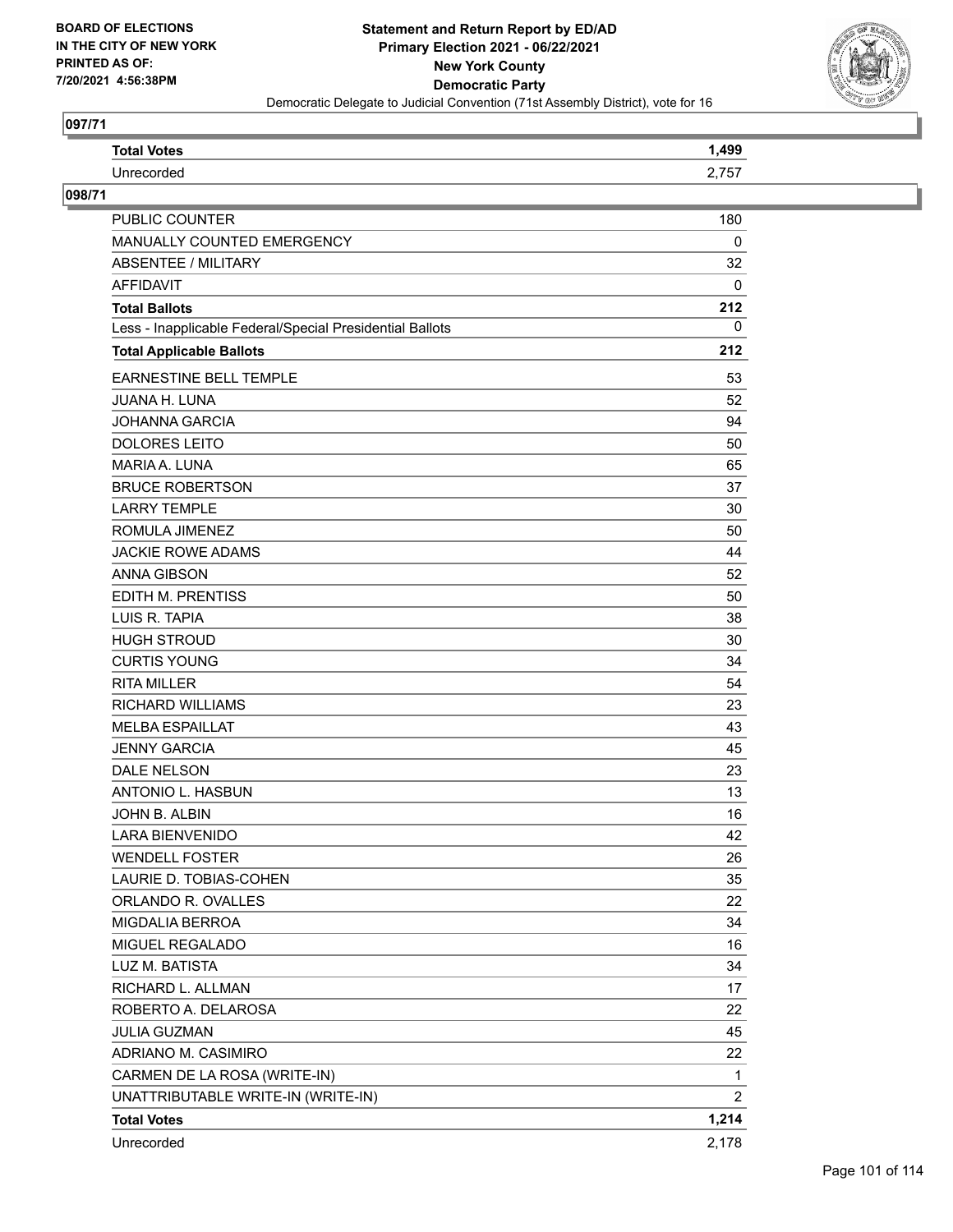

| <b>PUBLIC COUNTER</b>                                    | 134         |
|----------------------------------------------------------|-------------|
| MANUALLY COUNTED EMERGENCY                               | 0           |
| <b>ABSENTEE / MILITARY</b>                               | 12          |
| <b>AFFIDAVIT</b>                                         | 0           |
| <b>Total Ballots</b>                                     | 146         |
| Less - Inapplicable Federal/Special Presidential Ballots | $\mathbf 0$ |
| <b>Total Applicable Ballots</b>                          | 146         |
| <b>EARNESTINE BELL TEMPLE</b>                            | 30          |
| <b>JUANA H. LUNA</b>                                     | 31          |
| <b>JOHANNA GARCIA</b>                                    | 58          |
| <b>DOLORES LEITO</b>                                     | 29          |
| <b>MARIA A. LUNA</b>                                     | 35          |
| <b>BRUCE ROBERTSON</b>                                   | 16          |
| <b>LARRY TEMPLE</b>                                      | 14          |
| ROMULA JIMENEZ                                           | 25          |
| <b>JACKIE ROWE ADAMS</b>                                 | 30          |
| <b>ANNA GIBSON</b>                                       | 29          |
| <b>EDITH M. PRENTISS</b>                                 | 24          |
| LUIS R. TAPIA                                            | 19          |
| <b>HUGH STROUD</b>                                       | 13          |
| <b>CURTIS YOUNG</b>                                      | 16          |
| <b>RITA MILLER</b>                                       | 29          |
| <b>RICHARD WILLIAMS</b>                                  | 18          |
| <b>MELBA ESPAILLAT</b>                                   | 31          |
| <b>JENNY GARCIA</b>                                      | 29          |
| DALE NELSON                                              | 8           |
| ANTONIO L. HASBUN                                        | 6           |
| JOHN B. ALBIN                                            | 6           |
| <b>LARA BIENVENIDO</b>                                   | 24          |
| <b>WENDELL FOSTER</b>                                    | 14          |
| LAURIE D. TOBIAS-COHEN                                   | 20          |
| ORLANDO R. OVALLES                                       | 10          |
| MIGDALIA BERROA                                          | 19          |
| MIGUEL REGALADO                                          | 12          |
| LUZ M. BATISTA                                           | 20          |
| RICHARD L. ALLMAN                                        | 6           |
| ROBERTO A. DELAROSA                                      | 16          |
| <b>JULIA GUZMAN</b>                                      | 27          |
| ADRIANO M. CASIMIRO                                      | 16          |
| <b>Total Votes</b>                                       | 680         |
| Unrecorded                                               | 1,656       |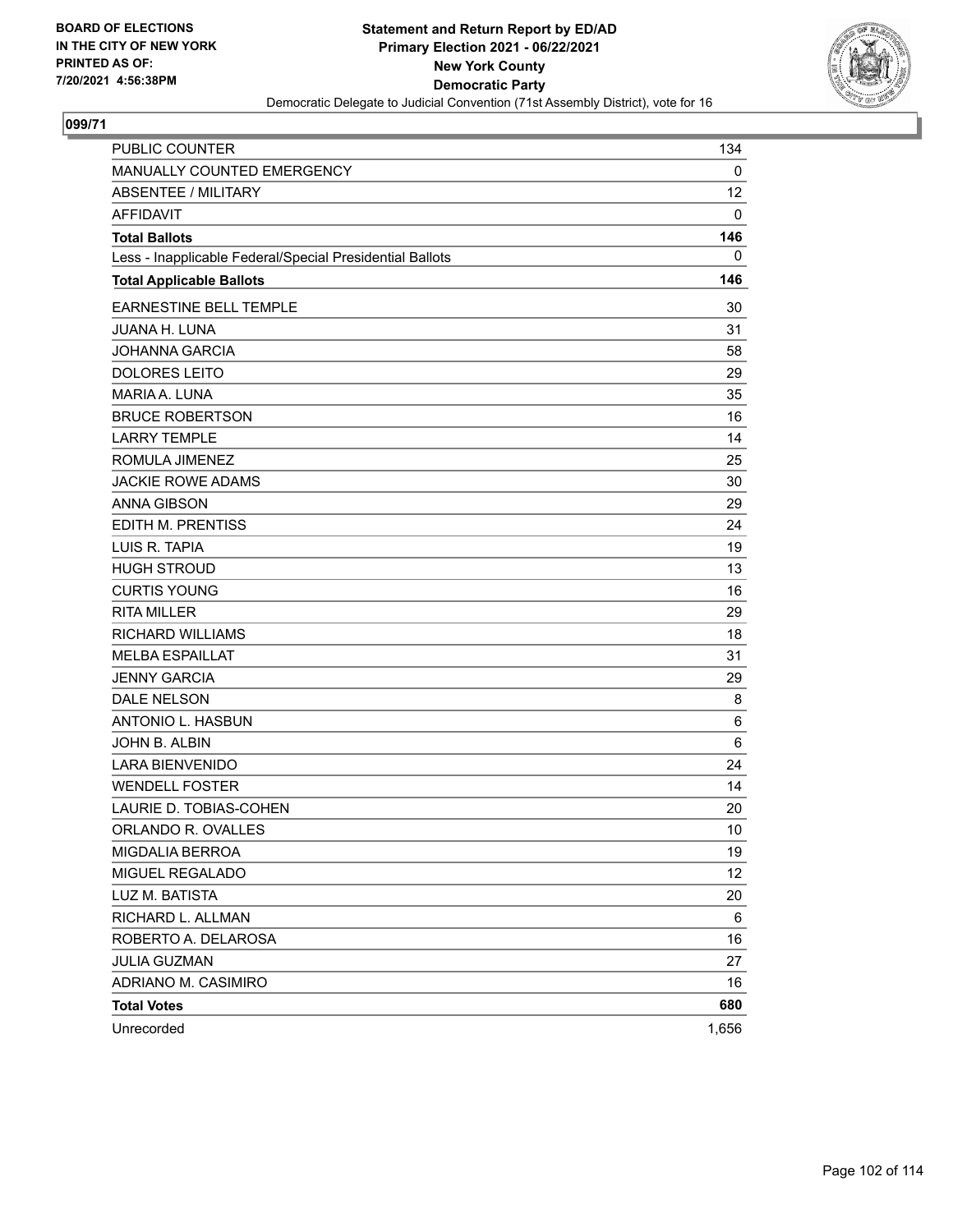

| <b>PUBLIC COUNTER</b>                                    | 125            |
|----------------------------------------------------------|----------------|
| MANUALLY COUNTED EMERGENCY                               | 0              |
| <b>ABSENTEE / MILITARY</b>                               | 20             |
| <b>AFFIDAVIT</b>                                         | 0              |
| <b>Total Ballots</b>                                     | 145            |
| Less - Inapplicable Federal/Special Presidential Ballots | 0              |
| <b>Total Applicable Ballots</b>                          | 145            |
| <b>EARNESTINE BELL TEMPLE</b>                            | 10             |
| <b>JUANA H. LUNA</b>                                     | 23             |
| <b>JOHANNA GARCIA</b>                                    | 33             |
| <b>DOLORES LEITO</b>                                     | 20             |
| MARIA A. LUNA                                            | 33             |
| <b>BRUCE ROBERTSON</b>                                   | 9              |
| <b>LARRY TEMPLE</b>                                      | $\overline{7}$ |
| ROMULA JIMENEZ                                           | 16             |
| <b>JACKIE ROWE ADAMS</b>                                 | 20             |
| <b>ANNA GIBSON</b>                                       | 18             |
| EDITH M. PRENTISS                                        | 11             |
| LUIS R. TAPIA                                            | 14             |
| <b>HUGH STROUD</b>                                       | $\overline{7}$ |
| <b>CURTIS YOUNG</b>                                      | 8              |
| <b>RITA MILLER</b>                                       | 19             |
| <b>RICHARD WILLIAMS</b>                                  | 8              |
| <b>MELBA ESPAILLAT</b>                                   | 19             |
| <b>JENNY GARCIA</b>                                      | 16             |
| <b>DALE NELSON</b>                                       | 4              |
| ANTONIO L. HASBUN                                        | 6              |
| JOHN B. ALBIN                                            | $\mathbf{1}$   |
| <b>LARA BIENVENIDO</b>                                   | 17             |
| <b>WENDELL FOSTER</b>                                    | 4              |
| LAURIE D. TOBIAS-COHEN                                   | 13             |
| ORLANDO R. OVALLES                                       | 7              |
| MIGDALIA BERROA                                          | 11             |
| MIGUEL REGALADO                                          | 8              |
| LUZ M. BATISTA                                           | 14             |
| RICHARD L. ALLMAN                                        | $\overline{2}$ |
| ROBERTO A. DELAROSA                                      | 12             |
| <b>JULIA GUZMAN</b>                                      | 18             |
| ADRIANO M. CASIMIRO                                      | 8              |
| <b>Total Votes</b>                                       | 416            |
| Unrecorded                                               | 1,904          |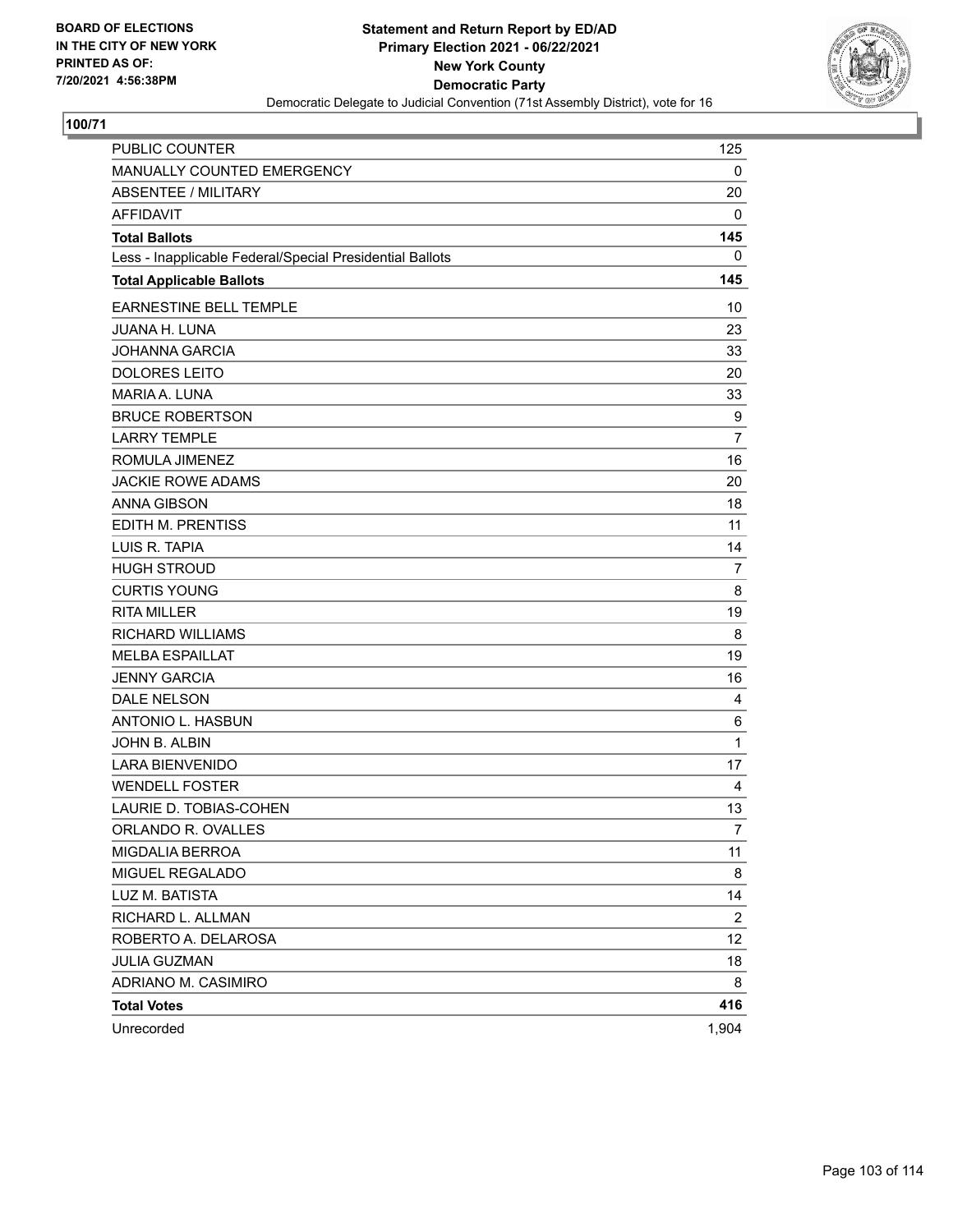

| <b>PUBLIC COUNTER</b>                                    | 108             |
|----------------------------------------------------------|-----------------|
| MANUALLY COUNTED EMERGENCY                               | 0               |
| <b>ABSENTEE / MILITARY</b>                               | 8               |
| <b>AFFIDAVIT</b>                                         | $\mathbf 0$     |
| <b>Total Ballots</b>                                     | 116             |
| Less - Inapplicable Federal/Special Presidential Ballots | 0               |
| <b>Total Applicable Ballots</b>                          | 116             |
| EARNESTINE BELL TEMPLE                                   | 30              |
| JUANA H. LUNA                                            | 27              |
| <b>JOHANNA GARCIA</b>                                    | 35              |
| <b>DOLORES LEITO</b>                                     | 19              |
| MARIA A. LUNA                                            | 33              |
| <b>BRUCE ROBERTSON</b>                                   | 16              |
| <b>LARRY TEMPLE</b>                                      | 20              |
| ROMULA JIMENEZ                                           | 22              |
| <b>JACKIE ROWE ADAMS</b>                                 | 29              |
| <b>ANNA GIBSON</b>                                       | 26              |
| EDITH M. PRENTISS                                        | 24              |
| LUIS R. TAPIA                                            | 18              |
| <b>HUGH STROUD</b>                                       | 15              |
| <b>CURTIS YOUNG</b>                                      | 23              |
| <b>RITA MILLER</b>                                       | 31              |
| <b>RICHARD WILLIAMS</b>                                  | 25              |
| <b>MELBA ESPAILLAT</b>                                   | 23              |
| <b>JENNY GARCIA</b>                                      | 27              |
| DALE NELSON                                              | 9               |
| ANTONIO L. HASBUN                                        | 13              |
| JOHN B. ALBIN                                            | 3               |
| <b>LARA BIENVENIDO</b>                                   | 20              |
| <b>WENDELL FOSTER</b>                                    | 12              |
| LAURIE D. TOBIAS-COHEN                                   | 20              |
| ORLANDO R. OVALLES                                       | 10              |
| MIGDALIA BERROA                                          | 18              |
| MIGUEL REGALADO                                          | 11              |
| LUZ M. BATISTA                                           | 19              |
| RICHARD L. ALLMAN                                        | 4               |
| ROBERTO A. DELAROSA                                      | 13              |
| <b>JULIA GUZMAN</b>                                      | 25              |
| ADRIANO M. CASIMIRO                                      | 12 <sub>2</sub> |
| <b>Total Votes</b>                                       | 632             |
| Unrecorded                                               | 1,224           |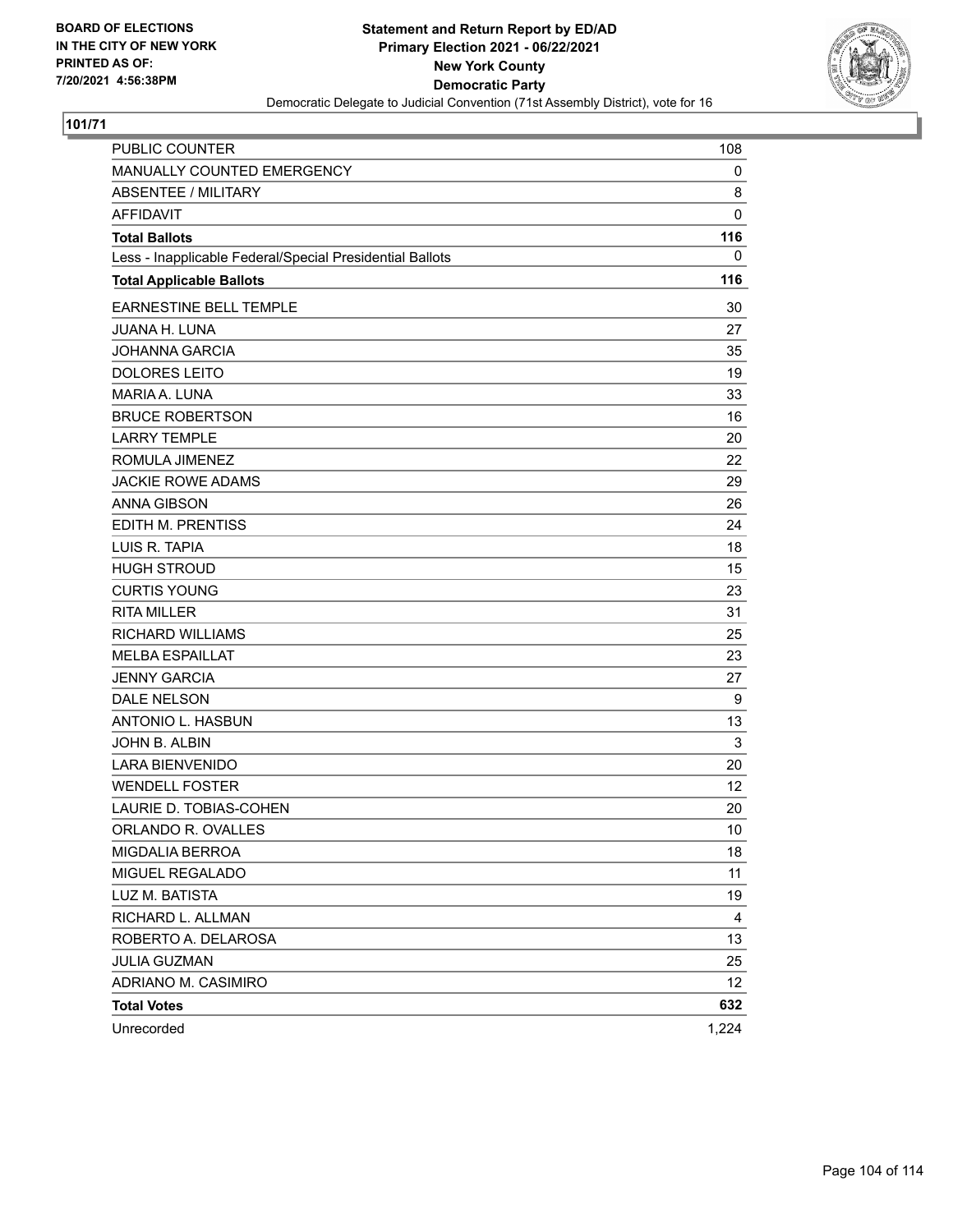

| <b>PUBLIC COUNTER</b>                                    | 161   |
|----------------------------------------------------------|-------|
| MANUALLY COUNTED EMERGENCY                               | 0     |
| <b>ABSENTEE / MILITARY</b>                               | 6     |
| <b>AFFIDAVIT</b>                                         | 0     |
| <b>Total Ballots</b>                                     | 167   |
| Less - Inapplicable Federal/Special Presidential Ballots | 0     |
| <b>Total Applicable Ballots</b>                          | 167   |
| <b>EARNESTINE BELL TEMPLE</b>                            | 49    |
| <b>JUANA H. LUNA</b>                                     | 35    |
| <b>JOHANNA GARCIA</b>                                    | 47    |
| <b>DOLORES LEITO</b>                                     | 38    |
| MARIA A. LUNA                                            | 46    |
| <b>BRUCE ROBERTSON</b>                                   | 29    |
| <b>LARRY TEMPLE</b>                                      | 31    |
| ROMULA JIMENEZ                                           | 34    |
| <b>JACKIE ROWE ADAMS</b>                                 | 46    |
| <b>ANNA GIBSON</b>                                       | 43    |
| EDITH M. PRENTISS                                        | 41    |
| LUIS R. TAPIA                                            | 24    |
| <b>HUGH STROUD</b>                                       | 24    |
| <b>CURTIS YOUNG</b>                                      | 37    |
| <b>RITA MILLER</b>                                       | 51    |
| <b>RICHARD WILLIAMS</b>                                  | 29    |
| <b>MELBA ESPAILLAT</b>                                   | 35    |
| <b>JENNY GARCIA</b>                                      | 45    |
| <b>DALE NELSON</b>                                       | 19    |
| ANTONIO L. HASBUN                                        | 13    |
| JOHN B. ALBIN                                            | 12    |
| <b>LARA BIENVENIDO</b>                                   | 37    |
| <b>WENDELL FOSTER</b>                                    | 30    |
| LAURIE D. TOBIAS-COHEN                                   | 33    |
| ORLANDO R. OVALLES                                       | 16    |
| MIGDALIA BERROA                                          | 30    |
| MIGUEL REGALADO                                          | 18    |
| LUZ M. BATISTA                                           | 27    |
| RICHARD L. ALLMAN                                        | 20    |
| ROBERTO A. DELAROSA                                      | 18    |
| <b>JULIA GUZMAN</b>                                      | 41    |
| ADRIANO M. CASIMIRO                                      | 17    |
| UNATTRIBUTABLE WRITE-IN (WRITE-IN)                       | 1     |
| <b>Total Votes</b>                                       | 1,016 |
| Unrecorded                                               | 1,656 |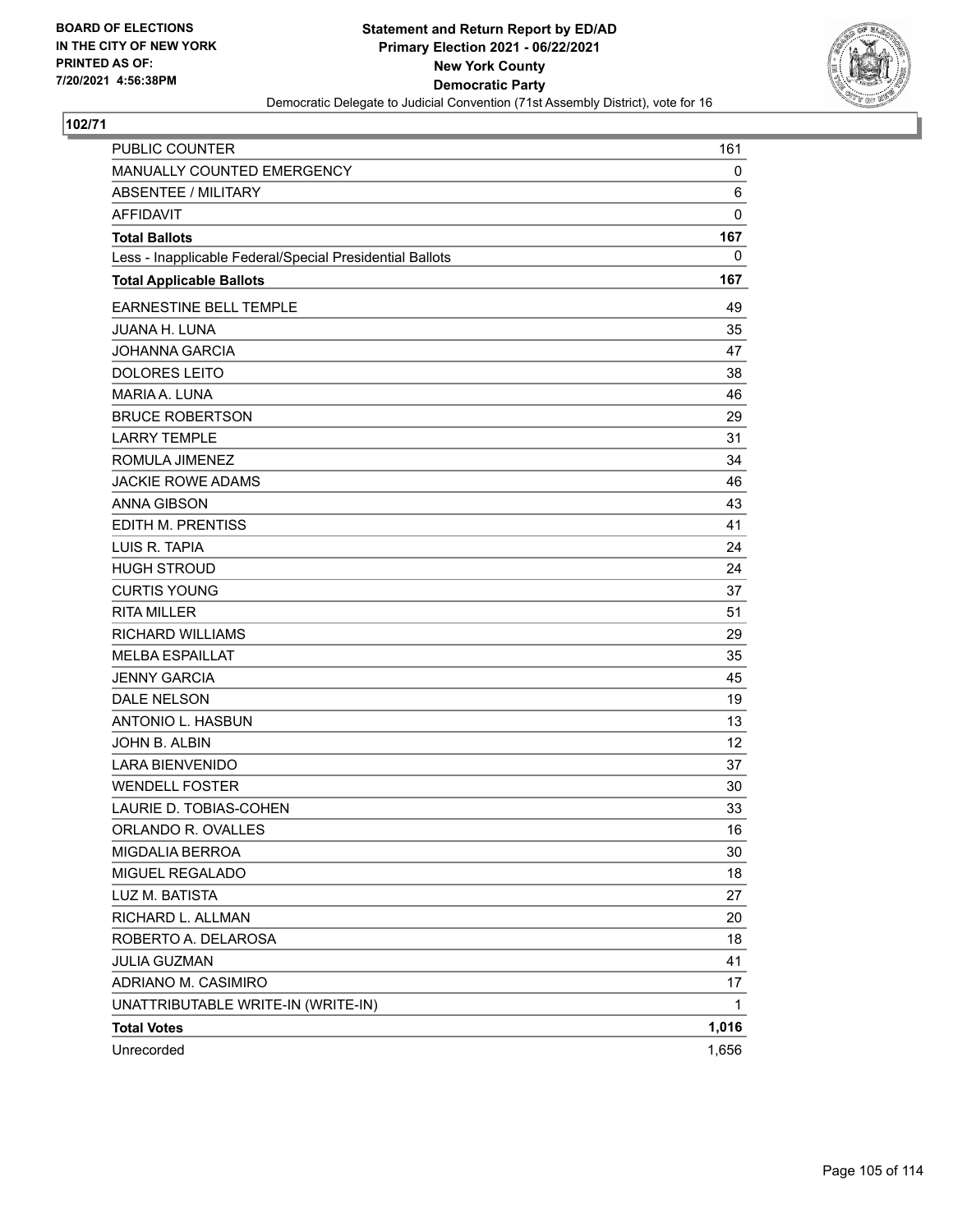

| <b>PUBLIC COUNTER</b>                                    | 103            |
|----------------------------------------------------------|----------------|
| MANUALLY COUNTED EMERGENCY                               | 0              |
| <b>ABSENTEE / MILITARY</b>                               | 11             |
| <b>AFFIDAVIT</b>                                         | 0              |
| <b>Total Ballots</b>                                     | 114            |
| Less - Inapplicable Federal/Special Presidential Ballots | 0              |
| <b>Total Applicable Ballots</b>                          | 114            |
| <b>EARNESTINE BELL TEMPLE</b>                            | 18             |
| <b>JUANA H. LUNA</b>                                     | 20             |
| <b>JOHANNA GARCIA</b>                                    | 24             |
| <b>DOLORES LEITO</b>                                     | 15             |
| MARIA A. LUNA                                            | 27             |
| <b>BRUCE ROBERTSON</b>                                   | 11             |
| <b>LARRY TEMPLE</b>                                      | 10             |
| ROMULA JIMENEZ                                           | 15             |
| <b>JACKIE ROWE ADAMS</b>                                 | 22             |
| <b>ANNA GIBSON</b>                                       | 20             |
| EDITH M. PRENTISS                                        | 11             |
| LUIS R. TAPIA                                            | 16             |
| <b>HUGH STROUD</b>                                       | 5              |
| <b>CURTIS YOUNG</b>                                      | 11             |
| <b>RITA MILLER</b>                                       | 16             |
| <b>RICHARD WILLIAMS</b>                                  | 16             |
| <b>MELBA ESPAILLAT</b>                                   | 19             |
| <b>JENNY GARCIA</b>                                      | 17             |
| <b>DALE NELSON</b>                                       | $\overline{7}$ |
| ANTONIO L. HASBUN                                        | 5              |
| JOHN B. ALBIN                                            | 4              |
| <b>LARA BIENVENIDO</b>                                   | 21             |
| <b>WENDELL FOSTER</b>                                    | 12             |
| LAURIE D. TOBIAS-COHEN                                   | 10             |
| ORLANDO R. OVALLES                                       | 12             |
| MIGDALIA BERROA                                          | $\overline{7}$ |
| MIGUEL REGALADO                                          | 12             |
| LUZ M. BATISTA                                           | 16             |
| RICHARD L. ALLMAN                                        | 6              |
| ROBERTO A. DELAROSA                                      | 9              |
| <b>JULIA GUZMAN</b>                                      | 18             |
| ADRIANO M. CASIMIRO                                      | 9              |
| UNATTRIBUTABLE WRITE-IN (WRITE-IN)                       | 5              |
| <b>Total Votes</b>                                       | 446            |
| Unrecorded                                               | 1,378          |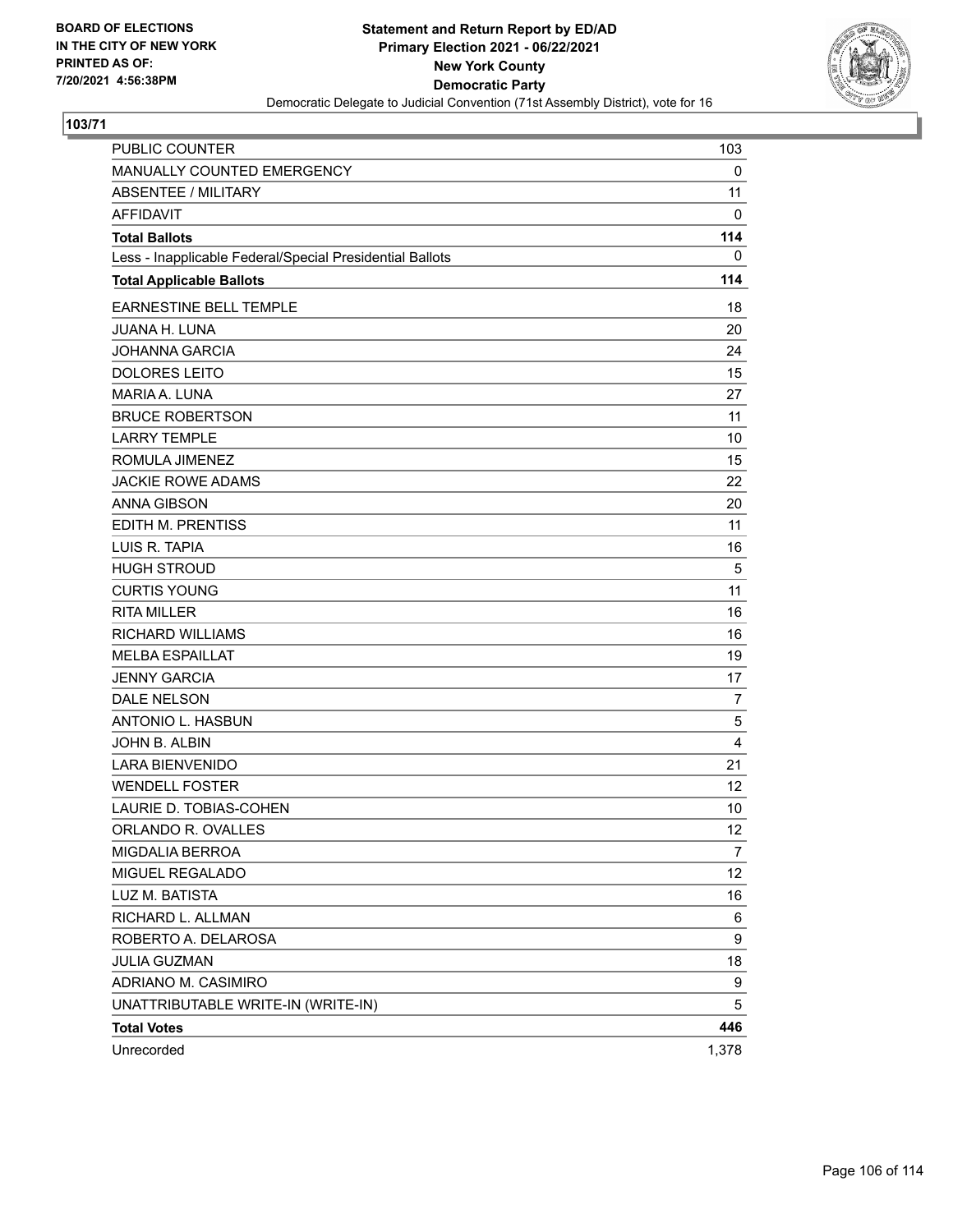

| <b>PUBLIC COUNTER</b>                                    | 100   |
|----------------------------------------------------------|-------|
| MANUALLY COUNTED EMERGENCY                               | 0     |
| <b>ABSENTEE / MILITARY</b>                               | 14    |
| <b>AFFIDAVIT</b>                                         | 0     |
| <b>Total Ballots</b>                                     | 114   |
| Less - Inapplicable Federal/Special Presidential Ballots | 0     |
| <b>Total Applicable Ballots</b>                          | 114   |
| EARNESTINE BELL TEMPLE                                   | 29    |
| <b>JUANA H. LUNA</b>                                     | 23    |
| <b>JOHANNA GARCIA</b>                                    | 30    |
| <b>DOLORES LEITO</b>                                     | 15    |
| MARIA A. LUNA                                            | 27    |
| <b>BRUCE ROBERTSON</b>                                   | 16    |
| <b>LARRY TEMPLE</b>                                      | 14    |
| ROMULA JIMENEZ                                           | 18    |
| <b>JACKIE ROWE ADAMS</b>                                 | 22    |
| <b>ANNA GIBSON</b>                                       | 19    |
| EDITH M. PRENTISS                                        | 19    |
| LUIS R. TAPIA                                            | 19    |
| <b>HUGH STROUD</b>                                       | 11    |
| <b>CURTIS YOUNG</b>                                      | 15    |
| <b>RITA MILLER</b>                                       | 21    |
| RICHARD WILLIAMS                                         | 14    |
| <b>MELBA ESPAILLAT</b>                                   | 27    |
| <b>JENNY GARCIA</b>                                      | 30    |
| <b>DALE NELSON</b>                                       | 13    |
| <b>ANTONIO L. HASBUN</b>                                 | 17    |
| JOHN B. ALBIN                                            | 11    |
| <b>LARA BIENVENIDO</b>                                   | 22    |
| <b>WENDELL FOSTER</b>                                    | 17    |
| LAURIE D. TOBIAS-COHEN                                   | 18    |
| ORLANDO R. OVALLES                                       | 14    |
| MIGDALIA BERROA                                          | 18    |
| MIGUEL REGALADO                                          | 17    |
| LUZ M. BATISTA                                           | 25    |
| RICHARD L. ALLMAN                                        | 15    |
| ROBERTO A. DELAROSA                                      | 16    |
| JULIA GUZMAN                                             | 25    |
| ADRIANO M. CASIMIRO                                      | 13    |
| UNATTRIBUTABLE WRITE-IN (WRITE-IN)                       | 1     |
| <b>Total Votes</b>                                       | 611   |
| Unrecorded                                               | 1,213 |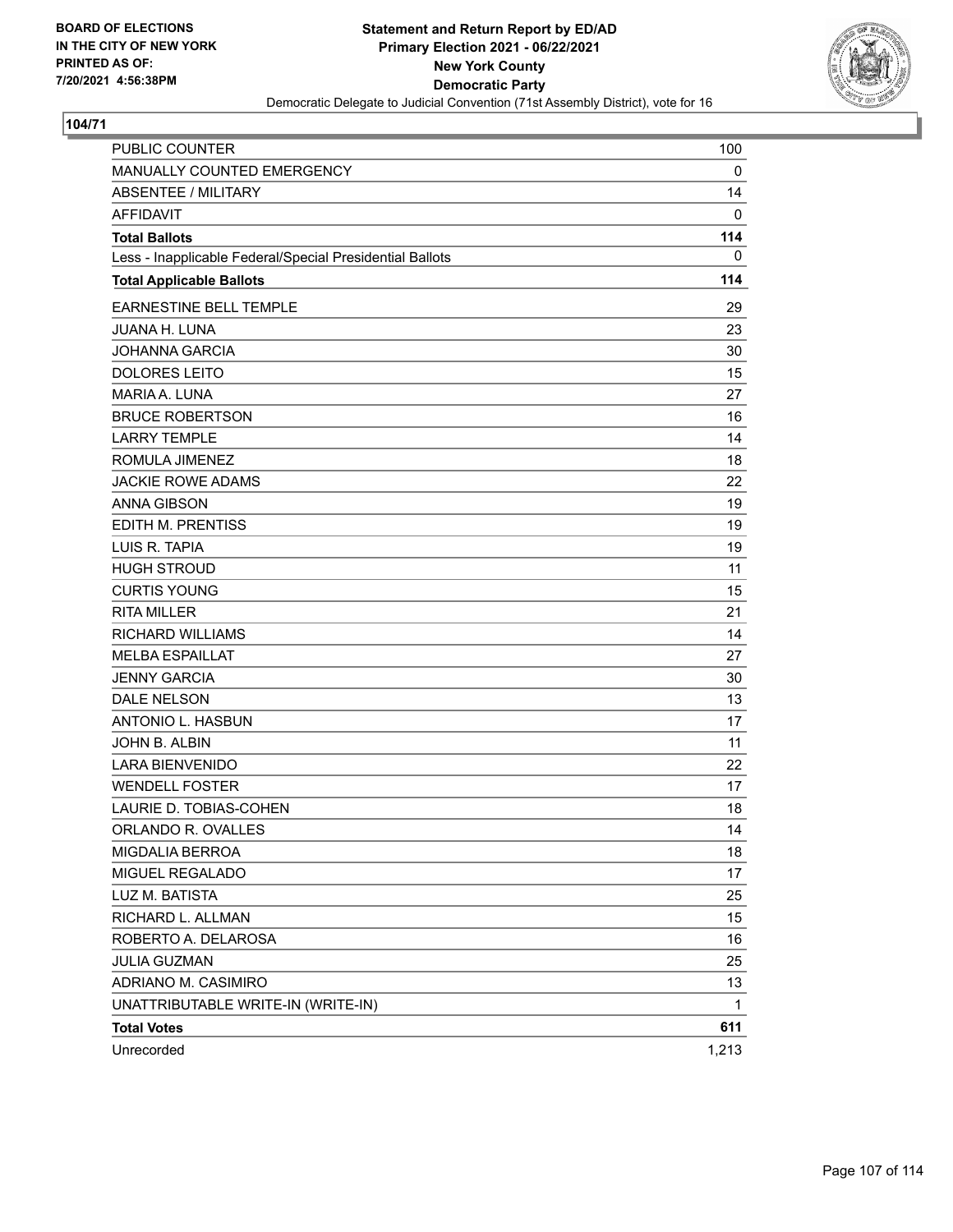

| <b>PUBLIC COUNTER</b>                                    | 122 |
|----------------------------------------------------------|-----|
| MANUALLY COUNTED EMERGENCY                               | 0   |
| ABSENTEE / MILITARY                                      | 16  |
| <b>AFFIDAVIT</b>                                         | 0   |
| <b>Total Ballots</b>                                     | 138 |
| Less - Inapplicable Federal/Special Presidential Ballots | 0   |
| <b>Total Applicable Ballots</b>                          | 138 |
| <b>EARNESTINE BELL TEMPLE</b>                            | 46  |
| <b>JUANA H. LUNA</b>                                     | 31  |
| <b>JOHANNA GARCIA</b>                                    | 46  |
| <b>DOLORES LEITO</b>                                     | 35  |
| MARIA A. LUNA                                            | 42  |
| <b>BRUCE ROBERTSON</b>                                   | 22  |
| <b>LARRY TEMPLE</b>                                      | 24  |
| ROMULA JIMENEZ                                           | 31  |
| <b>JACKIE ROWE ADAMS</b>                                 | 41  |
| <b>ANNA GIBSON</b>                                       | 35  |
| <b>EDITH M. PRENTISS</b>                                 | 39  |
| LUIS R. TAPIA                                            | 21  |
| <b>HUGH STROUD</b>                                       | 19  |
| <b>CURTIS YOUNG</b>                                      | 32  |
| <b>RITA MILLER</b>                                       | 39  |
| <b>RICHARD WILLIAMS</b>                                  | 21  |
| <b>MELBA ESPAILLAT</b>                                   | 32  |
| <b>JENNY GARCIA</b>                                      | 31  |
| <b>DALE NELSON</b>                                       | 21  |
| ANTONIO L. HASBUN                                        | 12  |
| JOHN B. ALBIN                                            | 10  |
| <b>LARA BIENVENIDO</b>                                   | 30  |
| <b>WENDELL FOSTER</b>                                    | 21  |
| LAURIE D. TOBIAS-COHEN                                   | 23  |
| ORLANDO R. OVALLES                                       | 12  |
| <b>MIGDALIA BERROA</b>                                   | 16  |
| MIGUEL REGALADO                                          | 11  |
| LUZ M. BATISTA                                           | 22  |
| RICHARD L. ALLMAN                                        | 10  |
| ROBERTO A. DELAROSA                                      | 13  |
| <b>JULIA GUZMAN</b>                                      | 31  |
| ADRIANO M. CASIMIRO                                      | 12  |
| BERNADETTE MCNEAR (WRITE-IN)                             | 1   |
| BILLY COUNCIL (WRITE-IN)                                 | 1   |
| CORDELL CLEARE (WRITE-IN)                                | 1   |
| DANIELLE ONEILL (WRITE-IN)                               | 1   |
| JOSH MICMAGELS (WRITE-IN)                                | 1   |
| <b>JUSTIN TAROLI (WRITE-IN)</b>                          | 1   |
| MARIO ROSSER (WRITE-IN)                                  | 1   |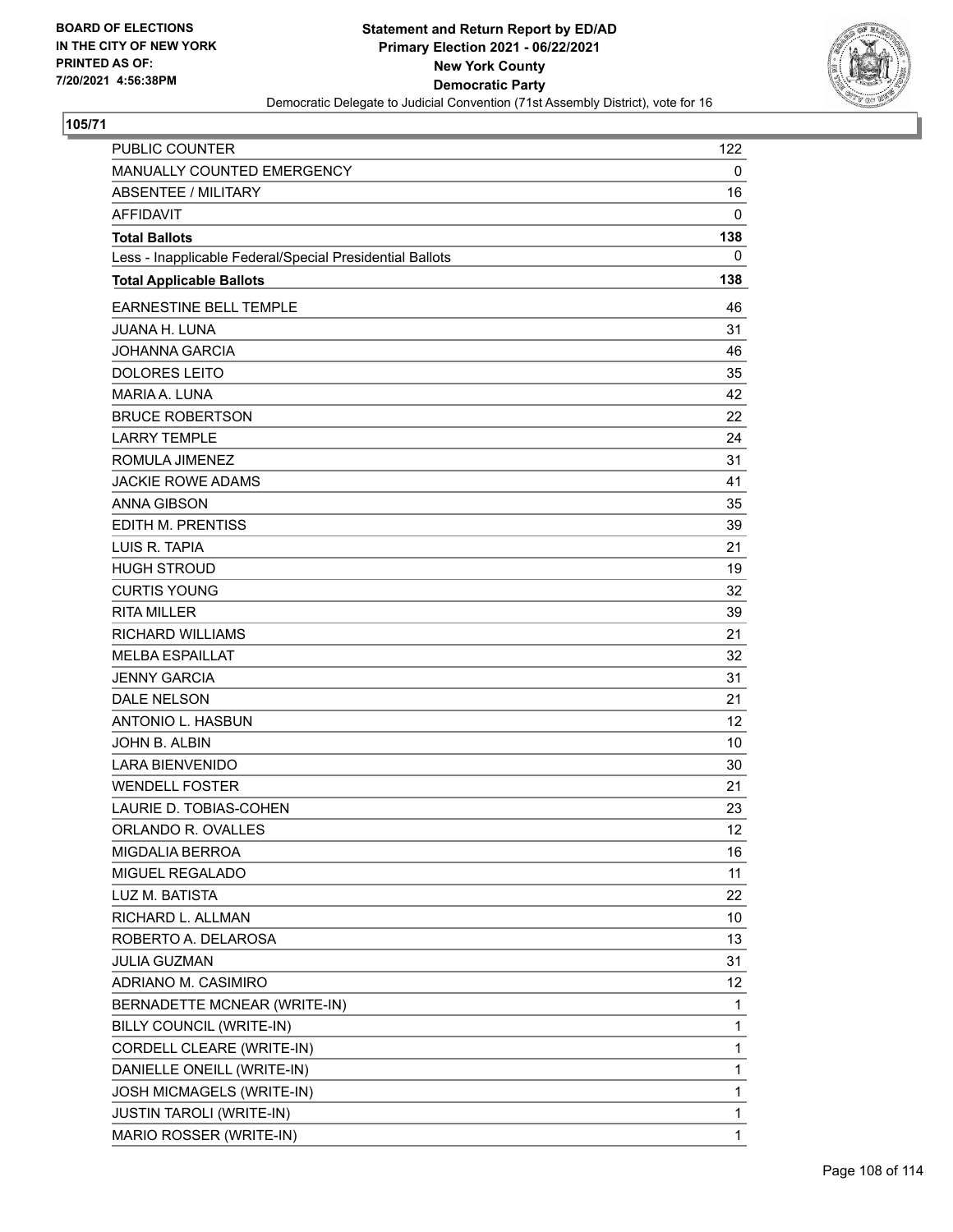

| MAURICE SPIVAK (WRITE-IN)          |       |
|------------------------------------|-------|
| PIERRE GOODING (WRITE-IN)          |       |
| RUTH MCDANIELS (WRITE-IN)          |       |
| SABASTIAN SWAIN (WRITE-IN)         |       |
| UNATTRIBUTABLE WRITE-IN (WRITE-IN) |       |
| YASMIN CORNELIUS (WRITE-IN)        |       |
| <b>Total Votes</b>                 | 844   |
| Unrecorded                         | 1.364 |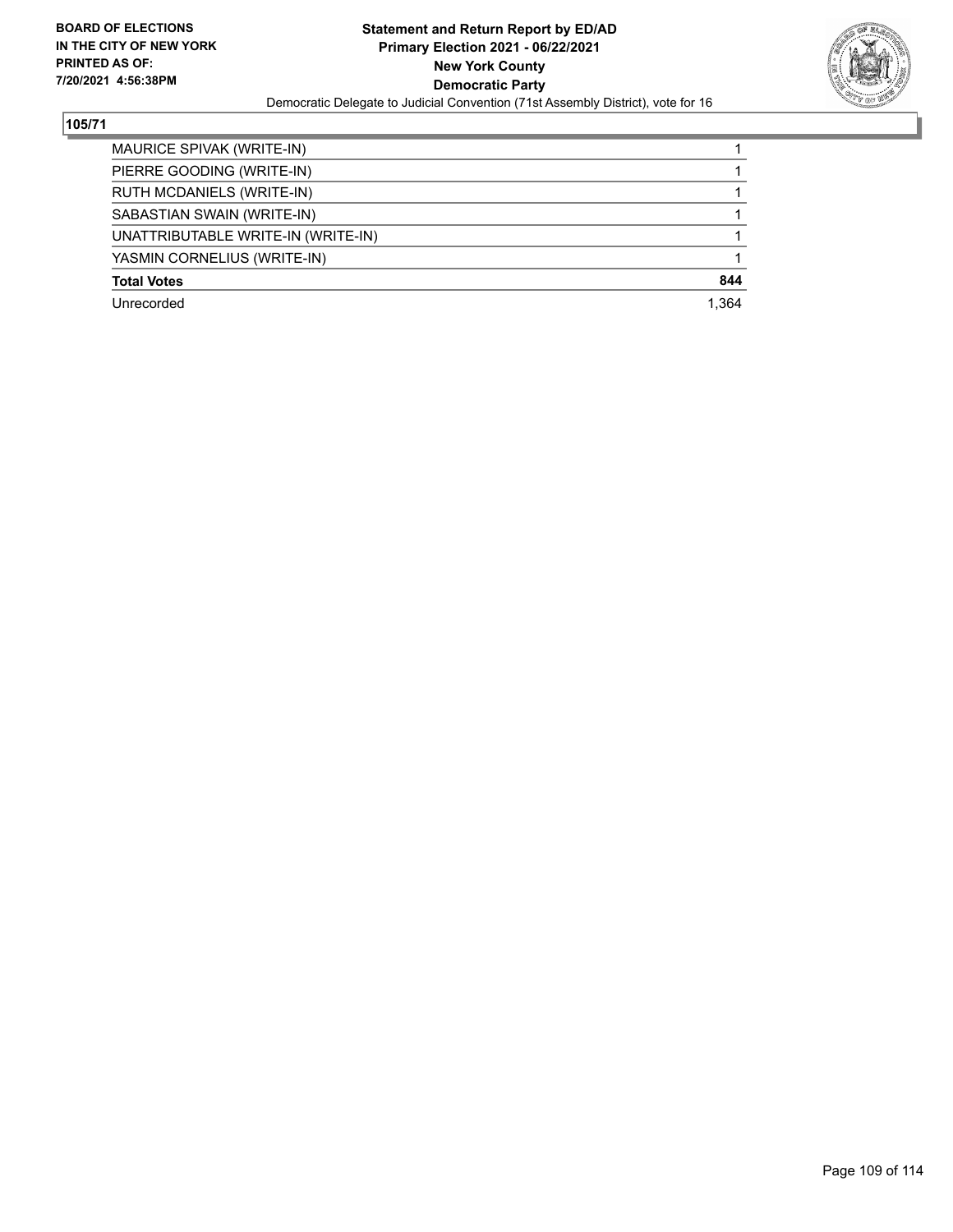

| PUBLIC COUNTER                                           | 103   |
|----------------------------------------------------------|-------|
| MANUALLY COUNTED EMERGENCY                               | 0     |
| <b>ABSENTEE / MILITARY</b>                               | 10    |
| <b>AFFIDAVIT</b>                                         | 1     |
| <b>Total Ballots</b>                                     | 114   |
| Less - Inapplicable Federal/Special Presidential Ballots | 0     |
| <b>Total Applicable Ballots</b>                          | 114   |
| EARNESTINE BELL TEMPLE                                   | 39    |
| <b>JUANA H. LUNA</b>                                     | 28    |
| <b>JOHANNA GARCIA</b>                                    | 36    |
| <b>DOLORES LEITO</b>                                     | 26    |
| MARIA A. LUNA                                            | 32    |
| <b>BRUCE ROBERTSON</b>                                   | 23    |
| <b>LARRY TEMPLE</b>                                      | 16    |
| ROMULA JIMENEZ                                           | 24    |
| <b>JACKIE ROWE ADAMS</b>                                 | 42    |
| <b>ANNA GIBSON</b>                                       | 37    |
| EDITH M. PRENTISS                                        | 27    |
| LUIS R. TAPIA                                            | 17    |
| <b>HUGH STROUD</b>                                       | 17    |
| <b>CURTIS YOUNG</b>                                      | 24    |
| <b>RITA MILLER</b>                                       | 42    |
| <b>RICHARD WILLIAMS</b>                                  | 24    |
| <b>MELBA ESPAILLAT</b>                                   | 22    |
| <b>JENNY GARCIA</b>                                      | 29    |
| DALE NELSON                                              | 12    |
| ANTONIO L. HASBUN                                        | 6     |
| JOHN B. ALBIN                                            | 8     |
| <b>LARA BIENVENIDO</b>                                   | 23    |
| <b>WENDELL FOSTER</b>                                    | 16    |
| LAURIE D. TOBIAS-COHEN                                   | 17    |
| ORLANDO R. OVALLES                                       | 10    |
| MIGDALIA BERROA                                          | 16    |
| MIGUEL REGALADO                                          | 6     |
| LUZ M. BATISTA                                           | 24    |
| RICHARD L. ALLMAN                                        | 10    |
| ROBERTO A. DELAROSA                                      | 6     |
| <b>JULIA GUZMAN</b>                                      | 30    |
| ADRIANO M. CASIMIRO                                      | 9     |
| UNATTRIBUTABLE WRITE-IN (WRITE-IN)                       | 1     |
| <b>Total Votes</b>                                       | 699   |
| Unrecorded                                               | 1,125 |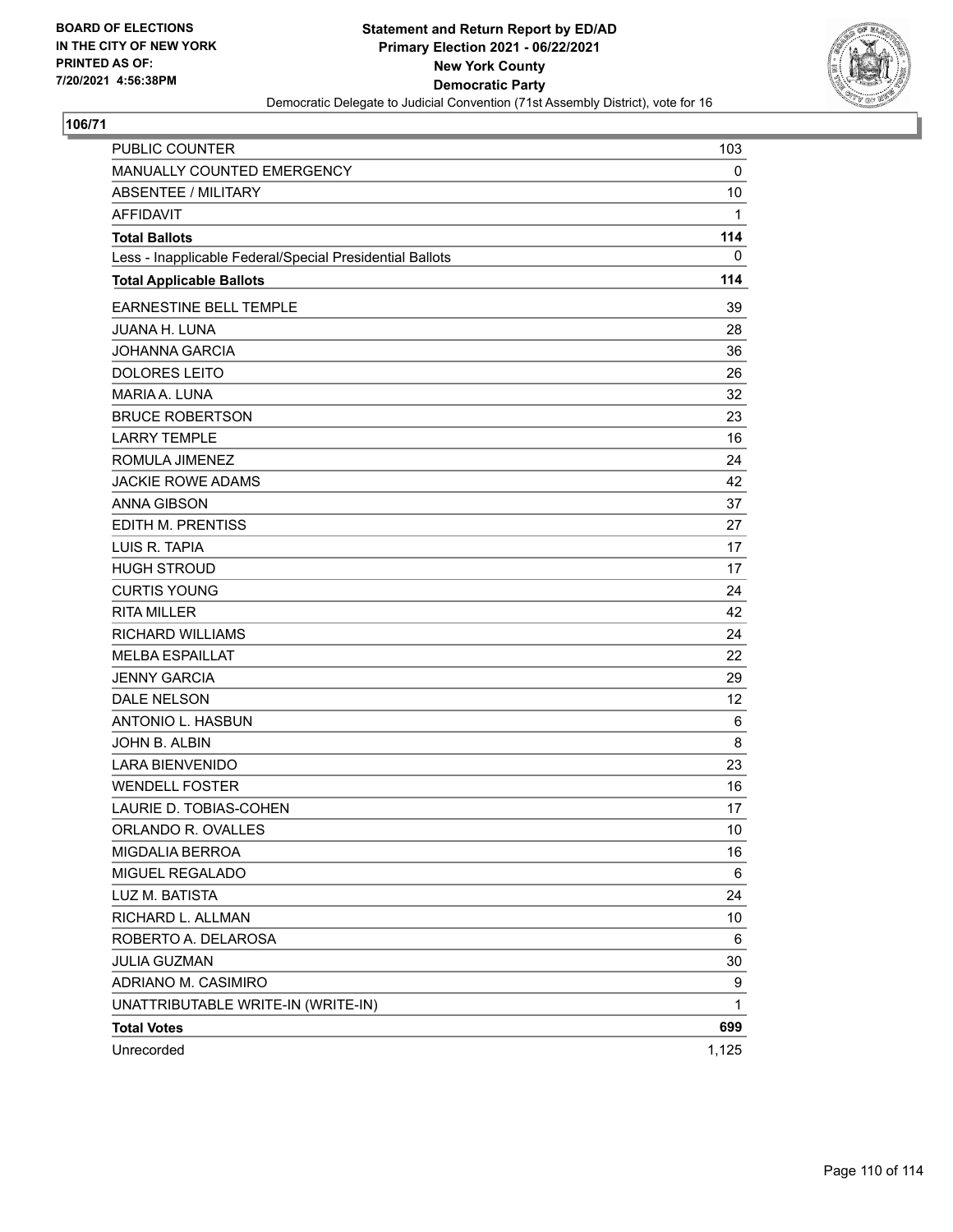

| PUBLIC COUNTER                                           | 191            |
|----------------------------------------------------------|----------------|
| MANUALLY COUNTED EMERGENCY                               | 0              |
| <b>ABSENTEE / MILITARY</b>                               | 15             |
| <b>AFFIDAVIT</b>                                         | $\overline{2}$ |
| <b>Total Ballots</b>                                     | 208            |
| Less - Inapplicable Federal/Special Presidential Ballots | 0              |
| <b>Total Applicable Ballots</b>                          | 208            |
| <b>EARNESTINE BELL TEMPLE</b>                            | 62             |
| <b>JUANA H. LUNA</b>                                     | 55             |
| <b>JOHANNA GARCIA</b>                                    | 60             |
| <b>DOLORES LEITO</b>                                     | 52             |
| <b>MARIA A. LUNA</b>                                     | 51             |
| <b>BRUCE ROBERTSON</b>                                   | 44             |
| <b>LARRY TEMPLE</b>                                      | 37             |
| ROMULA JIMENEZ                                           | 42             |
| <b>JACKIE ROWE ADAMS</b>                                 | 65             |
| <b>ANNA GIBSON</b>                                       | 58             |
| EDITH M. PRENTISS                                        | 38             |
| LUIS R. TAPIA                                            | 34             |
| <b>HUGH STROUD</b>                                       | 26             |
| <b>CURTIS YOUNG</b>                                      | 50             |
| <b>RITA MILLER</b>                                       | 57             |
| <b>RICHARD WILLIAMS</b>                                  | 46             |
| <b>MELBA ESPAILLAT</b>                                   | 34             |
| <b>JENNY GARCIA</b>                                      | 37             |
| DALE NELSON                                              | 23             |
| ANTONIO L. HASBUN                                        | 18             |
| JOHN B. ALBIN                                            | 12             |
| <b>LARA BIENVENIDO</b>                                   | 30             |
| <b>WENDELL FOSTER</b>                                    | 40             |
| LAURIE D. TOBIAS-COHEN                                   | 21             |
| ORLANDO R. OVALLES                                       | 20             |
| MIGDALIA BERROA                                          | 23             |
| MIGUEL REGALADO                                          | 17             |
| LUZ M. BATISTA                                           | 33             |
| RICHARD L. ALLMAN                                        | 11             |
| ROBERTO A. DELAROSA                                      | 22             |
| <b>JULIA GUZMAN</b>                                      | 41             |
| ADRIANO M. CASIMIRO                                      | 19             |
| <b>Total Votes</b>                                       | 1,178          |
| Unrecorded                                               | 2,150          |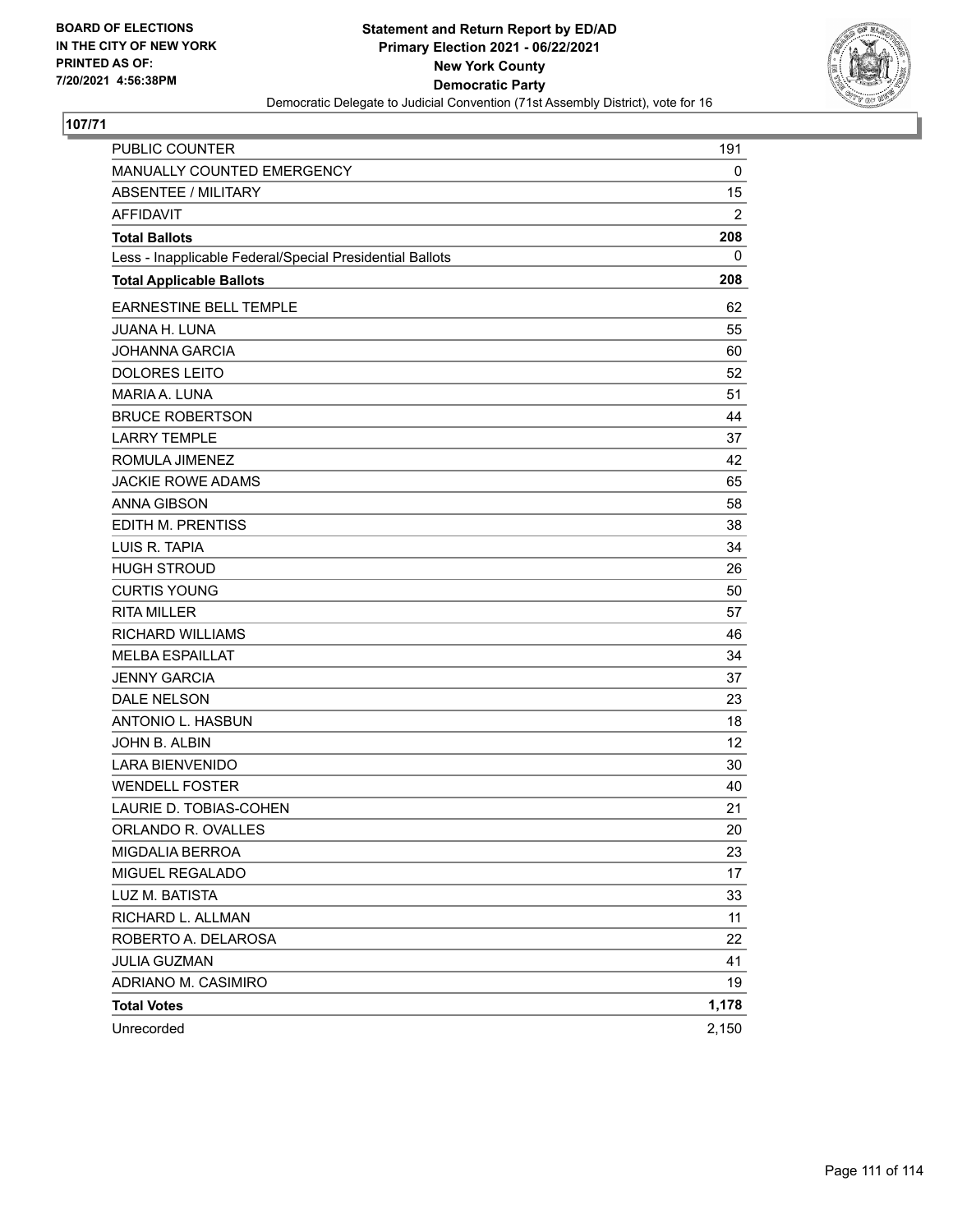

| PUBLIC COUNTER                                           | 88           |
|----------------------------------------------------------|--------------|
| MANUALLY COUNTED EMERGENCY                               | 0            |
| <b>ABSENTEE / MILITARY</b>                               | 3            |
| <b>AFFIDAVIT</b>                                         | $\mathbf 0$  |
| <b>Total Ballots</b>                                     | 91           |
| Less - Inapplicable Federal/Special Presidential Ballots | $\mathbf{0}$ |
| <b>Total Applicable Ballots</b>                          | 91           |
| EARNESTINE BELL TEMPLE                                   | 17           |
| <b>JUANA H. LUNA</b>                                     | 12           |
| <b>JOHANNA GARCIA</b>                                    | 16           |
| <b>DOLORES LEITO</b>                                     | 13           |
| MARIA A. LUNA                                            | 17           |
| <b>BRUCE ROBERTSON</b>                                   | 9            |
| <b>LARRY TEMPLE</b>                                      | 10           |
| ROMULA JIMENEZ                                           | 13           |
| <b>JACKIE ROWE ADAMS</b>                                 | 16           |
| <b>ANNA GIBSON</b>                                       | 12           |
| EDITH M. PRENTISS                                        | 10           |
| LUIS R. TAPIA                                            | 17           |
| <b>HUGH STROUD</b>                                       | 6            |
| <b>CURTIS YOUNG</b>                                      | 13           |
| <b>RITA MILLER</b>                                       | 13           |
| <b>RICHARD WILLIAMS</b>                                  | 9            |
| <b>MELBA ESPAILLAT</b>                                   | 18           |
| <b>JENNY GARCIA</b>                                      | 12           |
| DALE NELSON                                              | 4            |
| ANTONIO L. HASBUN                                        | $\mathsf 3$  |
| JOHN B. ALBIN                                            | 4            |
| <b>LARA BIENVENIDO</b>                                   | 11           |
| <b>WENDELL FOSTER</b>                                    | 3            |
| LAURIE D. TOBIAS-COHEN                                   | 9            |
| ORLANDO R. OVALLES                                       | 5            |
| MIGDALIA BERROA                                          | 9            |
| MIGUEL REGALADO                                          | 13           |
| LUZ M. BATISTA                                           | 6            |
| RICHARD L. ALLMAN                                        | 8            |
| ROBERTO A. DELAROSA                                      | 4            |
| <b>JULIA GUZMAN</b>                                      | 11           |
| ADRIANO M. CASIMIRO                                      | 6            |
| UNATTRIBUTABLE WRITE-IN (WRITE-IN)                       | 1            |
| <b>Total Votes</b>                                       | 330          |
| Unrecorded                                               | 1,126        |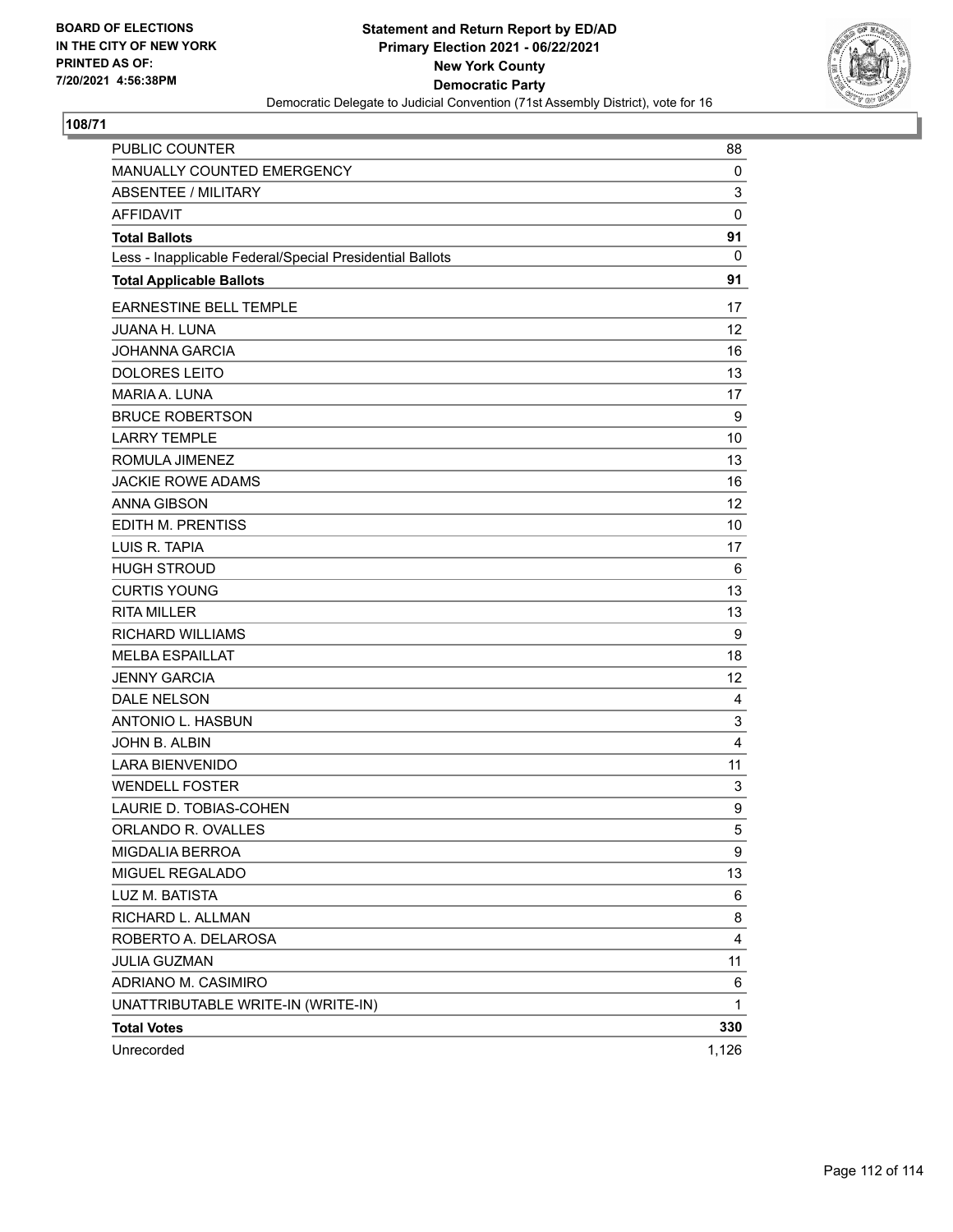

| PUBLIC COUNTER                                           | 139   |
|----------------------------------------------------------|-------|
| MANUALLY COUNTED EMERGENCY                               | 0     |
| <b>ABSENTEE / MILITARY</b>                               | 12    |
| <b>AFFIDAVIT</b>                                         | 0     |
| <b>Total Ballots</b>                                     | 151   |
| Less - Inapplicable Federal/Special Presidential Ballots | 0     |
| <b>Total Applicable Ballots</b>                          | 151   |
| EARNESTINE BELL TEMPLE                                   | 47    |
| <b>JUANA H. LUNA</b>                                     | 28    |
| <b>JOHANNA GARCIA</b>                                    | 31    |
| <b>DOLORES LEITO</b>                                     | 26    |
| MARIA A. LUNA                                            | 29    |
| <b>BRUCE ROBERTSON</b>                                   | 31    |
| <b>LARRY TEMPLE</b>                                      | 20    |
| ROMULA JIMENEZ                                           | 25    |
| <b>JACKIE ROWE ADAMS</b>                                 | 44    |
| <b>ANNA GIBSON</b>                                       | 31    |
| EDITH M. PRENTISS                                        | 28    |
| LUIS R. TAPIA                                            | 17    |
| <b>HUGH STROUD</b>                                       | 15    |
| <b>CURTIS YOUNG</b>                                      | 32    |
| <b>RITA MILLER</b>                                       | 36    |
| <b>RICHARD WILLIAMS</b>                                  | 31    |
| <b>MELBA ESPAILLAT</b>                                   | 30    |
| <b>JENNY GARCIA</b>                                      | 25    |
| DALE NELSON                                              | 20    |
| ANTONIO L. HASBUN                                        | 12    |
| JOHN B. ALBIN                                            | 16    |
| <b>LARA BIENVENIDO</b>                                   | 17    |
| <b>WENDELL FOSTER</b>                                    | 28    |
| LAURIE D. TOBIAS-COHEN                                   | 21    |
| ORLANDO R. OVALLES                                       | 11    |
| MIGDALIA BERROA                                          | 11    |
| MIGUEL REGALADO                                          | 15    |
| LUZ M. BATISTA                                           | 18    |
| RICHARD L. ALLMAN                                        | 14    |
| ROBERTO A. DELAROSA                                      | 12    |
| JULIA GUZMAN                                             | 24    |
| ADRIANO M. CASIMIRO                                      | 10    |
| UNATTRIBUTABLE WRITE-IN (WRITE-IN)                       | 3     |
| <b>Total Votes</b>                                       | 758   |
| Unrecorded                                               | 1,658 |